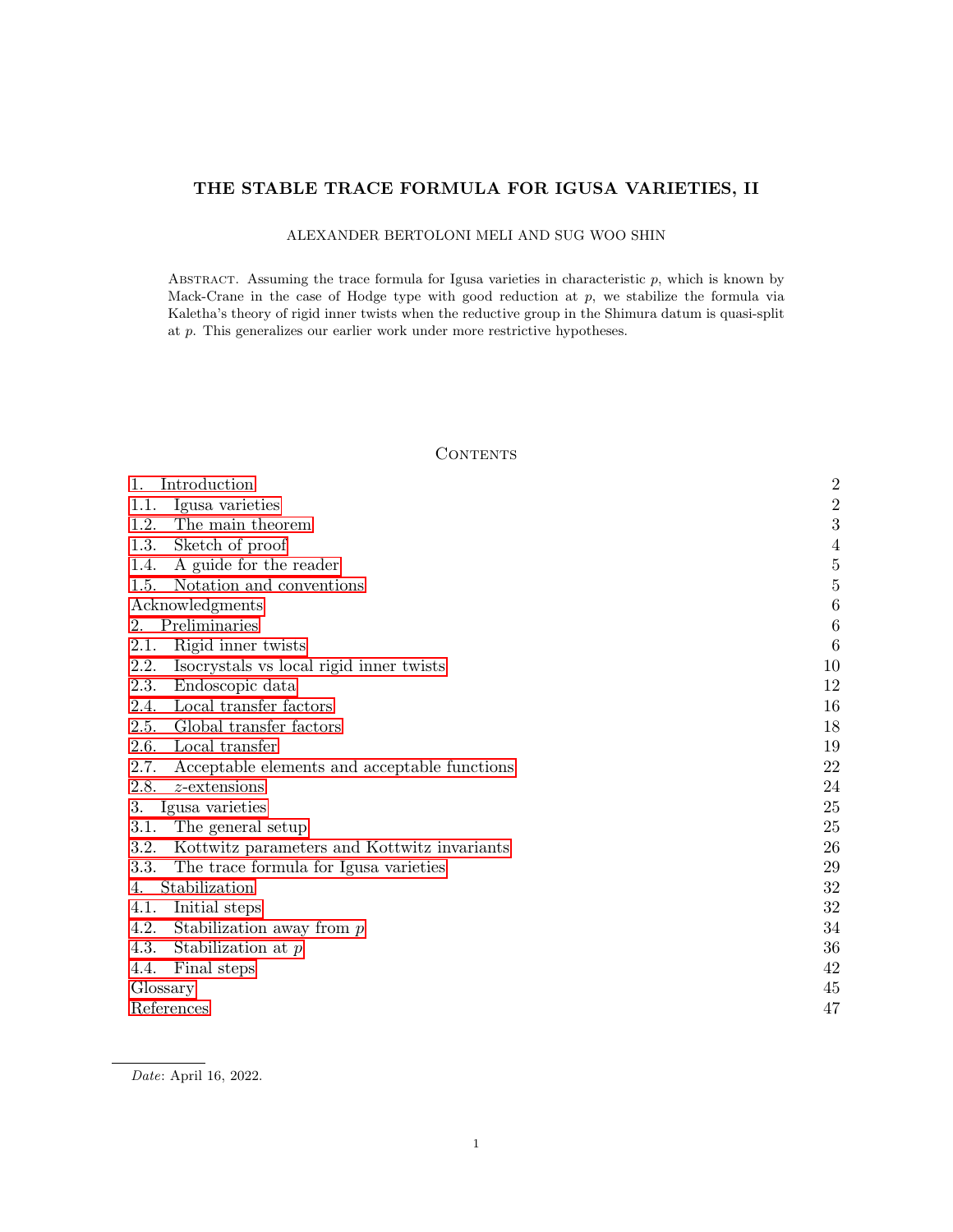## 1. Introduction

<span id="page-1-0"></span>Igusa [\[Igu68\]](#page-46-1) introduced Igusa curves to understand the mod p geometry of modular curves when the level is divisible by powers of  $p$ . Over time, generalizations have been given in the setting of fairly general Shimura varieties (for example, [\[HT01,](#page-46-2) [Hid04,](#page-46-3) [Man05,](#page-47-0) [CS17,](#page-46-4) [HK19\]](#page-46-5)). Igusa varieties help us understand the geometry of the Hodge–Tate period morphisms and Mantovan's product structure for Shimura varieties. Moreover Igusa varieties have found wide-ranging applications to the Langlands correspondence, the Kottwitz conjecture, vanishing of cohomology of Shimura varieties with torsion coefficients, p-adic automorphic forms, and the discrete Hecke orbit conjecture. (See the introduction of [\[KS\]](#page-47-1) for more details and references.) Most of these rely on a description of the  $\ell$ -adic cohomology of Igusa varieties, whose computation is divided into three steps.

- Step 1. Adapt the Langlands–Kottwitz method to prove a trace formula computing the cohomology of Igusa varieties by means of counting fixed points.
- Step 2. Stabilize the trace formula from Step 1.
- Step 3. Compare the stabilized formula in Step 2 with the stabilized Arthur–Selberg trace formula to describe the cohomology in terms of automorphic representations. An endoscopic classification is required in general.

For Igusa varieties associated with some simple Shimura varieties, all this has been carried out in [\[HT01,](#page-46-2) Ch.V], where the simple situation made the second step unnecessary. More generally, Step 1 was done in the context of many PEL-type Shimura varieties in [\[Shi09\]](#page-47-2) and for Hodge-type Shimura varieties in [\[MC21\]](#page-47-3), both in the case of good reduction at  $p$  (i.e., with hyperspecial level at  $p$ ). Step 3 was worked out in [\[Shi11,](#page-48-0) [Shi12,](#page-48-1) [KS\]](#page-47-1) in the minimal generality for intended applications and in [\[BM\]](#page-46-6) in many PEL-type cases assuming an endoscopic classification of automorphic representations and a technical assumption (see [\[BM,](#page-46-6) Assumption 4.8]).

The goal of this paper is to complete the technically demanding Step 2 in considerable generality. The preceding works [\[Shi10,](#page-48-2) [BM\]](#page-46-6) solved this problem for PEL-type Shimura varieties under technical hypotheses (see Assumption 5.1 in [\[BM\]](#page-46-6)). As a follow-up and significant improvement over [\[Shi10,](#page-48-2) [BM\]](#page-46-6), this paper deals with arbitrary Shimura varieties, only assuming that the reductive group in the Shimura datum is quasi-split at  $p$  and that Step 1 is valid. (This assumption includes a reasonable formalism of Igusa varieties along with integral models for Shimura varieties. These are missing in general.) It is interesting to note that the analogue of Step 2 for Shimura varieties in  $[KSZ]$  also works for arbitrary Shimura data but with hyperspecial level at p (so the reductive group is assumed to be unramified at p).

We hope that our paper will broaden the prospect for unconditional results. For instance, as a result of this paper (together with [\[MC21\]](#page-47-3)), Steps 1 and 2 are complete in the case of Hodge type with hyperspecial level at p, which led to an unconditional proof of the discrete Hecke orbit conjecture in [\[KS\]](#page-47-1).

Our paper is written to be a reliable and relatively self-contained reference on the stable trace formula for Igusa varieties. For this reason, we have chosen to give a somewhat detailed exposition with basic definitions and facts spelled out, with an index of notation at the end.

<span id="page-1-1"></span>1.1. Igusa varieties. To explain our results more precisely, let us recall the setup for Igusa varieties. When a field  $k$  is in the subscript for a mathematical object, it will mean the base change of it to k. Let  $(G, X)$  be a Shimura datum. Denote by E the reflex field of  $(G, X)$ , which is a finite extension of Q. In particular G is a connected reductive group over Q such that  $G_{\mathbb{R}}$  contains an elliptic maximal torus, and X determines a conjugacy class of cocharacters  $\{\mu\}$  of  $G_{\mathbb{C}}$ . Fix a prime p and a parahoric model G of  $G_{\mathbb{Q}_p}$  over  $\mathbb{Z}_p$ . Set  $K_p := \mathcal{G}(\mathbb{Z}_p)$ . Write  $\check{\mathbb{Q}}_p$  for the completion of a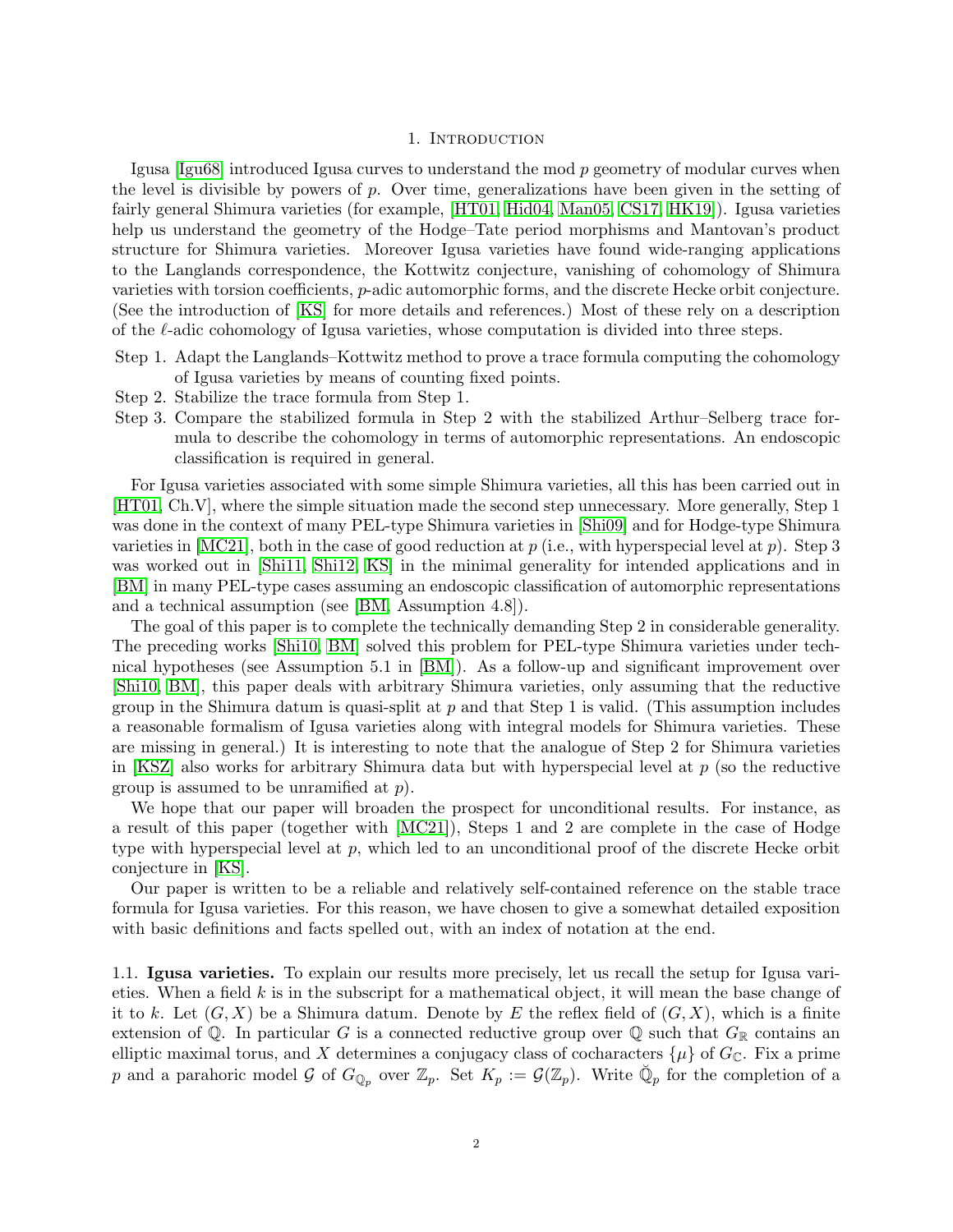maximal unramified extension of  $\mathbb{Q}_p$ . The arithmetic Frobenius automorphism on  $\check{\mathbb{Q}}_p$  is denoted  $\sigma$ . Let  $\mathbf{b} \in G(\check{\mathbb{Q}}_p)$  such that its image in the Kottwitz set  $B(G_{\mathbb{Q}_p})$  lies in the finite subset  $B(G_{\mathbb{Q}_p}, \mu^{-1})$ . Write  $J_{\mathbf{b}}(\mathbb{Q}_p)$  for the group of  $\sigma$ -centralizers of **b** in  $G(\check{\mathbb{Q}}_p)$ . Fix isomorphisms  $\mathbb{C} \cong \overline{\mathbb{Q}}_\ell$  and  $\mathbb{C} \cong \overline{\mathbb{Q}}_p$ and suppress them from the notation, but note that  $E \hookrightarrow \mathbb{C} \cong \overline{\mathbb{Q}}_p$  induces a place p of E over p. Throughout the paper, we assume that

•  $G_{\mathbb{Q}_p}$  is quasi-split.

This condition is used mainly for group-theoretic reasons in this paper. (It should also be helpful to assume for Step 1.) Removing the condition might be possible but would cause nontrivial changes that are elusive to us at this time.

Given  $(G, X, p, \mathcal{G})$  and **b** as above and an irreducible algebraic representation  $\xi$  of  $G_{\mathbb{C}}$ , our basic hypotheses are that there exist

- a natural integral model  $\mathscr{S}_{K_p}$  over  $\mathcal{O}_{E_p}$  for the Shimura variety with level  $K_p$  at p (Hypothesis [3.1.3;](#page-24-2) also see Remark [3.1.4\)](#page-24-3), and
- an Igusa variety  $\mathfrak{I}_{\mathfrak{g}_b} \to \mathscr{S}_{K_p, \overline{\mathbb{F}}_p}$  equipped with an  $\ell$ -adic local system  $\mathcal{L}_{\xi}$ , which satisfies certain desiderata (Hypothesis [3.1.6\)](#page-25-1). In particular  $G(\mathbb{A}^{\infty,p}) \times J_{\mathbf{b}}(\mathbb{Q}_p)$  acts on  $\mathfrak{I}_{\mathfrak{g}_{\mathbf{b}}}$ , and the map  $\mathfrak{I}_{\mathfrak{g}_{\mathbf{b}}}\to \mathscr{S}_{K_p,\overline{\mathbb{F}}_p}$  is equivariant for the  $G(\mathbb{A}^{\infty,p})$ -action (prime-to-p Hecke action).

These hypotheses are known for Shimura data of Hodge type and a reductive model  $G$ , and also in many cases for Shimura data of abelian type and parahoric models  $\mathcal{G}$ . See §[3.3.8](#page-30-0) below.

We define  $[H_c]_{\mathbf{b},\xi}$  to be the virtual  $G(\mathbb{A}^{\infty,p}) \times J_{\mathbf{b}}(\mathbb{Q}_p)$ -module equal to the alternating sum of compactly supported  $\ell$ -adic cohomology of  $\mathfrak{I}_{\mathfrak{g}_b}$  with coefficient sheaf  $\mathcal{L}_{\xi}$ , cf. §[3.1.7](#page-25-2) below. A representation-theoretic description of  $[H_c]_{\mathbf{b},\xi}$  essentially amounts to computing the trace

$$
\mathrm{tr}\,(\phi^{\infty,p} \phi_p | [H_c]_{\mathbf{b},\xi}) \in \mathbb{C}, \qquad \phi^{\infty,p} \phi_p \in C_c^{\infty}(G(\mathbb{A}^{\infty,p}) \times J_{\mathbf{b}}(\mathbb{Q}_p)).
$$

<span id="page-2-0"></span>1.2. The main theorem. Our main theorem corresponds to Step 2 in the introductory paragraph above. As a prerequisite, we formulate the expected outcome of Step 1. For simplicity of exposition, we ignore central character data, z-extensions, and choices of Haar measures even though they are necessary for stating and proving precise results, which are found in the main text. (It is one of our improvements over [\[Shi10,](#page-48-2) [BM\]](#page-46-6) to deal with such technicalities in full.)

Define  $\Sigma_{\mathbb{R}-ell}(G)$  to be a set of representatives for stable conjugacy classes in  $G(\mathbb{Q})$  which are elliptic in  $G(\mathbb{R})$ . Write  $\mathcal{KP}_{\bf b}$  for the set of **b**-admissible Kottwitz parameters for  $(G, X, p, \mathcal{G})$ , (Definition [3.2.4\)](#page-26-0). To get a feel for  $\mathcal{KP}_{\mathbf{b}}$  in the case of Hodge type, a Kottwitz parameter is a group-theoretic datum to parametrize an adelic isogeny class of abelian varieties with extra structure in the mod p Shimura variety  $\mathscr{S}_{K_p}(\overline{\mathbb{F}}_p)$ , and the **b**-admissibility prescribes the isogeny class of the p-divisible group in terms of b.

Each  $\gamma_0 \in \Sigma_{\mathbb{R}-ell}(G)$  determines a subset  $\mathcal{KP}_{\mathbf{b}}(\gamma_0) \subset \mathcal{KP}_{\mathbf{b}}$ , which can be thought of as the fiber over  $\gamma_0$ . Each  $\mathfrak{c} \in \mathcal{KP}_{\mathbf{b}}(\gamma_0)$  determines (see §[3.2.11](#page-28-1) below)

- $\gamma_{\mathfrak{c}} \in G(\mathbb{A}^{\infty,p})$  and  $\delta_{\mathfrak{c}} \in J_{\mathbf{b}}(\mathbb{Q}_p)$  up to conjugacy, which are stably conjugate to  $\gamma_0$ , and
- a cohomological invariant  $\alpha(\mathfrak{c})$  in a finite abelian group.

In particular, orbital integrals  $O_{\gamma_{\mathfrak{c}}}^G$  and  $O_{\delta_{\mathfrak{c}}}^{J_{\mathbf{b}}}$  $J_{\delta_c}^{J_{\mathbf{b}}}$  are well defined on the Hecke algebras  $\mathcal{H}(G(\mathbb{A}^{\infty,p}))$  and  $\mathcal{H}(J_{\mathbf{b}}(\mathbb{Q}_p))$ , respectively. Write  $\mathcal{KP}_{\mathbf{b}}^{\text{Fr}}(\gamma_0)$  for the subset of  $\mathfrak{c} \in \mathcal{KP}_{\mathbf{b}}(\gamma_0)$  with trivial  $\alpha(\mathfrak{c})$ .

The element **b** determines a fractional "Newton" cocharacter  $\nu_{\mathbf{b}} \in X_*(J_{\mathbf{b}}) \otimes_{\mathbb{Z}} \mathbb{Q}$ , which is central in  $J_{\mathbf{b}}$ . Let  $r \in \mathbb{Z}_{>0}$  be such that  $r\nu_{\mathbf{b}} \in X_*(J_{\mathbf{b}})$ . For  $\phi_p \in \mathcal{H}(J_{\mathbf{b}}(\mathbb{Q}_p))$  and  $j \in r\mathbb{Z}$ , let  $\phi_p^{(j)}$  denote the translate of  $\phi_p$  by  $(j\nu_b)(p)$ . We are finally ready to state the anticipated output of Step 1.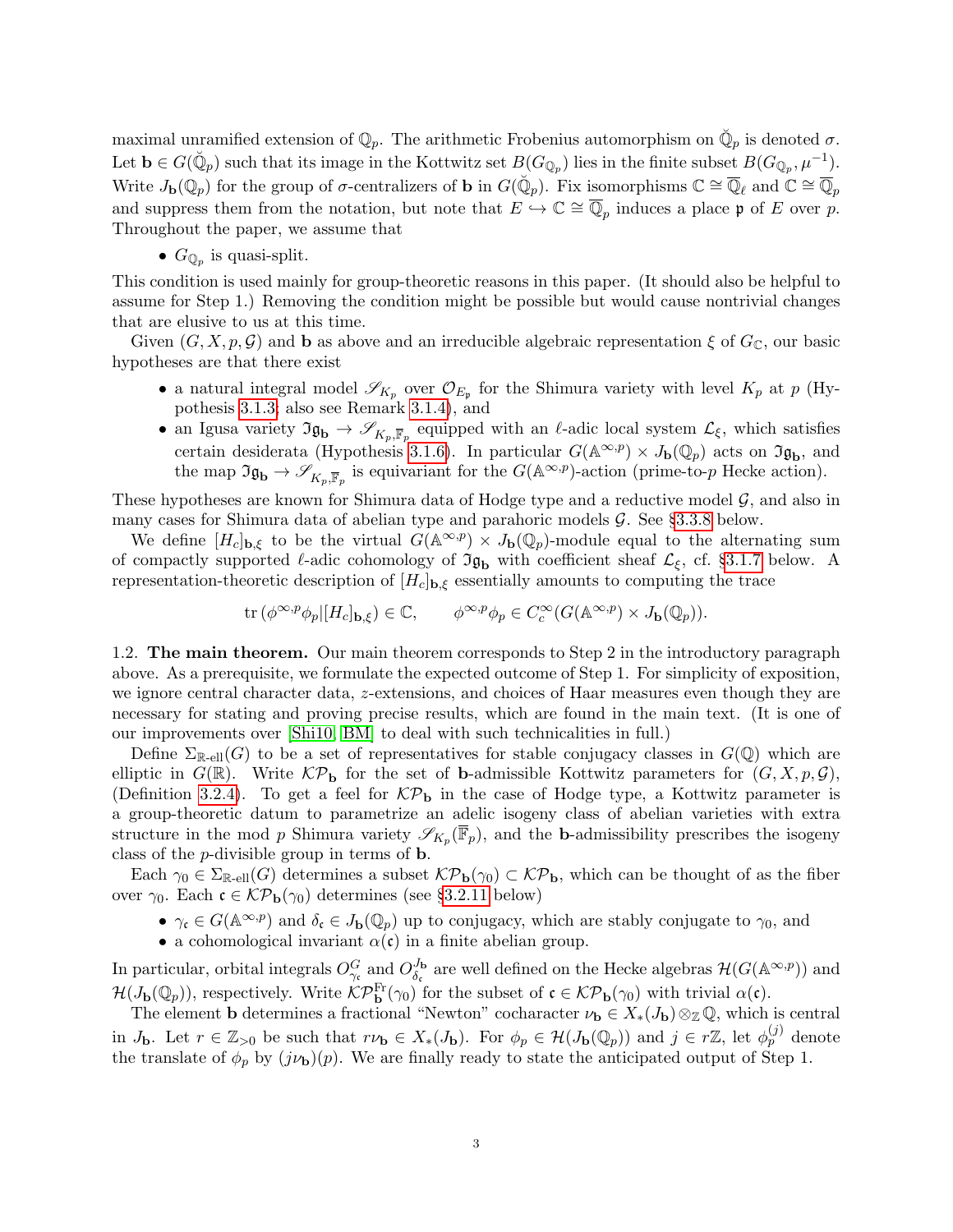<span id="page-3-2"></span>**Conjecture 1.2.1.** Given  $\phi^{\infty,p} \in \mathcal{H}(G(\mathbb{A}^{\infty,p}))$  and  $\phi_p \in \mathcal{H}(J_{\mathbf{b}}(\mathbb{Q}_p))$ , there exists  $j_0 \in \mathbb{Z}_{>0}$  such that the following holds: for every integer  $j \ge j_0$  divisible by r, we have

<span id="page-3-1"></span>
$$
\operatorname{tr}\left(\phi^{\infty,p}\phi_p^{(j)}\left|\left[H_c\right]_{\mathbf{b},\xi}\right.\right) = \sum_{\gamma_0 \in \Sigma_{\mathbb{R}-\text{ell}}(G)} \operatorname{tr}\xi(\gamma_0) \sum_{\mathfrak{c} \in \mathcal{K}\mathcal{P}_{\mathbf{b}}^{\text{Fr}}(\gamma_0)} c(\mathfrak{c}) O_{\gamma_{\mathfrak{c}}}^G(\phi^{\infty,p}) O_{\delta_{\mathfrak{c}}}^{J_{\mathbf{b}}}(\phi_p^{(j)}),\tag{1.2.1}
$$

where  $c(\mathfrak{c}) \in \mathbb{Q}$  is an explicit constant.

The latest work on this conjecture is Mack-Crane's thesis [\[MC21\]](#page-47-3), where it is proved for Hodgetype data  $(G, X)$  and reductive models G (with no constraints on p). This was done by formulating and proving a suitable analogue of the Langlands–Rapoport conjecture for Igusa varieties, via [\[Kis17,](#page-46-7) [KSZ\]](#page-47-4) on the Langlands–Rapoport conjecture for Shimura varieties.

The stabilization problem (Step 2) is to rewrite the right hand side of [\(1.2.1\)](#page-3-1) in terms of stable (elliptic) orbital integrals on endoscopic groups of G. To this end, let  $\mathsf{E}_{\text{ell}}^{\heartsuit}(G)$  denote a set of representatives for isomorphism classes of elliptic endoscopic data for G. Each  $\mathfrak{e} \in \mathsf{E}^{\heartsuit}_{\text{ell}}(G)$  consists of a quasi-split group over  $\mathbb{Q}$ , to be denoted H, and other information. Write  $ST_{ell}^H$  for the elliptic part of the stable trace formula for  $H$ , which is essentially a sum of stable elliptic orbital integrals on H. Our main theorem is as follows.

<span id="page-3-3"></span>Theorem 1.2.2. Keep the hypotheses in the bullet list of §[1.1](#page-1-1) and assume Conjecture [1.2.1.](#page-3-2) For  $\phi^{\infty,p}, \phi_p^{(j)}$ , and  $\xi$  as in the conjecture, there exists  $h \in \mathcal{H}(H(\mathbb{A}))$  such that the following stabilized formula holds true:

$$
\mathrm{tr}\left(\phi^{\infty,p}\phi_p^{(j)}\big|[H_c]_{\mathbf{b},\xi}\right)=\sum_{\mathfrak{e}\in \mathsf{E}_{\mathrm{ell}}^{\heartsuit}(G)}\iota(\mathfrak{e})\mathrm{ST}_{\mathrm{ell}}^H(h),
$$

where  $\iota(\mathfrak{e}) \in \mathbb{Q}_{>0}$  is an explicit constant.

For the theorem to be useful for a spectral interpretation of  $[H_c]_{\mathbf{b},\xi}$  as in (Step 3), a good control of h is needed at each place of  $\mathbb Q$ . This is possible and built into the construction of h place by place, to be discussed further in the next subsection.

The reader may have noticed that Theorem [1.2.2](#page-3-3) is very similar to the stabilized trace formula for Shimura varieties in the usual Langlands–Kottwitz method, cf. [\[KSZ,](#page-47-4) Thm. 1]. This is not a coincidence as the starting point [\(1.2.1\)](#page-3-1) resembles the counterpart for Shimura varieties, cf. [\[KSZ,](#page-47-4) Thm. 2. In fact, the construction of h away from  $p$  proceeds in the same way as in that setting, but the situation at  $p$  is entirely different. The  $p$ -part of the picture is also the most complicated and interesting, not only in Step 2 but in all three steps. Besides various other improvements, our main novelty lies in the precise stabilization at  $p$  through Kaletha's theory of rigid inner twists and their relationship with Kaletha–Kottwitz's extended pure inner twists.

<span id="page-3-0"></span>1.3. Sketch of proof. Away from p and  $\infty$ , we obtain h from the Langlands–Shelstad transfer of h. At  $\infty$ , the function h is built from the pseudo-coefficients of discrete series representations associated with  $\xi$ . The construction of h at p from  $\phi_p^{(j)}$  is the most complicated and interesting, since this "transfer" does not fit in the usual setup for endoscopy.

We briefly explain how h is constructed at p. The group  $J<sub>b</sub>$  is an inner twist of a Levi subgroup  $M_{\bf b}$  of  $G_{\mathbb Q_p}$  so there exists a map from endoscopic data of  $J_{\bf b}$  to those of  $G_{\mathbb Q_p}$ . Let  ${\mathfrak e}_p$  be an endoscopic datum for  $G_{\mathbb{Q}_p}$ . For each endoscopic datum  $\mathfrak{e}_b$  of  $J_b$  in the fiber over  $\mathfrak{e}_p$ , if  $H_b$  (resp. H) denote the endoscopic groups in the data  $\mathfrak{e}_{\mathbf{b}}$  (resp.  $\mathfrak{e}_p$ ), then we obtain a function  $\phi_p^{H_{\mathbf{b}}} \in \mathcal{H}(H_{\mathbf{b}}(\mathbb{Q}_p))$  from  $\phi_p^{(j)}$ by the Langlands–Shelstad transfer. Exploiting the fact that  $H<sub>b</sub>$  is also a Levi subgroup of H that is the centralizer group of a Newton cocharacter given by **b**, the function  $h_p \in \mathcal{H}(H(\mathbb{Q}_p))$  is then constructed as a sum of *ascents* (see Definition [2.7.6\)](#page-21-1) of the  $\phi_p^{H_b}$  to H. The existence of ascents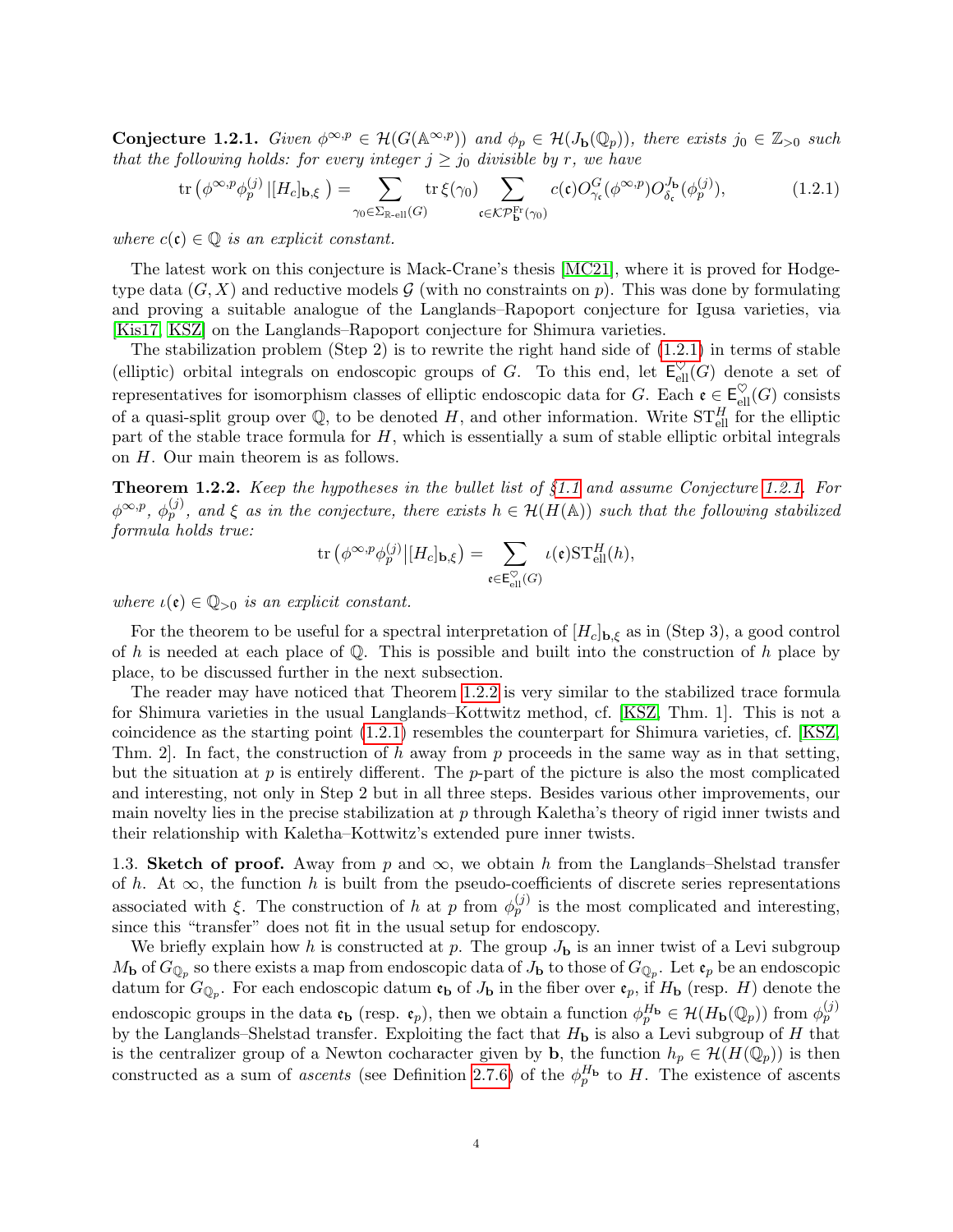<span id="page-4-2"></span>satisfying the desired orbital integral and trace identities relies on a support condition on  $\phi_p^{H_b}$ , which is fulfilled if j is sufficiently large. (In this paper we want j to be large only for this purely group-theoretic reason. Another reason, not needed here but relevant in the proof of Conjecture [1.2.1,](#page-3-2) is that a large j corresponds to twisting by a high power of Frobenius when applying the Fujiwara–Varshavsky trace formula to Igusa varieties.)

To complete the proof, one verifies that h as constructed satisfies Theorem [1.2.2](#page-3-3) via an extensive computation using the fundamental equations for endoscopic transfers and ascents (Definition [2.6.4,](#page-19-0) Definition [2.7.6\)](#page-21-1). The argument proceeds as in the case for Shimura varieties (see [\[KSZ,](#page-47-4) Part 3]), taking the new phenomena at p into account.

At a technical level, the main novelties in our project arise from the interplay between Kaletha's theory of rigid inner twists and the trace formula for Igusa varieties. We must relate on the one hand the invariant  $\langle \beta_p[b], s_p \rangle$  arising in the p-part of the pre-stabilized trace formula of Igusa varieties and on the other hand, the invariants  $\langle inv[z^{rig}](\gamma, \gamma_0), \dot{s}_p \rangle$  arising in Kaletha's normalization of transfer factors for rigid inner twists. This comparison is accomplished in §[4.3.1](#page-35-1) by relating both invariants to those arising in the theory of  $B(G)$  and extended pure inner twists. The previous comparison in [\[Shi10\]](#page-48-2) was done with respect to unspecified normalizations of transfer factors (resulting in an undetermined constant for each  $e_{\bf{b}}$ ); the comparison was later made precise in [\[BM\]](#page-46-6) but under extra assumptions.

We are able to drop all technical assumptions on  $G$  (other than quasi-split at  $p$ ) by working with *z*-extensions, central character data, and Kottwitz parameters (as in [\[KSZ\]](#page-47-4)) as opposed to the usual Kottwitz triples. Our precise normalization of local transfer factors using rigid/extended pure inner twists implies that Theorem [1.2.2](#page-3-3) will be suitable for local representation-theoretic applications such as those of [\[BM\]](#page-46-6) in cases where Step 3 can be completed.

<span id="page-4-0"></span>1.4. A guide for the reader. The structure of the paper should be clear from the table of contents but we make a few remarks to facilitate easier navigation. On a first reading, all details relating to z-extensions and central character data can be safely ignored. Section [2](#page-5-1) is preliminary and deals primarily with various notions of endoscopy, inner twists, and their interactions. The reader might therefore prefer to start at §[3](#page-24-0) referring back as necessary. The goal of §[3](#page-24-0) is to state the pre-stabilized trace formula for the cohomology of Igusa varieties (Conjecture [3.3.5\)](#page-30-1) and formulate the required geometric and group-theoretic setup.

The stabilization of this formula is carried out in  $\S 4$  $\S 4$  using the preliminaries in  $\S 2$ . The most technical part of the paper is  $\S 4.3$ , where the contribution to the trace formula at p is stabilized  $(\S 4.3.8)$  $(\S 4.3.8)$ . The subsection  $\S 4.3.2$  $\S 4.3.2$  is devoted to comparing transfer factors of rigid inner twists with certain invariants arising in the trace formula of Igusa varieties. The reader may wish to black box the main result of this subsection (Corollary [4.3.7\)](#page-38-1) on a first read. The full stabilization is then completed in §[4.4](#page-41-0) by combining the results at each place to deduce our main formula which is Theorem [4.4.2.](#page-43-0)

<span id="page-4-1"></span>1.5. Notation and conventions. Let  $F$  be a local or global field of characteristic 0, with an algebraic closure  $\overline{F}$ . Given  $E/F$  a Galois extension, we denote the Galois group by  $\Gamma_{E/F}$ . We denote  $\Gamma_{\overline{F}/F}$  by  $\Gamma_F$ . We let  $W_F$  denote the absolute Weil group of F. We use the Deligne normalization of the local Artin map so that uniformizers correspond to geometric Frobenius elements.

When G is a linear algebraic group over  $F$ , the connected component of the identity is denoted by  $G^{\circ}$ . For a field extension  $E/F$ , write  $G_E$  for the base change of G to E. When  $F/F_0$  is a finite extension, write  $\text{Res}_{F/F_0}G$  for the Weil restriction of scalars. When F is a number field (e.g.,  $F = \mathbb{Q}$  and v is a place of F, we abbreviate  $G_{F_v}$  as  $G_v$ .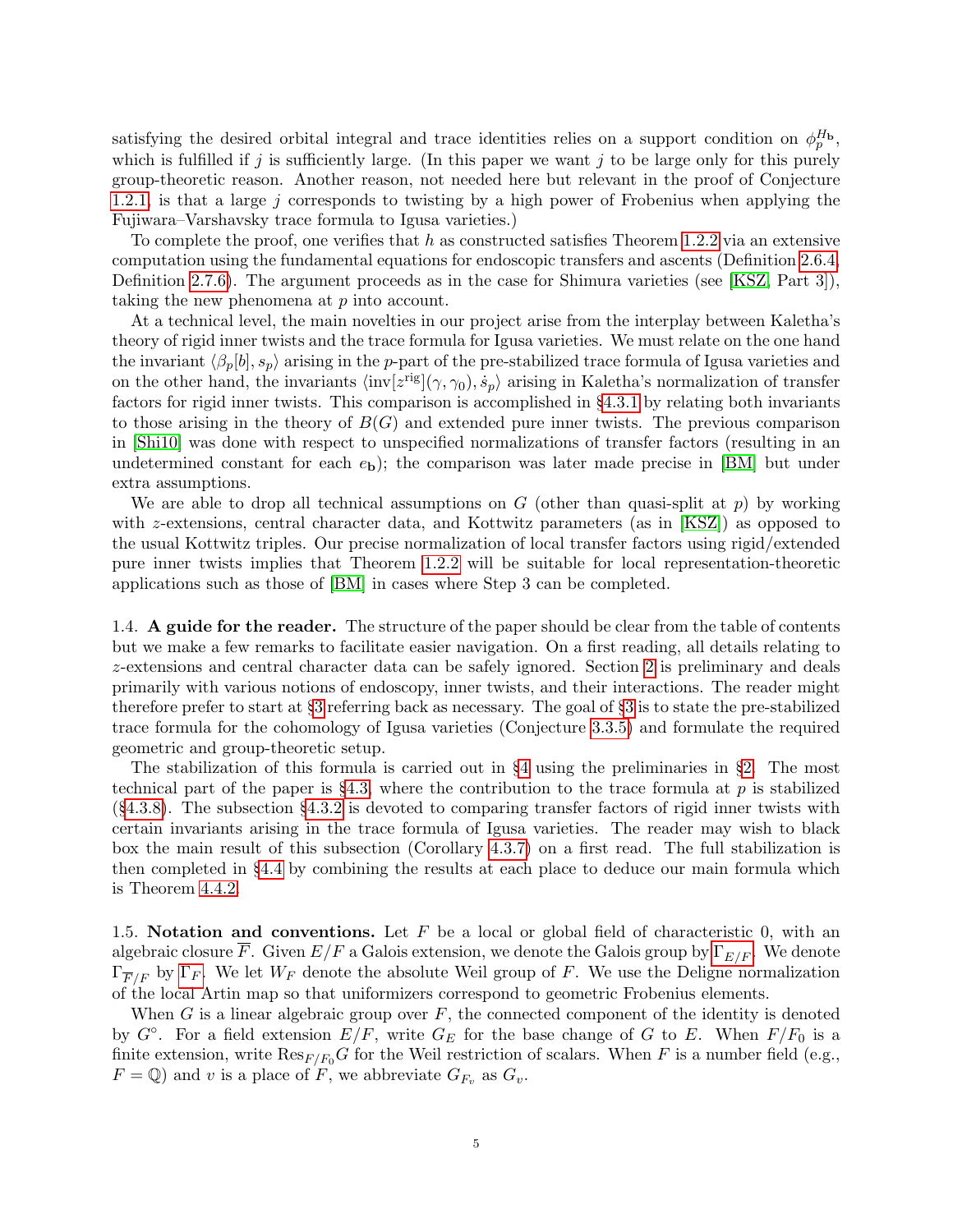<span id="page-5-3"></span>For G a connected reductive group over F, let  $Z_G$  and  $Z(G)$  denote the center of G, and let  $G_{\text{der}}$  and  $G_{\text{ad}}$  denote the derived and adjoint groups of G. We let  $G_{\text{sc}}$  denote the simply connected cover of  $G_{\text{der}}$ . Write  $G(F)_{\text{ss}}$  (resp.  $G(F)_{\text{sr}}$ ) for the subset of semi-simple (resp. strongly regular semi-simple) elements of  $G(F)$ . The meaning of strong regularity is that the centralizer is a torus. For  $\gamma \in G(F)_{\text{ss}}$ , we write  $G_{\gamma}$  for the centralizer of  $\gamma$  in  $G$ , and  $I_{\gamma} = I_{\gamma}^G$  for  $(G_{\gamma})^{\circ}$ . We use the notation  $\Gamma(G(F))$  (resp.  $\Sigma(G(F))$ ) for the set of F-conjugacy (resp. stable conjugacy) classes in  $G(F)$ . Recall that the stable conjugacy class of  $\gamma \in G(F)$  is the set of  $\gamma' \in G(F)$  conjugate to  $\gamma$  by some  $g \in G(\overline{F})$  and such that the cohomology class in  $H^1(F, G_\gamma)$  of  $\sigma \mapsto g^{-1} \sigma(g)$  lies in the image of  $H^1(F, I_\gamma) \to H^1(F, G_\gamma)$ . An inner twist of G consists of a triple  $(G', \psi, z)$  such that  $\psi: G_{\overline{F}} \to G'_{\overline{F}}$  is an isomorphism and  $z \in Z^1(\Gamma_F, G_{ad})$  equals  $\sigma \mapsto \psi^{-1} \circ \sigma(\psi)$ .

We denote the Langlands dual group of G by  $\widehat{G}$ . As in [\[KS99,](#page-47-5) §1.2] the dual group  $\widehat{G}$  always comes equipped with a  $\Gamma_F$ -pinning  $(\widehat{T}, \widehat{B}, \{X_\alpha\})$ , an action  $W_F \to \text{Aut}(\widehat{G})$  that factors through a finite quotient of  $W_F$ , and a  $\Gamma_F$ -equivariant bijection between the resulting based root datum of  $\tilde{G}$  and the dual of a based root datum for  $G$  (coming from an inner twist to a quasi-split form equipped with an F-pinning, which induces a pinning for G). This information for  $\widehat{G}$  will be implicit whenever dual groups appear in this paper. The  $W_F$ -action is used to form the L-group  $^L G := \widehat{G} \rtimes W_F$ . We let  $Out(\widehat{G})$  denote the quotient of  $Aut(\widehat{G})$  modulo inner automorphisms. The action of  $W_F$  induces a map  $\rho_G : W_F \to \text{Out}(\widehat{G})$ . For a maximal torus T in G, write  $R(G,T)$  for the set of roots of  $T_{\overline{F}}$  in  $G_{\overline{F}}$ .

Assume further that F is a local field. Write  $|\cdot|: F^{\times} \to \mathbb{C}^{\times}$  for the absolute value such that every uniformizer maps to the inverse cardinality of the residue field of  $F$ . When  $M$  is an  $F$ -rational Levi subgroup of G, and  $\gamma \in M(F)_{\mathrm{ss}}$ , define the Weyl discriminant  $D_M^G(\gamma) := \det(1 - \mathrm{ad}(\gamma))|_{\mathrm{Lie}(G) \setminus \mathrm{Lie}(M)}$ .

Let S be a finite set of places of Q. We write  $\mathbb{A}^S$  for the ring of adèles away from S, i.e., the resticted product  $\prod'_{v \notin S} \mathbb{Q}_v$ . We write  $\overline{\mathbb{A}}^S := \mathbb{A}^S \otimes_{\mathbb{Q}} \overline{\mathbb{Q}}$ .

When A is a set or a group,  $\mathbf{1}_A$  means the characteristic function on A or the trivial character on A (if A is a group); the context will make it clear.

In this paper we commonly abuse notation by confusing an isomorphism class of objects with a representative of the isomorphism class, and likewise for conjugacy classes etc. Implicit in this abuse is that the assertions or computations we make about them do not depend on the choice of the representative. For instance, when computing the orbital integral at  $\gamma \in G(F)_{ss}$  with F a local field, the value is well defined whether  $\gamma$  is a conjugacy class or an arbitrary representative thereof. However, when it comes to endoscopic data, we do choose a set of representatives for isomorphism classes in order to avoid confusion stemming from different notions of endoscopic data and isomorphisms between them.

<span id="page-5-0"></span>Acknowledgments. We are grateful to Alex Youcis for numerous comments and suggestions to improve the paper. We thank Paul Hamacher and Wansu Kim for comments on §3.1 of this paper. S.W.S. was partially supported by NSF grant DMS-1802039/2101688, NSF RTG grant DMS-1646385, and a Miller Professorship. A.B.M. was partially supported by NSF grant DMS-1840234.

## 2. Preliminaries

<span id="page-5-1"></span>Throughout this section, F is a local or global field, and G is a connected reductive group over  $F$ . The characteristic of  $F$  is always 0, and we will not repeat this condition every time.

<span id="page-5-2"></span>2.1. Rigid inner twists. In this subsection, we recall some facts from the theory of local and global rigid inner twists as developed in [\[Kal16,](#page-46-8) [Kal18a,](#page-46-9) [KT\]](#page-47-6).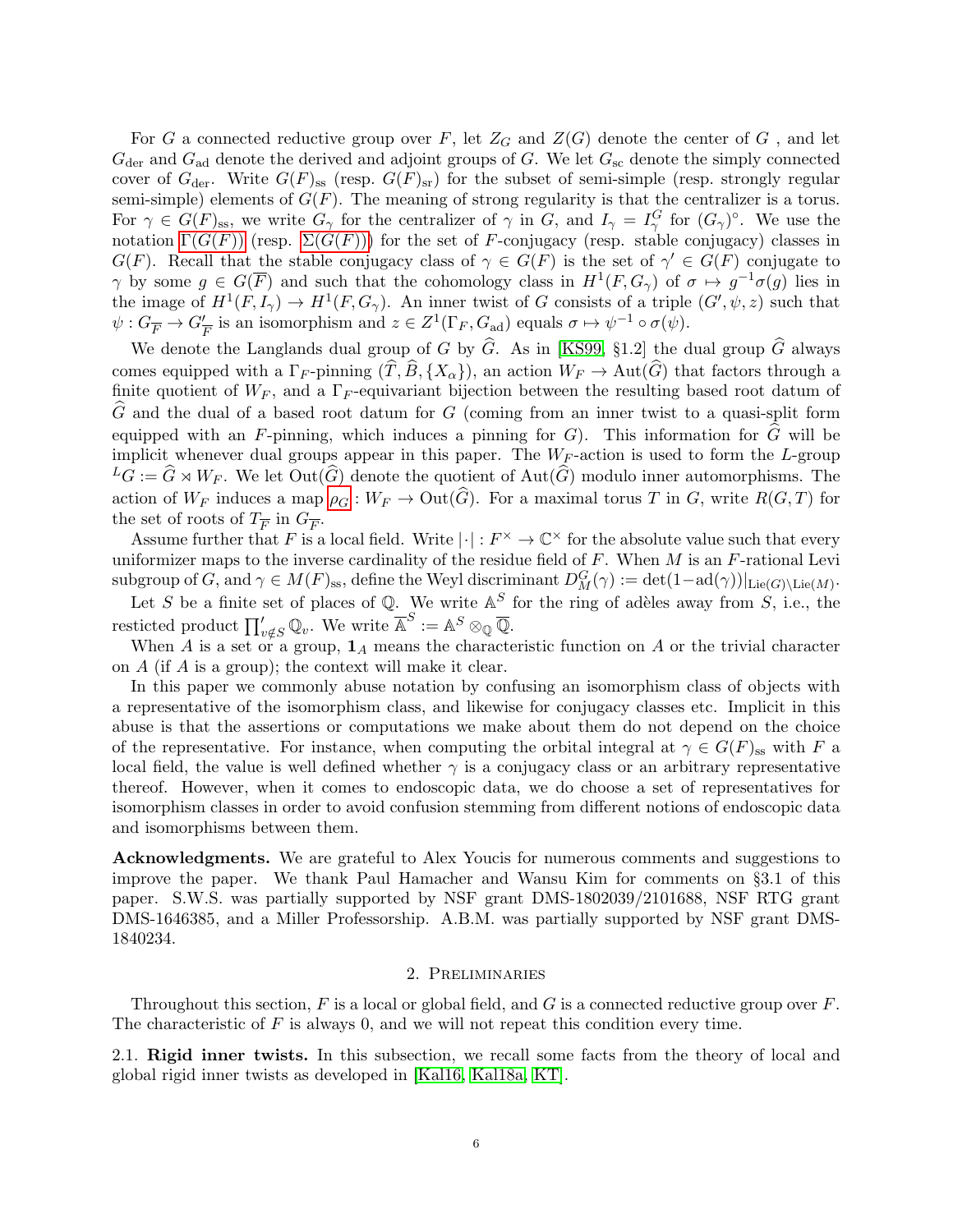<span id="page-6-1"></span>2.1.1. The local gerbe. We first describe the local case. Let  $F$  be a local field of characteristic  $0$ , let  $E/F$  be a finite Galois extension, and let N be a positive integer. We then define a finite  $\Gamma_{E/F}$ -module

$$
M_{E,N}^{\mathrm{rig}}:=(\mathbb{Z}/N\mathbb{Z})[\Gamma_{E/F}]_0,
$$

where the 0-subscript denotes the elements whose coefficients sum to 0. Let  $u_{E/F,N}$  $u_{E/F,N}$  $u_{E/F,N}$  denote the finite m[u](#page-45-7)ltiplicative group with character group  $M_{E,N}^{\text{rig}}$  and let u denote the pro-finite multiplicative group equal to the inverse limit over E and N of the  $u_{E/F,N}$  where the transition maps are induced by the norm. We have canonical isomorphisms

$$
H^{1}(F, u) = 0,
$$
  
\n
$$
H^{2}(F, u) = \begin{cases} \mathbb{Z}/2\mathbb{Z}, & F = \mathbb{R}, \\ \widehat{\mathbb{Z}}, & F = \text{ non-archimedean.} \end{cases}
$$

Choose a cocycle representing the class of  $-1$  in  $H^2(F, u)$ . This cocycle gives rise to a pro-Galois gerbe  $\mathcal{E}_F^{\mathrm{rig}}$  $^{\rm rng}_{F}$  :

$$
1 \to u(\overline{F}) \to \mathcal{E}_F^{\text{rig}} \to \Gamma_F \to 1.
$$

Now let G be a connected reductive group over F and let  $Z \to G$  denote the data of a multiplicative group Z and an embedding  $Z \hookrightarrow Z(G)$ . Let  $Z^1(u \to \mathcal{E}_F^{\text{rig}}, Z \to G)$  denote the set of continuous cocycles of  $\mathcal{E}_F^{\text{rig}}$ <sup>rig</sup> valued in  $G(F)$  whose restriction to  $u(F)$  factors through  $Z(F)$  and corresponds to an algebraic homomorphism  $u \to Z$ . Define  $H^1(u \to \mathcal{E}_F^{\text{rig}}, Z \to G)$  to be the quotient of  $Z^1(u \to \mathcal{E}_F^{\text{rig}}, Z \to G)$  by the action of  $G(\overline{F})$  as in the normal definition of non-abelian group cohomology. Since  $H^1(F, u) = 0$ , the only automorphisms of  $\mathcal{E}_F^{\text{rig}}$  $F_F^{\text{rig}}$  are inner and hence the set  $H^1(u \to \mathcal{E}_F^{\text{rig}}, Z \to G)$  is independent, up to canonical isomorphism, of the choice of cocycle representing the class of  $-1$  in  $H^2(F, u)$ .

In this paper, we will work primarily in the case where  $Z = Z(G)$ . This cohomology set admits the following Tate–Nakayama morphism. We define  $Z_n$  to be the pre-image in  $Z(G)$ of  $(Z(G)/Z(G_{\text{der}}))[n]$  $(Z(G)/Z(G_{\text{der}}))[n]$  $(Z(G)/Z(G_{\text{der}}))[n]$  and set  $G_n := G/Z_n$ . Note that  $Z(G_1) = Z(G)/Z(G_{\text{der}})$  is a torus and  $Z(G_n) = Z(G_1)/Z(G_1)[n]$ . Moreover, we have  $G_n = G_{\text{ad}} \times Z(G_n)$ .

We then set  $\widehat{G} := \varprojlim \widehat{G_n}$  $\widehat{G} := \varprojlim \widehat{G_n}$  $\widehat{G} := \varprojlim \widehat{G_n}$  and define  $Z(\widehat{G})^+$  to be the pre-image of  $Z(\widehat{G})^{\Gamma_F}$  under the natural map  $\hat{\bar{G}} \to \hat{G}$ . We have the formula

$$
\widehat{G} = \widehat{G}_{\rm sc} \times \widehat{C_{\infty}},
$$
  
where  $\widehat{C_{\infty}} = \varprojlim_n \widehat{Z(G_n)}$ . We can identify  $\widehat{Z(G_n)}$  with  $Z(\widehat{G})^{\circ}$ . The map  $\widehat{Z(G_m)} \to \widehat{Z(G_n)}$  for  $n | m$   
becomes the  $\frac{m}{n}$ th power map under this identification.

<span id="page-6-0"></span>Proposition 2.1.2 ([\[Kal18b,](#page-46-11) Equation (3.12)]). We have a canonical morphism

TN: 
$$
H^1(u \to \mathcal{E}_F^{\text{rig}}, Z(\widehat{G}) \to G) \to \pi_0(Z(\widehat{\widehat{G}})^+)^D
$$
.

2.1.3. The global gerbe. We now describe the case where  $F$  is a global field of characteristic 0. Let  $V$ be the set of places of F and pick a set of lifts  $\dot{V}$  of V to  $\overline{F}$  such that  $\bigcup_{v\in V}\Gamma_{F_v}$  is dense in  $\Gamma_F$ , where the chosen lift of v determines the embedding  $\Gamma_{F_v} \hookrightarrow \Gamma_F$ . As in [\[KT,](#page-47-6) Lem. 3.3.2], we can choose an increasing sequence  $(S_i)_{i\geq 0}$  of finite subsets of V and an exhaustive tower of finite Galois extensions  $(E_i)_{i\geq 0}$  of F such that the sequence  $(E_i, S_i, \dot{S}_i)_{i\geq 0}$  satisfies [\[Kal18a,](#page-46-9) Conditions 3.3.1], where  $\dot{S}_i$  is the intersection of the set  $S_{E_i}$  of places of  $E_i$  lying over  $S_i$  and the image of  $\dot{V}$  in  $V_{E_i}$ . We then define the finite  $\Gamma_{E_i/F}$ -module  $M_{E_i}^{rig}$  $M_{E_i}^{rig}$ <sup>rig</sup><sub>E<sub>i</sub>,S<sub>i</sub></sub> consisting of the subgroup of  $(\mathbb{Z}/[E_i:F]\mathbb{Z})[\Gamma_{E_i/F} \times S_{E_i}]$  containing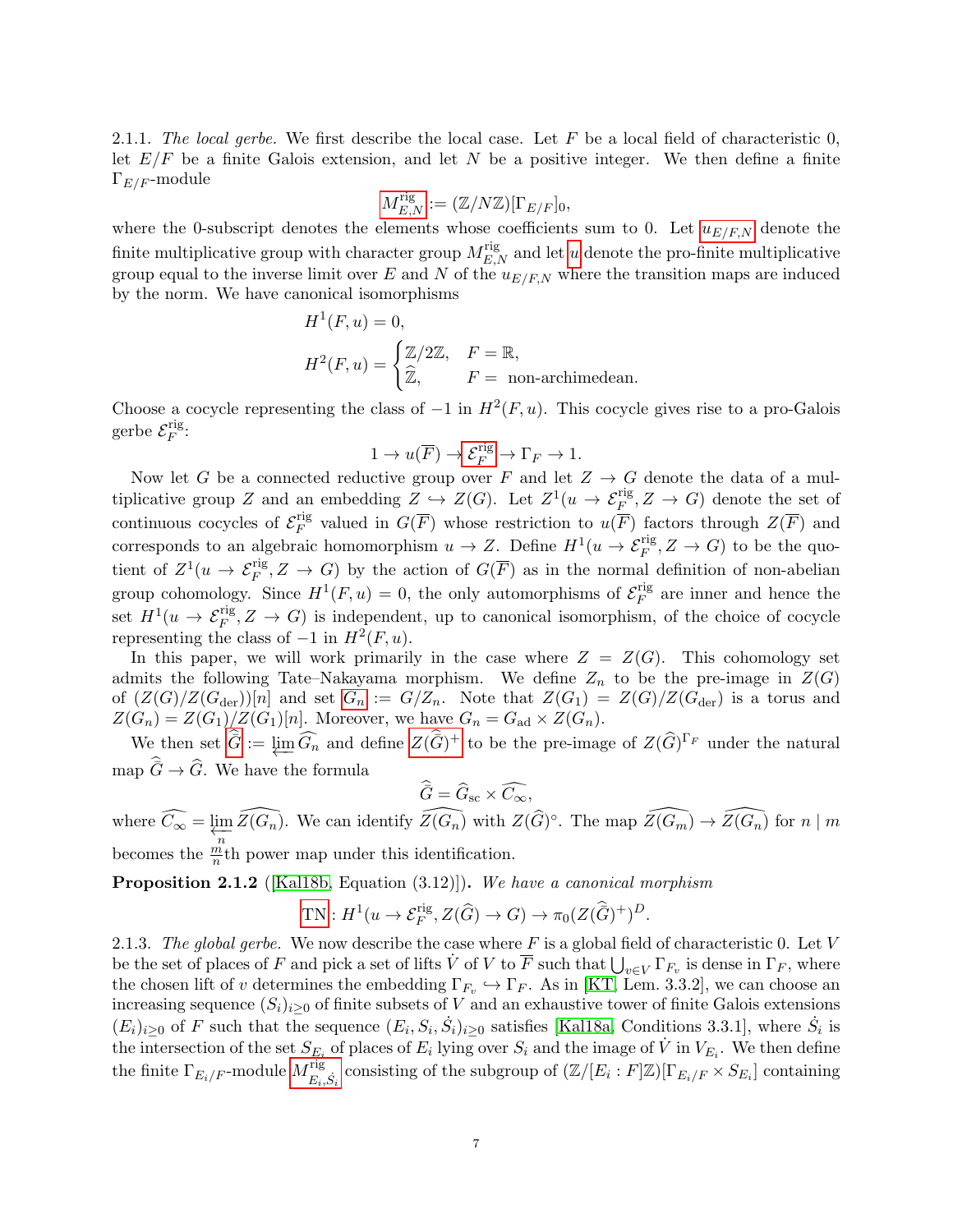<span id="page-7-1"></span>the elements  $\sum_{w,v} a_{w,v}[(w, v)]$  such that  $\sum_{w'} a_{w',v} = \sum_{v'} a_{w,v'} = 0$  for all  $(w, v) \in \Gamma_{E_i/F} \times S_{E_i}$  and such that  $a_{w,v} = 0$  unless  $w^{-1}(v) \in \dot{S}_i$ .

Let  $P_{E, \theta}^{\text{rig}}$  $E_{E,\dot{S}_i}^{\text{rig}}$  be the finite multiplicative group over F with character group equal to  $M_{E_i}^{\text{rig}}$  $\sum_{i=1}^{\text{rig}}$  and let  $P_{\dot{V}}^{\text{rig}}$  $P_{\dot{V}}^{\text{rig}}$  $P_{\dot{V}}^{\text{rig}}$  $\psi^{\text{rig}}:=\varprojlim P^{\text{rig}}_{E_i, \varepsilon}$  $E_{E_i, S_i}^{\text{rig}}$  $E_{E_i, S_i}^{\text{rig}}$  $E_{E_i, S_i}^{\text{rig}}$ . We have  $H^1(F, P_V^{\text{rig}}) = 0$  from [\[Kal18a,](#page-46-9) §3.4]. Further, Kaletha ([\[Kal18a,](#page-46-9) Def. 3.5.4) constructs a canonical class  $\xi_V \in H^2(F, P_V^{\text{rig}})$  that, by choosing a cocycle lift of this class, gives a Galois gerbe

$$
1 \to P_V^{\text{rig}}(\overline{F}) \to \mathcal{E}_V^{\text{rig}} \to \Gamma_F \to 1.
$$

The class  $\xi_{\dot{V}}$  does not depend on the sequence  $(E_i, S_i, \dot{S}_i)$  as long as two sequences yield the same  $\dot{V}$ . However, it does depend on  $\dot{V}$  as described in [\[KT,](#page-47-6) Rem. 3.8.5]. By virtue of the vanishing of  $H^1(F, P_V^{\text{rig}})$ , the cohomology set  $H^1(P_V^{\text{rig}} \to \mathcal{E}_V^{\text{rig}}, Z \to G)$  is independent, up to canonical isomorphism, of the choice of cocycle lift of  $\xi_V$ .

As in the local case, there is a Tate–Nakayama morphism

$$
TN: H^1(P_V^{\text{rig}} \to \mathcal{E}_V^{\text{rig}}, Z(G) \to G) \to \overline{Y}_V^{\text{rig}},
$$

where  $\overline{Y}_{\dot{V}}^{\text{rig}}$ <sup>rig</sup> is a limit of the linear algebraic objects  $\overline{Y}[V_{\overline{F}}, \dot{V}]_{0,+,\text{Tor}}(Z_n \to G)$  described in [\[Kal18a,](#page-46-9) §§3.7–3.8].

<span id="page-7-0"></span>2.1.4. Localization. Let F be a number field. For each place  $v \in \dot{V}$ , Kaletha [\[Kal18a,](#page-46-9) §3.6] constructs a localization map:

$$
\mathrm{loc}_{v}: H^{1}(P_{\dot{V}}^{\text{rig}} \to \mathcal{E}_{\dot{V}}^{\text{rig}}, Z(G) \to G) \to H^{1}(u_{v} \to \mathcal{E}_{v}^{\text{rig}}, Z(G) \to G),
$$

which is compatible with the Tate–Nakayama morphisms in that the following diagram commutes ([\[Kal18a,](#page-46-9) Thm. 3.8.1]):

$$
H^{1}(P_{\dot{V}}^{\text{rig}} \to \mathcal{E}_{\dot{V}}^{\text{rig}}, Z(G) \to G) \xrightarrow{\oplus_{v} \text{loc}_{v}} \bigoplus_{v \in \dot{V}} H^{1}(u_{v} \to \mathcal{E}_{v}^{\text{rig}}, Z(G) \to G)
$$
\n
$$
\downarrow_{\text{TN}} \qquad \qquad \downarrow_{\oplus_{v} \text{TN}_{v}}
$$
\n
$$
\overline{Y}_{\dot{V}}^{\text{rig}} \xrightarrow{\qquad \qquad \qquad \text{P}} \bigoplus_{v \in \dot{V}} \pi_{0}(Z(\widehat{G})^{+}),
$$

where the direct sum in the upper right corner denotes the subset of the direct product of pointed sets consisting of families of elements that are trivial at almost every  $v$ .

2.1.5. Local rigid inner twists. Let F be a local field of characteristic 0. Given a cocycle  $z \in H^1(u \to$  ${\cal E}_F^{\rm rig}$  $F_F^{\text{rig}}, Z \to G$ , we can post-compose with the map  $G \to G_{\text{ad}}$  to get a cocycle  $z_{\text{ad}} : \mathcal{E}_F^{\text{rig}} \to G_{\text{ad}}$ . This cocycle is trivial on u and hence factors to give a class of  $Z^1(F, G_{ad})$ . We have an entirely analogous map in the case that  $F$  is a number field.

**Lemma 2.1.6.** • If F is local, the above map induces a surjection

 $H^1(u \to \mathcal{E}_F^{\text{rig}}, Z(G) \to G) \twoheadrightarrow H^1(F, G_{\text{ad}}).$ 

• If  $F$  is global, the above map induces a surjection

$$
H^1(P_{\dot{V}}^{\text{rig}} \to \mathcal{E}_{\dot{V}}^{\text{rig}}, Z(G) \to G) \twoheadrightarrow H^1(F, G_{\text{ad}}).
$$

*Proof.* [\[Kal16,](#page-46-8) Cor. 3.8] and [\[Kal18a,](#page-46-9) Lem. 3.6.1].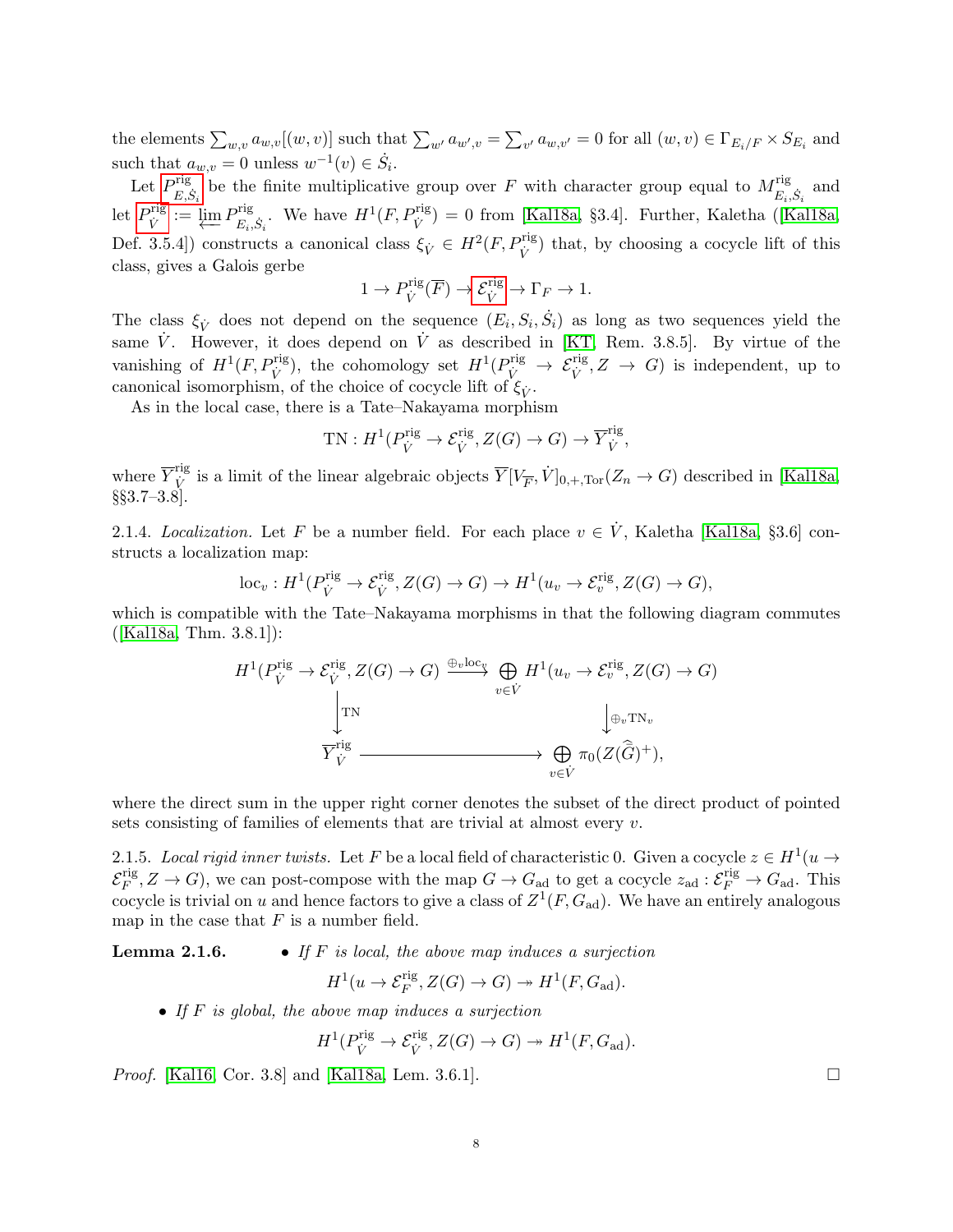<span id="page-8-0"></span>**Definition 2.1.7.** For F a local field of characteristic 0 and G a fixed connected reductive group, a local rigid inner twist of G is a triple  $(G', \psi, z)$  consisting of

- a connected reductive group  $G'$  defined over  $F$ ,
- an isomorphism  $\psi: G_{\overline{F}} \to G'_{\overline{F}}$ , and
- a cocycle  $z \in Z^1(u \to \mathcal{E}_F^{\text{rig}}, Z(G) \to G)$  such that for each  $\sigma \in \Gamma_F$ , we have

$$
\psi^{-1} \circ \sigma(\psi) = \mathrm{Int}(z_{\mathrm{ad}}(\sigma)),
$$

where  $z_{\text{ad}}$  is the projection of z to  $G_{\text{ad}}$ .

Suppose we have rigid inner twists  $(G_1, \psi_1, z_1)$  and  $(G_2, \psi_2, z_2)$ . Then an isomorphism from  $(G_1, \psi_1, z_1)$  to  $(G_2, \psi_2, z_2)$  is a pair  $(f, g)$  consisting of

- an element  $g \in G(\overline{F})$  satisfying  $z_2(w) = gz_1(w)w(g^{-1})$  for each  $w \in \mathcal{E}_F^{\text{rig}}$ , and
- an isomorphism  $f: G_1 \to G_2$  defined over F such that the following diagram commutes



Remark 2.1.8. A naive analogue of Definition [2.1.7](#page-8-0) gives a notion of a global rigid inner twist for a connected reductive group over a number field, which yields a local rigid inner twist at each place. However, this is not the correct notion of global rigid inner twist for our purposes. In particular, the family of local rigid inner twists one gets from the above process need not have the necessary coherence properties to give an adequate normalization of local transfer factors. Instead, we first pass to  $G^*_{\rm sc}$ , see §[2.5](#page-17-0) below.

We need the following compatibilities between inner twists.

<span id="page-8-2"></span>**Lemma 2.1.9.** Let  $G_1, G_2, G_3$  be reductive groups defined over a field F. Suppose that we have a commutative diagram of isomorphisms  $\psi_1, \psi_2, \psi_3$  defined over  $\overline{F}$ :



such that  $w \mapsto \psi_i^{-1} \circ w(\psi_i)$  induces an element of  $Z^1(F, G_{i, \text{ad}})$ .

Let  $z_1, z_3 \in Z^1(F, G_{1,ad})$  and  $z_2 \in Z^1(F, G_{2,ad})$  be the 1-cocycles defined by  $\text{Int}(z_i(w)) = \psi_i^{-1} \circ$  $w(\psi_i)$ . Then we have

$$
\psi_1^{-1}(z_2)z_1=z_3.
$$

*Proof.* Indeed, for  $w \in \Gamma_F$ , we have

<span id="page-8-1"></span>
$$
\psi_3^{-1} \circ w(\psi_3) = \psi_1^{-1} \circ \psi_2^{-1} \circ w(\psi_2 \circ \psi_1) = \psi_1^{-1} \circ \text{Int}(z_2(w)) \circ w(\psi_1) = \text{Int}(\psi_1^{-1}(z_2(w))z_1). \tag{2.1.1}
$$

<span id="page-8-3"></span>**Lemma 2.1.10.** Let  $G_1$  and  $G_2$  be reductive groups defined over a non-archimedean field F. Suppose that we have a  $\overline{F}$ -isomorphism

$$
G_{1,\overline{F}} \xrightarrow{\psi} G_{2,\overline{F}},
$$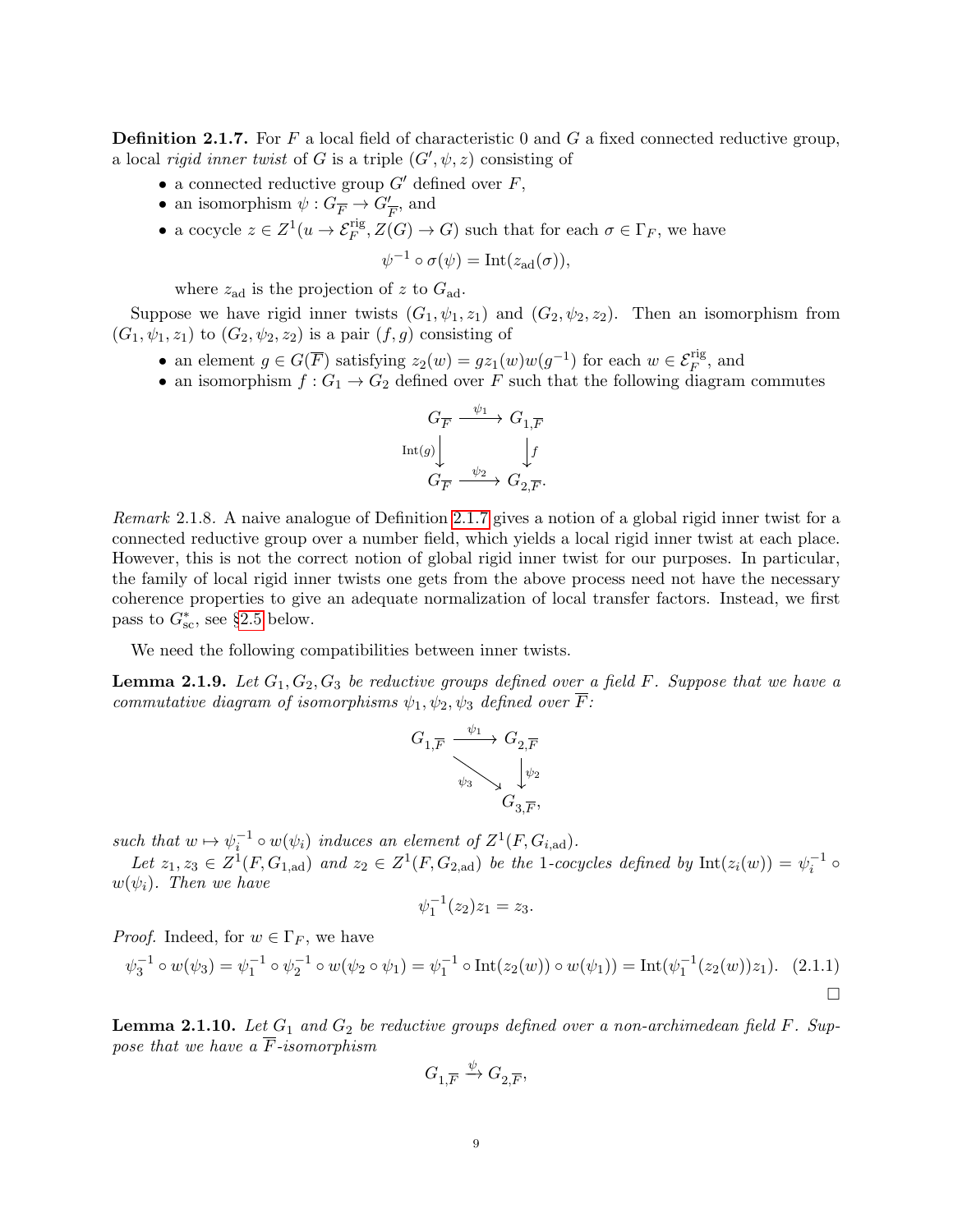<span id="page-9-2"></span>and 1-cocycles  $z_i \in Z^1(u \to \mathcal{E}_F^{\text{rig}}, Z(G_i) \to G_i)$  for  $i = 1, 2$  respectively such that  $z_1|_u = z_2|_u$  and  $w \mapsto \psi^{-1}w(\psi) = \text{Int}(z_1)$ . Then

$$
TN(\psi^{-1}(z_2)z_1) = \psi^{-1}(TN(z_2)) + TN(z_1).
$$

*Proof.* Let  $S_1 \subset G_1$  be a fundamental torus. Since we are working over a non-archimedean local field, this means that  $S_1$  is an elliptic maximal torus. By [\[Kal16,](#page-46-8) Cor. 3.7], we have a surjection

$$
H^1(u \to \mathcal{E}_F^{\text{rig}}, Z(G_1) \to S_1) \twoheadrightarrow H^1(u \to \mathcal{E}_F^{\text{rig}}, Z(G_1) \to G_1).
$$

Hence, we may modify  $z_1$  by a coboundary to get  $z'_1$  such that  $z'_1(w) \in S_1$  for each  $w \in \mathcal{E}_F^{\text{rig}}$ . We may similarly modify  $\psi$  to get  $G_{1,\overline{F}} \stackrel{\psi'}{\rightarrow} G_{2,\overline{F}}$  such that for each  $w \in \mathcal{E}_F^{\text{rig}},$  we have  ${\psi'}^{-1} \circ w(\psi') =$  $Int(z'_{1}(w)).$ 

Now we define  $S_2 := \psi'(S_1)$  and note that  $S_2$  is defined over F. Indeed, for each  $\sigma \in \Gamma_F$ , we can lift  $\sigma$  to some  $w \in \mathcal{E}_F^{\text{rig}}$  and get for  $s \in S_1(\overline{F}),$ 

$$
\sigma(\psi'(s)) = \sigma(\psi')(\sigma(s)) = (\psi' \circ \text{Int}(z'_1(w)))(\sigma(s)) = \psi'(\sigma(s)).
$$

Hence,  $S_2$  is a fundamental torus of  $G_2$  and we can choose  $z'_2$  that is cohomologous to  $z_2$  and factors through  $Z^1(u \to \mathcal{E}_F^{\text{rig}}, Z(G_2) \to S_2) \to Z^1(u \to \mathcal{E}_F^{\text{rig}}, Z(G_2) \to G_2)$ . By construction, we have  $\psi'^{-1}(z'_2), z'_1 \in Z^1(u \to \mathcal{E}_F^{\text{rig}}, Z(G_1) \to S_1)$ . The Tate–Nakayama map respects the group structure on cocycles valued in  $S_2$ . Moreover,  $\psi'|_{S_1}$  is defined over F and therefore induces an isomorphism  $H^1(u \to \mathcal{E}_F^{\text{rig}}, Z(G_1) \to S_1) \to H^1(u \to \mathcal{E}_F^{\text{rig}}, Z(G_2) \to S_2)$  compatible with the Tate–Nakayama maps. We therefore have

$$
TN_{S_1}(\psi'^{-1}(z'_2)z'_1) = {\psi'}^{-1}TN_{S_2}(z'_2) + TN_{S_1}(z'_1).
$$

Since the equation holds in  $\pi_0(\widetilde{S}_1)$ <sup>+</sup> $)^D$ , it is still true upon projection to  $\pi_0(Z(\widehat{\tilde{G}_1})^+)^D$ . This proves the lemma.  $\square$ 

<span id="page-9-0"></span>2.2. Isocrystals vs local rigid inner twists. In this subsection, we explain how local rigid inner twists are related to isocrystals at p, cf. [\[Kal18b\]](#page-46-11).

<span id="page-9-1"></span>2.2.1. Review of the Kottwitz set  $B(G)$  $B(G)$  $B(G)$ . We recall some facts about the Kottwitz set  $B(G)$  for G a connected reductive group over a finite extension F of  $\mathbb{Q}_p$ . Let  $\check{F}$  denote the completion of a maximal unramified extension of F, equipped with the arithmetric Frobenius automorphism  $\sigma$ . The set  $B(G)$  is defined as the quotient of  $G(F)$  by the equivalence relation that  $b \sim b'$  if there exists  $g \in G(\check{F})$  such that  $b' = g b \sigma(g)^{-1}$ .

The set  $B(G)$  is determined by two important invariants. The first attaches to each  $b \in G(F)$ , a slope cocharacter  $\nu_b \in \text{Hom}_{\breve{F}}(\mathbb{D}, G)$ , where  $\mathbb D$  is the Kottwitz pro-torus with  $X^*(\mathbb{D}) = \mathbb Q$ . This induces a slope morphism

$$
[\nu]: B(G) \to (\text{Hom}_{\breve{F}}(\mathbb{D}, G)/G(\breve{F}))^{\langle \sigma \rangle}.
$$

We also have the *Kottwitz morphism* 

$$
\kappa: B(G) \to \pi_1(G)_{\Gamma_F},
$$

where we note that  $\pi_1(G)_{\Gamma_F}$  is canonically isomorphic to  $X^*(Z(\widehat{G})^{\Gamma_F})$ .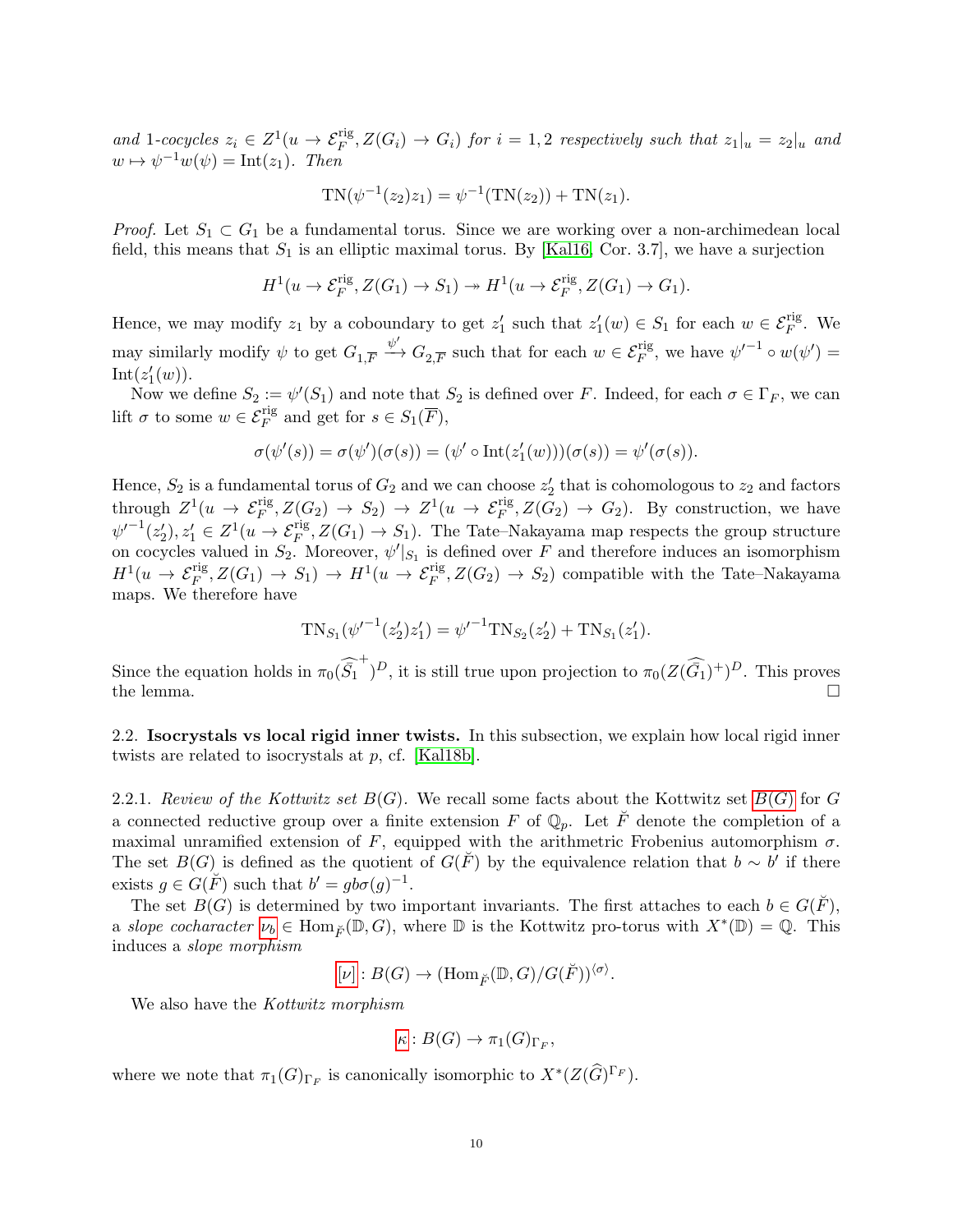<span id="page-10-1"></span>These morphisms fit into a commutative diagram as follows, which is functorial in G:

$$
B(G) \xrightarrow{[\nu]} (\text{Hom}_{\breve{F}}(\mathbb{D}, G)/G(\breve{F}))^{\langle \sigma \rangle}
$$

$$
\downarrow^{\kappa} \downarrow^{\pi_1(G)_{\Gamma_F}} \xrightarrow{\pi_1(G)_{\mathbb{Q}}^{\Gamma_F}},
$$

where the bottom arrow is induced by  $x \mapsto \frac{1}{|\Gamma_F \cdot x|} \sum_{\Gamma_F}$  $y \in \Gamma_F x$ y from  $\pi_1(G)$  to  $\pi_1(G)_{\mathbb{O}}^{\Gamma_F}$ .

Given b, we define a reductive group  $J_b$  $J_b$  over F by

$$
J_b(R) = \{ g \in G(\check{F} \otimes_F R) \mid g = b\sigma(g)b^{-1} \} = \{ g \in G(\check{F} \otimes_F R) \mid \nu_b = g\nu_b g^{-1} \},
$$

for any F-algebra R. When R is an F-algebra, the canonical F-algebra map  $\check{F} \otimes R \to R$  induces an inclusion  $\iota_b : J_b(R) \to G(R)$ . When  $R = \check{F}$ , this inclusion is equivariant for the standard action of  $W_F$  on  $J_b(\breve{F})$  and the "b-twisted" action on  $G(\breve{F})$  in the sense of [\[Kot97,](#page-47-7) (3.3.3)].

Now fix a quasi-split group  $G^*$  that is isomorphic to G over  $\overline{F}$  and an inner twist  $(G, \psi, z_{ad})$  of  $G^*$ . Fix also a maximal split torus  $A^*$  of  $G^*$  and let  $T^*$  denote the maximal torus of  $G^*$  equal to the centralizer of  $A^*$  in  $G^*$ . Fix  $B^*$  a Borel subgroup of  $G^*$  containing  $T^*$ . Let  $\overline{C}_\mathbb{Q}$  $\overline{C}_\mathbb{Q}$  $\overline{C}_\mathbb{Q}$  denote the closed dominant Weyl chamber in  $X_*(A^*)_{\mathbb{Q}}$  relative to B.

Given  $b \in G(\check{F})$ , we can take the morphism

$$
\psi^{-1} \circ \nu_b : \mathbb{D} \to G^*,
$$

defined over  $\check{F}$ . As in [\[Kot97,](#page-47-7) §4.2], we can take the  $G^*(\check{F})$  conjugacy class of  $\psi^{-1} \circ \nu_b$  and, since  $G^*$  is quasi-split, this gives an element of  $\overline{C}_{\mathbb{Q}}$  which we denote by  $\overline{\nu}_b$ . One can check this element does not depend on  $\psi$  or the choice of b in its class  $[b] \in B(G)$ . We call the element  $\overline{\nu}_b$  the Newton point of b (or  $[b]$ ). We have thus constructed a *Newton map* 

$$
\overline{\nu}: B(G) \to \overline{C}_{\mathbb{Q}}.
$$

The centralizer  $M_{\overline{\nu}_b}^*$  of  $\overline{\nu}_b$  in  $G^*$  is a standard F-rational Levi subgroup of  $G^*$  and an inner form of  $J_b$ . To simplify notation, we henceforth denote  $M_{\overline{\nu}_b}^*$  $M_{\overline{\nu}_b}^*$  by  $M_b$ . (Beware that  $M_b$  need not transfer to an  $F$ -rational Levi subgroup of  $G$ , although this will be the case when  $G$  itself is quasi-split.) Following loc. cit. we can choose  $\psi'$  equivalent to  $\psi$  such that  $\psi' \circ \overline{\nu}_b = \nu_b$  and the restriction gives an inner twist

<span id="page-10-0"></span>
$$
\psi'_{M_b}: M_{b,\overline{F}} \to J_{b,\overline{F}}, \tag{2.2.1}
$$

using the inclusion  $J_b(R) \hookrightarrow G(R)$  discussed above.

Following [\[RZ96,](#page-47-8) Def. 1.8], for  $n \in \mathbb{Z}_{\geq 1}$ , we say an element  $b \in G(F)$  is *n*-decent if  $n\nu_b$  is a cocharacter of  $G_{\breve{F}}$  and

$$
b\sigma(b)\ldots\sigma^{n-1}(b)=(n\nu_b)(p).
$$

Onecan always choose a decent representative of a class  $[b] \in B(G)$  ([\[Kot85,](#page-47-9) §4.3]). If b is n-decent then it is m-decent for  $n|m$ . When G is quasi-split, one can require that  $\nu_b$  is defined over F ([\[Kot85,](#page-47-9) page 219]).

There is another description of  $B(G)$  using Galois gerbes, which we now discuss. The local Kottwitz gerbe  $\mathcal{E}_F^{\mathrm{isoc}}$  is a pro-Galois gerbe

$$
1 \to \mathbb{D}(\overline{F}) \to \mathcal{E}_F^{\text{isoc}} \to \Gamma_F \to 1.
$$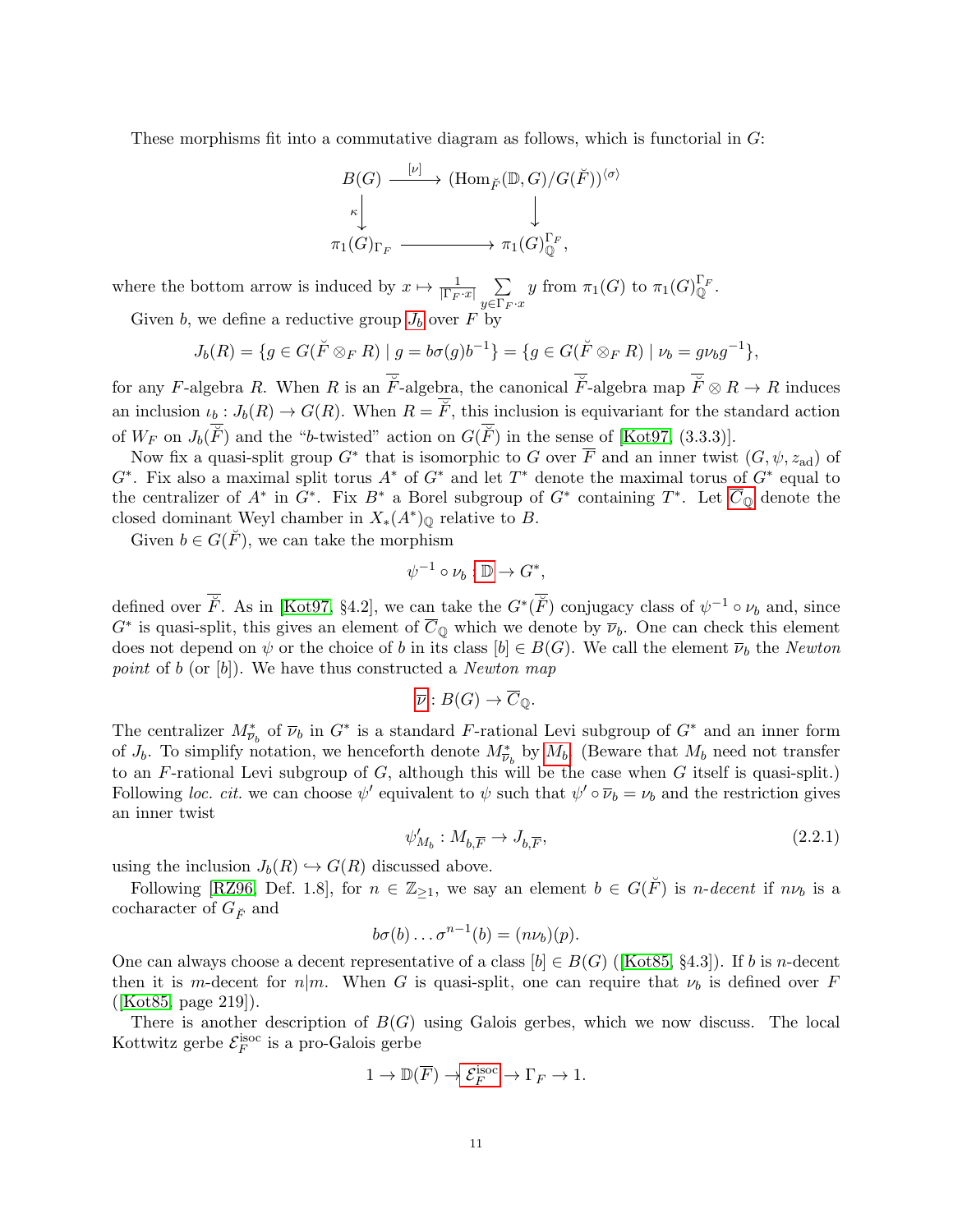<span id="page-11-3"></span>We can then consider the set  $H^1_{\text{alg}}(\mathcal{E}_F^{\text{isoc}}, G)$  of continuous cocycles of  $\mathcal{E}_F^{\text{isoc}}$  whose restriction to  $\mathbb{D}(\overline{F})$  is induced by an algebraic morphism  $\nu : \mathbb{D} \to G$ . We define the subset  $H^1_{\text{bas}}(\mathcal{E}_F^{\text{isoc}}, G) \subset$  $H^1_{\text{alg}}(\mathcal{E}_F^{\text{isoc}}, G)$  to consist of those classes where the image of  $\nu$  is contained in  $Z(G)$ . We have a canonical bijection

<span id="page-11-1"></span>
$$
B(G) = H_{\text{alg}}^1(\mathcal{E}_F^{\text{isoc}}, G) \; ; \quad \mathbf{b} \mapsto z_{\mathbf{b}}^{\text{isoc}} \tag{2.2.2}
$$

given in [\[Kot97,](#page-47-7) Appendix B] and described explicitly in [\[KHW,](#page-46-12) §2.3] for decent b. There is a construction of the Kottwitz morphism for  $H^1_{\text{alg}}(\mathcal{E}_F^{\text{isoc}}, G)$  (see [\[Kot14,](#page-47-10) §11]), again denoted by  $\kappa$ , and equation [\(2.2.2\)](#page-11-1) preserves the Kottwitz maps:  $\kappa(\mathbf{b}) = \kappa(z_{\mathbf{b}}^{\text{isoc}})$ . Indeed, one can check this via the usual strategy of Kottwitz of reducing successively to the  $G_{\text{der}} = G_{\text{sc}}$  case, torus case, and  $\mathbb{G}_m$ case (cf. [\[Kot97,](#page-47-7) §7.6]).

**Definition 2.2.2.** An extended pure inner twist of G over F consists of a triple  $(G', \psi, z)$ , where  $z \in Z^1_{\text{alg}}(\mathcal{E}_F^{\text{isoc}}, G)$  and  $\psi: G_{\overline{F}} \to G'_{\overline{F}}$  such that  $\psi^{-1} \circ \sigma(\psi) = \text{Int}(z_{ad})$  for all  $\sigma \in \Gamma_F$ .

<span id="page-11-2"></span>2.2.3. Rigid inner twists vs extended pure inner twists. Kaletha([\[Kal18b,](#page-46-11) §3.3]) constructs a morphism of Galois gerbes

$$
\begin{array}{ccc}\n1 & \longrightarrow & u \longrightarrow & \mathcal{E}_F^{\text{rig}} \longrightarrow & \Gamma_F \longrightarrow & 1 \\
\downarrow \phi & \downarrow \tilde{\phi} & \parallel & \\
1 & \longrightarrow & \mathbb{D} \longrightarrow & \mathcal{E}_F^{\text{isoc}} \longrightarrow & \Gamma_F \longrightarrow & 1,\n\end{array}
$$

which induces a map

$$
\widetilde{\phi}^* : H^1_{\text{bas}}(\mathcal{E}_F^{\text{isoc}}, G) \to H^1(u \to \mathcal{E}_F^{\text{rig}}, Z(G) \to G),
$$

which is well defined on the level of cocycles. In particular, given an extended pure inner twist  $(G', \psi, z_{\text{isoc}})$  $(G', \psi, z_{\text{isoc}})$  $(G', \psi, z_{\text{isoc}})$ , we get a rigid inner twist  $(G', \psi, z^{\text{rig}})$  via pullback by  $\widetilde{\phi}$ .

<span id="page-11-0"></span>2.3. Endoscopic data. We review the various forms of endoscopy we use in this paper, primarily summarizing from  $[BM]$ . In this subsection,  $F$  is a local or global field.

2.3.1. *Endoscopic data*. We introduce three versions of endoscopic data for  $G$ , necessitated by different notions of inner twist: inner twists classified by  $H<sup>1</sup>(F, G<sub>ad</sub>)$ , pure inner twists classified by  $H^1(F, G)$  or extended pure inner twists classified by  $B(G)_{\text{bas}}$ , and rigid inner twists classified by  $H^1(u \to \mathcal{E}_F^{\text{rig}}, Z(G) \to G)$ .

**Definition 2.3.2.** A *standard endoscopic datum* for G is a tuple  $(H, \mathcal{H}, s, \eta)$  which consists of

- a quasi-split group  $H$  over  $F$ ,
- an extension H of  $W_F$  by  $\widehat{H}$  such that the map  $W_F \to \text{Out}(\widehat{H})$  coincides with  $\rho_H$ ,
- an element  $s \in Z(\widehat{H})$ ,
- an *L*-homomorphism  $\eta : \mathcal{H} \to {}^L G$ ,

satisfying the conditions:

- (i) we have  $\eta(\widehat{H}) = Z_{\widehat{G}}(s)^\circ$ , and
- (ii) Int(s)  $\circ \eta = a \cdot \eta$ , where  $a: W_F \to Z(\widehat{G})$  is a trivial (resp. locally trivial) 1-cocycle when F is local (resp. global).

**Definition 2.3.3.** An isomorphism of endoscopic data from  $(H, H, s, \eta)$  to  $(H', H', s', \eta')$  is an element  $g \in \widehat{G}$  such that

(i) we have  $(\text{Int}(g) \circ \eta)(\mathcal{H}) = \eta'(\mathcal{H}')$ , and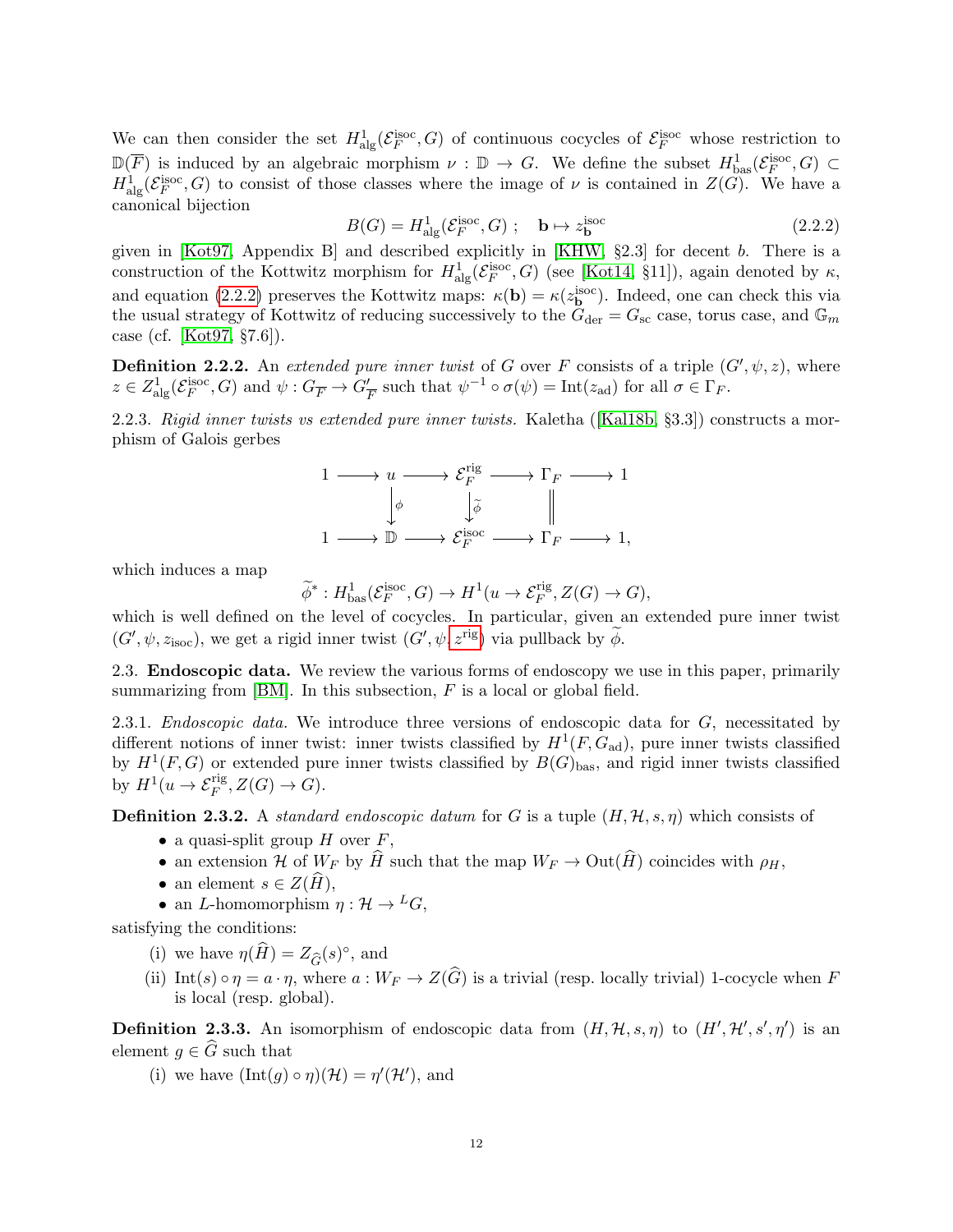<span id="page-12-1"></span>(ii)  $\text{Int}(g)(\eta(s)) = \eta'(s') \text{ modulo } Z(\widehat{G}).$ 

As in [\[KS99,](#page-47-5) p.19], an element  $q \in \widehat{G}$  giving an automorphism of endoscopic data determines an automorphism  $\alpha_q \in \text{Aut}_F(H)$ . The automorphism of endoscopic data is said to be inner if  $\alpha_q \in H_{\rm ad}(F)$ . We write  ${\rm Out}_F(H) := {\rm Aut}_F(H)/H_{\rm ad}(F)$ . We denote the subgroup of  ${\rm Out}_F(H)$ arising from automorphisms of endoscopic data by  $Out_F(H, \mathcal{H}, s, \eta)$ .

<span id="page-12-0"></span>**Definition 2.3.4.** A refined endoscopic datum is a standard endoscopic datum  $(H, H, s, \eta)$  satisfying the further requirement that  $s \in Z(\widehat{H})^{\Gamma_F}$ . This implies that condition (ii) is automatically satisfied. For an isomorphism of refined endoscopic data, we require the equality  $Int(g)(\eta(s)) = \eta'(s')$ in  $\eta'(Z(\widehat{H})^{\Gamma})$  rather than  $\eta'(Z(\widehat{H}))/Z(\widehat{G})$ .

We will now define a notion of rigid endoscopy after some preliminaries. Given a standard endoscopic datum  $(H, \mathcal{H}, s, \eta)$  $(H, \mathcal{H}, s, \eta)$  $(H, \mathcal{H}, s, \eta)$ , we define a group  $\hat{H} = \varprojlim_{n} \widehat{H_n}$  where  $H_n = H/Z_n$  $H_n = H/Z_n$  $H_n = H/Z_n$  and  $Z_n$  is the pre-image in  $Z(G)$  of  $(Z(G)/Z(G_{\text{der}}))[n]$ . Note that we identify  $Z(G)$  with a central subgroup of [H](#page-46-15) via  $\eta$ . There is a natural map  $\hat{H} \to \hat{H}$  and we define  $Z(\hat{H})^+$  to be the pre-image of  $Z(\hat{H})^{\Gamma_F}$  in  $Z(\bar{H})$ .

We claim that  $\eta$  induces a natural map  $\bar{\eta}$ :  $\hat{\bar{H}} \to \hat{\bar{G}}$  such that the following diagram commutes:



By universal property, it suffices to show we have a system of maps  $\widehat{H}_n \to \widehat{G}_n$  for each n that are compatible with  $\eta$ . Let  $\widehat{H_n}$  be the pre-image of  $\eta(\widehat{H})$  under the map  $\widehat{G_n} \to \widehat{G}$ . Then  $\widehat{H_n}$ and  $\widehat{H}_n$  are both central extensions of  $\widehat{H}$  and so it suffices to show they are isomorphic as central extensions. Choose maximal tori  $\widehat{T} \subset \widehat{G}$  and  $\widehat{T}_H \subset \widehat{H}$  such that  $\eta(\widehat{T}_H) = \widehat{T}$ . Let  $\widehat{T}_n$  and  $\widehat{T}_{H,n}$  be the pre-images of  $\widehat{T}$  in  $\widehat{H_n}$  and  $\widehat{T_H}$  in  $\widehat{H_n}$ , respectively. We have natural maps  $X_*(\widehat{T_n}) \to X_*(\widehat{T})$ and  $X_*(\widehat{T_{H,n}}) \to X_*(\widehat{T}_H) \to X_*(\widehat{T})$ , and it suffices to show the images of these maps coincide. This is the case since they are both equal to ker $(X_*(\widehat{T}) \to X_*(\widehat{Z_n}))$ , where the map  $X_*(\widehat{T}) \to X_*(\widehat{Z_n})$ comes from G via the isomorphism of the pinned root datum of  $\widehat{G}$  with the dual of the canonical based root datum of G.

**Definition 2.3.5.** A rigid endoscopic datum  $(H, H, \dot{s}, \eta)$  over a local field F is defined in the same way as a standard datum (including conditions (i) and (ii)) except the requirement that  $\dot{s} \in Z(\hat{H})^+$ . An isomorphism of rigid endoscopic data from  $(H_1, H_1, \dot{s}_1, \eta_1)$  to  $(H_2, H_2, \dot{s}_2, \eta_2)$  is an element  $g \in \widehat{G}$ such that

- (i)  $(\text{Int}(g) \circ \eta_1)(\mathcal{H}_1) = \eta_2(\mathcal{H}_2)$ , and
- (ii) the images of  $\dot{s}_i$  in  $\pi_0(Z(\tilde{H}_i)^+)$  coincide under the isomorphism

$$
\pi_0(Z(\widehat{\bar{H}_1})^+) \to \pi_0(Z(\widehat{\bar{H}_2})^+),
$$

induced by  $\eta'^{-1} \circ \text{Int}(g) \circ \eta$ .

We denote the set of standard (resp. refined, resp. rigid) endoscopic data by  $\mathsf{E}(G)$  $\mathsf{E}(G)$  $\mathsf{E}(G)$ , (resp.  $\mathsf{E}^{\text{isoc}}(G)$ , resp.  $\mathsf{E}^{\text{rig}}(G)$  $\mathsf{E}^{\text{rig}}(G)$  $\mathsf{E}^{\text{rig}}(G)$ . The corresponding sets of isomorphism classes of such data are denoted by  $\mathscr{E}(G)$ ,  $\mathscr{E}^{\text{isoc}}(G)$ , and  $\mathscr{E}^{\text{rig}}(G)$ .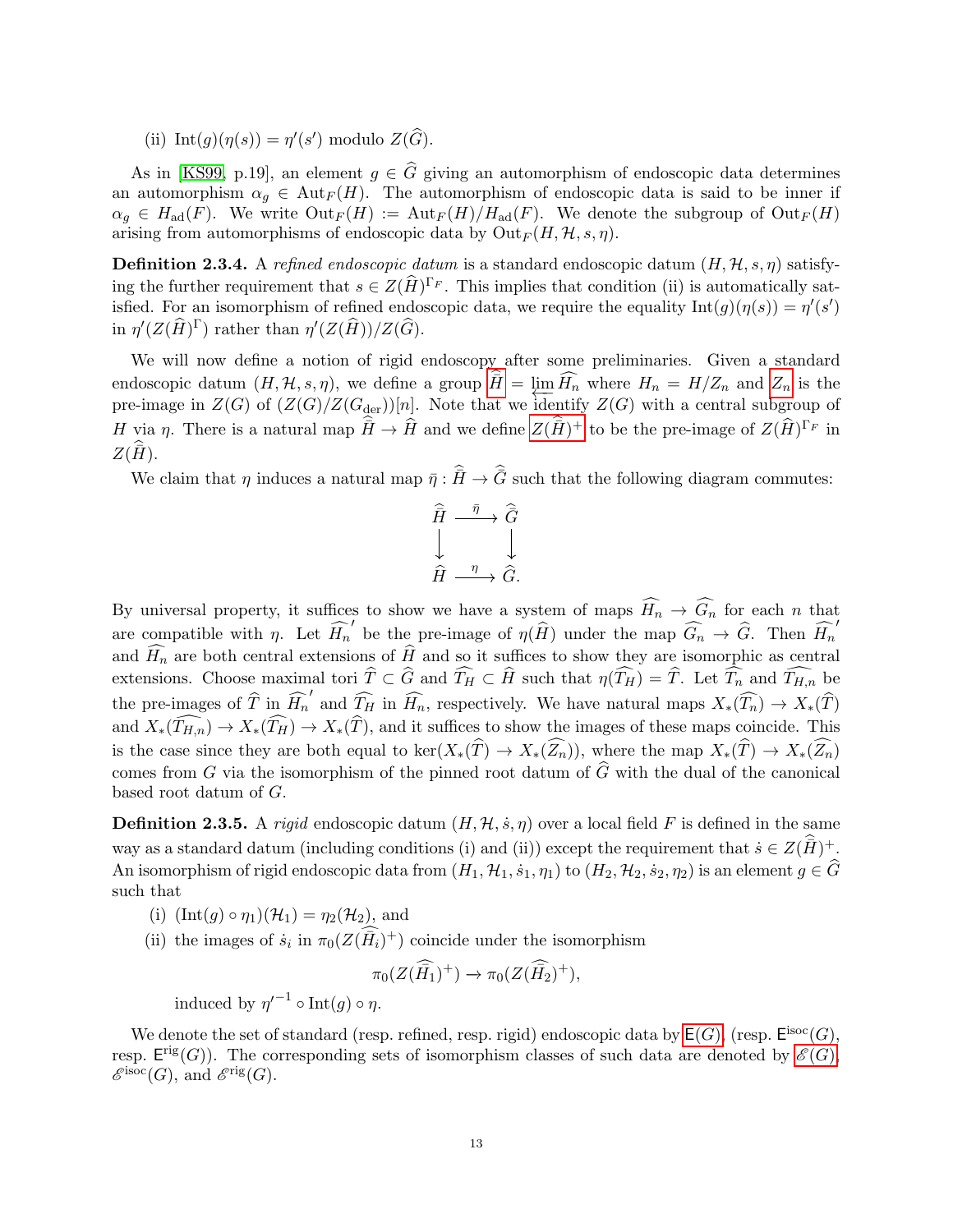<span id="page-13-1"></span>An endoscopic datum (of any type) is said to be *elliptic* if  $(Z(\widehat{H})^{\Gamma_F})^{\circ} \subset Z(\widehat{G})$ . This condition determines the subsets  $\mathsf{E}^?_{ell}(G) \subset \mathsf{E}^?$  (G) and  $\mathscr{E}^?_{ell}(G) \subset \mathscr{E}^?$  (G) for  $? \in \{\emptyset, \text{isoc, rig}\}.$ 

2.3.6. *Endoscopic data and Levi subgroups*. We will need to study the relation between the endoscopy of G and its Levi subgroups. Fix a minimal parabolic subgroup  $P_0 \subset G$  and suppose now that  $M \subset G$  is a standard Levi subgroup of G. Fix a Borel subgroup  $B \subset P_{0,\overline{F}} \subset G_{\overline{F}}$ . We have a Levi subgroup  $\widehat{M} \subset \widehat{G}$  determined by the set of simple roots of  $\widehat{G}$  corresponding to the simple absolute coroots determining M. We have the following notion of endoscopy for M relative to  $G$ .

<span id="page-13-0"></span>**Definition 2.3.7.** An embedded endoscopic datum for G is a tuple  $(H_M, \mathcal{H}_M, H, \mathcal{H}, s, \eta)$ , where

- $(H, \mathcal{H}, s, \eta)$  is a refined endoscopic datum of G with a fixed F-pinning  $(T_H, B_H, \{X_{H,\alpha}\})$ of  $H$ ,
- $H_M$  is a standard Levi subgroup of  $H$ ,
- $H_M$  is a standard Levi subgroup of H,<br>•  $\mathcal{H}_M$  is a Levi subgroup of H, namely  $\mathcal{H}_M$  surjects onto  $W_F$  and its intersection with  $\hat{H}$  is a Levi subgroup of  $H$ ,

such that  $H_M = \mathcal{H}_M \cap H$  and  $(H_M, \mathcal{H}_M, s, \eta|_{\mathcal{H}_M})$  is a refined endoscopic datum of M.

An isomorphism of embedded data from  $(H_M, \mathcal{H}_M, H, \mathcal{H}, s, \eta)$  to  $(H'_M, \mathcal{H}'_M, H', \mathcal{H}', s', \eta')$  is a  $g \in \widehat{G}$ , which simultaneously produces isomorphisms

$$
(H_M,\mathcal{H}_M,s,\eta)\stackrel{\sim}{\rightarrow}(H_M',\mathcal{H}_M',s',\eta')\quad\text{and}\quad(H,\mathcal{H},s,\eta)\stackrel{\sim}{\rightarrow}(H',\mathcal{H}',s',\eta').
$$

We denote the set of embedded endoscopic data by  $\mathsf{E}^{\text{emb}}(M, G)$  $\mathsf{E}^{\text{emb}}(M, G)$  $\mathsf{E}^{\text{emb}}(M, G)$  and the set of isomorphism classes by  $\mathcal{E}^{\text{emb}}(M, G)$  $\mathcal{E}^{\text{emb}}(M, G)$  $\mathcal{E}^{\text{emb}}(M, G)$ . An automorphism of embedded endoscopic data is said to be *inner* if the associated automorphism of  $(H_M, \mathcal{H}_M, s, \eta)$  is an inner automorphism of endoscopic data.

We have the natural restrictions  $X : \mathsf{E}^{\text{emb}}(M, G) \to \mathsf{E}^{\text{isoc}}(M)$  and  $Y^{\text{emb}} : \mathsf{E}^{\text{emb}}(M, G) \to \mathsf{E}^{\text{isoc}}(G)$ . These induce maps of isomorphism classes, and the map induced by  $X$  is a bijection by [\[BM,](#page-46-6) Prop. 2.20]. We recall from [\[BM,](#page-46-6) Construction 2.15] that there is a natural map  $Y : \mathscr{E}^{\text{isoc}}(M) \to$  $\mathscr{E}^{\text{isoc}}(G)$  such that the following diagram commutes



**Definition 2.3.8.** Fix a refined endoscopic datum  $(H, \mathcal{H}, s, \eta)$  of G. We define the set  $\mathscr{E}^{\text{emb}}(M, G; H)$  $\mathscr{E}^{\text{emb}}(M, G; H)$  $\mathscr{E}^{\text{emb}}(M, G; H)$  to be the set of isomorphism classes of embedded endoscopic data whose image under

$$
Y^{\text{emb}} : \mathcal{E}^{\text{emb}}(M, G) \to \mathcal{E}^{\text{isoc}}(G) \tag{2.3.2}
$$

is the isomorphism class of  $(H, \mathcal{H}, s, \eta)$ . We define the set of *inner classes of embedded endoscopic* data relative to H, denoted by  $\mathcal{E}^i(M, G; H)$  $\mathcal{E}^i(M, G; H)$  $\mathcal{E}^i(M, G; H)$ , to be the set of equivalence classes of elements of  $\mathsf{E}^{\text{emb}}(M, G)$  whose isomorphism class lies in  $\mathscr{E}^{\text{emb}}(M, G; H)$ , where two such data are considered equivalent if they are isomorphic by an inner isomorphism  $\alpha$  of the group H inducing an isomorphism of embedded endoscopic data. Note that  $\alpha$  need not induce an inner isomorphism of embedded endoscopic data.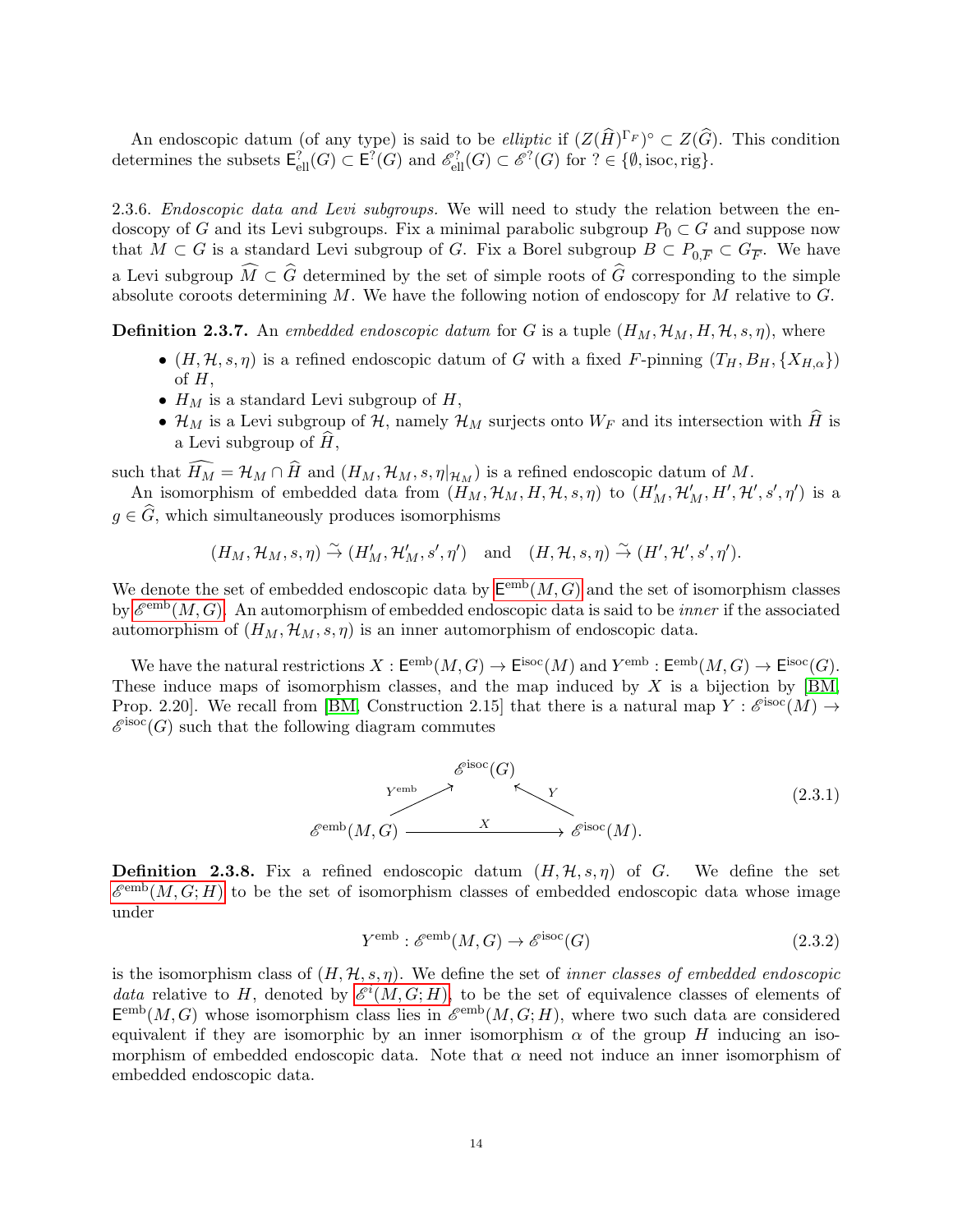<span id="page-14-1"></span>2.3.9. *Endoscopy and semi-simple conjugacy classes*. In this section we recall a number of results that will be of use to us. We largely follow [\[BM\]](#page-46-6), whose results are based on [\[Kot86\]](#page-47-11) and [\[Shi10\]](#page-48-2). Our notation is chosen to be similar to that of [\[KSZ\]](#page-47-4). We assume throughout that  $F$  is either a local or global field and G is such that  $G_{\text{der}} = G_{\text{sc}}$ . If  $M \subset G$  is a Levi subgroup and  $T \subset M$ is a maximal torus, we say  $\gamma \in T(\overline{F})$  is  $(G, M)$ -regular if for each root  $\alpha \in R(G, T) \setminus R(M, T)$ , we have  $\alpha(\gamma) \neq 1$ . Suppose  $(H, \mathcal{H}, s, \eta)$  is an endoscopic datum. Let  $\gamma_H \in H(\overline{F})_{ss}$ . Choose a maximal torus  $T_H \subset H_F^-$  containing  $\gamma_H$ . We have a transfer  $T_H \cong T \subset G_F^-$  for a maximal torus T of G. Write  $\gamma \in T(\overline{F})$  for the image of  $\gamma_H$ . Then  $\gamma_H$  is said to be  $(G, H)$ -regular if for each  $\alpha \in R(G,T) \setminus R(H,T_H)$ , we have  $\alpha(\gamma) \neq 1$ ; if  $\gamma$  is a fortiori strongly regular in  $G(\overline{F})$  then  $\gamma_H$  is said to be G-strongly regular. The definition of  $(G, M)$ -regular,  $(G, H)$ -regular, and G-strongly regular elements is independent of all auxiliary choices. We use the subscripts  $(G, M)$ -reg,  $(G, H)$ -reg, and G-sr to denote the subsets of such elements. By definition,  $H(F)_{G\text{-sr}} \subset H(F)_{(G,H)\text{-reg}} \subset H(F)_{\text{ss}}$  $H(F)_{G\text{-sr}} \subset H(F)_{(G,H)\text{-reg}} \subset H(F)_{\text{ss}}$ .

**Definition 2.3.10.** We define  $\mathscr{E} \mathfrak{K}^{\rm isoc}(G)$  $\mathscr{E} \mathfrak{K}^{\rm isoc}(G)$  $\mathscr{E} \mathfrak{K}^{\rm isoc}(G)$  to be the set of equivalence classes of pairs  $(\gamma, \lambda)$  consisting of  $\gamma \in G(F)_{\text{ss}}$  and  $\lambda \in Z(\widehat{I_{\gamma}})^{\Gamma_F}$ , with  $I_{\gamma} := Z_G(\gamma)^{\circ}$ , where two pairs  $(\gamma, \lambda), (\gamma', \lambda')$  are equivalent if  $[\gamma] = [\gamma'] \in \Sigma(G(F))$  and  $\lambda$  corresponds to  $\lambda'$  under the canonical isomorphism  $Z(\widehat{I_{\gamma}})^{\Gamma_F} \cong Z(\widehat{I_{\gamma'}})^{\Gamma_F}$ [\[Kot86,](#page-47-11) §3]. We define the subset  $\mathscr{E}\mathfrak{K}^{\text{isoc}}_{\text{ell}}(G) \subset \mathscr{E}\mathfrak{K}^{\text{isoc}}(G)$  by the condition that  $\gamma \in G(F)_{\text{ell}}$ .

For M a Levi subgroup of G, we let  $\mathscr{E} \mathfrak{K}^{\rm isoc}(M, G)$  $\mathscr{E} \mathfrak{K}^{\rm isoc}(M, G)$  $\mathscr{E} \mathfrak{K}^{\rm isoc}(M, G)$  denote the set of equivalence classes of pairs  $(\gamma, \lambda)$  consisting of  $\gamma \in M(F)_{(G,M)\text{-reg}}$  and  $\lambda \in Z(I_{\gamma}^{M})^{\Gamma_{F}},$  with  $I_{\gamma}^{M} := Z_{M}(\gamma)^{\circ}$ , where two pairs  $(\gamma, \lambda), (\gamma', \lambda')$  are equivalent if  $[\gamma] = [\gamma'] \in \Sigma(M(F))$  and if  $\lambda$  is sent to  $\lambda'$  under the canonical isomorphism  $Z(\widehat{I_{\gamma}^M})^{\Gamma_F} \cong Z(\widehat{I_{\gamma'}^M})^{\Gamma_F}$ . In particular,  $\mathscr{E} \mathfrak{K}^{\text{isoc}}(M, G) \subset \mathscr{E} \mathfrak{K}^{\text{isoc}}(M)$ .

**Definition 2.3.11.** We define  $\mathscr{E}^{\text{isoc}}(G)$  to be the set of equivalence classes of tuples  $(H, H, s, \eta, \gamma_H)$  such that  $(H, H, s, \eta) \in \mathsf{E}^{\text{isoc}}(G), \gamma_H \in H(F)_{(G,H)\text{-reg}},$  and  $\gamma_H$  transfers to  $G(F)$ . Two tuples  $(H, \mathcal{H}, s, \eta, \gamma_H)$  and  $(H', \mathcal{H}', s', \eta', \gamma_{H'})$  are equivalent if there is an isomorphism  $g \in \widehat{G}$ of the refined data  $(H, H, s, \eta)$  and  $(H', H', s', \eta')$  and if the isomorphism  $\alpha : H \to H'$  induced by g in the sense of [\[KS99,](#page-47-5) p.19] satisfies that  $[\alpha(\gamma_H)] = [\gamma_H'] \in \Sigma(H'(F))$ . We remark that  $\alpha$  is only well-defined up to an inner automorphism of  $H$ , but that this does not matter for our purposes since we are only interested in stable conjugacy. We define the subset  $\mathscr{E}\Sigma_{\text{ell}}^{\text{isoc}}(G) \subset \mathscr{E}\Sigma^{\text{isoc}}(G)$  by requiring that  $(H, H, s, \eta) \in \mathsf{E}_{\text{ell}}^{\text{isoc}}(G)$  and  $\gamma_H \in H(F)_{\text{ell}}$ .

Write  $\mathscr{E} \Sigma^{\text{isoc}}(M, G)$  $\mathscr{E} \Sigma^{\text{isoc}}(M, G)$  $\mathscr{E} \Sigma^{\text{isoc}}(M, G)$  for the set of equivalence classes of tuples  $(H_M, \mathcal{H}_M, s_M, \eta_M, \gamma_{H_M})$  such that  $(H_M, \mathcal{H}_M, s_M, \eta_M) \in \mathsf{E}^{\text{isoc}}(M)$  and  $\gamma_{H_M}$  is an element of  $H_M(F)_{(M,H_M)$ -reg that transfers to an element of  $M(F)_{(G,M)$ -reg. Two tuples  $(H_M, \mathcal{H}_M, s_M, \eta_M, \gamma_{H_M})$  and  $(\ddot{H}'_M, \mathcal{H}'_M, s'_M, \eta'_M, \gamma_{H'_M})$ are considered equivalent if there exists an isomorphism  $m \in \widehat{M}$  of the refined endoscopic data  $(H_M, H_M, s_M, \eta_M)$  and  $(H'_M, H'_M, s'_M, \eta'_M)$  such that the associated isomorphism  $\alpha: H_M \to H'_M$ satisfies that  $[\alpha(\gamma_{H_M})] = [\gamma_{H'_M}] \in \Sigma(H'_M(F))$ . Note that  $\mathscr{E}^{\text{isoc}}(M, G) \subset \mathscr{E}^{\text{isoc}}(M)$ .

The analogue of  $\mathscr{E}^{\text{isoc}}(M, G)$  $\mathscr{E}^{\text{isoc}}(M, G)$  $\mathscr{E}^{\text{isoc}}(M, G)$  defined for embedded endoscopic data is denoted  $\mathscr{E}^{\text{emb}}(M, G)$ . By proof of [\[BM,](#page-46-6) Prop. 2.20], we have a natural identification  $\mathscr{E}\Sigma^{\text{emb}}(M,G) = \mathscr{E}\Sigma^{\text{isoc}}(M,G)$ .

Define a natural map

<span id="page-14-0"></span>
$$
\mathcal{E}\Sigma^{\mathrm{isoc}}(G) \to \mathcal{E}\mathfrak{K}^{\mathrm{isoc}}(G),\tag{2.3.3}
$$

as follows. Given  $(H, H, s, \eta, \gamma_H) \in \mathscr{E}^{\text{isoc}}(G)$ , we let  $\gamma \in G(F)$  be a transfer of  $\gamma_H$ . (Recall that the existence of the transfer is built into the definition of  $\mathscr{E} \Sigma^{\text{isoc}}(G)$ .) Since  $\gamma_H$  is  $(G,H)$ regular, we have a canonical  $\Gamma_F$ -equivariant isomorphism  $Z(\widehat{I_{\gamma_H}}) \cong Z(\widehat{I_{\gamma}})$ . In particular, since  $s \in Z(\widehat{H})^{\Gamma_F} \subset Z(\widehat{I}_{\gamma_H})^{\Gamma_F}$ , it gives an element  $\lambda \in Z(\widehat{I}_{\gamma})^{\Gamma_F}$ . Thereby we obtain  $(\gamma, \lambda) \in \mathscr{E}$   $\mathfrak{K}^{\text{isoc}}(G)$ . If  $(H', s', \eta', \gamma_{H'})$  is equivalent to  $(H, s, \eta, \gamma_H)$ , then the construction assigns the same element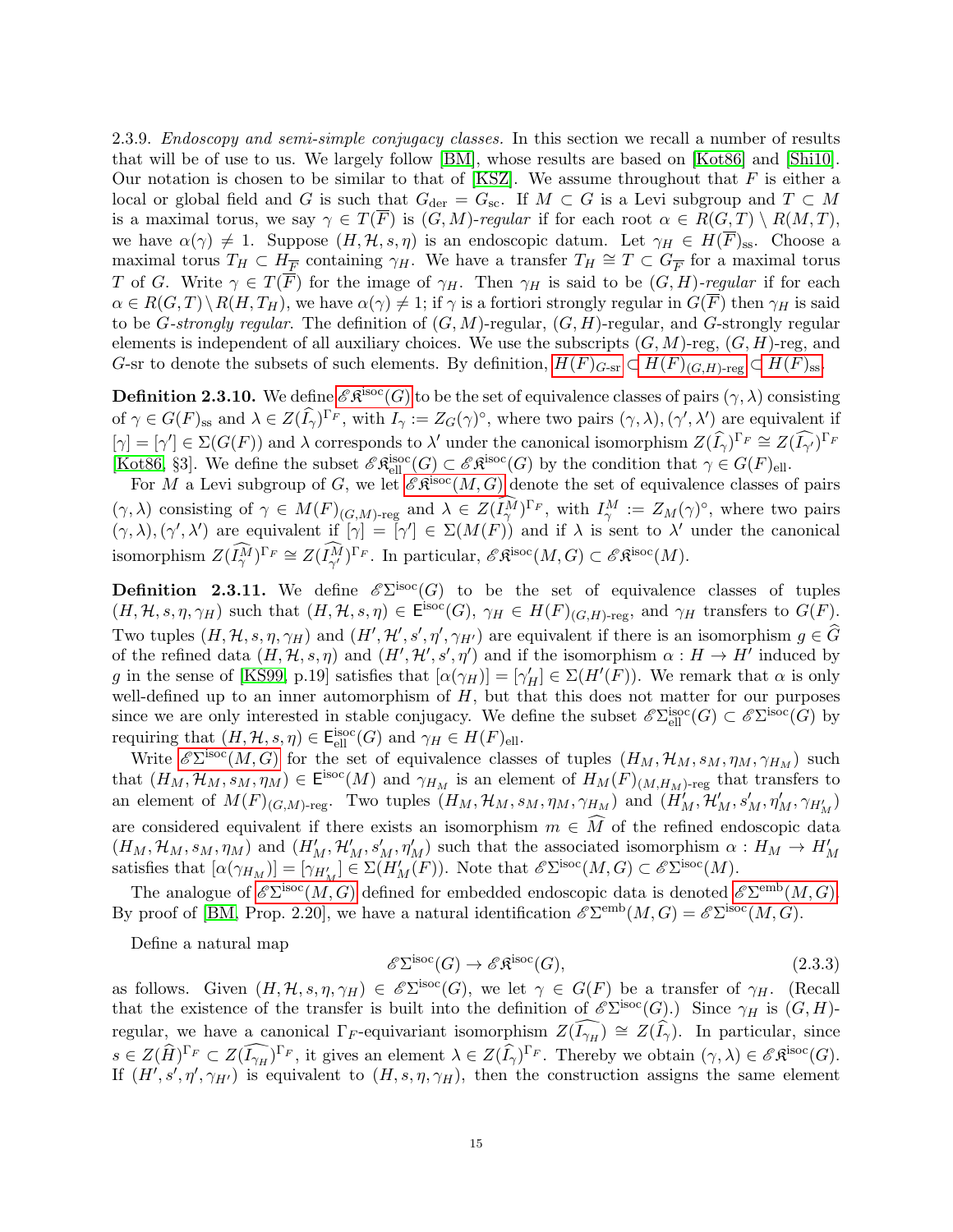<span id="page-15-6"></span> $(\gamma, \lambda) \in \mathscr{E}$  $(\gamma, \lambda) \in \mathscr{E}$  $(\gamma, \lambda) \in \mathscr{E}$   $\mathfrak{K}^{\text{isoc}}(G)$ . This map [\(2.3.3\)](#page-14-0) is a bijection ([\[BM,](#page-46-6) Lem. 2.30], cf. [\[Kot86,](#page-47-11) Lem. 9.7]). Analogously we have a bijection  $\mathscr{E}\Sigma\text{e}^{\text{isoc}}(G) \xrightarrow{\sim} \mathscr{E}\mathfrak{K}^{\text{isoc}}_{\text{ell}}(G)$ .

Now, since the  $\gamma$  for any  $(\gamma, \lambda) \in \mathscr{E} \mathfrak{K}^{\text{isoc}}(M, G)$  is assumed to be  $(G, M)$ -regular, we have an equality  $I^M_\gamma = I^G_\gamma$ . Hence we get an obvious map

$$
\mathcal{E}\mathfrak{K}^{\mathrm{isoc}}(M,G) \to \mathcal{E}\mathfrak{K}^{\mathrm{isoc}}(G). \tag{2.3.4}
$$

The various objects we have defined fit into a commutative diagram([\[BM,](#page-46-6) Lem. 2.36]):

<span id="page-15-4"></span>
$$
\mathscr{E}\mathfrak{K}^{\mathrm{isoc}}(G) \longrightarrow \mathscr{E}^{\mathrm{isoc}}(G) \longrightarrow \mathscr{E}^{\mathrm{isoc}}(G) \longrightarrow \mathscr{E}^{\mathrm{isoc}}(G)
$$
\n
$$
\uparrow \qquad \qquad \uparrow \qquad \qquad \uparrow \qquad \qquad \uparrow \qquad \qquad \uparrow
$$
\n
$$
\mathscr{E}\mathfrak{K}^{\mathrm{isoc}}(M, G) \longrightarrow \mathscr{E}^{\mathrm{2}}(M, G) \longrightarrow \mathscr{E}^{\mathrm{emb}}(M, G), \qquad (2.3.5)
$$

where the middle vertical map takes  $(H_M, H, H, H, s, \eta, \gamma_{H_M})$  to  $(H, H, s, \eta, \gamma_{H_M})$ , where  $\gamma_{H_M}$  is realized as an element of  $H(F)$  via the inclusion  $H_M \subset H$ .

<span id="page-15-0"></span>2.4. Local transfer factors. We review the transfer factors normalized by a rigid endoscopic datum. In this section we assume that  $H$  can be taken to be <sup>L</sup>H. This is satisfied, for instance, when  $G_{\text{der}}$  is simply connected. In general, one can reduce to this case using z-extensions.

Fix  $G^*$  a quasi-split reductive group over a local field F of characteristic 0 and  $(G, \psi, z^{\text{rig}})$  a rigid inner twist of  $G^*$  over F. Fix also a Whittaker datum w for G, namely a  $G(F)$ -conjugacy class of pairs  $(B, \theta)$ , where B is a Borel subgroup of G defined over F with unipotent radical U, and  $\theta: U(F) \to \mathbb{C}^\times$  is a non-degenerate character. Let  $(H, \mathcal{H}, \dot{s}, \eta)$  be a rigid endoscopic datum. As in [\[KS99\]](#page-47-5), there is a Whittaker normalized transfer factor

$$
\Delta[\mathfrak{w}]: H(F)_{G\text{-sr}} \times G^*(F)_{\text{sr}} \to \mathbb{C}.
$$

Specifically, we are using the  $\Delta_D^{\lambda}$  normalization of [\[KS12,](#page-47-12) §5.5].

<span id="page-15-1"></span>2.4.1. Local rigid transfer factors. Following [\[Kal16,](#page-46-8) §5.3], we construct a transfer factor

$$
\Delta[\mathfrak{w},z^{\text{rig}}]:H(F)_{G\text{-sr}}\times G(F)_{\text{sr}}\to\mathbb{C},
$$

by the formula

<span id="page-15-5"></span>
$$
\Delta[\mathfrak{w}, z^{\text{rig}}](\gamma_H, \gamma) = \Delta[\mathfrak{w}](\gamma_H, \gamma^*)\langle \text{inv}[z^{\text{rig}}](\gamma^*, \gamma), \dot{s}\rangle^{-1}.
$$
\n(2.4.1)

We explain the notation in the above equation. Choose  $\gamma^* \in G^*(F)$  such that  $\psi(g\gamma^*g^{-1}) = \gamma$  for some  $g \in G^*(\overline{F})$ . Then one checks that if  $T = Z_{G^*}(\gamma^*)$ , then  $w \mapsto g^{-1}z^{\text{rig}}(w)w(g)$  gives a cocycle in  $Z^1(u \to \mathcal{E}_F^{\text{rig}}, Z(G^*) \to T)$ , whose cohomology class is independent of the choice and denoted  $\text{inv}[z^{\text{rig}}](\gamma^*, \gamma)$ . We have a canonical  $\Gamma_F$ -equivariant embedding  $Z(\widehat{H}) \to \widehat{T}$  which induces a map  $Z(\hat{H})^+ \to \hat{T}^+$ . Then the pairing  $\langle inv[z^{rig}](\gamma^*, \gamma), s \rangle$  is the Tate–Nakayama pairing of Proposition [2.1.2,](#page-6-0) where we identify *s* with its image in  $\hat{\overline{T}}^+$ .

<span id="page-15-2"></span>2.4.2. The  $(G, H)$ -regular case. We described our normalization of transfer factors in §[2.4.1.](#page-15-1) In order to use these factors in the stabilization of the trace formula for the cohomology of Igusa varieties, we need to extend the transfer factors to functions

<span id="page-15-3"></span>
$$
\Delta[\mathfrak{w}, z^{\text{rig}}] : H(F)_{(G,H)\text{-reg}} \times G(F)_{\text{ss}} \to \mathbb{C}.
$$
\n(2.4.2)

In [\[BM21\]](#page-46-16) these factors were defined for refined endoscopic data via an explicit construction of the invariant  $inv[z](\gamma^*, \gamma)$  in the non-strongly regular case. This construction could in theory be carried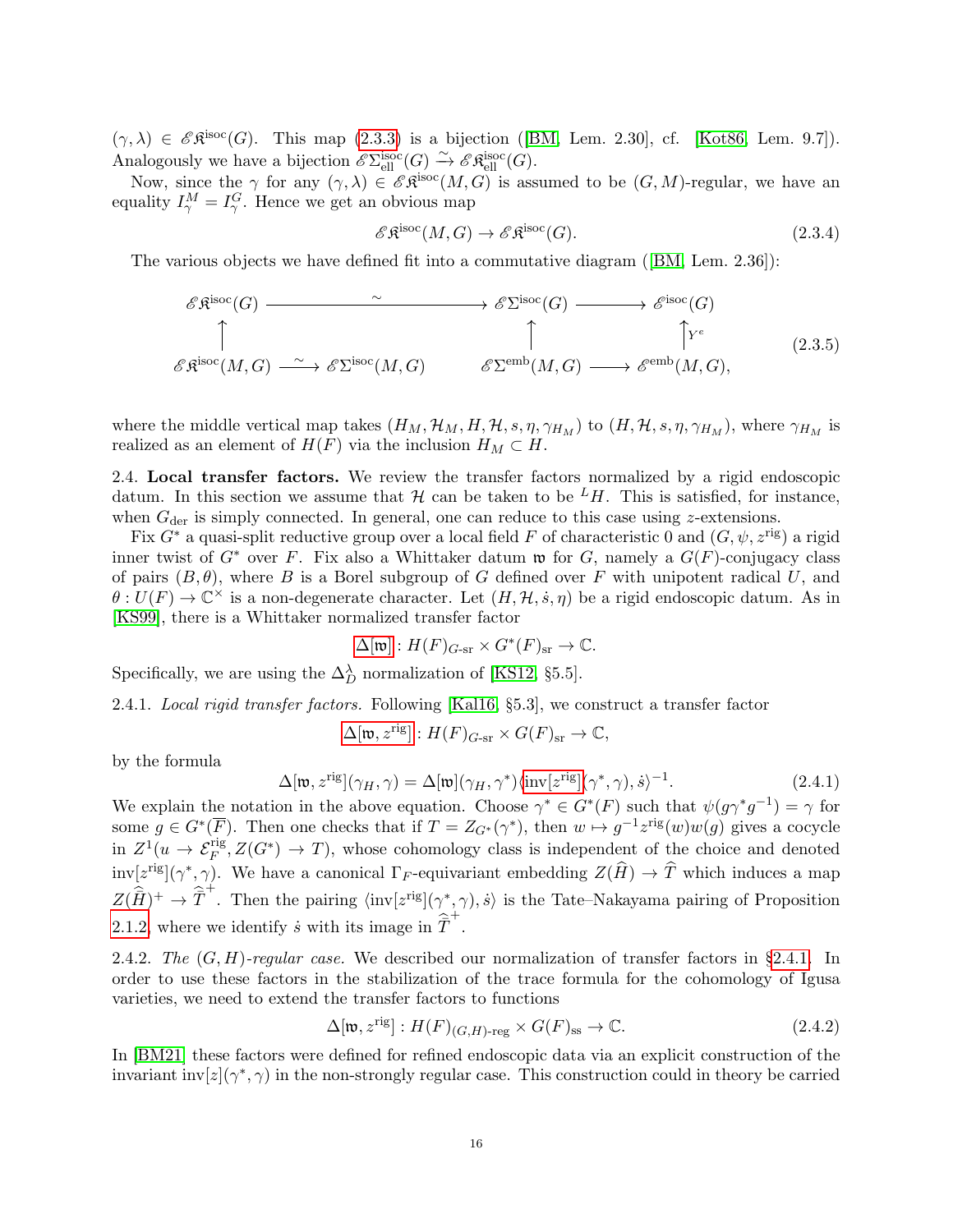<span id="page-16-4"></span>out in the rigid setting but to do so compatibly at each localization of a global field would involve the cohomology of a global gerb that is an "adelic form" of  $\mathcal{E}_{i}^{rig}$  $\dot{V}$ . Unfortunately, this would require a substantial amount of preparation and so we have instead opted for a different approach.

Given a transfer factor defined on  $H(F)_{G-\text{sr}} \times G(F)_{\text{sr}}$ , Langlands and Shelstad [\[LS90,](#page-47-13) §2.4] showed that one can extend the transfer factor to the domain  $H(F)_{(G,H)\text{-reg}} \times G(F)_{ss}$  via a limiting operation. In particular, given  $(\gamma_H, \gamma) \in H(F)_{(G,H)\text{-reg}} \times G(F)_{\text{ss}}$  such that  $\gamma_H$  transfers to  $\gamma$ , one chooses a sequence of pairs  $(\gamma_{H,i},\gamma_i) \in H(F)_{G-\text{sr}} \times G(F)_{\text{sr}}$  such that  $\gamma_{H_i}$  transfers to  $\gamma_i$  and  $(\gamma_{H_i},\gamma_i)$ converges to  $(\gamma_H, \gamma)$ . One then defines

$$
\Delta[\mathfrak{w},z^{\text{rig}}](\gamma_H,\gamma)=\lim_{i\to\infty}\Delta[\mathfrak{w},z^{\text{rig}}](\gamma_{H,i},\gamma_i),
$$

and shows that this limit does not depend on the choice of convergent sequence. The factor  $\Delta[\mathfrak{w}]$ can be extended analogously. We then define  $\langle inv[z^{rig}](\gamma^*, \gamma), \dot{s} \rangle := \Delta[w](\gamma_H, \gamma^*)/\Delta[w, z^{rig}](\gamma_H, \gamma)$ . It follows from the continuity of  $\Delta[\mathfrak{w}]$  and  $\Delta[\mathfrak{w}, z^{\text{rig}}]$  and the definition of inv $[z^{\text{rig}}]$  on the strongly regular locus that  $\langle inv[z^{rig}](\gamma^*, \gamma), \dot{s} \rangle$  does not depend on  $\gamma_H$ . Of course we set  $\Delta[\mathfrak{w}, z^{rig}](\gamma_H, \gamma) = 0$ if  $\gamma_H$  does not transfer to  $\gamma$ .

In the case where  $G_{\text{der}} = G_{\text{sc}}$ , we can describe  $\text{inv}[z^{\text{rig}}](\gamma^*, \gamma)$  for  $\gamma \in G(F)_{\text{ss}}$  more explicitly. Then the centralizer of  $\gamma^*$  in  $G^*$  is connected. So if  $g \in G^*(\overline{F})$  is such that  $\psi(g\gamma^*g^{-1}) = \gamma$ , then  $w \mapsto g^{-1}z^{\text{rig}}w(g)$  gives a cocycle  $[z^{\text{rig}}]_{\gamma^*,\gamma} \in Z^1(u \to \mathcal{E}_F^{\text{rig}}, Z(G^*) \to I_{\gamma^*})$ . By a continuity argument analogous to [\[BM21,](#page-46-16) Lem. 3.8] but for rigid inner twists, we have that

<span id="page-16-3"></span>
$$
\langle \text{inv}[z^{\text{rig}}](\gamma^*, \gamma), \dot{s} \rangle = \langle [z^{\text{rig}}]_{\gamma^*, \gamma}, \dot{s} \rangle. \tag{2.4.3}
$$

We also record an equivariance property of (any normalization of) transfer factors.

<span id="page-16-0"></span>**Lemma 2.4.3.** There exists a smooth character  $\lambda_H : Z_G(F) \to \mathbb{C}^\times$  such that for all  $x \in Z_G(F)$ ,  $\gamma_H \in H(F)_{(G,H)\text{-reg}}, \text{ and } \gamma \in G(F)_{\text{ss}},$ 

$$
\Delta[\mathfrak{w}, z^{\text{rig}}](x\gamma_H, x\gamma) = \lambda_H(x)\Delta[\mathfrak{w}, z^{\text{rig}}](\gamma_H, \gamma).
$$

Proof. This is [\[LS90,](#page-47-13) Lem. 3.5.A]. (The proof is given for strongly regular elements, but obviously extends to the  $(G, H)$ -regular case by the limit formula above.)

<span id="page-16-1"></span>Remark 2.4.4. By [\[KSZ,](#page-47-4) Lem. 7.4.6], the restriction of  $\lambda_H$  to  $Z_G^{\circ}(F)$  corresponds via class field theory to the L-morphism

$$
W_F \to {}^L H \stackrel{\eta}{\to} {}^L G \to {}^L Z_G^{\circ},
$$

where the last map is dual to the inclusion  $Z_G^{\circ} \to G$ .

2.4.5. Comparison of local transfer factors. We describe the relationship between isocrystal and rigid transfer factors for local F. To do so, we fix  $z^{isoc} \in Z_{\text{bas}}^1(\mathcal{E}_F^{\text{isoc}}, G)$  $z^{isoc} \in Z_{\text{bas}}^1(\mathcal{E}_F^{\text{isoc}}, G)$  $z^{isoc} \in Z_{\text{bas}}^1(\mathcal{E}_F^{\text{isoc}}, G)$  and denote by  $z^{\text{rig}} \in$  $Z^1(u \to \mathcal{E}_F^{\text{rig}}, Z(G) \to G)$  the pullback (see §[2.2.3\)](#page-11-2). In analogy with §[2.4.1,](#page-15-1) we can define for  $\gamma^* \in G^*(F)_{\text{sr}}$  and  $\gamma \in G(F)_{\text{sr}}$  an invariant inv $[z^{\text{isoc}}](\gamma^*, \gamma) \in Z^1_{\text{bas}}(\mathcal{E}_F^{\text{isoc}}, T)$ . Following §[2.4.2,](#page-15-2) this naturally extends to an invariant map defined on  $\gamma^* \in G^*(F)_{ss}$  and  $\gamma \in G(F)_{ss}$ .

<span id="page-16-2"></span>**Lemma 2.4.6.** Choose  $\dot{s} \in \hat{T}^+$  and let  $s \in \hat{T}^{\Gamma_F}$  be the projection of  $\dot{s}$ . Then we have  $\langle inv[z^{isoc}](\gamma^*, \gamma), s \rangle = \langle inv[z^{rig}](\gamma^*, \gamma), \dot{s} \rangle,$ 

which implies

$$
\Delta[\mathfrak{w},z^{\text{isoc}}](\gamma_H,\gamma)=\Delta[\mathfrak{w},z^{\text{rig}}](\gamma_H,\gamma).
$$

Proof. This is proven in [\[Kal18b,](#page-46-11) p.15] for strongly regular elements. This immediately implies equality of the transfer factors on all of  $H(F)_{(G,H)\text{-reg}} \times G(F)_{\text{ss}}$ .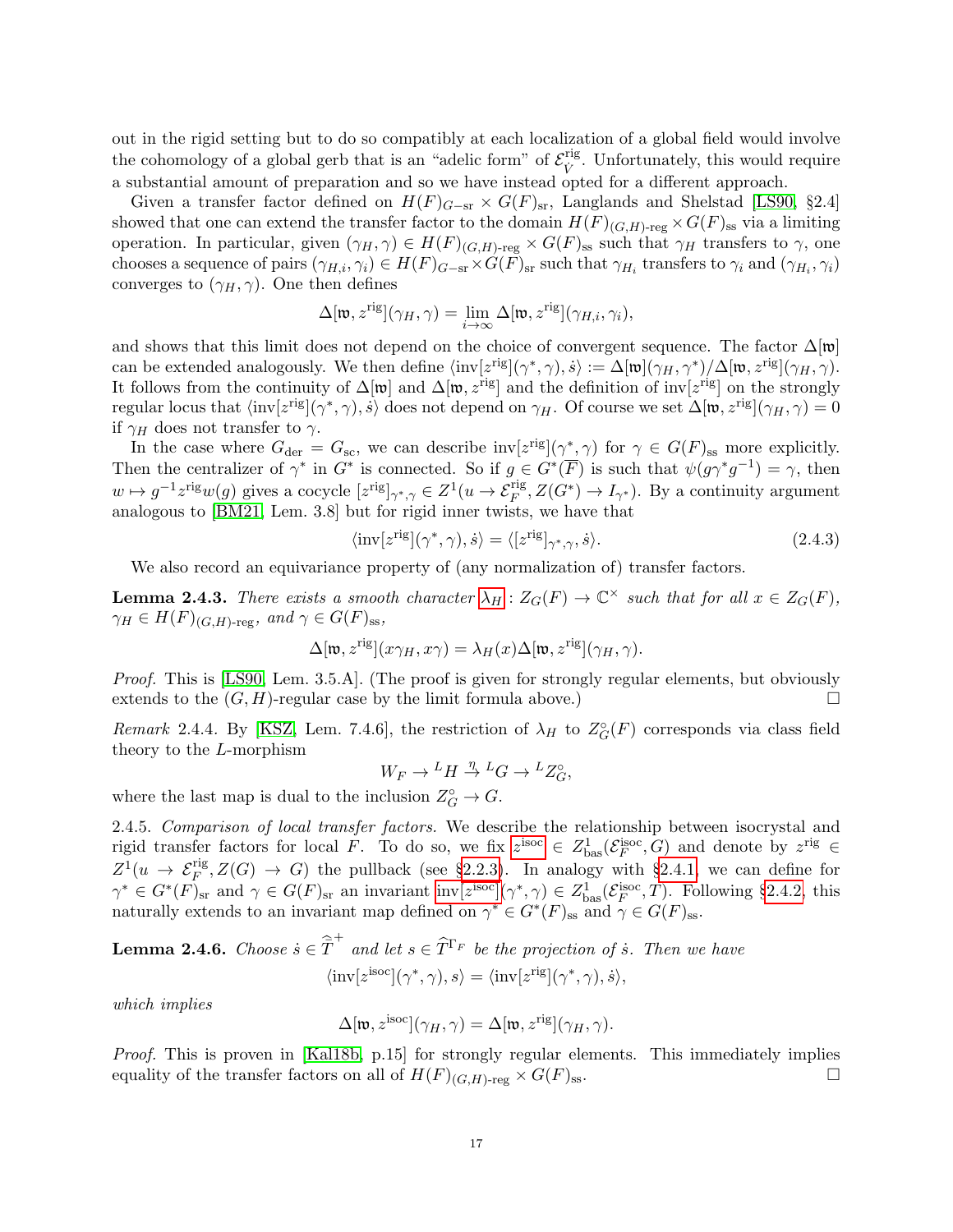<span id="page-17-3"></span><span id="page-17-0"></span>2.5. Global transfer factors. We recall how a global rigid inner twist gives a decomposition of the global transfer factor as the product of local transfer factors.

<span id="page-17-2"></span>2.5.1. The strongly regular case. Now suppose that F is a number field and that  $G^*$  is a quasi-split connected reductive group over F. Let  $\psi: G^*_{\overline{F}} \to G_{\overline{F}}$  be an inner twist and  $(H, H, s, \eta)$  a standard endoscopic datum for G. As in the last section, we assume that  $\mathcal{H} = H$ . Let we be a global Whittaker datum. There is the canonical adelic transfer factor of [\[LS87,](#page-47-14) §6] and [\[KS99,](#page-47-5) §7.3]

$$
\Delta_{\mathbb{A}} : H(\mathbb{A}_F)_{G\text{-sr}} \times G(\mathbb{A}_F)_{\text{sr}} \to \mathbb{C},
$$

characterized as follows. Whenever  $\gamma_H \in H(F)_{G\text{-sr}}$  transfers everywhere locally to an element  $\gamma \in G(\mathbb{A}_F)$ , we have  $\Delta_{\mathbb{A}}(\gamma_H, \gamma) = \langle \text{obs}(\gamma)^{-1}, \kappa \rangle$  in the notation of [\[KS99,](#page-47-5) §7.3] (Cor. 7.3.B in loc. cit.) except that our obs is the inverse of theirs and hence is consistent with [\[LS87\]](#page-47-14) and [\[KT\]](#page-47-6) (see [\[KT,](#page-47-6) Remark 4.2.2 ]). If no  $\gamma_H \in H(F)_{G\text{-sr}}$  transfers to  $G(F)$ , then  $(H, H, s, \eta)$  is irrelevant to stabilization. (The same assumption is made in [\[LS87,](#page-47-14) §6.3].) More precisely, in this case, the stable orbital integrals on  $H(F)$  will be identically zero in the proof of Lemma [4.4.1](#page-42-0) below by the local transfer identity of orbital integrals. Thus there is no need to consider the global normalization or canonical adelic transfer factor. Henceforth we assume that some  $\gamma_H \in H(F)_{G-\text{sr}}$  transfers  $G(F)$ .

For each place  $v \in V$ , we want to normalize the local transfer factor at v such that the product over all places of the local transfer factors is  $\Delta_{A}$ . We follow the process described in [\[Kal18a,](#page-46-9) §4.2] with the only difference being that we work with the set  $H^1(u \to \mathcal{E}_F^{\text{rig}}, Z(G) \to G)$  instead of  $H^1(u \to \mathcal{E}_F^{\text{rig}}, Z(G_{\text{der}}) \to G).$ 

In particular, we let  $s_{ad} \in \hat{G}_{ad}$  be the image of  $\eta(s)$  in  $\hat{G}_{ad}$  and let  $s_{sc} \in \hat{G}_{sc}$  be a lift of  $s_{ad}$ and  $s_{\text{der}}$  be the image of  $s_{\text{sc}}$  in  $\widehat{G}_{\text{der}}$ . Then for each  $v \in V$ , we can view  $s_{\text{der}}$  as an element of  $(\widehat{G_v})_{\text{der}}$  and there is a  $y_v \in Z(\widehat{G_v})$  such that  $s_{\text{der}} y_v \in \eta(Z(\widehat{H_v})^{\Gamma_{F_v}})$ . Then we can write  $y_v = y'_v \cdot y''_v$ for  $y'_{v} \in Z((\widehat{G_{v}})_{\text{der}})$  and  $y''_{v} \in Z(\widehat{G_{v}})^{\circ}$ . We lift  $y'_{v}$  to  $\dot{y}'_{v} \in Z((\widehat{G_{v}})_{\text{sc}})$  and lift  $y''_{v}$  to  $\dot{y}''_{v} \in \widehat{C_{\infty}}$ via the map  $\widehat{C_{\infty}} \to \widehat{Z(G_{v,1})} = \widehat{Z(G_v)}^{\circ}$ . Then we define  $s_v \in \widehat{Z(H_v)}$  to be the pre-image under  $\overline{\eta}$  of  $(s_{sc}y'_{v}, y''_{v}) \in (\widehat{G_{v}})_{sc} \times \widehat{C_{\infty}} = \widehat{G_{v}}$  and observe that  $s_{v} \in Z(\widehat{H_{v}})^{+}$ . This gives rise to a local rigid endoscopic datum  $(H_v, \mathcal{H}_v, \dot{s}_v, \eta_v)$ , where  $\mathcal{H}_v$  is the pre-image of  $W_{F_v}$  under the projection  $\mathcal{H} \to W_F$ . Note that we have a natural map

$$
E^{\text{rig}}(G) \to E(G), \qquad (H_v, \mathcal{H}_v, \dot{s}_v, \eta_v) \mapsto (H_v, \mathcal{H}_v, s_v, \eta_v),
$$

where  $s_v$  is the projection of  $\dot{s}_v$  to  $Z(\widehat{H})^{\Gamma_{F_v}}$ . The data  $(H_v, \mathcal{H}_v, s_v, \eta_v)$  and  $(H_v, \mathcal{H}_v, s, \eta_v)$  are isomorphic in  $\mathsf{E}(G)$  since  $s_v$  and s differ by an element of  $Z(\widehat{G_v})$ .

By Lemma [2.1.6](#page-0-0) and after potentially replacing  $\psi$  with an inner twist in the same equivalence class, we can lift the cocycle in  $Z^1(F, G^*_{ad})$  corresponding to  $\psi$  to a cocycle  $z^{\text{rig}} \in Z^1(P^{\text{rig}}_{\dot{V}} \to$  $\mathcal{E}^{\rm rig}_{\rm tr}$  $V_V^{\text{rig}}, Z(G_{\text{sc}}^*) \to G_{\text{sc}}^*$ . For each  $v \in V$ , we then let  $z_{\text{sc},v}^{\text{rig}}$  be the localization of  $z^{\text{rig}}$  as in §[2.1.4](#page-7-0) and let  $z_v^{\text{rig}}$  be the image in  $Z^1(u_v \to \mathcal{E}_{F_v}^{\text{rig}}, Z(G^*) \to G^*)$ . Then  $(G_{F_v}, \psi_v, z_v^{\text{rig}})$  is a rigid inner twist of  $G_{F_v}^*$ .

Finally, we have local transfer factors  $\Delta[\mathfrak{w}_v, z_v^{\text{rig}}] : H(F_v)_{G\text{-sr}} \times G(F_v)_{\text{sr}} \to \mathbb{C}$ . Following the proof of [\[Kal18a,](#page-46-9) Prop. 4.4.1] we get that

<span id="page-17-1"></span>
$$
\Delta_{\mathbb{A}}(\gamma_H, \gamma) = \prod_{v \in V} \langle z_{\text{sc},v}^{\text{rig}}, \dot{y}'_v \rangle \Delta[\mathfrak{w}_v, z_v^{\text{rig}}](\gamma_{H,v}, \gamma_v), \qquad (2.5.1)
$$

for all  $(\gamma_H, \gamma) \in H(F)_{\text{sr}} \times G(F)_{\text{sr}}$ .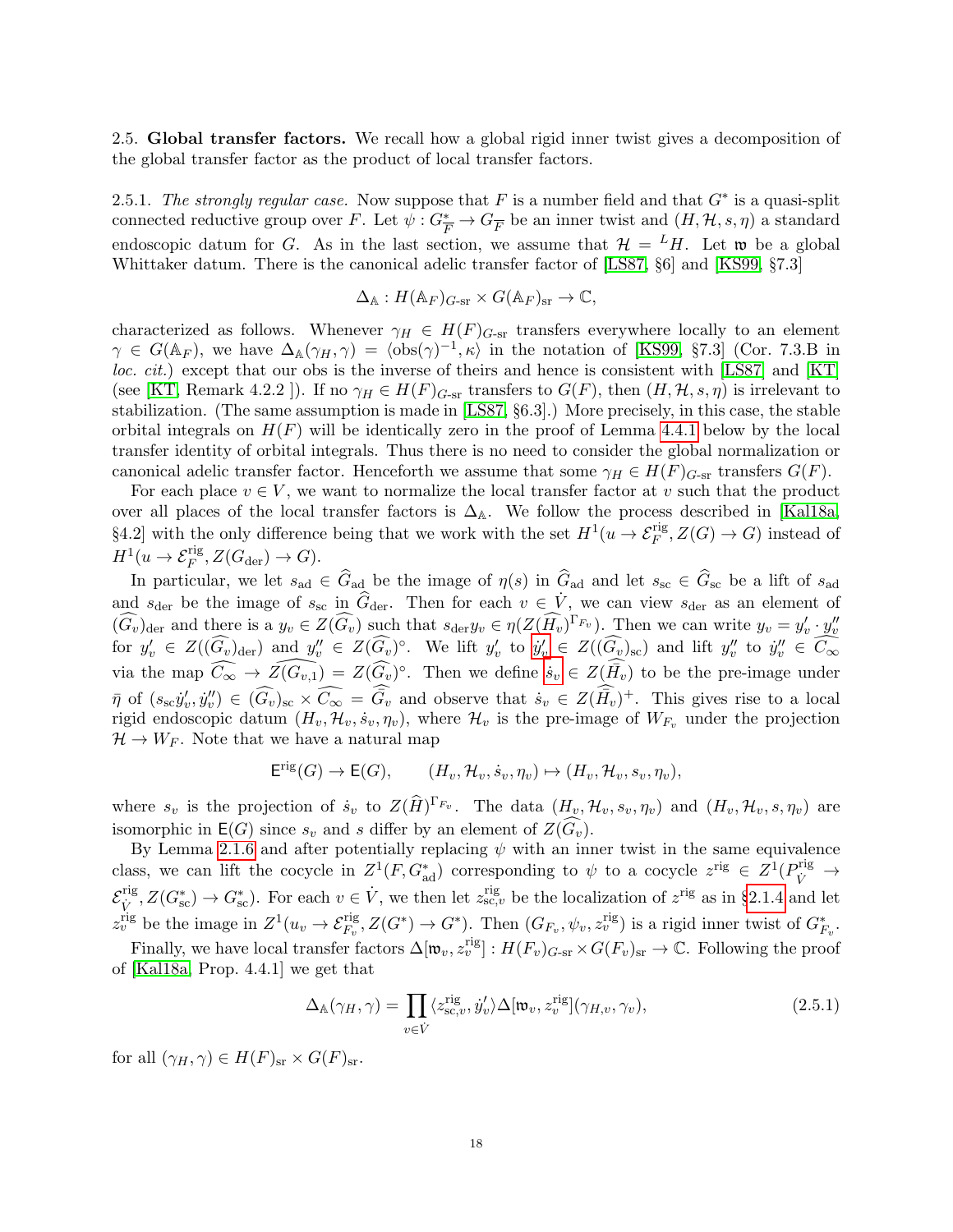<span id="page-18-4"></span><span id="page-18-2"></span>Remark 2.5.2. Suppose that  $G_{\text{der}} = G_{\text{sc}}$ . (We always reduce to this case via z-extensions.) Then  $Z(\widehat{G})$  is connected, so we can take  $y_v = y''_v, y'_v = 1$ , and  $\dot{y}'_v = 1$  at every v above. Then  $(2.5.1)$ simplifies as  $\langle z_{\text{sc},v}^{\text{rig}}, y'_v \rangle = 1$  for all v.

<span id="page-18-3"></span>2.5.3. The  $(G, H)$ -regular case. A semisimple element of  $H(\mathbb{A}_F)$  is  $(G, H)$ -regular if it is at each place of F. As in the local case, the subscript " $(G, H)$ -reg" means the subset of  $(G, H)$ -regular elements. We define the adelic transfer factor

$$
\Delta[\mathfrak{w}_v, z_v^{\text{rig}}] : H(\mathbb{A}_F)_{(G,H)\text{-reg}} \times G(\mathbb{A}_F)_{\text{ss}} \to \mathbb{C}
$$

by extending  $(2.5.1)$  from the strongly regular case. The idea is to take  $(2.5.1)$  as a definition when  $\gamma_H$  is  $(G, H)$ -regular but not strongly G-regular:

$$
\Delta_{\mathbb{A}}(\gamma_H, \gamma) := \prod_{v \in V} \langle z_{\mathrm{sc},v}^{\mathrm{rig}}, y_v' \rangle \Delta[\mathfrak{w}_v, z_v^{\mathrm{rig}}](\gamma_{H,v}, \gamma_v).
$$

It follows from our definition that the factor  $\Delta_A$  defined on  $H(\mathbb{A}_F)_{(G,H)\text{-reg}} \times G(\mathbb{A}_F)_{ss}$  equals the unique continuous extension of  $\Delta_A$  defined on  $H(\mathbb{A}_F)_{G-\text{sr}} \times G(\mathbb{A}_F)_{\text{sr}}$ . We have the product formula  $\Delta_{\mathbb{A}}(\gamma_H, \gamma) = \langle \text{obs}(\gamma)^{-1}, \kappa \rangle$  on  $H(F)_{(G,H)\text{-reg}} \times G(\mathbb{A}_F)_{ss}$  in the notation of [\[Kot86,](#page-47-11) (6.10.1)], as follows from [\[Art01,](#page-46-19) Lem. 4.1.(i)] and the fact that the product formula holds in the strongly regular case. As  $obs(\gamma)$  vanishes on  $\gamma \in G(F)$ , we have

$$
\Delta_{\mathbb{A}}(\gamma_H, \gamma) = 1 \quad \text{if } \gamma_H \in H(\mathbb{A}_F)_{(G,H)\text{-reg}} \text{ transfers to } \gamma \in G(F).
$$

The equivariance of the local transfer factors (Lemma [2.4.3\)](#page-16-0) implies that there exists a continuous character  $\lambda_H : Z_G(F) \backslash Z_G(\mathbb{A}_F) \to \mathbb{C}^\times$  such that for  $\gamma_H \in H(\mathbb{A}_F)_{(G,H)\text{-reg}}$  and  $\gamma \in G(\mathbb{A}_F)_{ss}$ ,

$$
\Delta_{\mathbb{A}}(x\gamma_H, x\gamma) = \lambda_H(x)\Delta_{\mathbb{A}}(\gamma_H, \gamma), \qquad x \in Z_G(\mathbb{A}_F).
$$

More precisely, Lemma [2.4.3](#page-16-0) tells us that there exists a character  $\lambda_H$  of  $Z_G(\mathbb{A}_F)$  with the above property, and we should verify that  $\lambda_H|_{Z_G(F)}$  is trivial. To check this, fix  $\gamma_H \in H(F)_{G\text{-sr}}$  and its transfer  $\gamma \in G(F)$ ; such a pair exists by the running assumption from §[2.5.1.](#page-17-2) Observe that [\[LS90,](#page-47-13) §§3.4–3.5] can be adapted to the adelic setting by choosing global a-data and  $\chi$ -data and an admissible embedding  $Z_H(\gamma_H) \to Z_G(\gamma)$  over F. Then the desired triviality follows from the fact that a continuous cohomology class  $\mathbf{a} \in H^1(W_F, \hat{T})$  in loc. cit. gives rise to a character of  $T(\mathbb{A}_F)$  that is trivial on  $T(F)$ , cf. [\[Lan97,](#page-47-15) Thm. 2(b)]. As the global analogue of Remark [2.4.4,](#page-16-1) the restriction of  $\lambda_H$  to  $Z_G^{\circ}(F) \backslash Z_G^{\circ}(\mathbb{A}_F)$  corresponds to the composite L-morphism

$$
W_F \to {}^L H \stackrel{\eta}{\to} {}^L G \to {}^L Z_G^{\circ}.
$$

<span id="page-18-0"></span>2.6. Local transfer. We recall the endoscopic transfer of functions when  $F$  is local. This readily allows us to transfer functions in the adelic setting, possibly away from finitely many places.

**Definition 2.6.1.** A *(local) central character datum* is a pair  $(\mathfrak{X}, \chi)$ , where

- $\mathfrak X$  is a closed subgroup of  $Z_G(F)$  equipped with a Haar measure,
- $\chi : \mathfrak{X} \to \mathbb{C}^{\times}$  is a smooth character.

2.6.2. Fix a Haar measure on  $G(F)$  and a maximal compact subgroup K of  $G(F)$ . Write  $\mathcal{H}(G, \chi^{-1})$ for the space of smooth bi-K-finite functions f on  $G(F)$  which are compactly supported modulo  $\mathfrak X$ and satisfy  $f(xg) = \chi^{-1}(x)f(g)$  for  $x \in \mathfrak{X}$  and  $g \in G(F)$ . (If F is nonarchimedean, the K-finiteness is automatic.) In the case  $\mathfrak{X} = \{1\}$ , we simply write  $\mathcal{H}(G)$ ; this is the usual Hecke algebra.

For each  $f \in \mathcal{H}(G, \chi^{-1})$  and  $\gamma \in G(F)_{\text{ss}}$ , the orbital integral

<span id="page-18-1"></span>
$$
O_{\gamma}^{G}(f) = \int_{G_{\gamma}^{\circ}(F)\backslash G(F)} f(g^{-1}\gamma g) dg
$$
\n(2.6.1)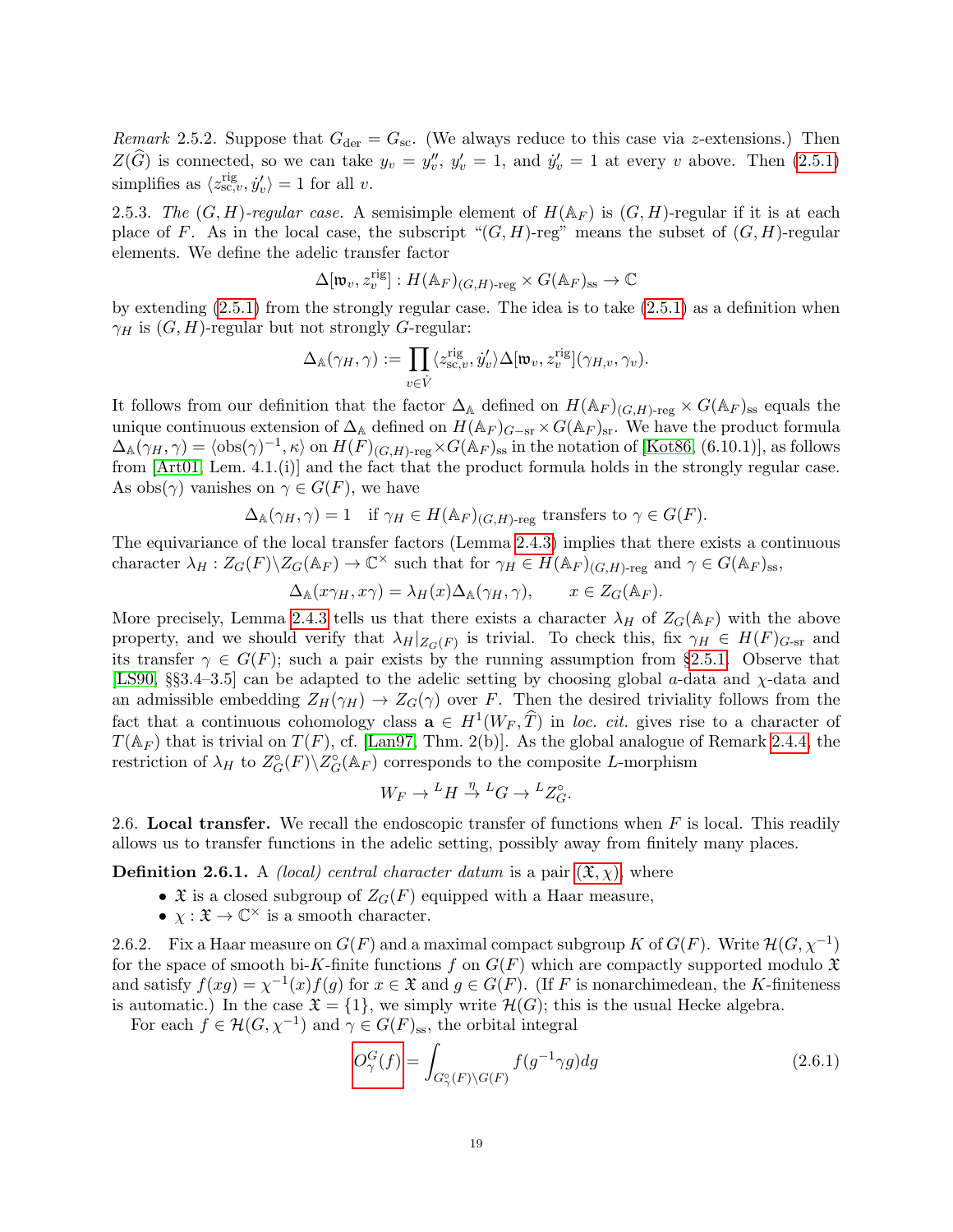<span id="page-19-4"></span>is defined verbatim as in the case  $f \in \mathcal{H}(G)$ , where the quotient measure on  $G^{\circ}_{\gamma}(F) \backslash G(F)$  is taken with respect to a Haar measure on  $G_{\gamma}^{\circ}(F)$  (which is in practice chosen to be compatible with a Haar measure on another group). Similarly, the definition of stable orbital integrals  $SO_\gamma^G(f)$  $SO_\gamma^G(f)$  is unchanged from the case  $f \in \mathcal{H}(G)$ . When G is clear from the context, we drop it from the notation.

For each  $f \in \mathcal{H}(G, \chi^{-1})$  and an irreducible admissible representation  $\pi$  of  $G(F)$  whose central character on  $\mathfrak X$  is  $\chi$ , we have the linear operator  $v \mapsto \int_{G(F)/\mathfrak X} f(g)(\pi(g)v) dg$  on the underlying space for  $\pi$ . Its trace has finite value and is to be denoted by

$$
\mathrm{tr}\,\mathfrak{X}(f|\pi).
$$

<span id="page-19-1"></span>2.6.3. The Langlands–Shelstad transfer. Let  $\mathfrak{e} = (H, \mathcal{H}, s, \eta)$  be an endoscopic datum for G satisfying  $\mathcal{H} = H$ . Via the canonical embedding  $Z_G \hookrightarrow Z_H$ , we identify  $\mathfrak X$  with a closed subgroup of  $Z_H(F)$ . Let  $\lambda_H$  be as in Lemma [2.4.3.](#page-16-0) Define a smooth character  $\chi_H := \chi \lambda_H^{-1}$  on  $\mathfrak{X}$ . Then  $(\mathfrak{X}, \chi_H)$  is a central character datum for H. Fix Haar measures on  $G(F)$  and  $H(F)$ . Let  $\Delta: H(F)_{(G,H)\text{-reg}} \times G(F)_{\text{ss}} \to \mathbb{C}$  be a transfer factor, which is necessarily a nonzero scalar multiple of the factor [\(2.4.2\)](#page-15-3). Write  $G(F)_{ss}/\sim$  for a set of representatives for semisimple conjugacy classes in  $G(F)$ .

<span id="page-19-0"></span>**Definition 2.6.4.** Let  $f \in \mathcal{H}(G, \chi^{-1})$  and  $f^H \in \mathcal{H}(H, \chi_H^{-1})$ . We say that  $f^H$  is a  $\Delta$ -transfer of f (with respect to  $\mathfrak{w}, z^{\text{rig}},$  and  $\mathfrak{e}$ ) if the following holds:

$$
SO_{\gamma_H}(f^H) = \sum_{\gamma \in G(F)_{\text{ss}}/\sim} \Delta(\gamma_H, \gamma) O_{\gamma}(f), \qquad \gamma_H \in H(F)_{(G,H)\text{-reg}}.
$$

where the Haar measures implicit in the (stable) orbital integrals are chosen as follows: if the transfer factor is nonzero, then  $H^{\circ}_{\gamma_H}$  and  $G^{\circ}_{\gamma}$  are inner forms, and the Haar measures on  $H^{\circ}_{\gamma_H}(F)$ and  $G_{\gamma}^{\circ}(F)$  are chosen compatibly in the sense of [\[Kot88,](#page-47-16) p.631]. (Within the stable orbital integral, Haar measures are similarly normalized as in [\[Kot88,](#page-47-16) p.638].)

Remark 2.6.5. The definition is unchanged if the equality is restricted to  $\gamma_H \in H(F)_{G\text{-sr}}$ , as shown by [\[LS90,](#page-47-13) Lem. 2.4]. The existence of transfer is clearly independent of the normalization (i.e., rescaling) of  $\Delta$ . Since the right hand side is  $\chi_H^{-1}$ -equivariant in view of Lemma [2.4.3](#page-16-0) and the  $\chi^{-1}$ -equivariance of f, it is natural to require  $f^H$  to be  $\chi_H^{-1}$ -equivariant.

# <span id="page-19-2"></span>**Proposition 2.6.6.** Every  $f \in H(G, \chi^{-1})$  admits a  $\Delta$ -transfer in the above sense.

*Proof.* The general case is obtained from the case when  $\mathfrak{X} = \{1\}$  by averaging (see the proof of [\[KSZ,](#page-47-4) Prop. 7.4.11] for details), so we may assume  $\mathfrak{X} = \{1\}$ . Then the archimedean case is proven by [\[She82\]](#page-47-17), in light of [\[LS90,](#page-47-13) Thm. 2.6.A]. In the nonarchimedean case, this is reduced to the fundamental lemma (Proposition [2.6.8](#page-20-0) below) by [\[Wal97\]](#page-48-3). The proof of the fundamental lemma was completed by Ngô [Ngô10], based on earlier works [\[CL10,](#page-46-21) [Hal95,](#page-46-22) [Wal06\]](#page-48-4).  $\Box$ 

<span id="page-19-3"></span>2.6.7. The fundamental lemma. We retain the notation from §[2.6.3.](#page-19-1) Suppose that F is nonarchimedean and that G and H are unramified over F. We fix pinnings  $(B, T, \{X_{\alpha}\})$  for G and  $(B_H, T_H, \{Y_\alpha\})$  for H defined over F. This determines hyperspecial subgroups  $K \subset G(F)$  and  $K_H \subset H(F)$ ; see [\[Wal08,](#page-48-5) §4.1]. We normalize Haar measures on  $G(F)$  and  $H(F)$  such that K and  $K_H$  have volume 1. Define  $\mathcal{H}^{\text{ur}}(G, \chi^{-1})$  to be the space of bi-K-invariant functions which have compact support modulo  $\mathfrak X$  and transform under  $\mathfrak X$  by  $\chi^{-1}$ . Likewise  $\mathcal H^{\text{ur}}(H, \chi_H^{-1})$  is defined. We have a morphism of unramified Hecke algebras induced by  $\eta: {}^L H \to {}^L G$  with respect to  $(\mathfrak{X}, \chi)$ (cf. [\[KSZ,](#page-47-4) §7.4.10])

$$
\eta^* : \mathcal{H}^{\mathrm{ur}}(G, \chi^{-1}) \to \mathcal{H}^{\mathrm{ur}}(H, \chi_H^{-1}).
$$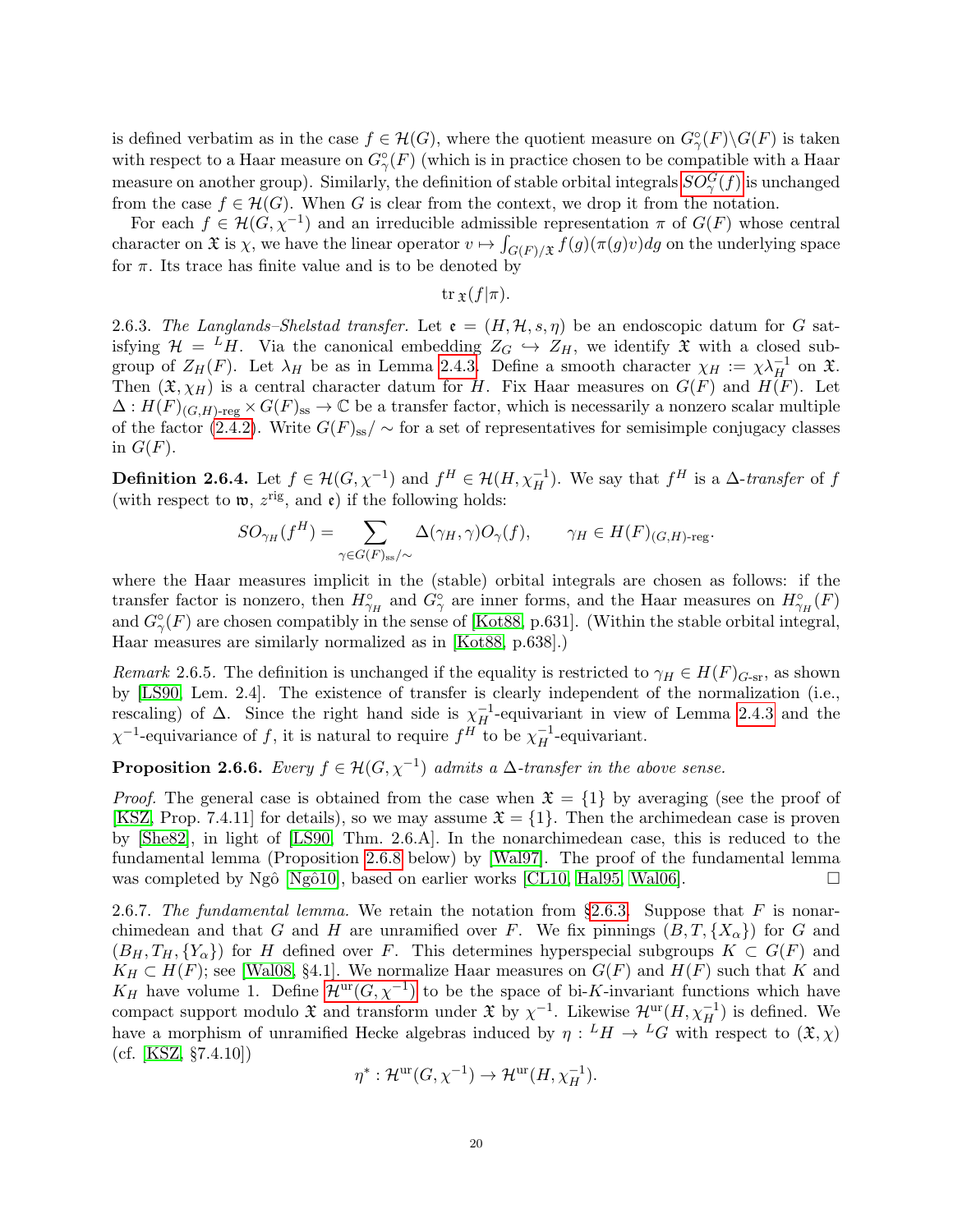<span id="page-20-2"></span>Let  $\Delta_0$  denote the canonical transfer factor for quasi-split groups [\[LS87,](#page-47-14) §3.7] (extended to the  $(G, H)$ -regular case by [\[LS90\]](#page-47-13)).

<span id="page-20-0"></span>**Proposition 2.6.8.** For each  $f \in \mathcal{H}^{\text{ur}}(G, \chi^{-1})$ , the function  $\eta^*(f)$  is a  $\Delta_0$ -transfer of f.

*Proof.* This follows from the case  $\mathfrak{X} = \{1\}$  by averaging with respect to central character data. The proof when  $\mathfrak{X} = \{1\}$  is already explained in the proof of Proposition [2.6.6.](#page-19-2)

The  $\Delta_0$  transfer factor is somewhat incompatible with the transfer factors we use because it is formulated in terms of the the arithmetic normalization the Langlands pairing for tori, whereas we use the geometric normalization (see [\[KS12,](#page-47-12) §4]). Let  $\Delta_D$  denote the version of  $\Delta_0$  defined with respect to the geometric normalization of the Langlands pairing. Let V be the virtual representation of  $\Gamma$  given by  $X^*(T)_{\mathbb{C}} - X^*(T_H)_{\mathbb{C}}$ .

# **Corollary 2.6.9.** For each  $f \in \mathcal{H}^{\text{ur}}(G, \chi^{-1})$ , the function  $\eta^*(f)$  is a  $\Delta_D$ -transfer of f.

*Proof.* As in the last proposition, we only need to check this for the case  $\mathfrak{X} = \{1\}$ .

By Proposition [2.6.8,](#page-20-0) we have that  $\eta^*(f)$  is a  $\Delta_0$ -transfer of f. Temporarily fix an additive character  $\theta_F : F \to \mathbb{C}^\times$  and define  $\Delta_0[\mathfrak{w}] := \epsilon(V, \theta_F) \Delta_0$  as in [\[KS99,](#page-47-5) §5.3]. Then  $\eta^*(f) \epsilon(V, \theta_F)$  is a  $\Delta_0[\mathfrak{w}]$ -transfer of f and equivalently  $\eta^*(f)\epsilon(V,\theta_F)$  is a  $\Delta'_0[\mathfrak{w}]$ -transfer of f relative to the endoscopic datum  $(H, \mathcal{H}, s^{-1}, \eta)$ . (We are "flipping the sign of s" twice here: once by changing the endoscopic datum and once by changing  $\Delta_0[\mathfrak{w}]$  to  $\Delta'_0[\mathfrak{w}]$ .)

Now, by [\[BMN21,](#page-46-23) Lem. 3.5], we have that  $\eta^*(f) \epsilon(V, \theta_F) \circ i_H$  is a  $\Delta_D[\mathfrak{w}^{-1}]$ -transfer of  $f \circ i$ , where i is inversion on  $G(F)$  and  $i_H$  is inversion on  $H(F)$  and  $\mathfrak{w}^{-1}$  corresponds to replacing  $\theta_F$  with  $\theta_F^{-1}$ . *i* is inversion on  $G(Y)$  and  $i_H$  is inversion on  $H(Y)$  and  $\omega$  corresponds to replacing  $v_F$  with  $v_F$ .<br>One checks that *i* commutes with  $\eta^*$  and hence that  $\eta^*(f)\epsilon(V,\psi_F)$  is  $\Delta_D[\mathfrak{w}^{-1}]$ -transfer of *f*. Thus  $\eta^*(f)\epsilon(V,\theta_F)/\epsilon(V,\theta_F^{-1})$  is a  $\Delta_D$ -transfer of f. Note that  $\epsilon(V,\theta_F^{-1}) = \epsilon(V,\theta_F) \det(V)(-1)$ , where  $\det(V)$  is a representation of  $F^{\times}$  via local class field theory. Since G and H are unramified, V is an unramified virtual representation. Hence  $\det(V)(-1) = 1$ , which implies the proposition.  $\square$ 

<span id="page-20-1"></span>2.6.10. Lefschetz functions on real groups. This paragraph will be useful for stabilizing the archimedean terms in the point-counting formula.

Let G be a connected reductive group over  $\mathbb R$  which contains an elliptic maximal torus. Fix Haar measures on  $G(\mathbb{R})$  and  $Z_G(\mathbb{R})$ , thus also on  $G(\mathbb{R})/Z_G(\mathbb{R})$ .

Let  $\varphi : W_{\mathbb{R}} \to L^2$  be a discrete L-parameter. Write  $\Pi_{\infty}(\varphi)$  for the discrete L-packet associated with  $\varphi$  by [\[Lan89\]](#page-47-19). Let  $\omega_{\varphi}:Z_G(\mathbb{R})\to\mathbb{C}^{\times}$  be the common central character for members of  $\Pi_{\infty}(\varphi)$ . There is a group-theoretic recipe for  $\omega_{\varphi}$  as in §2 of loc. cit. (where it is denoted by  $\chi_{\varphi}$ ). We will work with the central character datum  $(Z_G(\mathbb{R}), \omega_{\varphi})$ ; this will go well with the main global central character datum of this paper described in Example [3.3.3](#page-29-0) below.

We introduce an averaged Lefschetz function

$$
f_{\varphi}^{\text{avg}} := \frac{1}{|\Pi_{\infty}(\varphi)|} \sum_{\pi \in \Pi_{\infty}(\varphi)} f_{\pi} \in \mathcal{H}(G(\mathbb{R}), \omega_{\varphi}^{-1}), \tag{2.6.2}
$$

where  $f_{\pi}$  denotes a pseudo-coefficient for  $\pi$  à la Clozel–Delorme [\[CD90\]](#page-46-24). Even though  $f_{\varphi}^{\text{avg}}$  is not uniquely defined, invariant distributions on  $G(\mathbb{R})$  have well-defined values at  $f_{\varphi}^{\text{avg}}$  thanks to the following characterizing property: the trace of  $f_{\varphi}^{\text{avg}}$  against an irreducible tempered representation  $\pi$  of  $G(\mathbb{R})$  with central character  $\omega_{\phi}$  is 0 unless  $\pi \in \Pi_{\infty}(\varphi)$ , in which case the trace equals 1.

An important example arises from an irreducible algebraic representation  $\xi$  of  $G_{\mathbb{C}}$ . By restriction,  $\xi$  induces a continuous central character  $\omega_{\xi}: Z_G(\mathbb{R}) \to \mathbb{C}^{\times}$ . Moreover,  $\xi$  determines a discrete L-parameter  $\varphi_{\xi}: W_{\mathbb{R}} \to L_G$  whose L-packet  $\Pi_{\infty}(\varphi_{\xi})$  consists of irreducible discrete series representations whose central and infinitesimal characters are the same as the contragredient of  $\xi$ . Note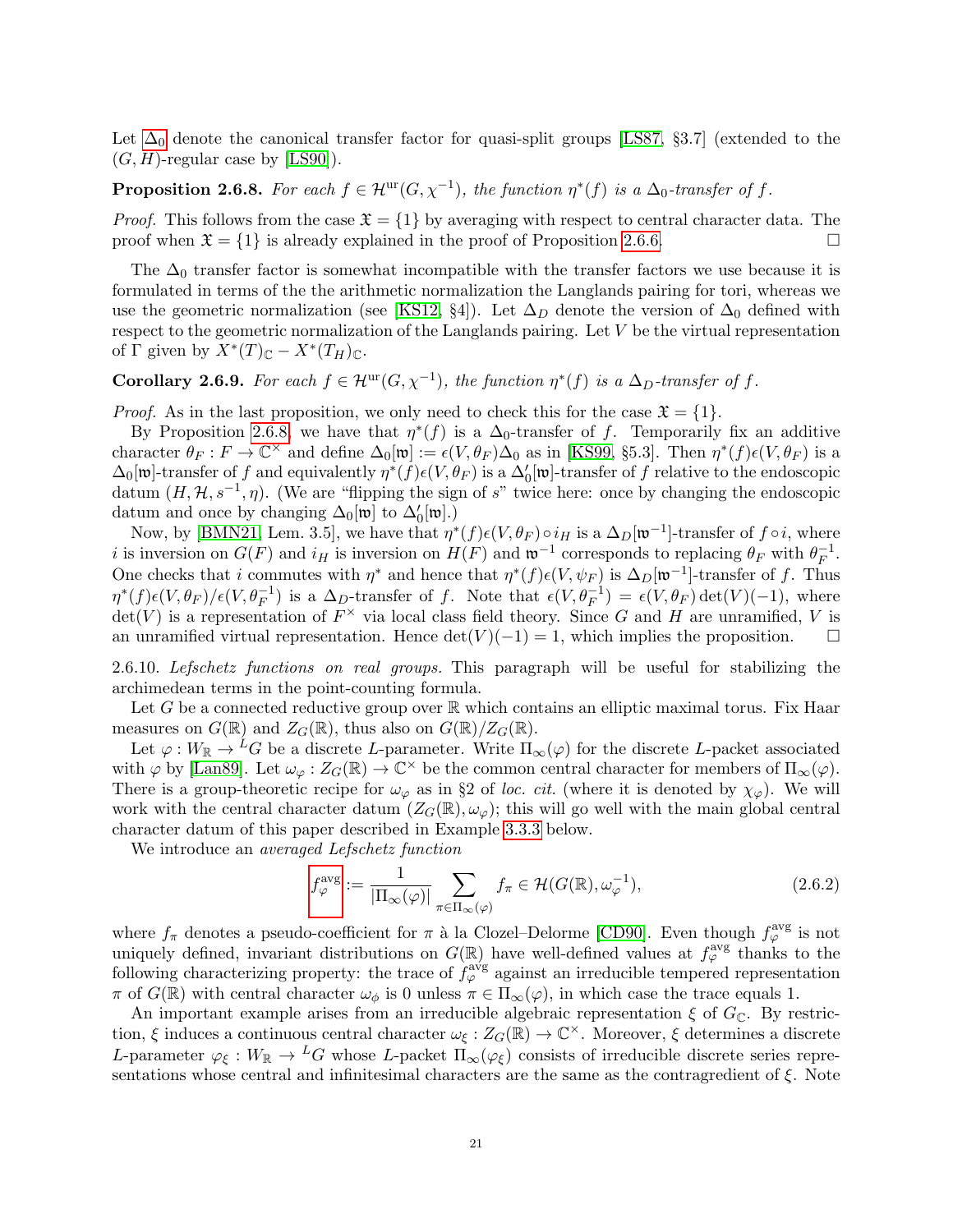<span id="page-21-6"></span>that  $\omega_{\varphi_{\xi}} = \omega_{\xi}^{-1}$  $\overline{\xi}^{-1}$ . In this case, we set

$$
f_{\xi}^{\text{avg}} := f_{\varphi}^{\text{avg}}, \qquad \Pi_{\infty}(\xi) := \Pi_{\infty}(\varphi_{\xi}).
$$

<span id="page-21-0"></span>2.7. Acceptable elements and acceptable functions. Let  $F$  be a non-archimedean local field with a uniformizer  $\varpi$ , and  $\nu : \mathbb{D} \to G$  a fractional cocharacter over F. Write  $M_{\nu}$  for the centralizer of  $\nu$  in G, which is a Levi subgroup of G. We have a unique F-rational parabolic subgroup  $P_{\nu}$ (resp.  $P_\nu^{\text{op}}$ ) of G with  $M_\nu$  $M_\nu$  as a Levi factor such that every root  $\alpha$  of  $A_{M_\nu}$  with root group in the unipotent radical  $N_{\nu}$  of  $P_{\nu}$  (resp.  $P_{\nu}^{\text{op}}$ ) satisfies  $\langle \alpha, \nu \rangle < 0$  (resp.  $\langle \alpha, \nu \rangle > 0$ ). Let  $(\mathfrak{X}, \chi)$  be a central character datum of G, which can also be viewed as a central character datum of  $M_{\nu}$ .

<span id="page-21-2"></span>**Definition 2.7.1.** An element  $\gamma \in M_{\nu}(\overline{F})$  is said to *v*-acceptable (or acceptable when  $\nu$  is clear from the context) if the adjoint action of  $\gamma$  on Lie  $N_{\nu}(\overline{F})$  is dilating, namely if  $|\lambda| > 1$  for every eigenvalue  $\lambda$  of the action. By  $\mathcal{H}_{\text{acc}}(M_{\nu}) \subset \mathcal{H}(M_{\nu})$  and  $\mathcal{H}_{\text{acc}}(M_{\nu}, \chi^{-1}) \subset \mathcal{H}(M_{\nu}, \chi^{-1})$  we denote the subspaces of functions supported on acceptable elements.

Let J be an inner form of  $M_{\nu}$  over F, equipped with an  $M_{\nu}(\overline{F})$ -conjugacy class of isomorphisms  $i: J_{\overline{F}} \simeq M_{\nu,\overline{F}}$ . Via the canonical isomorphism  $Z(J) \cong Z(M_{\nu})$  over F, we can view  $(\mathfrak{X}, \chi)$  as a central character datum of J. Since the acceptability of  $\gamma \in M_{\nu}(\overline{F})$  depends only on its  $M_{\nu}(\overline{F})$ conjugacy class, the following definition depends on i only though its  $M_{\nu}(\overline{F})$ -conjugacy class.

<span id="page-21-3"></span>**Definition 2.7.2.** An element  $\delta \in J(\overline{F})$  is said to acceptable if  $i(\delta) \in M_{\nu}(\overline{F})$  is acceptable. The spaces  $\mathcal{H}_{\text{acc}}(J)$  and  $\mathcal{H}_{\text{acc}}(J, \chi^{-1})$  are defined as in Definition [2.7.1.](#page-21-2)

<span id="page-21-4"></span>**Example 2.7.3.** In the setting of §[2.2.1,](#page-9-1) we can take  $\nu = \overline{\nu}_b$  in  $G^*$ . Then  $M_{\nu} = M_b$ , and  $J = J_b$ is an inner twist of  $M_b$  via  $(2.2.1)$ .

2.7.4. Choose  $r \in \mathbb{Z}_{\geq 1}$  such that  $r\nu$  is a cocharacter of G (i.e., factors through the projection  $\mathbb{D} \to \mathbb{G}_m$ ). For  $\phi \in \mathcal{H}(M_{\nu})$  and  $j \in r\mathbb{Z}$ , we define the following translates of  $\phi$ :

$$
\phi^{(j)} \in \mathcal{H}(M_{\nu}) \quad \text{by} \quad \phi^{(j)}(\gamma) = \phi((j\nu)(\varpi)^{-1}\gamma).
$$

For  $\phi \in \mathcal{H}(J)$  and  $j \in r\mathbb{Z}$ , the same formula defines  $\phi^{(j)} \in \mathcal{H}(J)$ .

**Lemma 2.7.5.** Given  $\phi \in \mathcal{H}(M_{\nu})$ , there exists  $j_0 \in \mathbb{Z}$  such that  $\phi^{(j)} \in \mathcal{H}_{\text{acc}}(M_{\nu})$  for every  $j \in r\mathbb{Z}$ with  $j \ge j_0$ . The same holds true if  $M_{\nu}$  is replaced with J.

*Proof.* This follows from the facts that  $r\nu(\varpi)$  is acceptable and that  $\phi$  has compact support.  $\Box$ 

When  $P \subset G$  is an F-rational parabolic subgroup with a Levi factor M, write  $\delta_P : M(F) \to \mathbb{C}^\times$ for the modulus character. Let  $J_P$  denote the normalized Jacquet module functor from smooth representations of  $G(F)$  to those of  $M(F)$ .

<span id="page-21-1"></span>**Definition 2.7.6.** Let  $\phi \in \mathcal{H}_{\text{acc}}(M_{\nu})$ . We say that  $f \in \mathcal{H}(G)$  is a *v*-ascent of  $\phi$  if

(i) for every  $g \in G(F)_{ss}$ , we have  $O_g(f) = 0$  unless g is conjugate in  $G(F)$  to a v-acceptable element  $m \in M_{\nu}(F)$ , in which case

$$
O_g^G(f) = \delta_{P_{\nu}}(m)^{-1/2} O_m^{M_{\nu}}(\phi).
$$

(ii)  $tr(f|\pi) = tr(\phi|J_{P_{\nu}^{\text{op}}}(\pi))$  for admissible representations  $\pi$  of  $G(F)$ .

<span id="page-21-5"></span>**Lemma 2.7.7.** Every  $\phi \in \mathcal{H}_{\text{acc}}(M_{\nu})$  admits a *v*-ascent  $f \in \mathcal{H}(G)$ . Moreover, statement (i) of Definition [2.7.6](#page-21-1) holds with stable orbital integrals in place of orbital integrals.

*Proof.* This is [\[KS,](#page-47-1) Lem. 3.1.2, Cor. 3.1.3].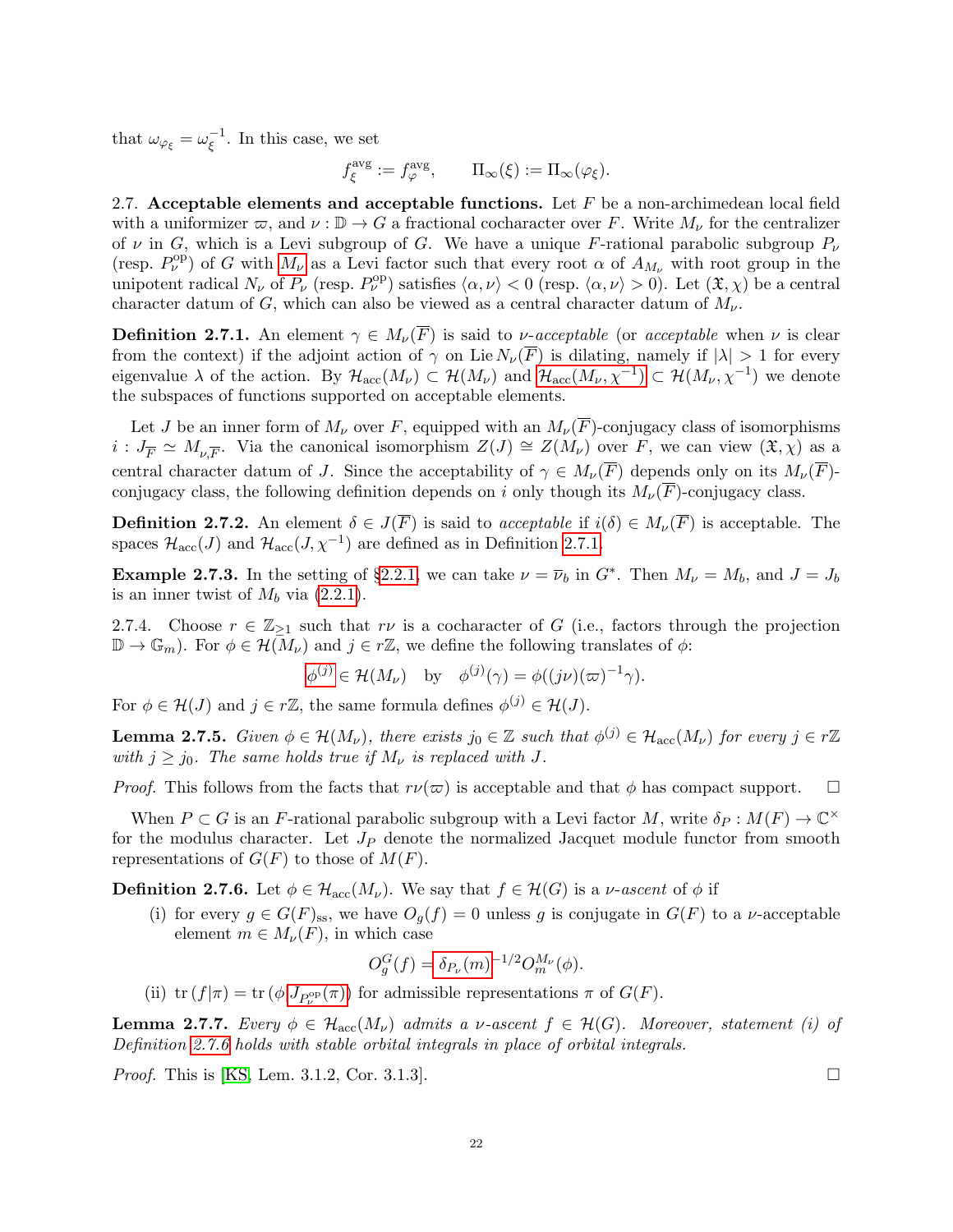<span id="page-22-2"></span>Remark 2.7.8. When extracting spectral information from the stabilized trace formula of this paper, e.g., as in  $|\text{Shi11}, \text{KS}|$ , it is important to understand the interaction between  $\nu$ -ascent and constant terms/endoscopy. This is studied in [\[KS,](#page-47-1) §3].

<span id="page-22-0"></span>2.7.9. Local endoscopic refinements. In this subsection, we use the notion of acceptability to define refinements of  $\mathscr{E} \Sigma^{\text{emb}}(M, G)$ . We continue to assume F is a non-archimedean local field and we further assume that  $G = G^*$  is quasi-split and that  $G^*_{\text{der}}$  is simply connected.

Fix  $[b] \in B(G)$ . Since G is quasi-split, we can choose a decent representative  $\mathbf{b} \in G(F)$  such that  $\overline{\nu}_{\mathbf{b}}$  is defined over F. (See the proof of [\[Kot85,](#page-47-9) Prop. 6.2].)

<span id="page-22-1"></span>**Definition 2.7.10.** We let  $\mathscr{E} \mathfrak{K}_{\text{eff}}^{\text{isoc}}(J_{b}, G)$  $\mathscr{E} \mathfrak{K}_{\text{eff}}^{\text{isoc}}(J_{b}, G)$  $\mathscr{E} \mathfrak{K}_{\text{eff}}^{\text{isoc}}(J_{b}, G)$  denote the set of equivalence classes of pairs  $(\delta, \lambda)$  such that  $\delta \in J_{\mathbf{b}}(F)$  is  $\nu_{\mathbf{b}}$ -acceptable and transfers to a  $(G, M_{\mathbf{b}})$ -regular semisimple element of  $G(F)$ and  $\lambda \in Z(\widehat{I}_{\delta})^{\Gamma_{F}}$ . Via endoscopic transfer of conjugacy classes from  $J_{\mathbf{b}}$  to  $M_{\mathbf{b}}$ , we can identify  $\mathscr{E} \mathfrak{K}_{\text{eff}}^{\text{isoc}}(J_{\mathbf{b}}, G)$  with a subset of  $\mathscr{E} \mathfrak{K}^{\text{isoc}}(M_{\mathbf{b}}, G)$  via the map  $(\delta, \lambda) \mapsto (\gamma, \lambda')$ , where  $\lambda'$  is the image of  $\lambda$  under the canonical isomorphism  $Z(\widehat{I}_{\delta}) \cong Z(I_{\gamma}^{M_{\mathbf{b}}}).$ 

Via the bijections in Diagram [\(2.3.5\)](#page-15-4), we get a subset  $\mathscr{E}\Sigma_{\text{eff}}^{\text{isoc}}(J_{\mathbf{b}}, G) \subset \mathscr{E}\Sigma_{\text{F}}^{\text{isoc}}(M_{\mathbf{b}}, G)$  $\mathscr{E}\Sigma_{\text{eff}}^{\text{isoc}}(J_{\mathbf{b}}, G) \subset \mathscr{E}\Sigma_{\text{F}}^{\text{isoc}}(M_{\mathbf{b}}, G)$  $\mathscr{E}\Sigma_{\text{eff}}^{\text{isoc}}(J_{\mathbf{b}}, G) \subset \mathscr{E}\Sigma_{\text{F}}^{\text{isoc}}(M_{\mathbf{b}}, G)$  in bijection with  $\mathscr{E}\mathcal{R}_{\text{eff}}^{\text{isoc}}(J_{\mathbf{b}}, G)$  $\mathscr{E}\mathcal{R}_{\text{eff}}^{\text{isoc}}(J_{\mathbf{b}}, G)$  $\mathscr{E}\mathcal{R}_{\text{eff}}^{\text{isoc}}(J_{\mathbf{b}}, G)$ . We define  $\mathscr{E}\Sigma_{\text{eff}}^{\text{isoc}}(G)$  as the image of  $\mathscr{E}\Sigma_{\text{eff}}^{\text{isoc}}(J_{\mathbf{b}}, G)$  under the map

$$
\mathscr{E}\Sigma^{\mathrm{isoc}}(M_{\mathbf{b}},G) \to \mathscr{E}\Sigma^{\mathrm{isoc}}(G).
$$

We have a natural projection

$$
\mathscr{E}\Sigma^{\mathrm{isoc}}(M_{\mathbf{b}}, G) \to \mathscr{E}^{\mathrm{isoc}}(M_{\mathbf{b}}),
$$

and we denote the image of  $\mathscr{E}^{\text{isoc}}_{\text{eff}}(J_{\mathbf{b}}, G)$  $\mathscr{E}^{\text{isoc}}_{\text{eff}}(J_{\mathbf{b}}, G)$  $\mathscr{E}^{\text{isoc}}_{\text{eff}}(J_{\mathbf{b}}, G)$  by  $\mathscr{E}^{\text{isoc}}_{\text{eff}}(J_{\mathbf{b}}, G)$ .

Analogously, we can define  $\mathscr{E}\Sigma_{\text{eff}}^{\text{emb}}(J_{\mathbf{b}}, G)$  $\mathscr{E}\Sigma_{\text{eff}}^{\text{emb}}(J_{\mathbf{b}}, G)$  $\mathscr{E}\Sigma_{\text{eff}}^{\text{emb}}(J_{\mathbf{b}}, G)$  and  $\mathscr{E}_{\text{eff}}^{\text{emb}}(J_{\mathbf{b}}, G)$  and we have

$$
\mathscr{E}\Sigma_{\text{eff}}^{\text{emb}}(J_{\mathbf{b}},G)\cong \mathscr{E}\Sigma_{\text{eff}}^{\text{isoc}}(J_{\mathbf{b}},G),
$$

and

$$
\mathscr{E}_{\text{eff}}^{\text{emb}}(J_{\mathbf{b}},G)\cong \mathscr{E}_{\text{eff}}^{\text{isoc}}(J_{\mathbf{b}},G).
$$

**Definition 2.7.11.** Fix an equivalence class  $\mathfrak{e} = (H, \mathcal{H}, s, \eta) \in \mathcal{E}^{\text{isoc}}(G)$ . Relative to this fixed class, we define the sets

$$
\begin{array}{rcl} \mathscr{E}_{\mathrm{eff}}^{\mathrm{isoc}}(J_{\mathbf{b}},G;H) & := & Y^{-1}(\mathfrak{e})\cap \mathscr{E}_{\mathrm{eff}}^{\mathrm{isoc}}(J_{\mathbf{b}},G),\\ \mathscr{E}_{\mathrm{eff}}^{\mathrm{emb}}(J_{\mathbf{b}},G;H) & := & \mathscr{E}_{\mathrm{eff}}^{\mathrm{emb}}(J_{\mathbf{b}},G)\cap \mathscr{E}^{\mathrm{emb}}(M_{\mathbf{b}},G;H). \end{array}
$$

We also define  $\mathscr{E}\Sigma_{\text{eff}}^{\text{emb}}(J_{\mathbf{b}}, G; H)$  to be the pre-image of  $\mathscr{E}_{\text{eff}}^{\text{emb}}(J_{\mathbf{b}}, G; H)$  under the projection  $\mathscr{E}\Sigma^{\text{emb}}(M_{\mathbf{b}}, G; H) \rightarrow \mathscr{E}^{\text{emb}}(M_{\mathbf{b}}, G; H)$ . We define  $\mathscr{E}_{\text{eff}}^{i}(J_{\mathbf{b}}, G; H)$  to be the set of inner classes of embedded endoscopic whose isomorphism class lies in  $\mathscr{E}^{\text{emb}}(M_{\mathbf{b}}, G; H)$ .

We now reinterpret the set  $\mathscr{E}_{\text{eff}}^{\text{isoc}}(J_{\mathbf{b}}, G)$  in terms of transfer of maximal tori instead of transfer of semisimple conjugacy classes, as the former is in practice easier to work with.

**Lemma 2.7.12.** An element  $(H_{\mathbf{b}}, \mathcal{H}_{\mathbf{b}}, s_{\mathbf{b}}, \eta_{\mathbf{b}}) \in \mathcal{E}^{\text{isoc}}(M_{\mathbf{b}})$  is contained in  $\mathcal{E}_{\text{eff}}^{\text{isoc}}(J_{\mathbf{b}}, G)$  if and only if there exist maximal tori  $T_{H_{\bf b}}, T_{M_{\bf b}}, T_{J_{\bf b}}$  defined over F of  $H_{\bf b}, M_{\bf b}, J_{\bf b}$  respectively such that each torus transfers to the others.

*Proof.* This is [\[BM,](#page-46-6) Lem. 2.41].

We now fix a representative  $(H, \mathcal{H}, s, \eta) \in \mathsf{E}^{\text{isoc}}(G)$  of the class  $\mathfrak{e}$ . Following the discussion in [\[BM,](#page-46-6) §2.7], we can choose a set of representatives  $X_{\mathbf{b}}^{\mathfrak{e}}(H)$  of  $\mathscr{E}_{\text{eff}}^{i}(J_{\mathbf{b}},G;H)$  such that their image under  $Y^{\text{emb}}$  is the datum  $(H, \mathcal{H}, s, \eta)$ . We then have the following lemma.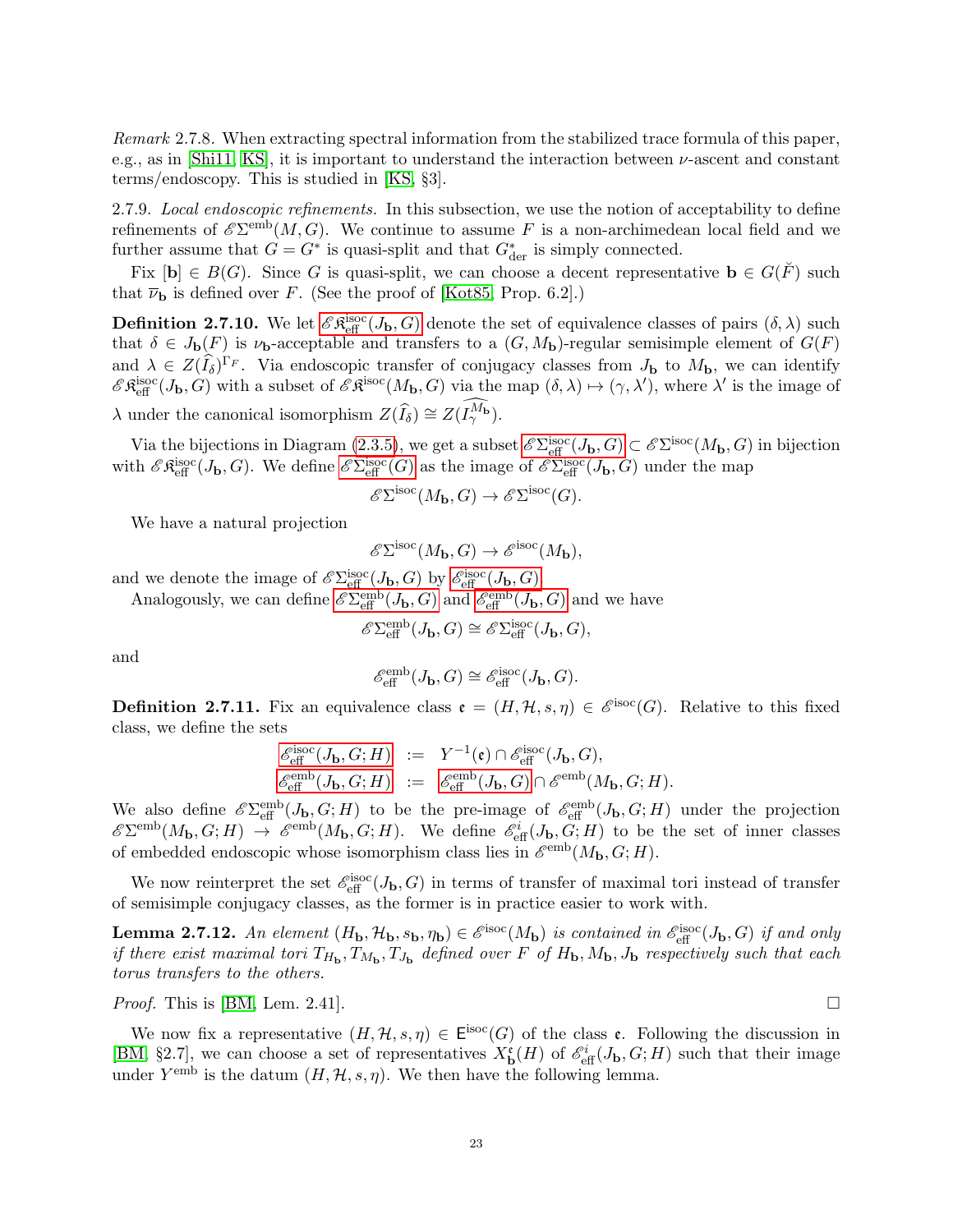<span id="page-23-5"></span>**Lemma 2.7.13.** Suppose that  $[(H_{\mathbf{b}}, H_{\mathbf{b}}, H, H, s, \eta_1, \gamma_{H_{\mathbf{b}}})] \in \mathscr{E}\Sigma_{\text{eff}}^{\text{emb}}(M_{\mathbf{b}}, G; H)$  and  $(H, H, s, \eta, \gamma_H)$ project to the same class in  $\mathscr{E} \Sigma_{\text{eff}}^{\text{isoc}}(G)$ . Then there exist

- a unique  $(H'_{\mathbf{b}}, \mathcal{H}'_{\mathbf{b}}, H, \mathcal{H}, s, \eta_2) \in X_{\mathbf{b}}^{\mathfrak{e}}(H)$  and
- a  $(G, H_{\mathbf{b}})$ -regular,  $\nu_{\mathbf{b}}$ -acceptable, semisimple  $\gamma_{H'_{\mathbf{b}}} \in \Sigma(H'_{\mathbf{b}}(F))$

such that

- $(H'_{\mathbf{b}}, \mathcal{H}'_{\mathbf{b}}, H, \mathcal{H}, s, \eta_2, \gamma_{H'_{\mathbf{b}}})$  projects to  $[(H_{\mathbf{b}}, \mathcal{H}_{\mathbf{b}}, H, \mathcal{H}, s, \eta_1, \gamma_{H_{\mathbf{b}}})]$  and
- $\gamma_{H'_{\mathbf{b}}}$  and  $\gamma_H$  are stably conjugate in  $H(F)$  under the natural inclusion  $H'_{\mathbf{b}}(F) \subset H(F)$ .

*Proof.* This is [\[BM,](#page-46-6) Lem. 2.42] (cf. [\[Shi10,](#page-48-2) Lem. 6.2]).

<span id="page-23-0"></span>2.8.  $z$ -extensions. Let F be local or global in this subsection. The content here allows us to reduce questions about general endoscopic data to the case where  $\mathcal{H} = {}^L H$ .

**Definition 2.8.1.** A *z*-extension of G over F is a central extension of reductive groups over F

<span id="page-23-1"></span>
$$
1 \to Z_1 \to G_1 \to G \to 1 \tag{2.8.1}
$$

with the property that  $G_1$  has simply connected derived subgroup, and that  $Z_1 \cong \prod_i \text{Res}_{F_i/\mathbb{Q}} \mathbb{G}_m$ for finite extensions  $F_i$  over  $F$ .

<span id="page-23-3"></span>2.8.2. *z*-extensions and endoscopic data. A fixed pinning for G induces a pinning for  $G_1$  via pullback. Dual to  $G_1 \to G$  is a morphism of dual groups  $\widehat{G} \to \widehat{G}_1$ . We can arrange that the  $\Gamma_F$ -pinnings for  $\widehat{G}$  and  $\widehat{G}_1$  are compatible with the latter map. This map uniquely extends to an L-morphism  $\zeta_{G_1}: {}^L G \to {}^L G_1$  such that  $\zeta_{G_1}|_{W_F}$  is the identity map.

A z-extension of G as in [\(2.8.1\)](#page-23-1) and an endoscopic datum  $\mathfrak{e} = (H, \mathcal{H}, s, \eta)$  determine a central extension over F

<span id="page-23-2"></span>
$$
1 \to Z_1 \to H_1 \to H \to 1 \tag{2.8.2}
$$

and an endoscopic datum  $\mathfrak{e}_1 = (H_1, {}^L H_1, s_1, \eta_1)$  for  $G_1$  with  $s_1 = \zeta_{G_1}(s)$  with the following properties (see [\[KSZ,](#page-47-4) Lem. 7.2.6, 7.2.9]):

(i) The canonical embeddings  $Z_G \to Z_H$  and  $Z_{G_1} \to Z_{H_1}$  fit in a row-exact commutative diagram of  $F$ -groups, where the rows come from  $(2.8.1)$  and  $(2.8.2)$ :

<span id="page-23-4"></span>
$$
1 \longrightarrow Z_1 \longrightarrow Z_{G_1} \longrightarrow Z_G \longrightarrow 1
$$
\n
$$
\downarrow \qquad \qquad \downarrow
$$
\n
$$
1 \longrightarrow Z_1 \longrightarrow Z_{H_1} \longrightarrow Z_H \longrightarrow 1.
$$
\n(2.8.3)

(ii) There exists an L-morphism  $\zeta_{H_1}$  which extends the embedding  $\widehat{H} \to \widehat{H}_1$  dual to  $H_1 \to H$ and makes the following diagram commute:

$$
\begin{array}{ccc}\n\mathcal{H} & \xrightarrow{\zeta_{H_1}} & L_{H_1} \\
\downarrow \eta & & \downarrow \eta_1 \\
L_G & \xrightarrow{\zeta_{G_1}} & L_{G_1}.\n\end{array}
$$

(iii) If  $\mathfrak{e}$  is a refined datum then so is  $\mathfrak{e}_1$ .

For each H as above, we are fixing a pinning  $(T_H, B_H, \{X_{\alpha_H}\})$  defined over F. This induces a pinning  $(T_{H_1}, B_{H_1}, \{X_{\alpha_H,1}\})$  for  $H_1$  over F by pullback.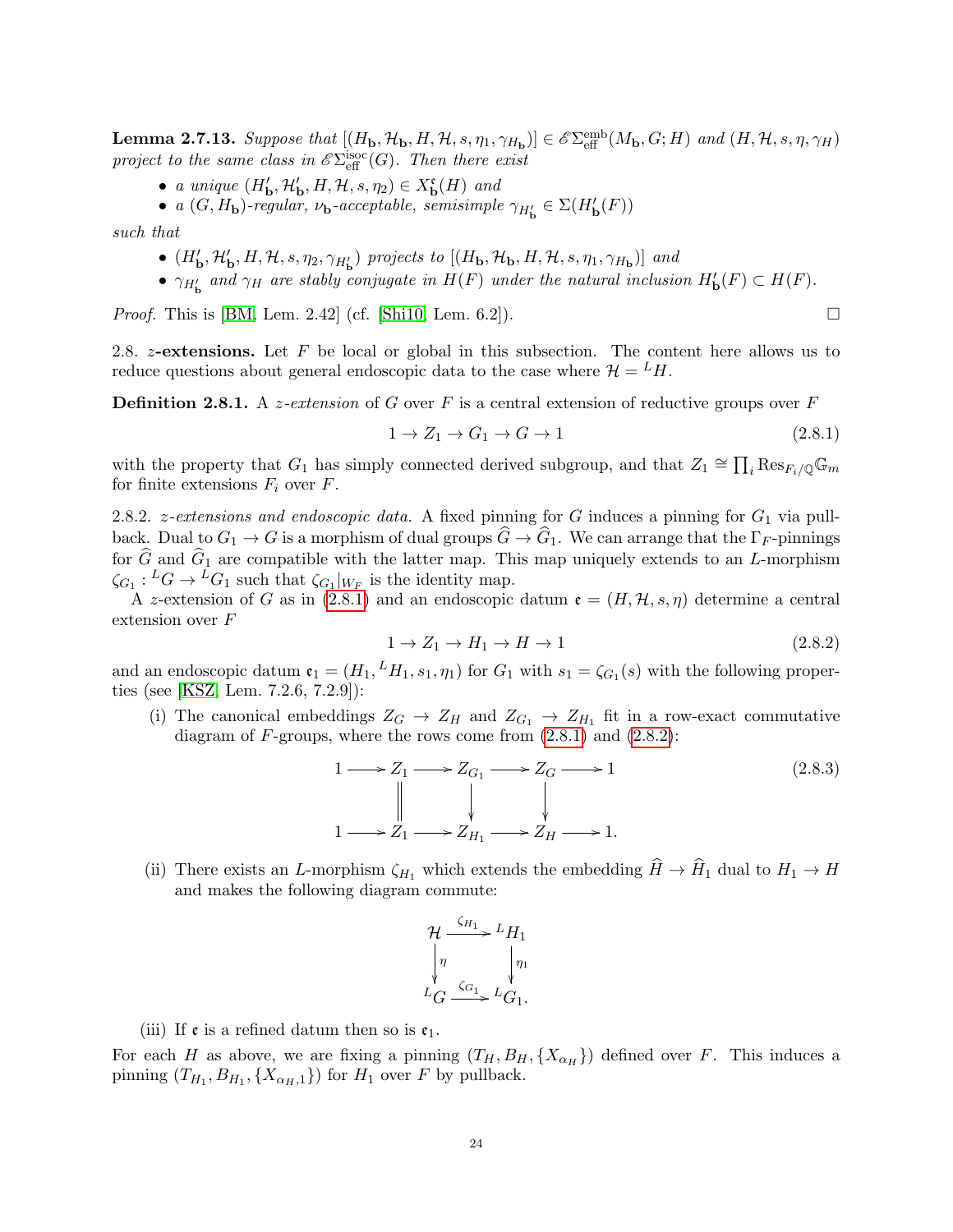<span id="page-24-4"></span>2.8.3. *z*-extensions and embedded endoscopic data. Let  $M \subset G$  be a standard Levi subgroup. Given a z-extension [\(2.8.1\)](#page-23-1) and an embedded endoscopic datum  $(H_M, \mathcal{H}_M, H, \mathcal{H}, s, \eta)$  for G (Definition [2.3.7\)](#page-13-0), we use  $\mathfrak{e}_1$  to construct an embedded endoscopic datum for  $G_1$  as follows. Take  $H_{M,1}$  to be the preimage of  $H_M$  in  $H_1$  in [\(2.8.2\)](#page-23-2). Define  $\mathcal{H}_{M,1}$  to be the subgroup of  $^L H_1$  generated by  $\mathcal{H}_M$ and  $Z(\hat{H}_1)$ . Then  $(H_{M,1}, \mathcal{H}_{M,1}, H_1, {}^L H_1, s_1, \eta_1) \in \mathsf{E}^{\text{emb}}(M_1, G_1)$ .

#### 3. Igusa varieties

<span id="page-24-0"></span>We are going to formulate a conjectural trace formula for Igusa varieties in the case of general Shimura data with parahoric level at  $p$ , assuming some hypothetical construction of integral models and Igusa varieties. We are in favor of this somewhat axiomatic approach because, as long as the conjectural trace formula is taken for granted, we do not need further assumptions (e.g., Shimura data can be arbitrary). Thus the results of this paper will become unconditional in more cases as we make further progress on the hypotheses. The state of the art is reviewed in §[3.3.8](#page-30-0) below.

## <span id="page-24-1"></span>3.1. The general setup.

**Definition 3.1.1.** An *integral Shimura datum* is a quadruple  $(G, X, p, \mathcal{G})$ , where

- $(G, X)$  is a Shimura datum satisfying Deligne's axioms [\[Del79,](#page-46-25)  $(2.1.1.1)$ – $(2.1.1.3)$ ],
- $p$  is a prime number,
- $\mathcal G$  is a parahoric model of  $G_{\mathbb Q_p}$ .

In particular G is a connected reductive group over  $\mathbb Q$  such that  $G_{\mathbb R}$  contains an elliptic maximal torus. We write  $K_p := \mathcal{G}(\mathbb{Z}_p)$ , which is a parahoric subgroup of  $G(\mathbb{Q}_p)$ . The datum  $(G, X)$ determines a conjugacy class  $[\mu_X]$  of Hodge cocharacters  $\mathbb{G}_m \to G_{\mathbb{C}}$ , cf. [\[Del79,](#page-46-25) 1.1.1, 1.1.11]. Denote by  $E := E(G, X) \subset \mathbb{C}$  the field of definition of  $[\mu_X]$ , namely the reflex field. By abuse of notation, we still write  $|\mu_X|$  for the element of  $\pi_1(G)$  determined by  $|\mu_X|$ .

3.1.2. Henceforth we fix a datum as above. Fix a prime  $\ell$  not equal to p. We also fix isomorphisms  $\iota_p : \overline{\mathbb{Q}}_p \simeq \mathbb{C}, \ \iota : \overline{\mathbb{Q}}_\ell \simeq \mathbb{C}, \ \text{and an embedding } \overline{\mathbb{Q}} \hookrightarrow \mathbb{C}.$  We have induced embeddings  $\overline{\mathbb{Q}} \hookrightarrow \overline{\mathbb{Q}}_p$ ,  $\overline{\mathbb{Q}} \hookrightarrow \overline{\mathbb{Q}}_{\ell}$ , and  $E \hookrightarrow \overline{\mathbb{Q}}_{p}$ . This determines a prime p of E above p. Write  $k := k(\mathfrak{p})$  for the residue field at p. Its algebraic closure  $\bar{k}$  can be identified with the residue field of  $\overline{\mathbb{Q}}_p$ . Fix a cocharacter  $\mu_p : \mathbb{G}_m \to G_{\overline{\mathbb{Q}}_p}$  in the conjugacy class  $\iota_p^{-1}[\mu_X]$ .

We have a projective system of varieties  $\text{Sh}_{K_p} = {\text{Sh}_{K^pK_p}}$  over E (which can be viewed as a scheme over E since the transition maps are finite), where  $K^p$  runs over neat open compact subgroups of  $G(\mathbb{A}^{\infty,p})$ . The Shimura variety  $\mathrm{Sh}_{K_p}$  is equipped with a natural Hecke action of  $G(\mathbb{A}^{\infty,p})$ . The following existence of integral models is a prerequisite for the definition of Igusa varieties. (Compare with the more precise statement [\[Pap18,](#page-47-20) Conj. 3.4].)

<span id="page-24-2"></span>**Hypothesis** 3.1.3. The E-scheme  $\text{Sh}_{K_p}$  $\text{Sh}_{K_p}$  $\text{Sh}_{K_p}$  extends to a natural  $\mathcal{O}_{E_p}$ -scheme  $\mathscr{S}_{K_p} = \{\mathscr{S}_{K^pK_p}\}\$  with a right  $G(\mathbb{A}^{\infty,p})$ -action (in the sense of [\[Del79,](#page-46-25) 2.7.1]) such that the  $G(\mathbb{A}^{\infty,p})$ -action on  $\mathscr{S}_{K_p}$  $\mathscr{S}_{K_p}$  $\mathscr{S}_{K_p}$  extends that on  $\mathrm{Sh}_{K_p}$ .

<span id="page-24-3"></span>Remark 3.1.4. Often the meaning of "natural" can be made precise on the one hand by a unique characterization and on the other hand by a natural construction (e.g., taking closure in a Siegel modular variety and normalization when possible). See §[3.3.8](#page-30-0) below for known results and references. However a precise notion is unnecessary for our purpose. All we want is some construction of integral models  $\mathscr{S}_{K_p}$  over which Igusa varieties may be defined such that Hypothesis [3.1.6](#page-25-1) and Conjecture [3.3.5](#page-30-1) below are satisfied.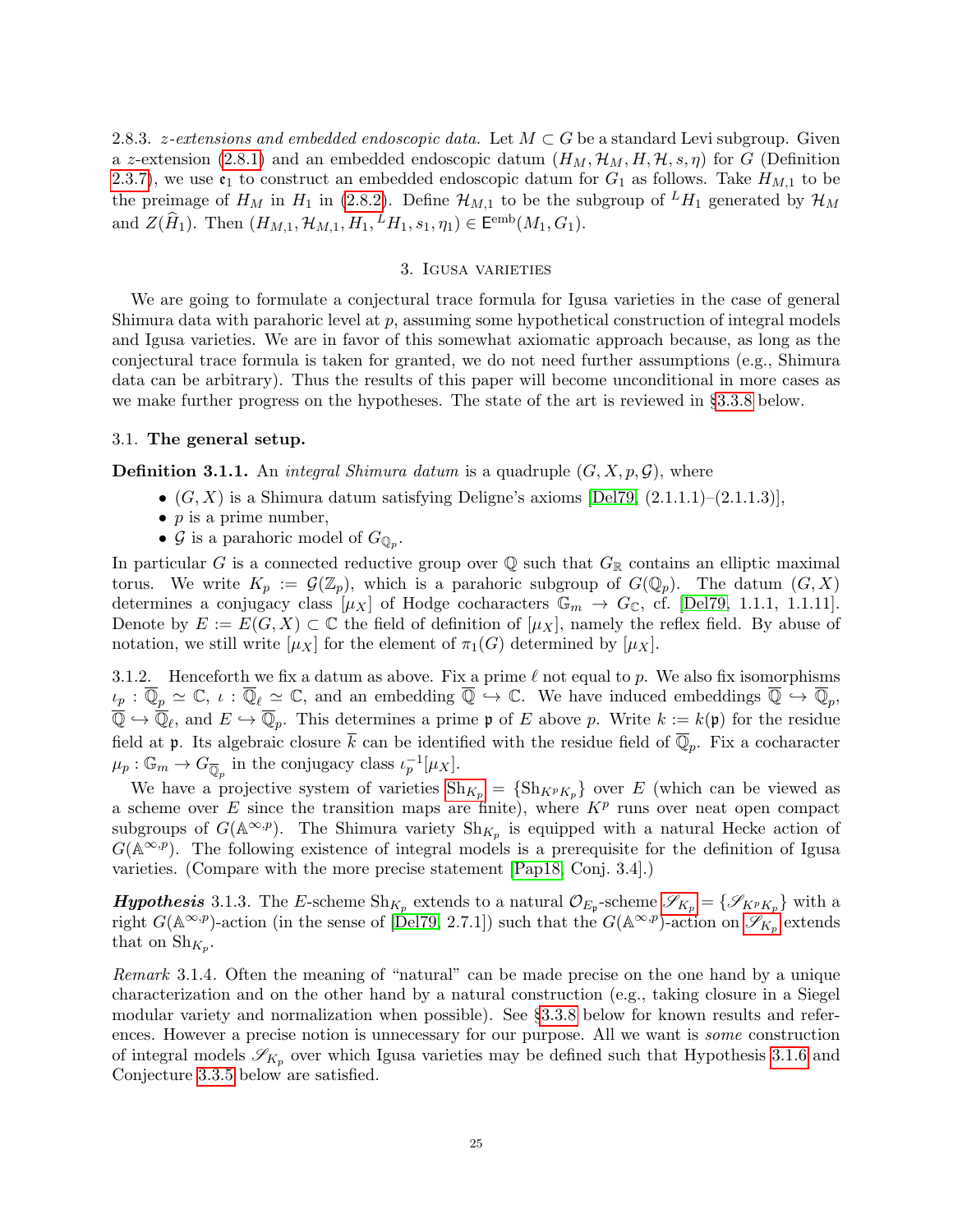<span id="page-25-6"></span>3.1.5. We assume Hypothesis [3.1.3](#page-24-2) in the sense above. Set  $\mathscr{S}_{K_p,\overline{k}} := \mathscr{S}_{K_p} \times_{\mathcal{O}_{E_{\mathfrak{p}}}} k$ . Let  $\xi$  be an irreducible algebraic representation of G over  $\mathbb C$ . Write  $Z_{ac}$  $Z_{ac}$  for the anti-cuspidal part of  $Z_G^{\circ}$ , which is a Q-subtorus of  $Z_G^{\circ}$ . (See [\[KSZ,](#page-47-4) Def. 1.5.4].) Henceforth we assume that

<span id="page-25-5"></span> $\xi$  factors through the projection  $G \to G/Z_{\text{ac}}$ . (3.1.1)

Then a lisse  $\ell$ -adic sheaf  $\mathcal{L}_{\xi}$  $\mathcal{L}_{\xi}$  $\mathcal{L}_{\xi}$  can be constructed on  $\mathscr{S}_{K_p} = {\mathscr{S}_{K^pK_p}}$  following [\[KSZ,](#page-47-4) §1.5].

Let  $\mathbf{b} \in G(\breve{\mathbb{Q}}_p)$  and write  $[\mathbf{b}] \in B(G_{\mathbb{Q}_p})$  for the image of **b**. Caraiani–Scholze [\[CS17,](#page-46-4) [CS\]](#page-46-27) and related works (e.g., [\[HK19\]](#page-46-5)) suggest the following for Igusa varieties.

<span id="page-25-1"></span>**Hypothesis** 3.1.6. Assume that  $[\mathbf{b}] \in B(G_{\mathbb{Q}_p}, \mu_p^{-1})$ .

- (i) There exist
	- a scheme  $\mathfrak{I}_{\mathfrak{g}_b}$  over  $\overline{k}$  equipped with a right  $G(\mathbb{A}^{\infty,p}) \times J_b(\mathbb{Q}_p)$ -action and
	- a  $G(\mathbb{A}^{\infty,p})$  $G(\mathbb{A}^{\infty,p})$  $G(\mathbb{A}^{\infty,p})$ -equivariant morphism  $\varsigma_{\mathbf{b}} : \mathfrak{I} \mathfrak{g}_{\mathbf{b}} \to \mathscr{S}_{K_p,\overline{k}}$ .

For every  $\mathbf{b}' \in G(\check{\mathbb{Q}}_p)$  with  $[\mathbf{b}] = [\mathbf{b}'],$  there is a  $G(\mathbb{A}^{\infty,p}) \times J_{\mathbf{b}}(\mathbb{Q}_p)$ -equivariant isomorphism  $\mathfrak{I}\mathfrak{g}_{\mathbf{b}} \simeq \mathfrak{I}\mathfrak{g}_{\mathbf{b}'}$  carrying  $\varsigma_{\mathbf{b}}^* \mathcal{L}_{\xi}$  to  $\varsigma_{\mathbf{b}'}^* \mathcal{L}_{\xi}$ .

(ii) We have the following data after possibly changing b to another element (which is in particular decent) in its  $\sigma$ -conjugacy class inside  $G(\check{\mathbb{Q}}_p)$ . There exists a projective system

$$
\mathrm{Ig}_{\mathbf{b}} = (\mathrm{Ig}_{\mathbf{b},m,K^p})_{m,K^p}, \qquad m \in \mathbb{Z}_{\geq 0}, \quad K^p \subset G(\mathbb{A}^{\infty,p}) \text{ neat compact open},
$$

consisting of smooth finite-type varieties over  $\overline{k}$  (definable over a common finite extension of k) with finite étale transition maps, equipped with a right  $G(\mathbb{A}^{\infty,p}) \times J_{\mathbf{b}}(\mathbb{Q}_p)$ -action on Ig<sub>b</sub> (in the sense of [\[Del79,](#page-46-25) 2.7.1]). Moreover there are  $\bar{k}$ -morphisms  $\varsigma_{\mathbf{b},m,K^p} : \mathrm{Ig}_{\mathbf{b},m,K^p} \to$  $\mathscr{S}_{K_pK^p}$  which are compatible with the transition maps as m and  $K^p$  vary, as well as a  $G(\mathbb{A}^{\infty,p}) \times J_{\mathbf{b}}(\mathbb{Q}_p)$ -equivariant isomorphism

<span id="page-25-3"></span>
$$
\Im \mathfrak{g}_{\mathbf{b}} \simeq (\underleftarrow{\lim} \mathrm{Ig}_{\mathbf{b},m,K^p})^{\text{perf}},\tag{3.1.2}
$$

such that  $\varsigma_{\mathbf{b}}$  coincides with the limit of  $\varsigma_{\mathbf{b},m,K^p}$  over  $m, K^p$  after perfection.

<span id="page-25-2"></span>3.1.7. We want to understand the cohomology of  $H^i(\mathfrak{I}\mathfrak{g}_{\mathbf{b}}, \varsigma_{\mathbf{b}}^*\mathcal{L}_{\xi})$  as a  $G(\mathbb{A}^{\infty, p}) \times J_{\mathbf{b}}(\mathbb{Q}_p)$ -module, which is an admissible module thanks to the preceding hypothesis. By the hypothesis, we can choose **b** as in (ii) and consider the cohomology of  $Ig_{b,m,Kp}$  instead. By Poincaré duality, we may switch to cohomology with compact support, as the latter is more directly related to the fixed-point formula for varieties. Therefore we define

$$
[H_c]_{\mathbf{b},\xi} := \sum_{i\geq 0} (-1)^i \left( \varinjlim \iota H_c^i(\mathrm{Ig}_{\mathbf{b},m,K^p},\varsigma^*_{\mathbf{b},m,K^p} \mathcal{L}_{\xi}) \right) \in \mathrm{Groth}(G(\mathbb{A}^{\infty,p}) \times J_{\mathbf{b}}(\mathbb{Q}_p)),
$$

where we applied  $\iota$  to switch from  $\ell$ -adic coefficients to C-coefficients. A priori only  $G(\mathbb{A}^{\infty,p}) \times S_{\mathbf{b}}$ acts on the right hand side, but it uniquely extends to a  $G(\mathbb{A}^{\infty,p}) \times J_{\mathbf{b}}(\mathbb{Q}_p)$ -action thanks to [\(3.1.2\)](#page-25-3) and the fact that  $\mathfrak{I}_{\mathfrak{g}_{\mathbf{b}}}$  already admits a  $G(\mathbb{A}^{\infty,p}) \times J_{\mathbf{b}}(\mathbb{Q}_p)$ -action. We would like to describe a conjectural formula for the trace

$$
\mathrm{tr}\,(\phi^{\infty,p} \phi_p|[H_c]_{\mathbf{b},\xi}) \in \mathbb{C}, \qquad \phi^{\infty,p} \phi_p \in C_c^\infty(G(\mathbb{A}^{\infty,p}) \times J_{\mathbf{b}}(\mathbb{Q}_p)).
$$

<span id="page-25-0"></span>3.2. Kottwitz parameters and Kottwitz invariants. To state a conjectural trace formula, we introduce some more notions and notation. We make the following technical hypothesis on G from here throughout the paper, as we anticipate extra subtlety (e.g., regarding the formalism of Kottwitz parameters) without the condition.

<span id="page-25-4"></span>**Hypothesis** 3.2.1. The group  $G_{\mathbb{Q}_p}$  is quasi-split.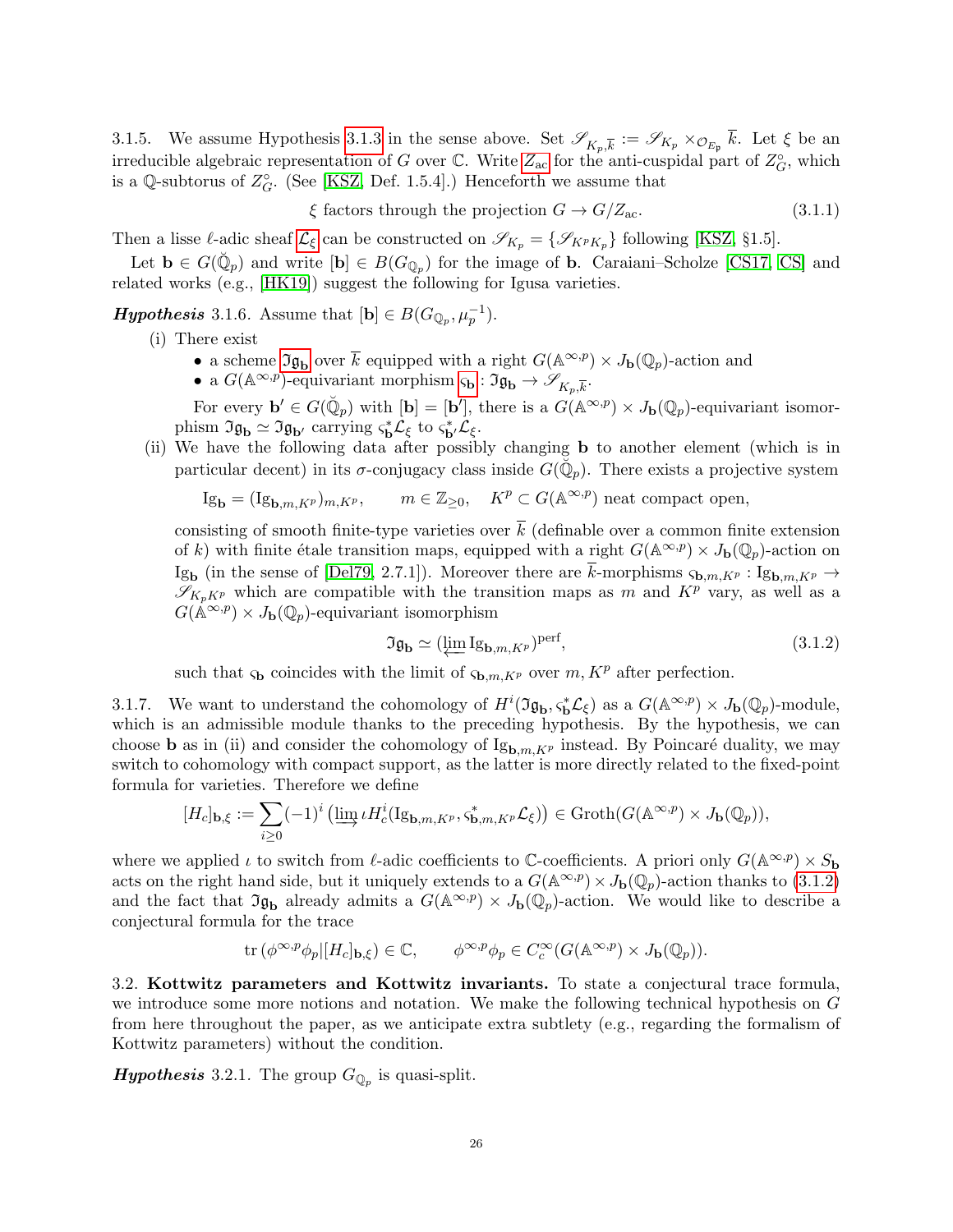<span id="page-26-2"></span>3.2.2. According to §[2.2,](#page-9-0) we can choose **b** to be decent without affecting  $[\mathbf{b}]$ , and such that  $\nu_{\mathbf{b}}$  is defined over  $\mathbb{Q}_p$  thanks to Hypothesis [3.2.1.](#page-25-4) Then for a sufficiently divisible  $r \in \mathbb{Z}_{>0}$ , we have that  $\mathbf{b} \in G(\mathbb{Q}_{p^r})$  and that  $r\nu_\mathbf{b}$  is a cocharacter over  $\mathbb{Q}_p$ . Fix such a  $\mathbf{b} \in G(\mathbb{Q}_p)$  from now on.

<span id="page-26-1"></span>3.2.3. Galois cohomology. Let  $I \to G$  be a morphism of reductive groups over Q. Let S be a finite set of places of Q. We define

$$
\mathfrak{D}(I, G; \mathbb{A}^S) := \ker(H^1(\mathbb{A}^S, I) \to H^1(\mathbb{A}^S, G)),
$$
  

$$
\mathfrak{E}(I, G; \mathbb{A}^S) := \ker(H^1_{\text{ab}}(\mathbb{A}^S, I) \to H^1_{\text{ab}}(\mathbb{A}^S, G)).
$$

Note that  $\mathfrak{D}(I, G; \mathbb{A}^S)$  is a pointed set and  $\mathfrak{E}(I, G; \mathbb{A}^S)$  is an abelian group. When  $S_0 \subset S$ , there is an obvious map  $\mathfrak{D}(I, G; \mathbb{A}^S) \to \mathfrak{D}(I, G; \mathbb{A}^{S_0})$  and likewise for  $\mathfrak{E}$ . Replacing  $\mathbb{A}^S$  with  $\mathbb{Q}_v$  for a place v of Q, we define  $\mathfrak{D}(I, G; \mathbb{Q}_v)$  and  $\mathfrak{E}(I, G; \mathbb{Q}_v)$ . The canonical and functorial isomorphism  $H^1_{ab}(\mathbb{Q}_v, G) \cong \pi_1(G)_{\Gamma_v,\text{tor}}$  induces a canonical isomorphism

$$
\mathfrak{E}(I, G; \mathbb{Q}_v) \cong \ker(\pi_1(I)_{\Gamma_v, \text{tor}} \to \pi_1(G)_{\Gamma_v, \text{tor}}).
$$

We have natural restricted product decompositions

$$
\mathfrak{D}(I, G; \mathbb{A}^S) = \prod_{v \notin S} \mathfrak{D}(I, G; \mathbb{Q}_v), \qquad \mathfrak{E}(I, G; \mathbb{A}^S) = \prod_{v \notin S} \mathfrak{E}(I, G; \mathbb{Q}_v),
$$

coming from similar decompositions for  $H^1$  and  $H^1_{ab}$ , see . [\[KSZ,](#page-47-4) (1.1.6.1),(1.1.6.2)], where ' means that we only consider elements in the product whose components are trivial for all but finitely many v. We have the abelianization map

$$
ab^1: \mathfrak{D}(I, G; \mathbb{A}^S) \to \mathfrak{E}(I, G; \mathbb{A}^S),
$$

which is compatible with the analogous local abelianization map over  $\mathbb{Q}_v$  via the product decomposition. The map ab<sup>1</sup> is a bijection if S contains the infinite place  $\infty$ .

Now assume that I is a reductive subgroup of G over  $\mathbb Q$  containing a maximal torus of G. The two abelian groups  $\mathfrak{E}(I, G; \mathbb{A}/\mathbb{Q})$  and  $\mathfrak{K}(I/\mathbb{Q})$  $\mathfrak{K}(I/\mathbb{Q})$  $\mathfrak{K}(I/\mathbb{Q})$  are defined in [\[Lab99,](#page-47-21) §1.8] and [\[Kot86,](#page-47-11) §4]. There is a natural map

$$
\mathfrak{E}(I, G; \mathbb{A}) \to \mathfrak{E}(I, G; \mathbb{A}/\mathbb{Q}).
$$

By [\[KSZ,](#page-47-4) Prop. 1.7.3, Cor. 1.7.4],  $\mathfrak{E}(I, G; \mathbb{A}/\mathbb{Q})$  and  $\mathfrak{K}(I/\mathbb{Q})$  $\mathfrak{K}(I/\mathbb{Q})$  $\mathfrak{K}(I/\mathbb{Q})$  are finite and in Pontryagin duality with each other via a natural pairing

$$
\langle , \rangle : \mathfrak{E}(I, G; \mathbb{A}/\mathbb{Q}) \times \mathfrak{K}(I/\mathbb{Q}) \to \mathbb{C}^{\times}.
$$

Now let  $I \to G$  be a morphism of connected reductive groups over  $\mathbb{Q}_p$ , inducing the map  $B(I) \to$  $B(G)$ . We have  $\mathbf{b} \in G(\check{Q}_p)$  as before. Define the subset

$$
\mathfrak{D}_p(I, G; \mathbf{b}) \subset B(I)
$$

to be the preimage of  $[\mathbf{b}] \in B(G)$ .

<span id="page-26-0"></span>**Definition 3.2.4.** A b-*admissible Kottwitz parameter* is a triple  $c = (\gamma_0, a, [b])$  $c = (\gamma_0, a, [b])$ , where

- $\gamma_0 \in G(\mathbb{Q})_{\mathbb{R}-ell}$ ; write  $I_0 := (G_{\gamma_0})^{\circ}$ ,
- $a \in \mathfrak{D}(I_0, G; \mathbb{A}^{\infty, p}),$
- $[b] \in \mathfrak{D}_p(I_0, G; \mathbf{b}).$

Write  $\mathcal{KP}_{\mathbf{b}}$  $\mathcal{KP}_{\mathbf{b}}$  $\mathcal{KP}_{\mathbf{b}}$  for the set of **b**-admissible Kottwitz parameters. Given  $\mathfrak{c} \in \mathcal{KP}_{\mathbf{b}}$ , if we choose a representative  $b \in I_0(\check{Q}_p)$  of [b] then  $\gamma_0^{-1}b\sigma(\gamma_0) = \gamma_0^{-1}b\gamma_0 = b$  in  $G(\check{Q}_p)$ . Therefore  $\gamma_0$  lies in the subgroup  $J_b(\mathbb{Q}_p)$  of  $G(\check{\mathbb{Q}}_p)$ . We say that c is acceptable if  $\gamma_0$  is a  $\nu_b$ -acceptable element of  $J_b(\mathbb{Q}_p)$ (Definition [2.7.2,](#page-21-3) Example [2.7.3\)](#page-21-4). This notion is independent of the choice of b ([\[MC21,](#page-47-3) 4.3.10]).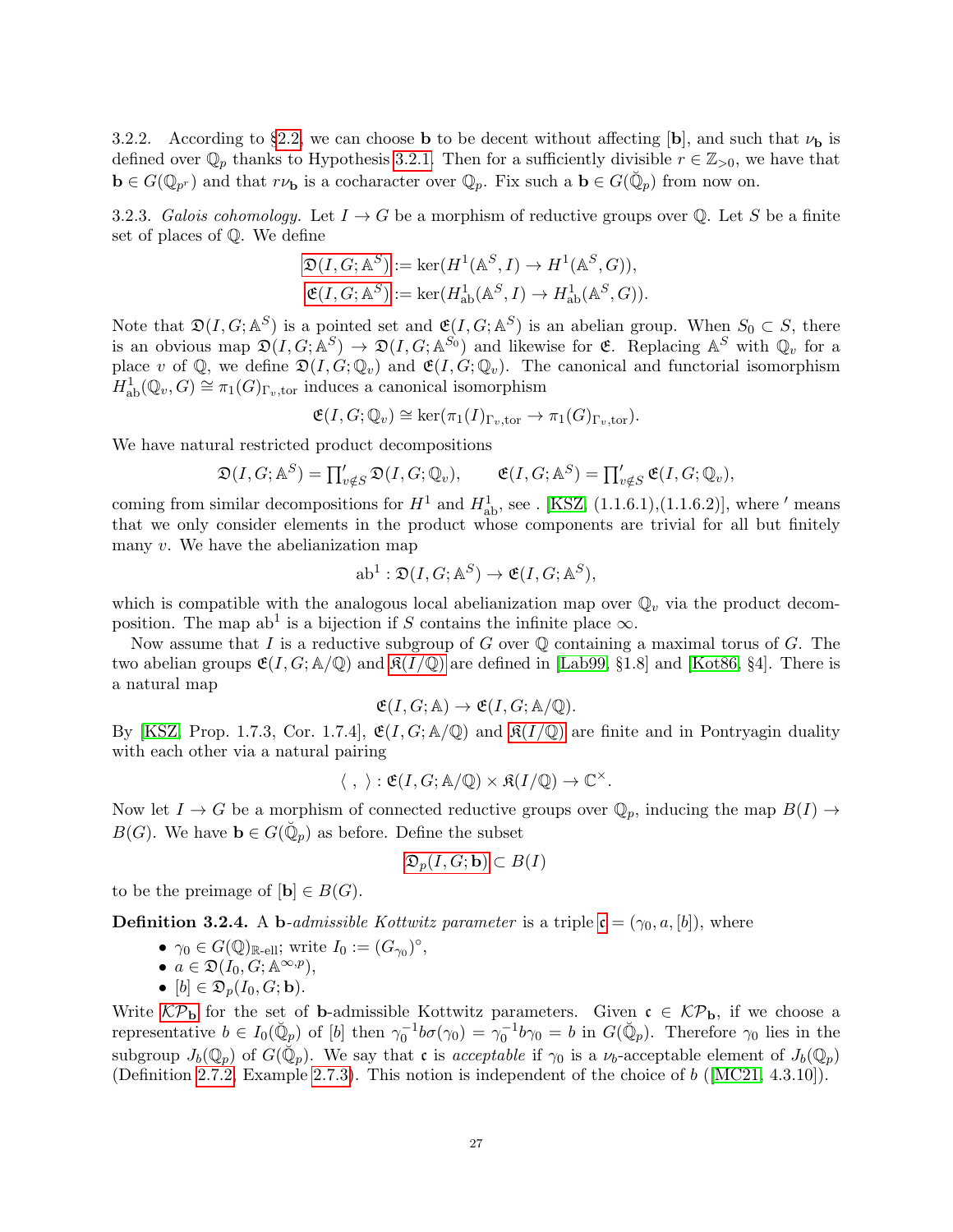<span id="page-27-5"></span>Remark 3.2.5. Our b-admissible Kottwitz parameter is a Kottwitz parameter in the sense of [\[KSZ,](#page-47-4) §1.6]. The point is that the condition KP0 therein is satisfied since  $[\mathbf{b}] \in B(G_{\mathbb{Q}_p}, \mu_p^{-1})$ , which implies that  $\kappa_G([\mathbf{b}]) = -[\mu_X].$ 

<span id="page-27-4"></span>3.2.6. From Kottwitz parameters to b-classical Kottwitz parameters. By a b-classical Kottwitz pa-rameter (which was called a "Kottwitz triple" in [\[Shi09,](#page-47-2) [Shi10\]](#page-48-2)), we mean a triple  $(\gamma_0; \gamma, \delta)$ , where

- $\gamma_0 \in G(\mathbb{Q})_{\mathbb{R}-ell}$ ,
- $\gamma \in \Gamma(G(\mathbb{A}^{\infty, p}))$  which is conjugate to  $\gamma_0$  in  $G(\mathbb{A}^{\infty, p})$ ,
- $\delta \in \Gamma(J_{\mathbf{b}}(\mathbb{Q}_p))$  which is conjugate to  $\gamma_0$  in  $G(\check{\mathbb{Q}}_p)$  via  $J_{\mathbf{b}}(\mathbb{Q}_p) \subset G(\check{\mathbb{Q}}_p)$ .

Denote by  $\mathcal{CKP}_{\mathbf{b}}$  $\mathcal{CKP}_{\mathbf{b}}$  $\mathcal{CKP}_{\mathbf{b}}$  the set of **b**-classical Kottwitz parameters. We construct a natural map

<span id="page-27-0"></span>
$$
\mathcal{KP}_{\mathbf{b}} \to \mathcal{CKP}_{\mathbf{b}}, \qquad (\gamma_0, a, [b]) \mapsto (\gamma_0, \gamma_a, \delta_{[b]})
$$
\n(3.2.1)

as follows. Let  $(\gamma_0, a, [b]) \in \mathcal{KP}_b$ . We already remarked that  $\gamma_0 \in J_b(\mathbb{Q}_p)$  for a representative  $b \in I_0(\breve{\mathbb{Q}}_p)$  of [b]. Since  $[\mathbf{b}] = [b]$  in  $B(G)$ , we have a well-defined  $J_{\mathbf{b}}(\mathbb{Q}_p)$ -conjugacy class of  $\mathbb{Q}_p$ isomorphisms  $J_b \simeq J_b$ . Therefore  $\gamma_0 \in J_b(\mathbb{Q}_p)$  determines a conjugacy class of  $\delta_{[b]} \in J_b(\mathbb{Q}_p)$ . Now since a has trivial image in  $H^1(\mathbb{A}^{\infty,p}, G)$ , it is represented by a cocycle  $\tau \mapsto g^{-1} \tau(g)$  for some  $g \in G(\overline{\mathbb{A}}^{\infty,p})$ . Then  $\gamma_a := g\gamma_0 g^{-1} \in G(\mathbb{A}^{\infty,p})$ . By construction  $(\gamma_0, \gamma_a, \delta_{[b]}) \in \mathcal{CKP}_{\mathbf{b}}$ , which is easily checked to be independent of the choice of  $b$  and  $q$ .

<span id="page-27-3"></span>**Lemma 3.2.7.** If  $G_{\text{der}} = G_{\text{sc}}$  then the map [\(3.2.1\)](#page-27-0) is a bijection.

*Proof.* We construct the inverse map. Let  $(\gamma_0, \gamma, \delta) \in \mathcal{CKP}_{\mathbf{b}}$ . Choose  $g \in G(\mathbb{A}^{\infty, p})$  such that  $g\gamma_0g^{-1} = \gamma$ . Then the cocycle  $\tau \mapsto g^{-1}\tau(g) \in G_{\gamma_0}(\overline{\mathbb{A}}^{\infty,p})$  defines an element  $a \in \mathfrak{D}(I_0, G, \mathbb{A}^{\infty,p})$ ; the point is that  $G_{\gamma_0} = I_0$ , namely  $G_{\gamma_0}$  is connected, since  $G_{\text{der}} = G_{\text{sc}}$ . Now write  $\delta = c \gamma_0 c^{-1}$  for some  $c \in G(\check{Q}_p)$ , and put  $b := c^{-1} \mathbf{b} \sigma(c)$ . It follows from  $\delta \mathbf{b} = \mathbf{b} \sigma(\delta)$  that b centralizes  $\gamma_0$  in G, so  $b \in I_0(\check{Q}_p)$ . It is routine to check that  $(\gamma_0, a, [b])$  is well defined and belongs to  $\mathcal{KP}_b$ , and that the map  $(\gamma_0, \gamma, \delta) \mapsto (\gamma_0, a, [b])$  is converse to  $(3.2.1)$ .

<span id="page-27-1"></span>**Lemma 3.2.8.** If  $(\gamma_0, a, [b]) \in \mathcal{KP}_b$  is acceptable then [b] is basic in  $B(I_0)$ .

*Proof.* It is enough to verify the equivalent assertion that  $\nu_b$  is central in  $I_0$ , or that  $I_0$  is contained in the centralizer of  $\nu_b$  in G. This is [\[MC21,](#page-47-3) Lem. 2.2.5]. (We remark that the argument therein uses Hypothesis [3.2.1](#page-25-4) to ensure that the  $G(\check{\mathbb{Q}}_p)$ -conjugacy class of  $\nu_{\mathbf{b}}$  contains a fractional cocharacter defined over  $\mathbb{Q}_p$ , see [\[MC21,](#page-47-3) §2.2.1].)

<span id="page-27-2"></span>3.2.9. Kottwitz invariant. To each Kottwitz parameter c, we assign a Kottwitz invariant  $\alpha(c)$  following [\[KSZ,](#page-47-4) §1.7] (or [\[MC21,](#page-47-3) §4.3]). The facts in §[3.2.3](#page-26-1) will be used freely.

Write  $(\beta_v(\mathfrak{c}))_{v \neq p, \infty}$  for the image of a under the composite map

$$
\mathfrak{D}(I_0,G;\mathbb{A}^{\infty,p})\simeq \mathfrak{E}(I_0,G;\mathbb{A}^{\infty,p})\simeq \bigoplus_{v\neq p,\infty} \ker(\pi_1(I_0)_{\Gamma_v,\text{tor}}\to \pi_1(G)_{\Gamma_v,\text{tor}}).
$$

Choose a lift  $\widetilde{\beta}_v(\mathfrak{c}) \in \text{ker}(\pi_1(I_0) \to \pi_1(G))$  of  $\beta_v(\mathfrak{c})$  for each  $v \neq p, \infty$ ; if  $\beta_v(\mathfrak{c}) = 0$  then simply put  $\beta_v(\mathfrak{c}) := 0$ . At  $v = p$ , set  $\beta_p(\mathfrak{c}) := \kappa_{I_0}([b]) \in \pi_1(I_0)_{\Gamma_p}$ . Then  $\beta_p(\mathfrak{c})$  maps to  $-[\mu_X] \in \pi_1(G)_{\Gamma_p}$ under the natural map  $\pi_1(I_0) \to \pi_1(G)$ . So we can pick a lift  $\beta_p(\mathfrak{c}) \in \pi_1(I_0)$  whose image in  $\pi_1(G)$ is  $-[µ_X]$ . At  $v = \infty$ , since  $\gamma_0$  is R-elliptic, we can choose an elliptic maximal torus  $T_\infty$  of  $G_\mathbb{R}$ containing  $\gamma_0$ . Then  $T_\infty \subset I_{0,\mathbb{R}}$ , and there exists  $h : \text{Res}_{\mathbb{C}/\mathbb{R}}\mathbb{G}_m \to G_{\mathbb{R}}$  in X factoring through  $T_\infty$ . The latter gives rise to a cocharacter  $\mu_h : \mathbb{G}_m \to T_\infty$ . Define  $\beta_\infty(\mathfrak{c}) \in \pi_1(I_0)_{\Gamma_\infty}$  to be the image of  $\mu_h$  under

$$
X_*(T) = \pi_1(T) \to \pi_1(I_0) \to \pi_1(I_0)_{\Gamma_{\infty}}.
$$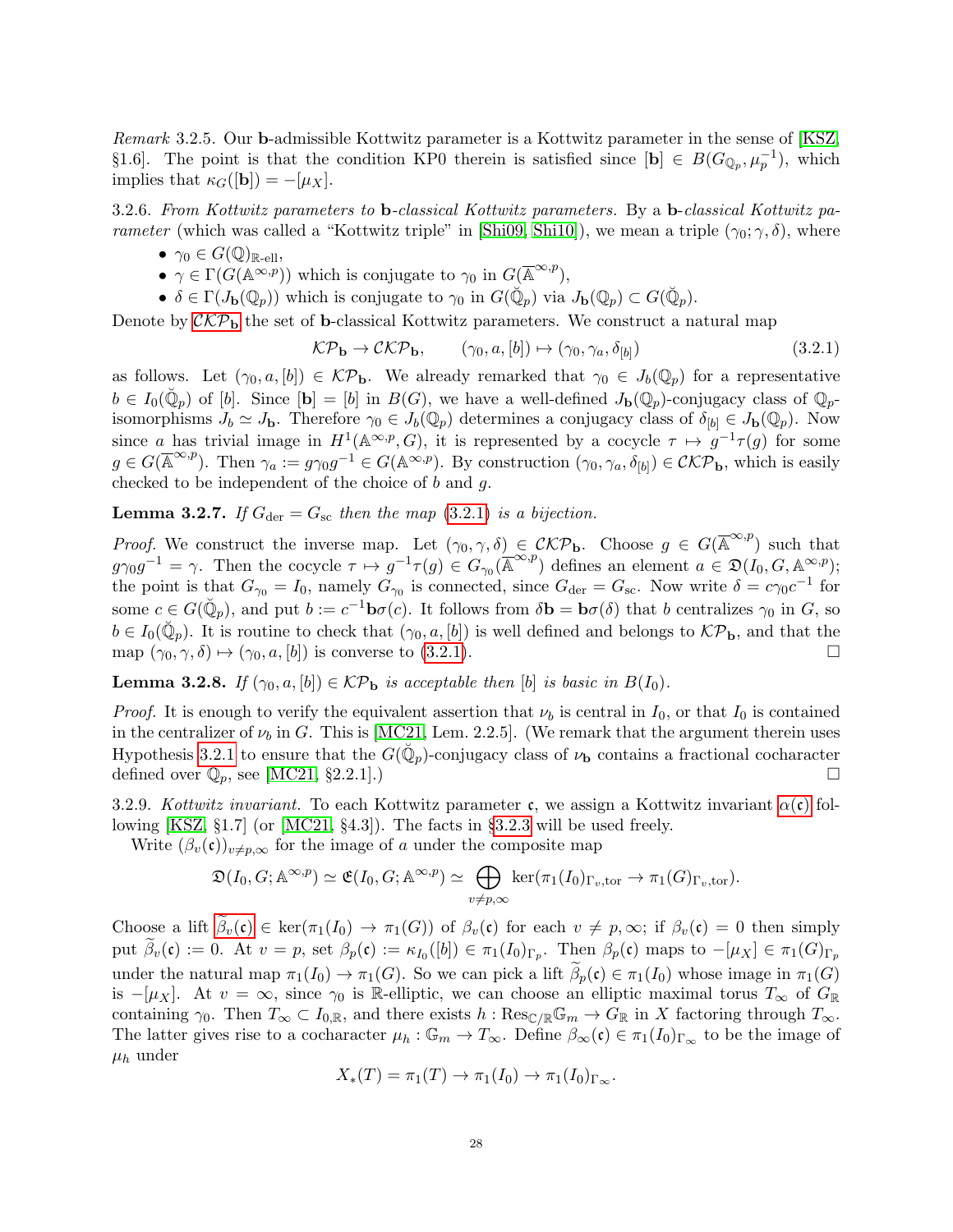<span id="page-28-4"></span>Then  $\beta_{\infty}(\mathfrak{c})$  is independent of the choice of  $h \in X$ , and has the same image in  $\pi_1(G)_{\Gamma_{\infty}}$  as  $[\mu_X] \in$  $\pi_1(G)$ . Thus we can choose a lift  $\beta_\infty(\mathfrak{c}) \in \pi_1(I_0)$  mapping to  $[\mu_X] \in \pi_1(G)$ .

In §[4](#page-31-0) below, we will often write

 $\widetilde{\beta}^{\infty,p}(\gamma_0,a), \widetilde{\beta}_p(\gamma_0,[b]), \widetilde{\beta}_{\infty}(\gamma_0)$  for  $\widetilde{\beta}^{\infty,p}(\mathfrak{c}), \widetilde{\beta}_{\infty}(\mathfrak{c}), \widetilde{\beta}_{\infty}(\mathfrak{c})$ , respectively,

and similarly for their analogues without tildes. For instance, this indicates that  $[b]$  does not enter the construction of  $\beta^{\infty,p}(\gamma_0,a)$ . In fact, the definitions of  $\beta^{\infty,p}(\gamma_0,a)$ ,  $\beta_p(\gamma_0,[b])$ ,  $\beta_{\infty}(\gamma_0)$  are of a local nature and extend in an obvious manner to  $\gamma_0$  in  $G(\mathbb{A}^{\infty,p})$ ,  $G(\mathbb{Q}_p)$ , and  $G(\mathbb{R})_{\text{ell}}$ , respectively. (We need not require  $\gamma_0 \in G(\mathbb{Q})$ .)

Put  $K(\mathfrak{c}) := \ker(\pi_1(I_0) \to \pi_1(G))$  and  $\mathfrak{E}(\mathfrak{c}) := \mathfrak{E}(I_0, G; \mathbb{A}/\mathbb{Q})$ . Define

$$
\widetilde{\beta}(\mathfrak{c}) := \sum_{v} \widetilde{\beta}_{v}(\mathfrak{c}) \in K(\mathfrak{c}).
$$

In our situation,  $K(\mathfrak{c})$ <sub>Γ</sub> is a torsion abelian group and equipped with a surjection (see [\[KSZ,](#page-47-4) Prop. 1.7.3, §1.7.5])

$$
K(\mathfrak{c})_{\Gamma} = K(\mathfrak{c})_{\Gamma, \text{tor}} \to \mathfrak{E}(\mathfrak{c}).
$$

The Kottwitz invariant  $\alpha(\mathfrak{c}) \in \mathfrak{E}(\mathfrak{c})$  is defined to be the image of  $\tilde{\beta}(\mathfrak{c})$ , which is independent of the choice of the lifts  $\beta_v$  in the construction.

<span id="page-28-2"></span>3.2.10. Local inner twists of I<sub>0</sub>. Starting from acceptable  $\mathfrak{c} = (\gamma_0, a, [b]) \in \mathcal{KP}_b$ , let us construct local and global inner twists of  $I_0$  as in [\[KSZ,](#page-47-4) §1.7.11]. The image of  $a \in H^1(\mathbb{A}^{\infty,p}, I_0)$  in  $H^1(\mathbb{A}^{\infty,p}, I_0^{\text{ad}})$ determines an inner twist  $I_v$  of  $I_0$  over  $\mathbb{Q}_v$  at each place  $v \neq p$ ,  $\infty$  of  $\mathbb{Q}$ , which is none other than the centralizer of  $\gamma_a$  in  $G_{\mathbb{Q}_v}$  (up to inner automorphisms). By Lemma [3.2.8,](#page-27-1)  $[b] \in B(I_{0,\mathbb{Q}_p})$  maps into the basic subset  $B(I_{0,\mathbb{Q}_p}^{\mathrm{ad}})$ , which is in bijection with  $H^1(\mathbb{Q}_p, I_0^{\mathrm{ad}})$ . Hence [b] gives rise to an inner twist  $I_p$  of  $I_{0,\mathbb{Q}_p}$ . At  $\infty$ , the choice of  $(T_\infty, h)$  as in §[3.2.9](#page-27-2) gives a Cartan involution Int $(h(i))$ on  $(I_0/Z_G)_{\mathbb{R}}$ . Thus we obtain an inner twist  $I_{\infty}$  of  $I_{0,\mathbb{R}}$  such that  $I_{\infty}/Z_{G,\mathbb{R}}$  is  $\mathbb{R}$ -anisotropic.

If  $\alpha(\mathfrak{c})$  is trivial, then by [\[KSZ,](#page-47-4) Prop. 1.7.12], there exists an inner twist  $I_{\mathfrak{c}}$  of  $I_0$  over  $\mathbb Q$  such that  $I_{\mathfrak{c},\mathbb{Q}_v}$  is isomorphic to  $I_v$  as an inner twist of  $I_{0,\mathbb{Q}_v}$  at every place v.

<span id="page-28-1"></span>3.2.11. Summary. We have assigned the following data to each  $\mathfrak{c} = (\gamma_0, a, [b]) \in \mathcal{KP}_b$ :

- semisimple conjugacy classes  $\gamma_a \in \Gamma(G(\mathbb{A}^{\infty,p}))$  and  $\delta_{[b]} \in \Gamma(J_b(\mathbb{Q}_p)),$
- a finite abelian group  $\mathfrak{E}(\mathfrak{c}) = \mathfrak{E}(I_0, G; \mathbb{A}/\mathbb{Q}),$
- the Kottwitz invariant  $\alpha(\mathfrak{c}) \in \mathfrak{E}(\mathfrak{c})$  and local invariants  $\beta_v(\mathfrak{c}) \in \pi_1(I_0)_{\Gamma_v}$ ,
- local inner twists  $I_v$  of  $I_{0,\mathbb{Q}_v}$  if c is acceptable; also an inner twist  $I_c$  of  $I_0$  over  $\mathbb Q$  localizing to  $I_v$  if  $\alpha(\mathfrak{c})$  is trivial.

<span id="page-28-0"></span>3.3. The trace formula for Igusa varieties. Continuing from the preceding subsection, we maintain Hypotheses [3.1.3,](#page-24-2) [3.1.6,](#page-25-1) and [3.2.1.](#page-25-4)

**Definition 3.3.1.** A central character datum for G is a pair  $(\mathfrak{X}, \chi)$ , where

- $\mathfrak{X} = \mathfrak{X}^{\infty} \mathfrak{X}_{\infty}$  is a closed subgroup of  $Z(\mathbb{A}^{\infty}) \times Z(\mathbb{R})$  equipped with a Haar measure on  $\mathfrak{X},$ such that  $\mathfrak{X}_{\infty} \supset A_{G,\infty}$  and that  $Z(\mathbb{Q})\mathfrak{X}$  is closed in  $Z(\mathbb{A}),$
- $\chi : \mathfrak{X} \to \mathbb{C}^\times$  is a continuous character which is trivial on  $\mathfrak{X}_{\mathbb{Q}} := \mathfrak{X} \cap Z(\mathbb{Q})$ .

<span id="page-28-3"></span>**Example 3.3.2.** An irreducible algebraic representation  $\xi$  of  $G_{\mathbb{C}}$  determines a central character  $\omega_{\xi}: Z(\mathbb{R}) \to \mathbb{C}^{\times}$ . The following pair is a central character datum:

$$
(\mathfrak{X}_0, \chi_0) := (A_{G,\infty}, \ \omega_{\xi}^{-1}|_{A_{G,\infty}}) \tag{3.3.1}
$$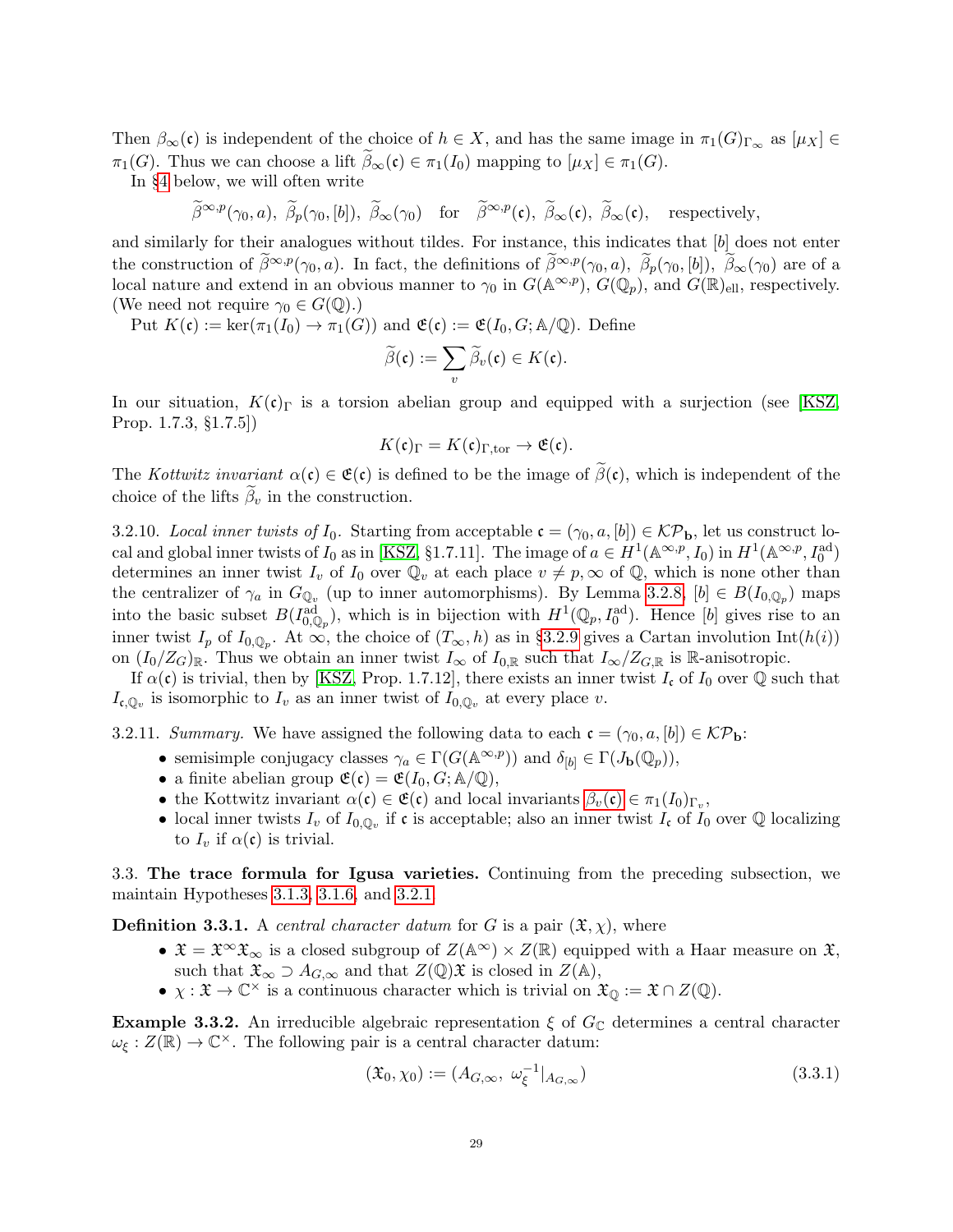<span id="page-29-2"></span><span id="page-29-0"></span>**Example 3.3.3.** Let  $\xi, \omega_{\xi}$  be as above. Assume [\(3.1.1\)](#page-25-5). Let  $K \subset G(\mathbb{A}^{\infty})$  be a neat open compact subgroup. Set

$$
\mathfrak{X}^{\infty} := Z(\mathbb{A}^{\infty}) \cap K, \quad \mathfrak{X}_{\infty} := Z(\mathbb{R}), \qquad \chi^{\infty} := 1, \quad \chi_{\infty} := \omega_{\xi}^{-1}.
$$
 (3.3.2)

Then  $(\mathfrak{X}, \chi) := (\mathfrak{X}^{\infty} \mathfrak{X}_{\infty}, \chi^{\infty} \chi_{\infty})$  is a central character datum. The only nontrivial point is that  $\chi$ is trivial on  $\mathfrak{X}_{\mathbb{Q}}$ , namely that  $\omega_{\xi}$  is trivial on  $Z(\mathbb{Q}) \cap K$ ; this follows from [\[KSZ,](#page-47-4) Lem. 1.5.7].

<span id="page-29-1"></span>3.3.4. Notation for the trace formula. We introduce the following notation.

- $(\mathfrak{X}, \chi)$  is the central character datum of Example [3.3.3.](#page-29-0)
- $\Sigma_{\mathbb{R}-ell}(G)$  is the set of semisimple conjugacy classes in  $G(\mathbb{Q})$  which are elliptic in  $G(\mathbb{R})$ .
- $\Sigma_{\mathbb{R}-ell}(G)/\mathfrak{X}_{\mathbb{Q}}$  is the set of  $\mathfrak{X}_{\mathbb{Q}}$ -orbits in  $\Sigma_{\mathbb{R}-ell}(G)$  under the multiplication action.
- Fix a sufficiently divisible  $r \in \mathbb{Z}_{>0}$  such that **b** is r-decent.
- $\mathcal{H}_{\text{acc}}(J_{\mathbf{b}}(\mathbb{Q}_p))$  is defined as in §[2.7](#page-21-0) by using  $\nu = \nu_{\mathbf{b}}$  and viewing  $J_{\mathbf{b}}$  as an inner form of  $M_{\mathbf{b}}$ .
- For  $\phi \in \mathcal{H}(J_{\mathbf{b}}(\mathbb{Q}_p))$  and  $j \in r\mathbb{Z}$ , define the translates  $\phi^{(j)}$  as in §[2.7.](#page-21-0)

For each  $\gamma_0 \in G(\mathbb{Q})_{\mathbb{R}-ell}$ ,

- $\mathcal{KP}_{\mathbf{b}}^{\text{Fr}}(\gamma_0)$  is the set of Kottwitz parameters c whose first entry is equal to  $\gamma_0$  (not just stably conjugate) and such that  $\alpha(\mathfrak{c})$  is trivial,
- $\bullet \ \bar{\iota}_G(\gamma_0) := |(\bar{G}_{\gamma_0}/\bar{G}_{\gamma_0}^\circ)(\mathbb{Q})| \in \mathbb{Z}_{>0},$
- $c_2(\gamma_0) := |\ker(\ker^1(\mathbb{Q}, I_0) \to \ker^1(\mathbb{Q}, G))| \in \mathbb{Z}_{>0}.$  $c_2(\gamma_0) := |\ker(\ker^1(\mathbb{Q}, I_0) \to \ker^1(\mathbb{Q}, G))| \in \mathbb{Z}_{>0}.$  $c_2(\gamma_0) := |\ker(\ker^1(\mathbb{Q}, I_0) \to \ker^1(\mathbb{Q}, G))| \in \mathbb{Z}_{>0}.$

We fix Haar measures on  $G(\mathbb{A}^{\infty,p})$ ,  $J_{\mathbf{b}}(\mathbb{Q}_p)$ ,  $I_0(\mathbb{A}^{\infty,p})$ , and  $I_0(\mathbb{Q}_p)$ . Suppose that  $\mathfrak{c} \in \mathcal{KP}_{\mathbf{b}}^{\text{Fr}}(\gamma_0)$  is acceptable. Recall the Q-group  $I_c$  from §[3.2.10.](#page-28-2) Equip  $I_c(\mathbb{A}^{\infty})$  with the Haar measure compatible with that on  $I_0(\mathbb{A}^{\infty})$ , and  $I_{\mathfrak{c}}(\mathbb{Q})$  with the counting measure. Define

$$
c_1(\mathfrak{c}) := \mathrm{vol}(I_{\mathfrak{c}}(\mathbb{Q}) \backslash I_{\mathfrak{c}}(\mathbb{A}^{\infty})/\mathfrak{X}^{\infty}).
$$

Let  $(\gamma, \delta) \in \Gamma(G(\mathbb{A}^{\infty, p})) \times \Gamma(J_{\mathbf{b}}(\mathbb{Q}_p))$  be the image of c under [\(3.2.1\)](#page-27-0). Since  $\gamma$  is stably conjugate to  $\gamma_0$ , we see that  $G_{\gamma}^{\circ}$  is an inner form of  $I_0$  over  $\mathbb{Q}_v$  for  $v \neq p, \infty$ . So the Haar measure on  $I_0(\mathbb{A}^{\infty,p})$  determines a Haar measure on  $G^{\circ}_{\gamma}(\mathbb{A}^{\infty,p})$ . Similarly  $J^{\circ}_{\mathbf{b},\delta}(\mathbb{Q}_p)$  is equipped with a unique Haar measure compatibly with  $I_0(\mathbb{Q}_p)$ , provided that the following claim is true: that  $J_{\mathbf{b},\delta}^{\circ}$  is an inner form of  $I_0$  over  $\mathbb{Q}_p$  if  $\delta$  is acceptable. Let us verify the claim. By taking a z-extension  $G_1$  of G over Q, we reduce to the case where  $G_{\text{der}} = G_{\text{sc}}$ . (Lift  $\gamma_0$  to  $\gamma_{0,1} \in G_1(\mathbb{Q})$ , **b** to  $\mathbf{b}_1 \in G_1(\breve{\mathbb{Q}}_p)$ , and then b to  $b_1 \in \mathfrak{D}_p(I_{0,1}, G_1; \mathbf{b}_1)$  via Lemma [4.3.10](#page-39-0) below; just like  $\gamma_0$  and b determine  $\delta$ , we use  $\gamma_{0,1}$  and  $b_1$  to give  $\delta_1 \in J_{\mathbf{b}_1}(\mathbb{Q}_p)$ . With these data, it suffices to check the claim on the level of  $G_1$ .) The property of having simply connected derived subgroup is inherited by the Levi subgroup  $M_{\mathbf{b}}$  of  $G_{\mathbb{Q}_p}$ , thus also by the inner form  $J_{\mathbf{b}}$  of  $M_{\mathbf{b}}$ . In particular, centralizers of semisimple elements in  $M_{\mathbf{b}}$ and  $J_{\mathbf{b}}$  are connected. Since  $M_{\mathbf{b}}$  is a quasi-split inner form of  $J_{\mathbf{b}}$ , we can transfer  $\delta \in J_{\mathbf{b}}(\mathbb{Q}_p)_{ss}$  to some  $\delta^* \in M_b(\mathbb{Q}_p)_{ss}$ . Then  $J_{\mathbf{b},\delta}$  is an inner form of  $M_{\mathbf{b},\delta^*}$ . On the other hand,  $\delta^*$  is  $\nu_{\mathbf{b}}$ -acceptable since  $\delta$  is  $\nu_{\mathbf{b}}$ -acceptable, so  $M_{\mathbf{b},\delta^*}=G_{\delta^*}$ . Now  $\delta^*$  is conjugate to  $\gamma_0$  in  $G(\overline{\mathbb{Q}}_p)$ , so  $G_{\delta^*}$  is an inner form of  $I_{0,\mathbb{Q}_p}$ . The claim is proved.

We define orbital integrals using the measures above, cf.  $(2.6.1)$ ,

$$
O^G_\gamma(\phi^{\infty, p}) = \int_{G^{\circ}_{\gamma}(\mathbb{A}^{\infty, p}) \backslash G(\mathbb{A}^{\infty, p})} \phi^{\infty, p}(x^{-1} \gamma x) dx, \qquad \phi^{\infty, p} \in \mathcal{H}(G(\mathbb{A}^{\infty, p})),
$$
  

$$
O^{\mathcal{J}_{\mathbf{b}}}_{\delta}(\phi_p) = \int_{J^{\circ}_{\mathbf{b}, \delta}(\mathbb{Q}_p) \backslash J_{\mathbf{b}}(\mathbb{Q}_p)} \phi_p(y^{-1} \delta y) dy, \qquad \phi_p \in \mathcal{H}(J_{\mathbf{b}}(\mathbb{Q}_p)).
$$

We are ready to state the conjectural trace formula for Igusa varieties. The condition on  $\phi^{\infty,p}$ and  $\phi_p$  below comes from compatibility with the central character datum  $(\mathfrak{X}, \chi)$  fixed above.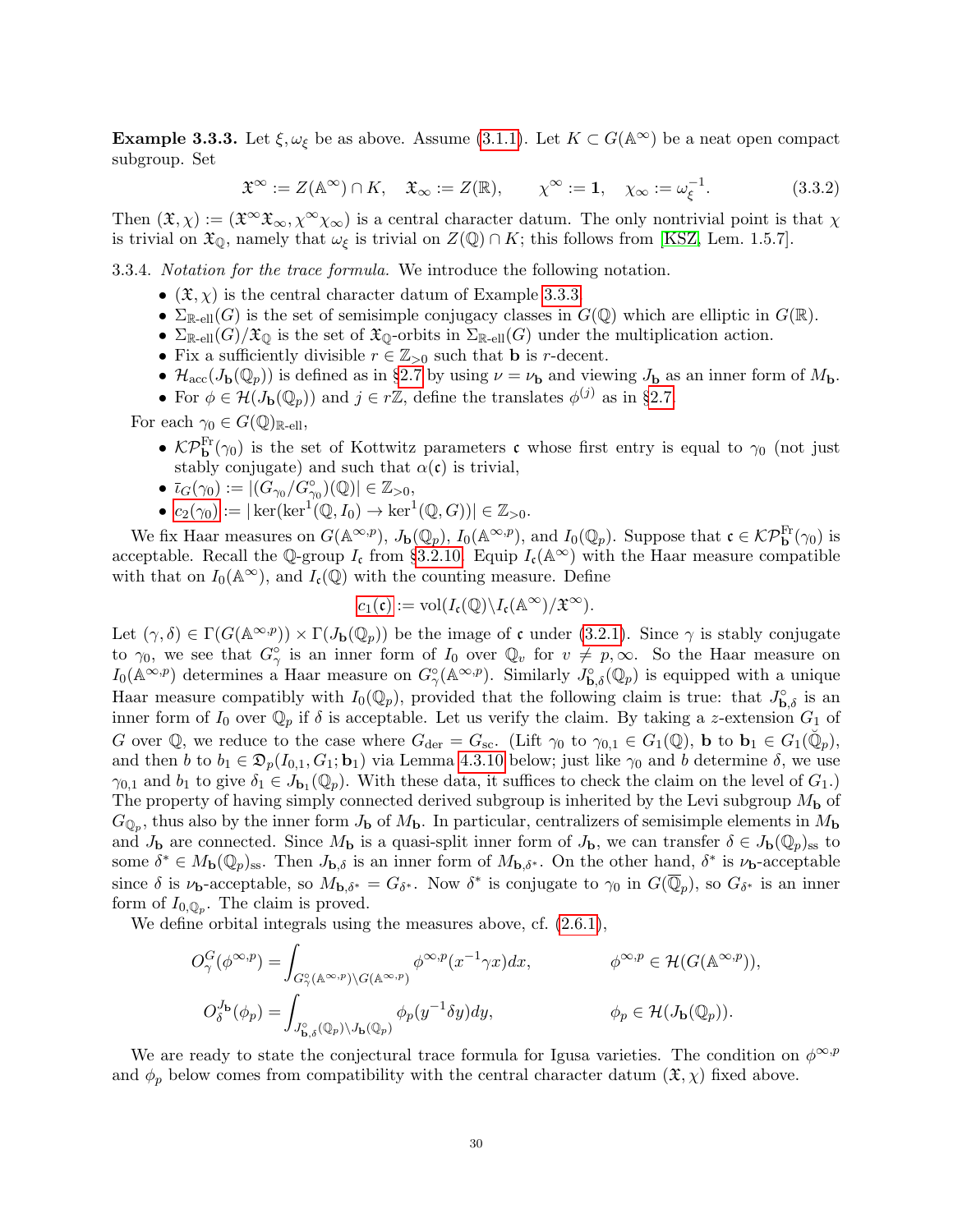<span id="page-30-1"></span>Conjecture 3.3.5. Given  $\phi^{\infty,p} \in \mathcal{H}(G(\mathbb{A}^{\infty,p}))$  and  $\phi_p \in \mathcal{H}(J_{\mathbf{b}}(\mathbb{Q}_p))$  which are invariant under the translation by  $\mathfrak{X}^{\infty,p}$  and  $\mathfrak{X}_p$  respectively, there exists  $j_0 = j_0(\phi^{\infty,p}, \phi_p) \in \mathbb{Z}_{>0}$  such that  $\phi_p^{(j_0)} \in$  $\mathcal{H}_{\text{acc}}(J_{\mathbf{b}}(\mathbb{Q}_p))$  and the following holds: for every integer  $j \geq j_0$  divisible by r,

<span id="page-30-2"></span>
$$
\operatorname{tr}\nolimits_{\mathfrak{X}\infty}(\phi^{\infty,p}\phi_p^{(j)}\vert [H_c]_{\mathbf{b},\xi}) = \sum_{\gamma_0 \in \Sigma_{\mathbb{R}-\text{ell}}(G)/\mathfrak{X}_{\mathbb{Q}}} \frac{c_2(\gamma_0) \operatorname{tr}\nolimits\xi(\gamma_0)}{\overline{\iota}_G(\gamma_0)} \sum_{\mathfrak{c} \in \mathcal{KP}_{\mathbf{b}}^{\text{Fr}}(\gamma_0)} c_1(\mathfrak{c}) O_{\gamma_a}^G(\phi^{\infty,p}) O_{\delta_{[b]}}^{J_{\mathbf{b}}}(\phi_p^{(j)}), \quad (3.3.3)
$$

where  $\gamma_a$  and  $\delta_{[b]}$  denote the image of c under the map [\(3.2.1\)](#page-27-0).

<span id="page-30-3"></span>3.3.6. First simplification. Let us point out how Conjecture [3.3.5](#page-30-1) simplifies when  $Z_G^{\circ}$  is a cuspidal torus. In this case,  $Z_{ac} = \{1\}$  so assumption  $(3.1.1)$  is vacuous; moreover,  $Z^{\circ}(\mathbb{Q})$  is discrete in  $Z^{\circ}(\mathbb{A}^{\infty})$ . (See [\[KSZ,](#page-47-4) Def. 1.6.4, Lem. 1.5.5].) Therefore  $\mathfrak{X}_{\mathbb{Q}} = Z(\mathbb{Q}) \cap K$  is a finite subgroup of K, which must be trivial since K is neat. Hence the first sum in [\(3.3.3\)](#page-30-2) is simply over  $\gamma_0 \in \Sigma_{\mathbb{R}-ell}(G)$ .

In this case, it is convenient to view formula [\(3.3.3\)](#page-30-2) with respect to the central character datum  $(\mathfrak{X}_0, \chi_0) = (A_{G,\infty}, \omega_{\xi}|_{A_{G,\infty}})$  from Example [3.3.2,](#page-28-3) which does not depend on K. To see that [\(3.3.3\)](#page-30-2) relative to  $(\mathfrak{X}, \chi)$  is equivalent to the same formula relative to  $(\mathfrak{X}_0, \chi_0)$ , it is enough to observe that  $\mathfrak{X}_{\mathbb{Q}} = \mathfrak{X}_{0,\mathbb{Q}} = \{1\}$  and that the volume of  $\mathfrak{X}$  appearing on both sides gets canceled out. (The volume is implicit in the constant  $c_1(c)$  as well as the trace on the left hand side.)

3.3.7. Second simplification. We still assume that  $Z_G$  is a cuspidal torus, and in addition that  $G_{\text{der}} = G_{\text{sc}}$ . The simplifications in §[3.3.6](#page-30-3) remain valid. Moreover the second sum of [\(3.3.3\)](#page-30-2) can be taken over classical b-admissible Kottwitz parameters via Lemma [3.2.7.](#page-27-3)

<span id="page-30-0"></span>3.3.8. Known results. Let  $(G, X, p, \mathcal{G})$  be an integral Shimura datum such that

- $(G, X)$  is of abelian type,
- $\mathcal G$  is a reductive model of  $G_{\mathbb{Q}_p}$  (so  $K_p = \mathcal G(\mathbb{Z}_p)$  is hyperspecial).

The construction of canonical integral models (Hypothesis [3.1.3\)](#page-24-2) has been carried out by [\[Kis10,](#page-46-28) [KMP16\]](#page-47-22) for  $p > 2$  and  $p = 2$ , respectively. Now we restrict  $(G, X)$  to a Shimura datum of *Hodge type.* Then  $Z_G$  is a cuspidal torus, so we are in the simple case of §[3.3.6.](#page-30-3) Assumption [\(3.1.1\)](#page-25-5) is vacuous as mentioned in §[3.3.6.](#page-30-3) The Igusa varieties satisfying Hypothesis [3.1.6](#page-25-1) have been constructed by [\[CS17,](#page-46-4) [HK19\]](#page-46-5) (also see [\[KS,](#page-47-1) §6]). In this situation, Mack-Crane [\[MC21\]](#page-47-3) proves Conjecture [3.3.5,](#page-30-1) generalizing from the case of PEL-type A or C ([\[Shi09\]](#page-47-2)):

<span id="page-30-4"></span>**Theorem 3.3.9** (Mack-Crane). Conjecture [3.3.5](#page-30-1) holds true when  $(G, X)$  is of Hodge type and G is a reductive model.

We go back to consider  $(G, X)$  of abelian type and allow G to be a general parahoric model. Here is progress towards Hypothesis [3.1.3](#page-24-2) in this case: The integral models are constructed in [\[KP18,](#page-47-23) [PR\]](#page-47-24) under certain technical assumptions. See [\[Pap,](#page-47-25) [PR\]](#page-47-24) for results on a unique characterization. Hypothesis [3.1.6](#page-25-1) is known by [\[HK19\]](#page-46-5) over the integral models of [\[KP18\]](#page-47-23) if  $(G, X)$  is of Hodge type. Conjecture [3.3.5](#page-30-1) is open in this generality.

Remark 3.3.10. We cautiously expect that future progress on Conjecture [3.3.5](#page-30-1) would follow the model of [\[MC21\]](#page-47-3), namely by proving the "Langlands–Rapoport (LR) conjecture for Igusa varieties". In the notation and terminology of loc. cit., this conjecture, proven by [\[MC21\]](#page-47-3) under the hypothesis of Theorem [3.3.9,](#page-30-4) asserts that there exists a  $G(\mathbb{A}^{\infty,p}) \times J_{\mathbf{b}}(\mathbb{Q}_p)$ -equivariant bijection

$$
Ig_{\mathbf{b}}(\overline{k}) \cong \coprod_{\phi} I_{\phi}(\mathbb{Q}) \setminus_{\tau} (G(\mathbb{A}^{\infty, p}) \times J_{\mathbf{b}}(\mathbb{Q}_p)),
$$
\n(3.3.4)

where the disjoint union is over a set of representatives for isomorphism classes of **b**-admissible morphisms; the symbol  $\setminus_{\tau}$  means that the left quotient is twisted by an element  $\tau(\phi) \in I_{\phi}^{\text{ad}}(\mathbb{A}^{\infty})$ .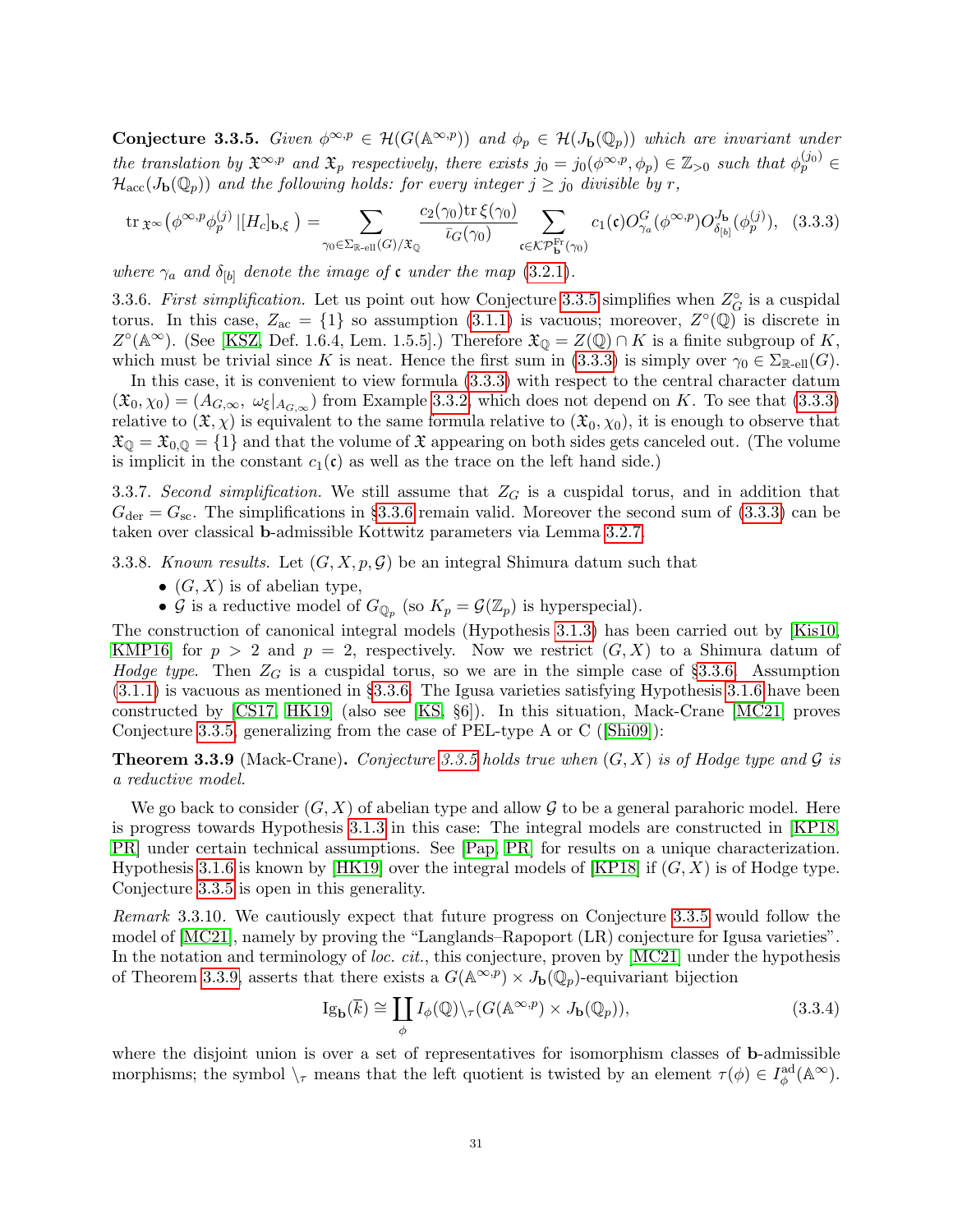<span id="page-31-4"></span>Moreover [\[MC21\]](#page-47-3) establishes this bijection for a family of  $\tau(\phi)$  satisfying further conditions, in a way exactly analogous to the Langlands–Rapoport-τ conjecture of [\[KSZ\]](#page-47-4). (See [\[MC21,](#page-47-3) Thm. 3.6.2] for the precise statement.) In light of recent progress [\[KSZ,](#page-47-4) [Zho20,](#page-48-6) [vH\]](#page-48-7) on the LR conjecture for Shimura varieties, it may be possible to extend the LR conjecture for Igusa varieties and Theorem [3.3.9](#page-30-4) to the case where  $(G, X)$  is of abelian type and G is a reductive model, and perhaps some cases of parahoric  $\mathcal G$  as well.

## 4. Stabilization

<span id="page-31-0"></span>Assuming Conjecture [3.3.5](#page-30-1) on the trace formula for Igusa varieties (cf. Theorem [3.3.9\)](#page-30-4), we stabilize the trace formula. The main theorem is Theorem [4.4.2.](#page-43-0)

## <span id="page-31-1"></span>4.1. Initial steps.

4.1.1. Haar measures. For every connected reductive group  $G'$  over  $\mathbb Q$  appearing in this section (e.g., G, G<sub>1</sub>, H, H<sub>1</sub> in §[4.1.2](#page-31-2) and §[4.1.3\)](#page-31-3), unless it is said otherwise, we equip  $G'(\mathbb{A})$  with the canonical measure [\[Ono66,](#page-47-26) §2] and  $G'(\mathbb{Q})$  with the counting measure. Denote by  $A_{G'}$  the maximal Q-split torus in  $Z_{G'}$ . On  $A_{G',\infty} := A_{G'}(\mathbb{R})^0$ , which is isomorphic to  $(\mathbb{R}_{>0}^\times)^{\text{rank}A_{G'}}$ , we put the multiplicative Lebesgue measure.

Let  $(\mathfrak{X}', \chi')$  be a central character datum for G'. This comes with a Haar measure on  $\mathfrak{X}'$ . Set

$$
\tau_{\mathfrak{X}'}(G'):=\mathrm{vol}(G'(\mathbb{Q})\backslash G'(\mathbb{A})/\mathfrak{X}'),
$$

for the unique invariant measure on the double coset determined by the measures on  $G'(\mathbb{A}), G'(\mathbb{Q}),$ and  $\mathfrak{X}'$ . When  $\mathfrak{X}' = A_{G',\infty}$ , the number  $\tau_{\mathfrak{X}'}(G')$  is the usual Tamagawa number.

<span id="page-31-2"></span>4.1.2. Setup. We assume Hypotheses [3.1.3](#page-24-2) and [3.1.6](#page-25-1) as well as [\(3.1.1\)](#page-25-5). We retain the notation of §[3,](#page-24-0) and most importantly, assume Conjecture [3.3.5.](#page-30-1)

Choose a quasi-split group  $G^*$  over  $\overline{Q}$  that is an inner form of G and fix an inner twist  $\psi: G^*_{\overline{Q}} \to$  $G_{\overline{\mathbb{Q}}}$  which gives a cocycle  $z \in Z^1(\mathbb{Q}, G^*_{ad})$ . We lift  $z$  to  $z^{\text{rig}} \in Z^1(P^{\text{rig}}_{\dot{V}} \to \mathcal{E}^{\text{rig}}_{\dot{V}}, Z(G^*_{sc}) \to G^*_{sc})$ .

Fix a pinning  $(T^*, B^*, \{X_\alpha\})$  for  $G^*$  defined over Q. Write  $U^{*}$  for the unipotent radical of  $B^*$ and fix a continuous nondegenerate character  $\theta^*: U^*(\mathbb{Q}) \backslash U^*(\mathbb{A}) \to \mathbb{C}^\times$ . In particular,  $(B^*, \theta^*)$ determines a global Whittaker datum w.

Fix a z-extension  $1 \to Z_1 \to G_1 \to G \to 1$  over Q. Applying §[2.8.2](#page-23-3) to  $H = G^*$ , we obtain a z-extension  $1 \to Z_1 \to G^* \to G^* \to 1$ . We pull back the pinning for  $G^*$  to obtain a pinning  $(T_1^*, B_1^*, \{X_{\alpha,1}\})$  for  $G_1^*$  over  $\mathbb{Q}$ . The unipotent radical of  $B_1^*$  is  $\mathbb{Q}$ -isomorphic to  $U^*$ , so we have a Whittaker datum  $\mathfrak{w}_1$  for  $G_1^*$  coming from  $(B_1^*, \theta^*)$ . Note that  $G_{\text{sc}}^* = G_{1,\text{sc}}^* = G_{1,\text{der}}^*$ . Following the discussion in §[2.5,](#page-17-0)  $z^{\text{rig}}$  gives a family of elements  $z_{\text{sc},1,v}^{\text{rig}}$  for each place v of  $\mathbb{Q}$  as well as local rigid inner twists  $(G_{1,v}, \psi_{1,v}, z_{1,v}^{rig})$  of  $G_1^*$ . Moreover we can lift the Shimura datum  $(G, X)$  to  $(G_1, X_1)$ such that the map  $G_1 \to G$  induces a morphism of Shimura data  $(G_1, X_1) \to (G, X)$ . Thus the conjugacy class of cocharacters  $[\mu_{X_1}]$  is carried to  $[\mu_X]$  under  $G_1 \to G$ .

We have a central character datum  $(\mathfrak{X}, \chi)$  from Example [3.3.3.](#page-29-0) Take  $\mathfrak{X}_1 \subset Z_{G_1}(\mathbb{A})$  to be the preimage of  $\mathfrak{X}$ , and define  $\chi_1 : \mathfrak{X}_{1,\mathbb{Q}} \backslash \mathfrak{X}_1 \to \mathbb{C}^\times$  by pulling back  $\chi$ . We choose a unique Haar measure on  $\mathfrak{X}_1$  such that  $\tau_{\mathfrak{X}}(G) = \tau_{\mathfrak{X}_1}(G_1)$ . Then  $(\mathfrak{X}_1, \chi_1)$  is a central character datum for  $G_1$ .

<span id="page-31-3"></span>4.1.3. Setup for endoscopic data. Choose a subset  $\mathsf{E}_{\text{ell}}^{\heartsuit}(G) \subset \mathsf{E}_{\text{ell}}(G)$  $\mathsf{E}_{\text{ell}}^{\heartsuit}(G) \subset \mathsf{E}_{\text{ell}}(G)$  $\mathsf{E}_{\text{ell}}^{\heartsuit}(G) \subset \mathsf{E}_{\text{ell}}(G)$ , which is a set of representatives for  $\mathscr{E}_{ell}(G)$ . For each  $\mathfrak{e} = (H, H, s, \eta) \in \mathsf{E}_{ell}^{\heartsuit}(G)$ , we fix some choices in preparation for the stabilization. We apply §[2.8.2](#page-23-3) to obtain a z-extension

$$
1 \to Z_1 \to H_1 \to H \to 1
$$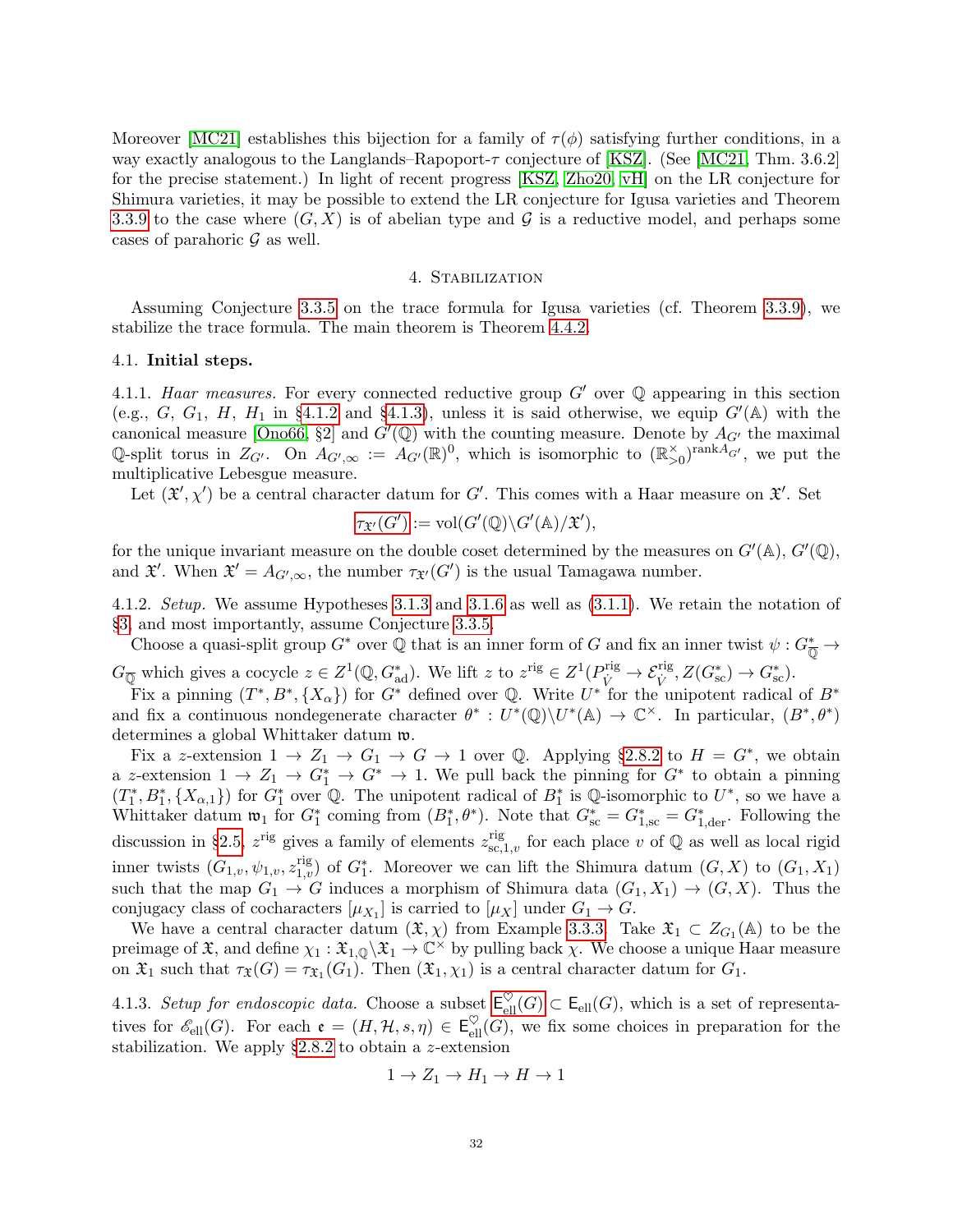<span id="page-32-1"></span>and an endoscopic datum  $\mathfrak{e}_1 = (H_1, {}^L H_1, s_1, \eta_1) \in \mathsf{E}(G_1)$ . We denote the set of such data by  $\mathsf{E}_{\text{ell}}^{\heartsuit}(G_1)$ . Following the procedure in §[2.5,](#page-17-0) in light of Remark [2.5.2,](#page-18-2) we construct a local rigid endoscopic datum  $\dot{\mathfrak{e}}_1 = (H_{1,v}, {}^L H_{1,v}, \dot{s}_{1,v}, \eta_{1,v})$  for  $G_{1,v}$  while taking  $\dot{y}'_{1,v} = 1$  (and fixing a choice of  $y_{1,v}''$  at each place v of Q. Along the way, we choose  $s_{1,\text{sc}}$ , thus also  $s_{1,\text{der}} \in \widehat{G}_{1,\text{der}}$ . We denote the set of  $\dot{\mathfrak{e}}_1$  obtained in this way by  $\mathsf{E}^{\heartsuit,\mathrm{rig}}_v(G_1)$  $\mathsf{E}^{\heartsuit,\mathrm{rig}}_v(G_1)$  $\mathsf{E}^{\heartsuit,\mathrm{rig}}_v(G_1)$ .

Define  $\mathfrak{X}_{H_1}$  to be the image of  $\mathfrak{X}_1$  under the canonical embedding  $Z_{G_1}(\mathbb{A}) \to Z_{H_1}(\mathbb{A})$ . So  $\mathfrak{X}_1 = \mathfrak{X}_{H_1}$  canonically by construction, and  $\mathfrak{X}_{H_1}$  is the preimage of  $\mathfrak{X} \subset Z_G(\mathbb{A}) \subset Z_H(\mathbb{A})$  in  $Z_{H_1}(\mathbb{A})$  via the diagram [\(2.8.3\)](#page-23-4). There is also a decomposition  $\mathfrak{X}_{H_1} = \mathfrak{X}_{H_1}^{\infty} \mathfrak{X}_{H_1,\infty}$ . Concretely  $\mathfrak{X}_{H_1,\infty} = Z_{H_1}(\mathbb{R})$ , and  $\mathfrak{X}_{H_1}^{\infty}$  is the preimage of  $Z_G(\mathbb{A}^{\infty}) \cap K$ .

The pullback of  $\chi : \mathfrak{X}_\mathbb{Q} \backslash \mathfrak{X} \to \mathbb{C}^\times$  via  $\mathfrak{X}_{H_1} \to \mathfrak{X}$  will be still denoted by  $\chi$ . Write

$$
\lambda_{H_1}:Z_{G_1}(\mathbb{Q})\backslash Z_{G_1}(\mathbb{A})\to\mathbb{C}^\times
$$

for the character as in §[2.5.3,](#page-18-3) with  $H_1, G_1$  playing the roles of  $H, G$ . We transport the Haar measure from  $\mathfrak{X}_1$  to  $\mathfrak{X}_{H_1}$  via  $\mathfrak{X}_1 = \mathfrak{X}_{H_1}$ . Thereby consider the central character datum  $(\mathfrak{X}_{H_1}, \chi_{H_1})$  for  $H_1$ , where  $\chi_{H_1} : \mathfrak{X}_{H_1,\mathbb{Q}} \backslash \mathfrak{X}_{H_1} \to \mathbb{C}^{\times}$  is given by

$$
\chi_{H_1} := \chi \cdot \lambda_{H_1}|_{\mathfrak{X}_1}^{-1}.
$$

We can view  $(\mathfrak{X}, \chi)$  in §[4.1.2](#page-31-2) as a central character datum for H via the canonical embedding  $Z_G \rightarrow Z_H$ . We have the equality [\[KSZ,](#page-47-4) Lem. 8.2.2]

<span id="page-32-0"></span>
$$
\tau_{\mathfrak{X}_{H_1}}(H_1) = \tau_{\mathfrak{X}}(H). \tag{4.1.1}
$$

4.1.4. Transfer factors. For each  $(H_1, {}^L H_1, s_1, \eta_1) \in \mathsf{E}_{ell}^{\heartsuit}(G_1)$  we choose a decomposition of the canonical global transfer factor  $\Delta_A : H_1(\mathbb{A}_F)_{(G_1,H_1)\text{-reg}} \times G_1(\mathbb{A}_F)_{ss} \to \mathbb{C}$  as

$$
\Delta_{\mathbb{A}}(\gamma_{H_1}, \gamma_1) = \prod_v \Delta[\mathfrak{w}_1, z_{1,v}^{\text{rig}}](\gamma_{H_1,v}, \gamma_{1,v}),
$$

which is possible by  $(2.5.1)$  and the choice  $\dot{y}'_{1,v} = 1$  in §[4.1.3.](#page-31-3) For simplicity, we will often write  $\Delta_v = \Delta[\mathfrak{w}_1, z_{1,v}^{\text{rig}}], \text{ and } \Delta^{\infty, p} := \prod_{v \neq \infty, p} \Delta_v.$ 

4.1.5. The first step. Let  $\mathfrak{c} = (\gamma_0, a, [b]) \in \mathcal{KP}_b$ . For each place v of Q, define the Kottwitz sign

$$
e_v(\mathfrak{c}) := e(I_v) \in \{\pm 1\}, \qquad e(\mathfrak{c}) := \prod_v e_v(\mathfrak{c}),
$$

where  $I_v$  is the inner form of  $I_{0,\mathbb{Q}_v}$  in §[3.2.10.](#page-28-2) We also write

$$
e^{\infty,p}(\gamma_0,a) := \prod_{v \neq p,\infty} e(I_v), \qquad e_p(\gamma_0,[b]) := e(I_p), \qquad e_\infty(\gamma_0) := e(I_\infty)
$$

to make it clear what the signs exactly depend on.

**Lemma 4.1.6.** If  $\alpha(\mathfrak{c})$  is trivial, then

$$
e(\mathfrak{c})=1, \qquad c_1(\mathfrak{c})c_2(\gamma_0)=\tau_{\mathfrak{X}}(G)\cdot |\mathfrak{K}(I_0/\mathbb{Q})|\cdot \text{vol}(Z(\mathbb{R})\setminus I_{\infty}(\mathbb{R}))^{-1}.
$$

*Proof.* If  $\alpha(\mathfrak{c})$  is trivial then  $e(\mathfrak{c}) = \prod_v e(I_{\mathfrak{c},\mathbb{Q}_v}) = 1$  in light of §[3.2.10](#page-28-2) and the product formula for Kottwitz signs. The latter equality is [\[KSZ,](#page-47-4) Lem. 8.1.3].  $\Box$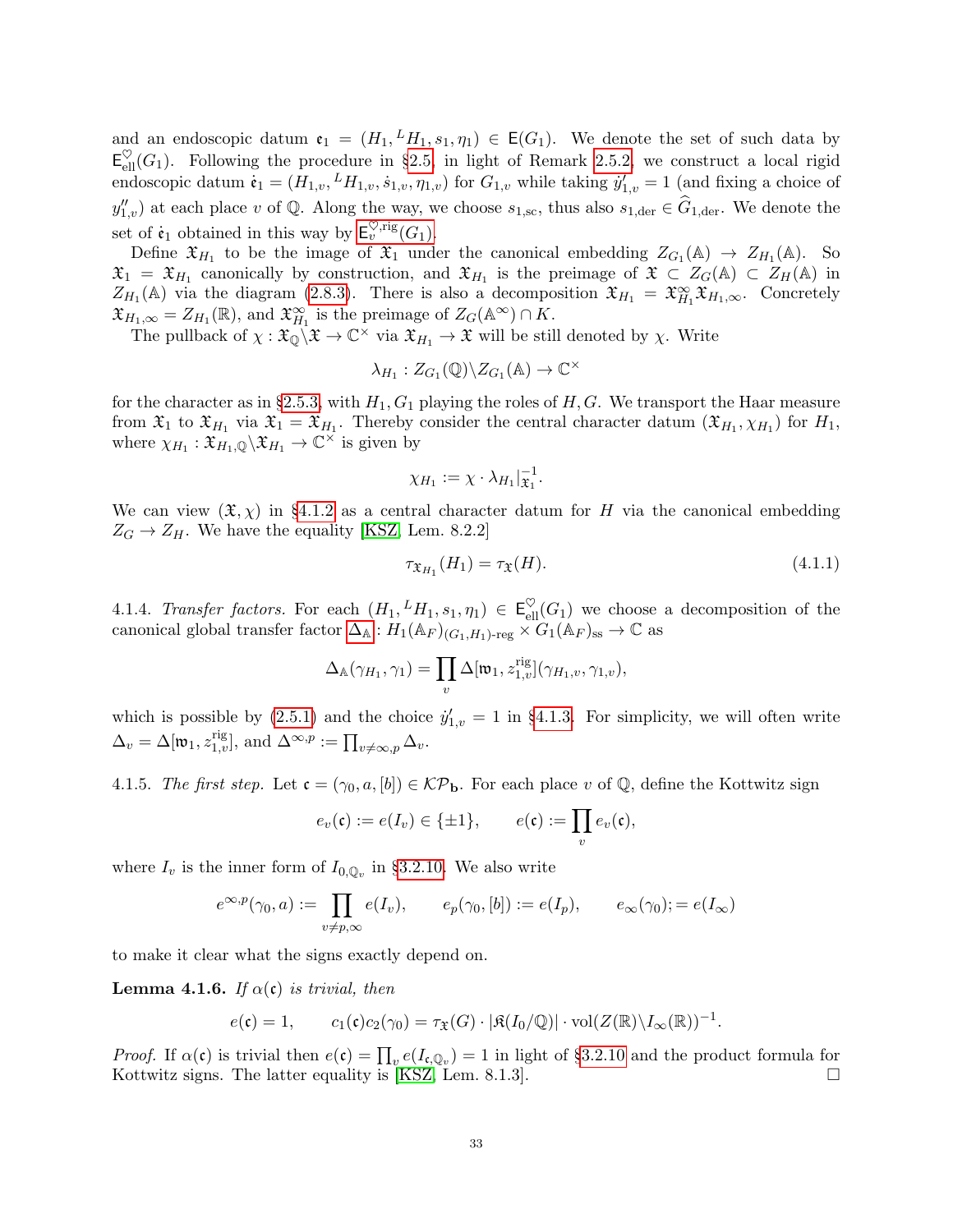The first equality of the lemma implies that

<span id="page-33-2"></span>
$$
\sum_{\kappa \in \mathfrak{K}(I_0/\mathbb{Q})} e(\mathfrak{c}) \langle \alpha(\mathfrak{c}), \kappa \rangle^{-1} = \begin{cases} |\mathfrak{K}(I_0/\mathbb{Q})|, & \text{if } \alpha(\mathfrak{c}) \text{ is trivial,} \\ 0, & \text{otherwise.} \end{cases}
$$
(4.1.2)

We are assuming Conjecture [3.3.5.](#page-30-1) Fix  $\phi^{\infty,p}$ ,  $\phi_p$ , and j as in the conjecture throughout this section. For each  $\mathfrak{c} = (\gamma_0, a, [b]) \in \mathcal{KP}_\mathbf{b}$  and  $\kappa \in \mathfrak{K}(I_0/\mathbb{Q})$ , set

<span id="page-33-4"></span>
$$
N(\gamma_0, \kappa, a, [b], j) := \langle \alpha(\gamma_0, a, [b]), \kappa \rangle^{-1} e(\gamma_0, a, [b]) \frac{O_{\gamma_a}^G(\phi^{\infty, p}) O_{\delta_{[b]}}^{J_b}(\phi_p^{(j)}) \text{tr} \xi(\gamma_0)}{\text{vol}(Z(\mathbb{R}) \setminus I_{\infty}(\mathbb{R}))}.
$$
(4.1.3)

<span id="page-33-1"></span>**Lemma 4.1.7.** In the setting of Conjecture [3.3.5,](#page-30-1) equation  $(3.3.3)$  can be rewritten as

<span id="page-33-3"></span>
$$
\operatorname{tr}_{\mathfrak{X}^{\infty}}\left(\phi^{\infty,p}\phi_{p}^{(j)}\left|\left[H_{c}\right]_{\mathbf{b},\xi}\right.\right)=\tau_{\mathfrak{X}}(G)\sum_{\gamma_{0}}\bar{\iota}_{G}(\gamma_{0})^{-1}\sum_{\kappa}\sum_{(a,[b])}N(\gamma_{0},\kappa,a,[b],j),\tag{4.1.4}
$$

where the sums run over  $\gamma_0 \in \Sigma_{\mathbb{R}-ell}(G)/\mathfrak{X}_{\mathbb{Q}}$ ,  $\kappa \in \mathfrak{K}(I_0/\mathbb{Q})$ , and  $(a, [b]) \in \mathfrak{D}(I_0, G; \mathbb{A}^{\infty, p}) \times$  $\mathfrak{D}_p(I_0,G; \mathbf{b}),$  respectively.

*Proof.* We apply Lemma [4.1.7](#page-33-1) and [\(4.1.2\)](#page-33-2) to [\(3.3.3\)](#page-30-2). Then  $\text{tr } \mathfrak{X} \propto (\phi^{\infty, p} \phi_p^{(j)} | [H_c]_{\mathbf{b}, \xi})$  equals

$$
\sum_{\gamma_0} \frac{c_2(\gamma_0) \text{tr} \xi(\gamma_0)}{\bar{\iota}_G(\gamma_0)} \sum_{\mathfrak{c} \in \mathcal{KP}_{\mathbf{b}}^{\text{Fr}}(\gamma_0)} c_1(\mathfrak{c}) O_{\gamma_a}^G(\phi^{\infty, p}) O_{\delta_{[b]}}^{J_{\mathbf{b}}}(\phi_p^{(j)})
$$
\n
$$
= \sum_{\gamma_0} \frac{\tau_{\mathfrak{X}}(G)}{\bar{\iota}_G(\gamma_0)} \sum_{\mathfrak{c} \in \mathcal{KP}_{\mathbf{b}}(\gamma_0)} \sum_{\kappa} e(\mathfrak{c}) \langle \alpha(\mathfrak{c}), \kappa \rangle^{-1} \frac{O_{\gamma_a}^G(\phi^{\infty, p}) O_{\delta_{[b]}}^{J_{\mathbf{b}}}(\phi_p^{(j)}) \text{tr} \xi(\gamma_0)}{\text{vol}(Z(\mathbb{R}) \setminus I_{\infty}(\mathbb{R}))},
$$

where  $\gamma_0 \in \Sigma_{\mathbb{R}-ell}(G)/\mathfrak{X}_{\mathbb{Q}}$  and  $\kappa \in \mathfrak{K}(I_0/\mathbb{Q})$ . Hence [\(4.1.4\)](#page-33-3) holds in view of the definition [\(4.1.3\)](#page-33-4).  $\Box$ 

<span id="page-33-0"></span>4.2. Stabilization away from  $p$ . This and the following subsections are devoted to orbital integral identities, for one datum  $(H, H, s, \eta) \in \mathsf{E}^{\heartsuit}_{ell}(G)$  at a time. The choices made in §[4.1.3](#page-31-3) will be used freely.

4.2.1. Stabilization away from p and  $\infty$ . To transfer  $\phi^{\infty,p} \in \mathcal{H}(G(\mathbb{A}^{\infty,p}), (\chi^{\infty,p})^{-1})$  to a function on  $H_1(\mathbb{A}^{\infty,p})$ , we appeal to the usual Langlands–Shelstad transfer.

<span id="page-33-5"></span>**Lemma 4.2.2.** There exists  $h_1^{\infty,p} \in \mathcal{H}(H_1(\mathbb{A}^{\infty,p}), (\chi_{H_1}^{\infty,p}))$  $\sum_{H_1}^{\infty,p}$   $-1$ ) with the following property. For each  $\gamma_{H_1} \in H_1(\mathbb{A}^{\infty,p})_{(G_1,H_1)\text{-reg}}, \text{ if } \gamma_{H_1} \text{ has no image in } G_1(\mathbb{A}^{\infty,p}) \text{ then } SO_{\gamma_{H_1}}(h_1^{\infty,p})$  $j_1^{\infty,p}) = 0.$  If  $\gamma_{H_1}$  has  $\gamma_{0,1} \in G_1(\mathbb{A}^{\infty,p})_{ss}$  as image, then writing  $\gamma_0 \in G(\mathbb{A}^{\infty,p})_{ss}$  for the projection of  $\gamma_{0,1}$ , we have

$$
SO^{H_{1}}_{\gamma_{H_{1}}}(h^{\infty, p}_{1})=\Delta^{\infty, p}(\gamma_{H_{1}}, \gamma_{0, 1})\sum_{a\in \mathfrak{D}(I_{0}, G; \mathbb{A}^{\infty, p})}\langle \widetilde{\beta}^{\infty, p}(\gamma_{0}, a), \kappa\rangle^{-1}e^{\infty, p}(\gamma_{0}, a)O^{G}_{\gamma_{a}}(\phi^{\infty, p}).
$$

Proof. We may assume that  $\phi^{\infty,p} = \prod_{v \neq \infty,p} \phi_v$  with  $\phi_v \in \mathcal{H}(G(\mathbb{Q}_v), \chi_v^{-1})$ . Choose a lift  $\gamma_{0,1} \in$  $G_1(\mathbb{A}^{\infty,p})$  of  $\gamma_0$  and denote the centralizer of  $\gamma_{0,1}$  in  $G_1$  by  $I_{0,1}$  (which is connected since  $G_{1,\text{sc}} =$  $G_{1,\text{der}}$ . Then the idea is to obtain the  $\Delta^{\infty,p}$ -transfer  $h_1^{\infty,p}$  $\int_{1}^{\infty,p}$  of  $\phi^{\infty,p}$  by applying the Langlands– Shelstad transfer and the fundamental lemma from  $G_1$  to  $H_1$  at each  $v \neq \infty$ , p (§[2.6.3,](#page-19-1) §[2.6.7\)](#page-19-3), and then go between  $G_1$  and G via the canonical bijection  $\mathfrak{D}(I_{0,1}, G_1; \mathbb{A}^{\infty, p}) \cong \mathfrak{D}(I_0, G; \mathbb{A}^{\infty, p})$ . See [\[KSZ,](#page-47-4) §8.2.3] for the details, where the setup is identical (except that a normalization of transfer factors is not specified therein).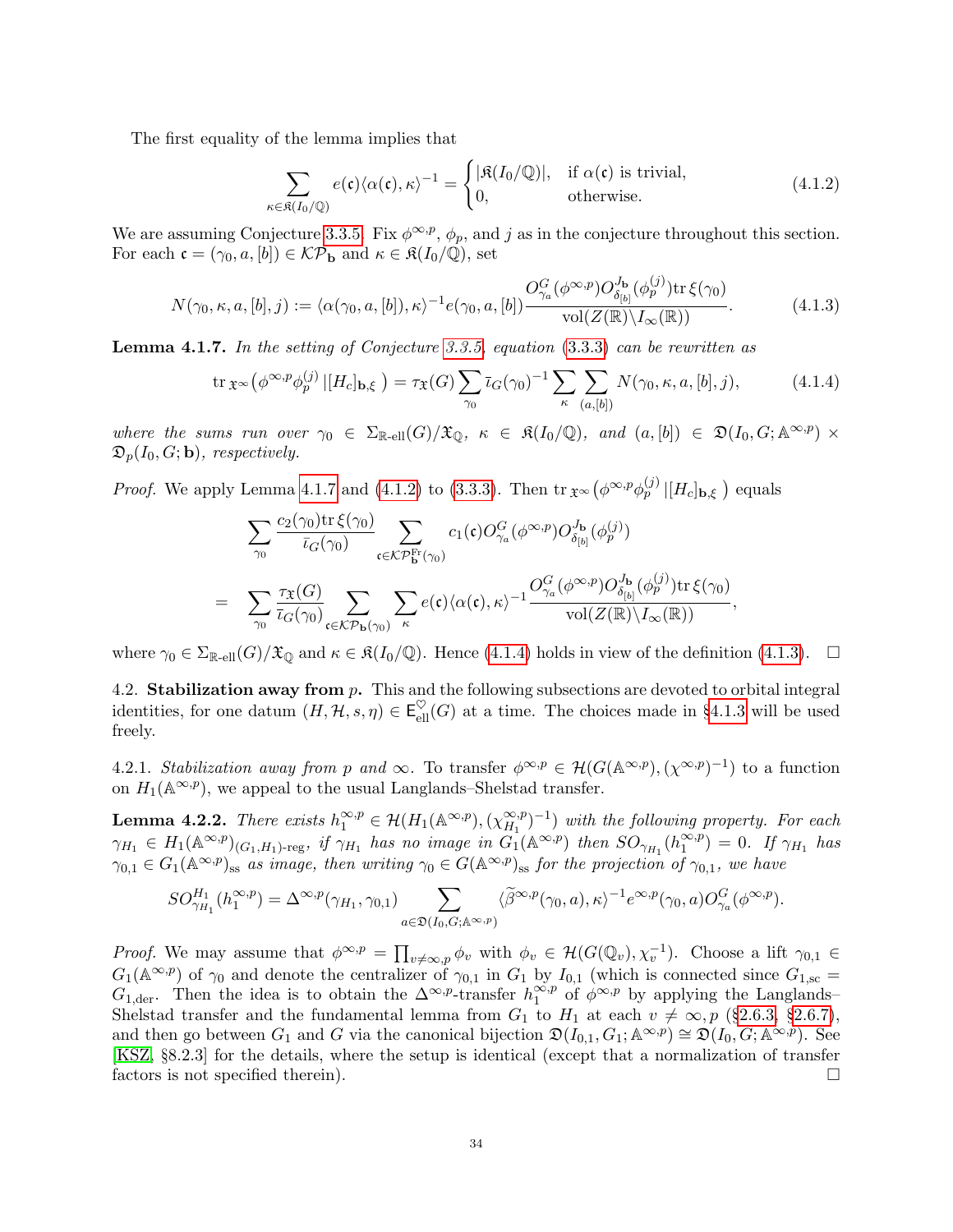4.2.3. Stabilization at  $\infty$ . Let us construct the function  $h_{1,\infty}$  as a suitable linear combination of averaged Lefschetz functions following [\[Kot90,](#page-47-27) §7], dividing into two cases.

Case 1. No elliptic maximal torus of  $G_{\mathbb{R}}$  is a transfer of a torus of  $H_{\mathbb{R}}$ . In this case, we simply set  $h_{1,\infty} := 0.$ 

Case 2. An elliptic maximal torus  $T_{\infty}$  of  $G_{\mathbb{R}}$  is a transfer of a torus  $T_{\infty}^H$  of  $H_{\mathbb{R}}$ . (We caution that  $T_{\infty}^H$  is not the base change to R of  $T_H$  in §[4.1.3.](#page-31-3)) We fix such  $T_{\infty}$  and  $T_{\infty}^H$ , thus also their preimages  $T_{1,\infty}$  in  $G_{1,\mathbb{R}}$  and  $T^{H_1}_{\infty}$  in  $H_{1,\mathbb{R}}$ . (Then  $T^{H_1}_{\infty}$  is an elliptic maximal torus in  $H_{1,\mathbb{R}}$ .) We fix an isomorphism  $j_1: T^{H_1}_{\infty,\mathbb{C}} \stackrel{\sim}{\to} T_{1,\infty,\mathbb{C}}$ , which is canonical up to the action by the Weyl group  $\Omega_1$  of  $T_{1,\infty,\mathbb{C}}$  in  $G_{1,\mathbb{C}}$ . We also choose a Borel subgroup  $B'_1$  of  $G_{1,\mathbb{C}}$  containing  $T_{1,\infty,\mathbb{C}}$ . This determines a Borel subgroup  $B'_{H_1}$  of  $H_{1,\mathbb{C}}$  via  $j_1$ . Let

$$
\Delta_{j_1,B'_1}:T^{H_1}_{\infty}(\mathbb{R})_{(G,H)\text{-reg}}\times T_{1,\infty}(\mathbb{R})\to\mathbb{C}
$$

denote Shelstad's transfer factor [\[She82,](#page-47-17) §3]. (We are following the convention of [\[Kot90,](#page-47-27) p.184].) Write  $C_{\infty} \in \mathbb{C}^{\times}$  for the unique constant such that on  $(G_1, H_1)$ -regular elements,

<span id="page-34-1"></span>
$$
\Delta_{\infty} = C_{\infty} \cdot \Delta_{j_1, B'_1},\tag{4.2.1}
$$

where  $\Delta_{\infty} = \Delta[\mathfrak{w}_1, z_{1,\infty}^{\text{rig}}]$  by our earlier convention. Write  $\xi_1$  for the representation of  $G_1$  that is pulled back from  $\xi$  via the surjection  $G_1 \to G$ . Write  $\varphi_{\xi_1} : W_{\mathbb{R}} \to {}^L G_1$  for the associated L-parameter as in §[2.6.10,](#page-20-1) and  $\Phi_{H_1}(\xi_1)$  for the isomorphism classes of L-parameters  $\varphi_{H_1}: W_{\mathbb{R}} \to {}^L H_1$ such that  $\eta_1 \circ \varphi_{H_1} \cong \varphi_{\xi_1}$ . We have an injective map [\[Kot90,](#page-47-27) p.185]

$$
\omega_* : \Phi_{H_1}(\xi_1) \to \Omega_1,
$$

determined by the choice of  $j_1$  and  $B'_1$  above. Recall from §[4.1.2](#page-31-2) that we fixed a Shimura datum  $(G_1, X_1)$ . Choose  $h_1 \in X_1$  factoring through  $T_{1,\infty}$ , which gives rise to a cocharacter  $\mu_{h_1}: \mathbb{G}_m \to$  $T_{1,\infty,\mathbb{C}}$ . On the other hand, we can transport  $\dot{s}_{1,\infty} \in Z(\overline{H}_1)^+$  to  $\widehat{T}_{1,\infty}$  via

$$
Z(\widehat{\bar{H}_1})^+ \to \widehat{T}_{H_1,\infty} \stackrel{j_1}{\cong} \widehat{T}_{1,\infty}.
$$

Thus we can evaluate the pairing  $\langle \mu_{h_1}, \dot{s}_{1,\infty} \rangle$  $\langle \mu_{h_1}, \dot{s}_{1,\infty} \rangle$  $\langle \mu_{h_1}, \dot{s}_{1,\infty} \rangle$ . Finally, define <sup>1</sup>

$$
h_{1,\infty} := C_{\infty}(-1)^{q(G)} \langle \mu_{h_1}, \dot{s}_{1,\infty} \rangle^{-1} \sum_{\varphi_{H_1} \in \Phi_{H_1}(\xi_1)} \det(\omega_*(\varphi_{H_1})) f_{\varphi_{H_1}}^{\text{avg}} \in \mathcal{H}(H_1(\mathbb{R}), \chi_{H_1,\infty}^{-1}),
$$

where the averaged Lefschetz function  $f_{\varphi_{H_1}}^{\text{avg}}$  is as in §[2.6.10.](#page-20-1) The  $\chi_{H_1,\infty}^{-1}$ -equivariance is verified as in [\[KSZ,](#page-47-4) §8.2.5].

<span id="page-34-2"></span>**Lemma 4.2.4.** If  $\gamma_{H_1} \in H_1(\mathbb{R})_{ss}$  is non-elliptic or non- $(G_1, H_1)$ -regular then  $SO_{\gamma_{H_1}}^{H_1}(h_{1,\infty}) = 0$ . For  $\gamma_{H_1} \in H_1(\mathbb{R})_{\text{ell}}$  which is  $(G_1, H_1)$ -regular, there exists a transfer  $\gamma_{0,1} \in G_1(\mathbb{R})_{\text{ell}}$ ; writing  $\gamma_0 \in G(\mathbb{R})$ for the image of  $\gamma_{0,1}$ , we have

$$
SO_{\gamma_{H,1}}^{H_1}(h_{1,\infty})=\Delta_{\infty}(\gamma_{H_1},\gamma_{0,1})\text{vol}(\mathcal{Z}(\mathbb{R})\backslash I_{\infty}(\mathbb{R}))^{-1}\langle\widetilde{\beta}_{\infty}(\gamma_0),\widetilde{\kappa}\rangle^{-1}e_{\infty}(I_{\infty})\text{tr}\,\xi(\gamma_0).
$$

*Proof.* This is shown in [\[KSZ,](#page-47-4) §8.2.5] by extending from [\[Kot90,](#page-47-27) §7] via z-extensions, with  $h_{1,\infty}$ defined without the constant  $C_{\infty}$ , when the transfer factor is normalized as  $\Delta_{j_1, B'_1}$ . Our case is immediate from it, in light of  $(4.2.1)$ .

<span id="page-34-0"></span><sup>&</sup>lt;sup>1</sup>We have put an inverse over the pairings in the definition of  $h_{1,\infty}$  and in the formula of Lemma [4.2.4,](#page-34-2) while there is no inverse in [\[KSZ,](#page-47-4) §8.2.5]. The difference stems from our use of the Deligne normalization of transfer factors unlike loc. cit., cf. §[2.4.](#page-15-0)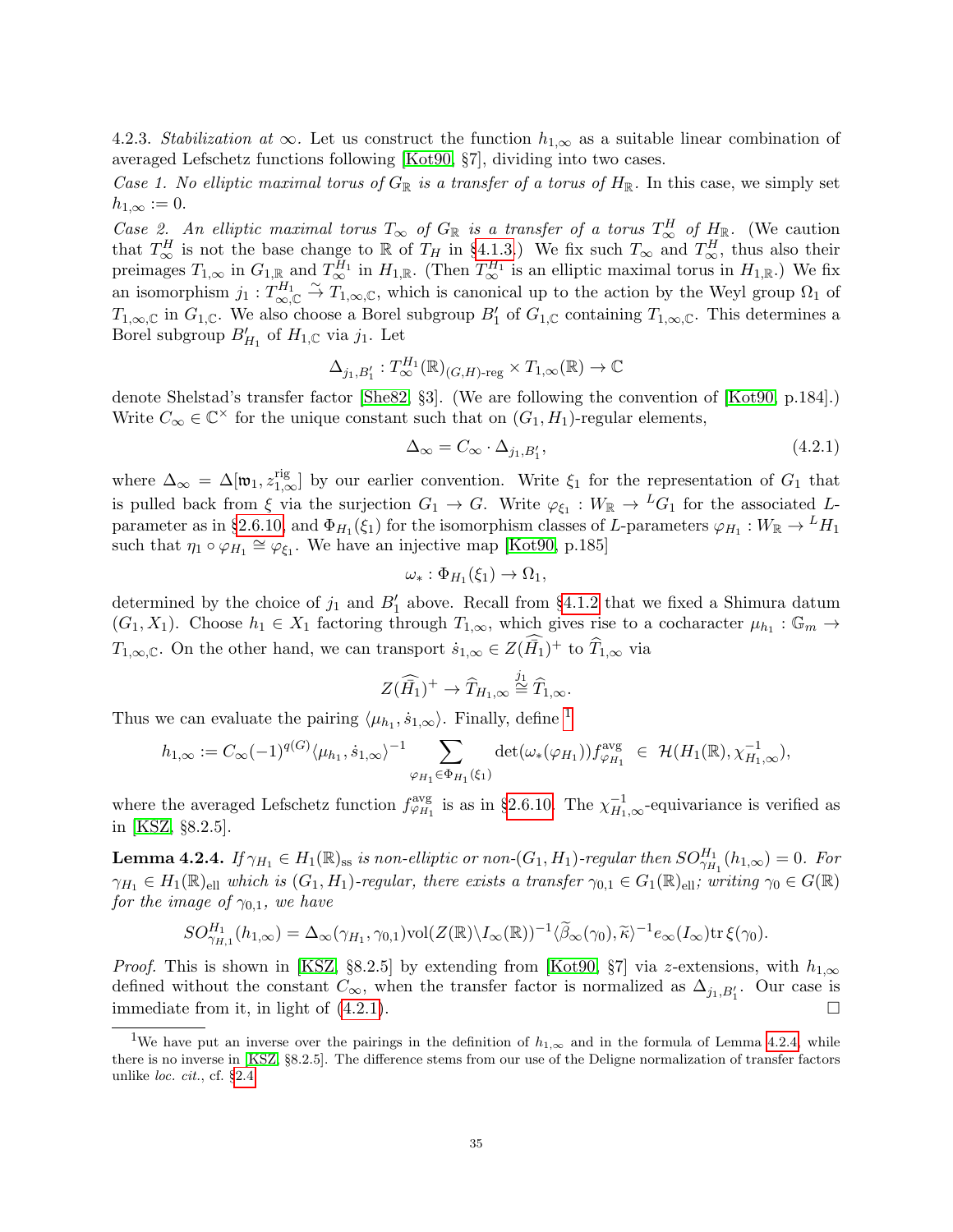<span id="page-35-3"></span>Remark 4.2.5. The constant  $C_{\infty}$  can be pinned down by a spectral pairing. More precisely, fix  $\varphi_{H_1}$ as above and choose  $j_1$  and  $B'_1$  such that  $(j_1, B'_1, B'_{H_1})$  is aligned with  $\varphi_{H_1}$  in the sense of [\[Kot90,](#page-47-27) p.184. Write  $\pi'$  for the discrete series representation of  $G_1(\mathbb{R})$  corresponding to  $B'_1$ . Then the spectral transfer factor  $\Delta(\varphi_H, \pi')$  equals 1 with respect to  $\Delta_{j_1, B'_1}$ , whereas  $\Delta(\varphi_H, \pi') = e(G)\langle \dot{s}, \dot{\pi}' \rangle$ with respect to  $\Delta[\mathfrak{w}_1, z_{1,\infty}^{\text{rig}}]$  by [\[Kal16,](#page-46-8) Prop. 5.10] (in the notation thereof). Hence  $C_{\infty} = e(G)\langle \dot{s}, \dot{\pi}' \rangle$ in this case.

<span id="page-35-0"></span>4.3. Stabilization at p. After some preliminaries, we begin to stabilize the terms at p in §[4.3.8.](#page-38-0) The reader may jump to §[4.3.8](#page-38-0) and refer to the preceding materials as needed.

<span id="page-35-1"></span>4.3.1. Endoscopy at p. For each datum  $(H_{1,p}, \mathcal{H}_{1,p}, \dot{s}_{1,p}, \eta_{1,p}) \in \mathsf{E}_{p}^{\heartsuit,\text{rig}}(G_1)$  we project  $\dot{s}_{1,p}$  to  $Z(\widehat{H_{1,p}})^{\Gamma_{\mathbb{Q}_p}}$  to get a refined datum  $(H_{1,p},\mathcal{H}_{1,p},s_{1,p},\eta_{1,p}) \in \mathsf{E}^{\rm isoc}(G_{1,p})$ . Denote the set of these refined data by  $\mathsf{E}_p^{\heartsuit,\text{isoc}}(G_1)$ . We caution the reader that  $s_{1,p}$  is the projection of  $s_{1,p}$  to  $Z(\widehat{H_{1,p}})^{\Gamma_{\mathbb{Q}_p}}$ which need not equal the image of  $s_1$  in  $Z(\widehat{H_{1,p}})$  under the identification  $Z(\widehat{H_1}) = Z(\widehat{H_{1,p}})$ . The inner twist  $(G_{1,p}, \psi_{1,p}, z_{1,p}^{rig})$  induces a unique L-isomorphism  ${}^L G_{1,p}^* \cong {}^L G_{1,p}$  preserving the fixed pinnings. Hence the above endoscopic data may be considered associated with either  $G_{1,p}$  or  $G_{1,p}^*$ .

Following [\[KS,](#page-47-1) Lem. 5.3.8], we choose a lift  $\mathbf{b}_1 \in G_1(\mathbb{Q}_{p^r})$  of **b** such that  $\nu_{\mathbf{b}_1}$  is defined over  $\mathbb{Q}_p$ and projects to  $\nu_{\mathbf{b}}$ . We fix  $A_1^*, T_1^*, B_1^*$  as in §[2.2.1,](#page-9-1) and then get a Levi subgroup  $M_{\mathbf{b}_1} \subset G_{1,p}^*$  that is an inner form of  $J_{b_1}$ . Our fixed pinning of  $G_1^*$  and non-degenerate character  $\theta^*$  restrict to give a Whittaker datum  $\mathfrak{w}_{\mathbf{b}_1}$  of  $M_{\mathbf{b}_1}$ .

As in §[2.7.9,](#page-22-0) consider the set  $\mathscr{E}_{\text{eff}}^i(J_{\mathbf{b}_1}, G_{1,p}^*; H_{1,p})$ . We will now choose a set  $\mathsf{E}_{\mathbf{b}_1}^{\heartsuit}$  $\mathcal{L}_{\mathbf{b}_1}(H_{1,p})$  $\mathcal{L}_{\mathbf{b}_1}(H_{1,p})$  $\mathcal{L}_{\mathbf{b}_1}(H_{1,p})$  of representatives for  $\mathscr{E}_{\text{eff}}^{i}(J_{\mathbf{b}_1}, G_{1,p}^*; H_{1,p})$ . Following [\[BM,](#page-46-6) §2.7], we choose  $\mathsf{E}_{\mathbf{b}_1}^{\heartsuit}$  $\mathcal{L}_{\mathbf{b}_1}(H_{1,p})$  so that each representative maps to  $(H_{1,p}, \mathcal{H}_{1,p}, s_{1,p}, \eta_{1,p})$  under  $Y^{\text{emb}}$  on the level of data (not just up to equivalence). Moreover, we require  $H_{\mathbf{b}_1}$  to be a standard Levi subgroup of  $H_{1,p}$  relative to  $B_{H_1}$ .

Given this data, we produce for each element of  $E_{\mathbf{b}}^{\heartsuit}$  $\mathcal{O}_{\mathbf{b}_1}(H_{1,p})$  a  $\mathbb{Q}_p$ -homomorphism  $\mathbb{D} \stackrel{\nu}{\to} H_{1,p}$ . For  $(H_{\mathbf{b}_1}, \mathcal{H}_{\mathbf{b}_1}, H_{1,p}, \mathcal{H}_{1,p}, s_{1,p}, \eta_{\mathbf{b}_1}) \in \mathsf{E}_{\mathbf{b}}^{\heartsuit}$  $\int_{\mathbf{b}_1}^{\heartsuit}(H_{1,p}),$  we can choose a maximal torus  $T_1' \subset M_{\mathbf{b}_1}$  such that  $T_{H_1}$  transfers to  $T_1'$ . Hence we have a canonical isomorphism  $T_{H_1} \cong T_1'$  (up to our choice of pinnings). We then define  $\nu$  as the composition

$$
\mathbb{D} \xrightarrow{\overline{\nu}_{\mathbf{b}_1}} A_{M_{\mathbf{b}_1}} \subset T'_1 \cong T_{H_1} \subset H_{1,p}.
$$

It is easy to check that this does not depend on our choice of  $T_1'$ .

By replacing  $s_{1,p}$  everywhere with  $\dot{s}_{1,p}$  and forgetting  $H_{1,p}, \mathcal{H}_{1,p}$ , we get from  $\mathsf{E}_{\mathbf{b}}^{\heartsuit}$  $\mathfrak{b}_1(H_{1,p})$  a set  $E_{\mathbf{b}_1}^{\heartsuit,\mathrm{rig}}$  $\mathfrak{b}_1^{\heartsuit,\text{rig}}(H_{1,p}) \subset \mathsf{E}^{\text{rig}}(M_{\mathbf{b}_1}).$ 

<span id="page-35-2"></span>4.3.2. Comparison of transfer factors. Recall that we have equipped  $G_{1,p}^*$  with the data of a rigid inner twist  $(G_{1,p}, \psi_{1,p}, z_{1,p}^{\text{rig}})$ . As discussed in §[2.2.1,](#page-9-1) there exists  $g \in G_1^*(\overline{\mathbb{Q}}_{p^r}) = G_1^*(\overline{\mathbb{Q}}_p)$  such that the restriction of  $\text{Int}(g) \circ \psi_{1,p}$  to  $M_{\mathbf{b}_1}$  gives an inner twist  $\psi_{\mathbf{b}_1} : M_{\mathbf{b}_1,\overline{\mathbb{Q}}_p} \to J_{\mathbf{b}_1,\overline{\mathbb{Q}}_p}$ . In particular, we have the following commutative diagram of maps defined over  $\overline{\mathbb{Q}_p}$ .

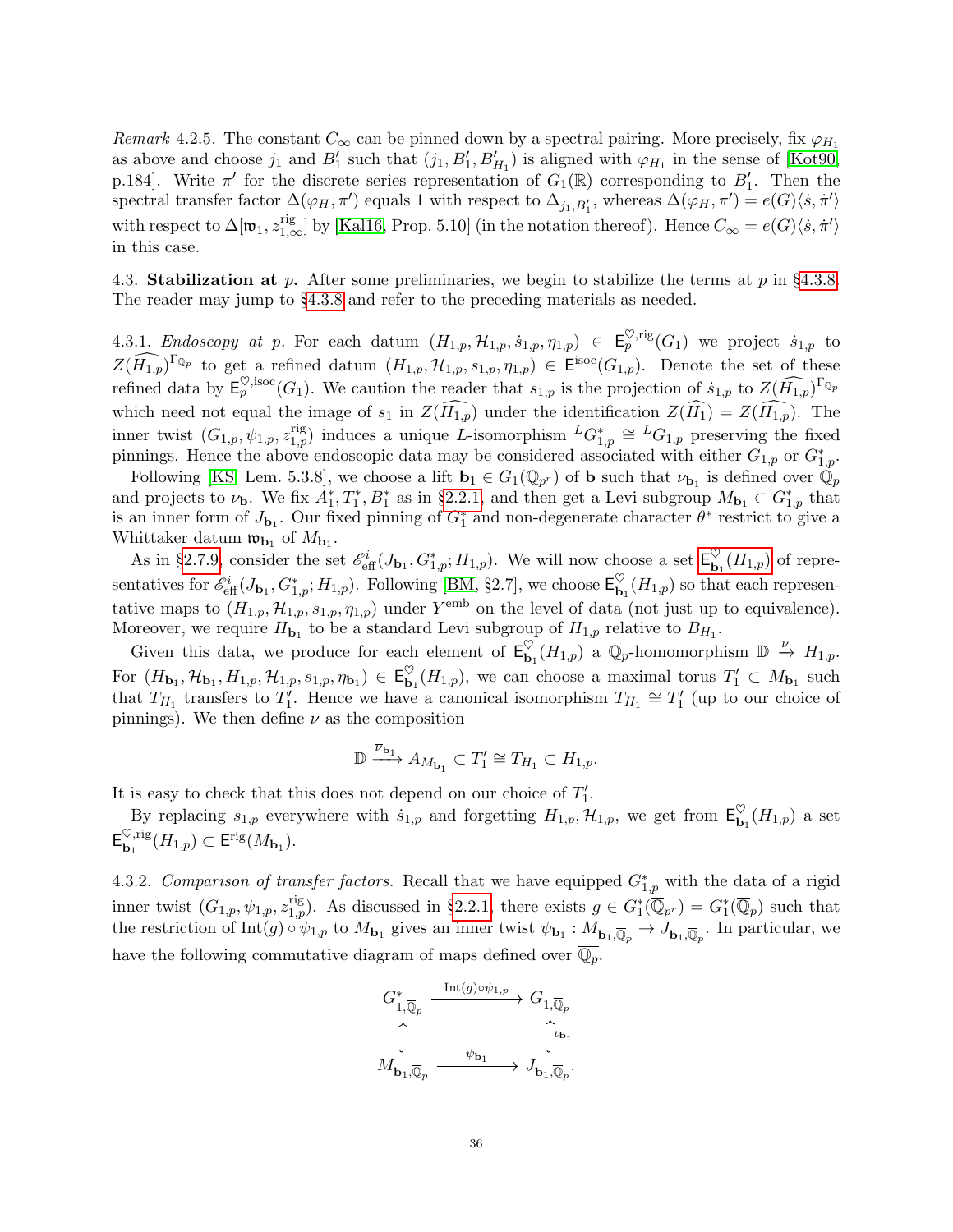The map  $\iota_{\mathbf{b}_1}$  gives an isomorphism onto its image and satisfies  $\iota_{\mathbf{b}_1} \circ \sigma(\iota_{\mathbf{b}_1}^{-1})$  $\mathbf{b}_1^{-1}$ ) = Int( $\mathbf{b}_1$ ) since  $\iota_{\mathbf{b}_1}$  is equivariant for the standard action of  $W_{\mathbb{Q}_p}$  on  $J_{\mathbf{b}_1}$  and the twisted action on  $G_1$  (see §[2.2.1\)](#page-9-1). Then **b**<sub>1</sub> lifts to a cocycle in  $z_{\mathbf{b}_1}^{\text{isoc}} \in Z^1(\mathcal{E}_{\mathbb{Q}_p}^{\text{isoc}}, G_1)$  (as in [\(2.2.2\)](#page-11-1)) and by pullback we get a cocycle  $z_{\mathbf{b}_1}^{\text{rig},\prime}$  $\frac{\text{rig},'}{\text{b}_1}$  of  $\mathcal{E}_{\mathbb{Q}_p}^{\text{rig}}$  valued in  $G_1$ . For ease of notation, we denote  $\text{Int}(g) \circ \psi_{1,p}$  by  $\psi_{1,p,(g)}$ . Let

$$
z_{1,p,(g)}^{\mathrm{rig}}\in Z^1(\mathcal E_{\mathbb Q_p}^{\mathrm{rig}},G_{1,\overline{\mathbb Q}_p}^*)\quad\text{be given by}\quad w\mapsto \psi_{1,p}^{-1}(g)^{-1}z_{1,p}^{\mathrm{rig}}(w)w(\psi_{1,p}^{-1}(g))
$$

and note that  $\psi_{1,n}^{-1}$  $\lim_{(1,p,(g)) \in \mathcal{W}} (\psi_{1,p,(g)}) = \text{Int}(z_{1,p}^{\text{rig}})$  $\lim_{(1,p,(g)}(w))$  as automorphisms of  $G_{1,\overline{\mathbb{Q}}_p}^*$ . Then define

$$
z_{\mathbf{b}_1}^{\mathrm{rig}}(w) := \psi_{1,p,(g)}^{-1}(z_{\mathbf{b}_1}^{\mathrm{rig},\prime}(w)) z_{1,p,(g)}^{\mathrm{rig}}(w) \quad \text{for} \quad w \in \mathcal{E}_{\mathbb{Q}_p}^{\mathrm{rig}}.
$$

We have the following lemma.

**Lemma 4.3.3.** The triple  $(J_{\mathbf{b}_1}, \psi_{\mathbf{b}_1}, z_{\mathbf{b}_1}^{\text{rig}})$  $\mathbf{b}_1^{\text{rig}}$  is a rigid inner twist of  $M_{\mathbf{b}_1}$ .

*Proof.* It is routine to check that  $z_{\mathbf{b}_1}^{\text{rig}}$ <sup>rig</sup> is an algebraic 1-cocycle of  $\mathcal{E}_{\mathbb{Q}_p}^{\text{rig}}$  valued in  $G_{1,\overline{\mathbb{Q}}_p}^{\ast}$ . We have a commutative diagram:



By equation [\(2.1.1\)](#page-8-1) of Lemma [2.1.9,](#page-8-2) we have that  $z_{\mathbf{b}}^{\text{rig}}$  $\frac{\text{rig}}{\mathbf{b}_1}(w) = \psi_{\mathbf{b}_1}^{-1}$  $\mathbf{b}_1^{-1} \circ w(\psi_{\mathbf{b}_1})$  as automorphisms of  $M_{\mathbf{b}_1,\overline{\mathbb{Q}}_p}$ . Since  $\psi_{\mathbf{b}_1}^{-1}$  $\mathbf{b}_1^{-1} \circ w(\psi_{\mathbf{b}_1}) \in M_{\mathbf{b}_1, \text{ad}}(\overline{\mathbb{Q}}_p)$ , it follows that  $z_{\mathbf{b}_1}^{\text{rig}}$  $\mathbf{b}_1^{\text{rig}}(w)$  commutes with  $Z(M_{\mathbf{b}_1})$  and hence factors through  $M_{\mathbf{b}_1}$ . . В последните последните се од селото на селото на селото на селото на селото на селото на селото на селото н<br>Селото на селото на селото на селото на селото на селото на селото на селото на селото на селото на селото на

Remark 4.3.4. We note that in general, it will not be possible to express  $J_{\mathbf{b}_1}$  as an extended pure inner twist of  $M_{\mathbf{b}_1}$ .

We temporarily fix a  $\nu_{\mathbf{b}_1}$ -acceptable, semisimple element  $\gamma_{0,1} \in G_1(\mathbb{Q}_p)$  as well as an element  $b_1 \in I_{0,1}(\mathbb{Q}_{p^r})$  that is a decent representative of a class  $[b_1] \in B(I_{0,1})$  that maps to  $[\mathbf{b}_1] \in B(G_1)$ . We suppose further that there exists  $\gamma_1 \in M_{\mathbf{b}_1}(\mathbb{Q}_p)$  such that  $\psi_{1,p}(\gamma_1)$  is stably conjugate to  $\gamma_{0,1}$ . By §[3.2.6,](#page-27-4) have an associated conjugacy class  $\delta_{[b_1]} \in \Gamma(J_{\mathbf{b}_1}(\mathbb{Q}_p))$  and by assumption,  $(\iota_{\mathbf{b}_1} \circ \psi_{\mathbf{b}_1})(\gamma_1)$ and  $\iota_{\mathbf{b}_1}(\delta_{[b_1]})$  are stably conjugate in  $G_1$ . It follows from [\[Shi09,](#page-47-2) Lem. 3.6] that  $\gamma_1$  and  $\psi_{\mathbf{b}_1}^{-1}$  $\mathbf{b}_1^{-1}(\delta_{[b_1]})$ are stably conjugate in  $M_{\mathbf{b}_1}$ .

<span id="page-36-0"></span>Lemma 4.3.5. We have the equality:

$$
\langle \text{inv}[z_{1,p}^{\text{rig}}](\gamma_1, \gamma_{0,1}), \dot{s}_{1,p} \rangle \langle \text{inv}[z_{\mathbf{b}_1}^{\text{rig}}](\gamma_1, \delta_{[b_1]}), \dot{s}_{1,p} \rangle^{-1} = \langle \beta_p(\gamma_{0,1}, [b_1]), s_{1,p} \rangle,
$$

where  $s_{1,p}$  is the image of  $\dot{s}_{1,p}$  in  $Z(\widehat{H})^{\Gamma_{\mathbb{Q}_p}}$ .

*Proof.* We recall that  $\beta_p(\gamma_{0,1}, [b_1])$  is defined to be  $\kappa_{I_{0,1}}([b_1])$  and that there is  $c \in G_1(\check{Q}_p)$  such that  $b_1 = c^{-1} \mathbf{b}_1 \sigma(c)$  and  $\iota_{\mathbf{b}_1}(\delta_{[b_1]}) = c \gamma_{0,1} c^{-1}$ . In fact, since  $b_1$  and  $\mathbf{b}_1$  are *n*-decent for some sufficiently divisible n, it follows from [\[RZ96,](#page-47-8) Corollary 1.10] that  $c \in G_1(\mathbb{Q}_{p^n}) \subset G_1(\mathbb{Q}_p^{\text{ur}})$ . We fix  $d_1 \in M_{\mathbf{b}_1}(\overline{\mathbb{Q}_p})$  satisfying  $\psi_{\mathbf{b}_1}(d_1 \gamma_1 d_1^{-1}) = \delta_{[b_1]}$ , noting that such a  $d_1$  exists by the discussion immediately before this lemma. Putting  $d_2 := \psi_{1,n}^{-1}$  $_{1,p,(g)}^{-1}(c^{-1})d_1$ , we check that

$$
\psi_{1,p,(g)}(d_2\gamma_1d_2^{-1})=c^{-1}\psi_{1,p,(g)}(d_1\gamma_1d_1^{-1})c=c^{-1}\iota_{\mathbf{b}_1}(\psi_{\mathbf{b}_1}(d_1\gamma_1d_1^{-1}))c=c^{-1}\iota_{\mathbf{b}_1}(\delta_{[b_1]})c=\gamma_{0,1}.
$$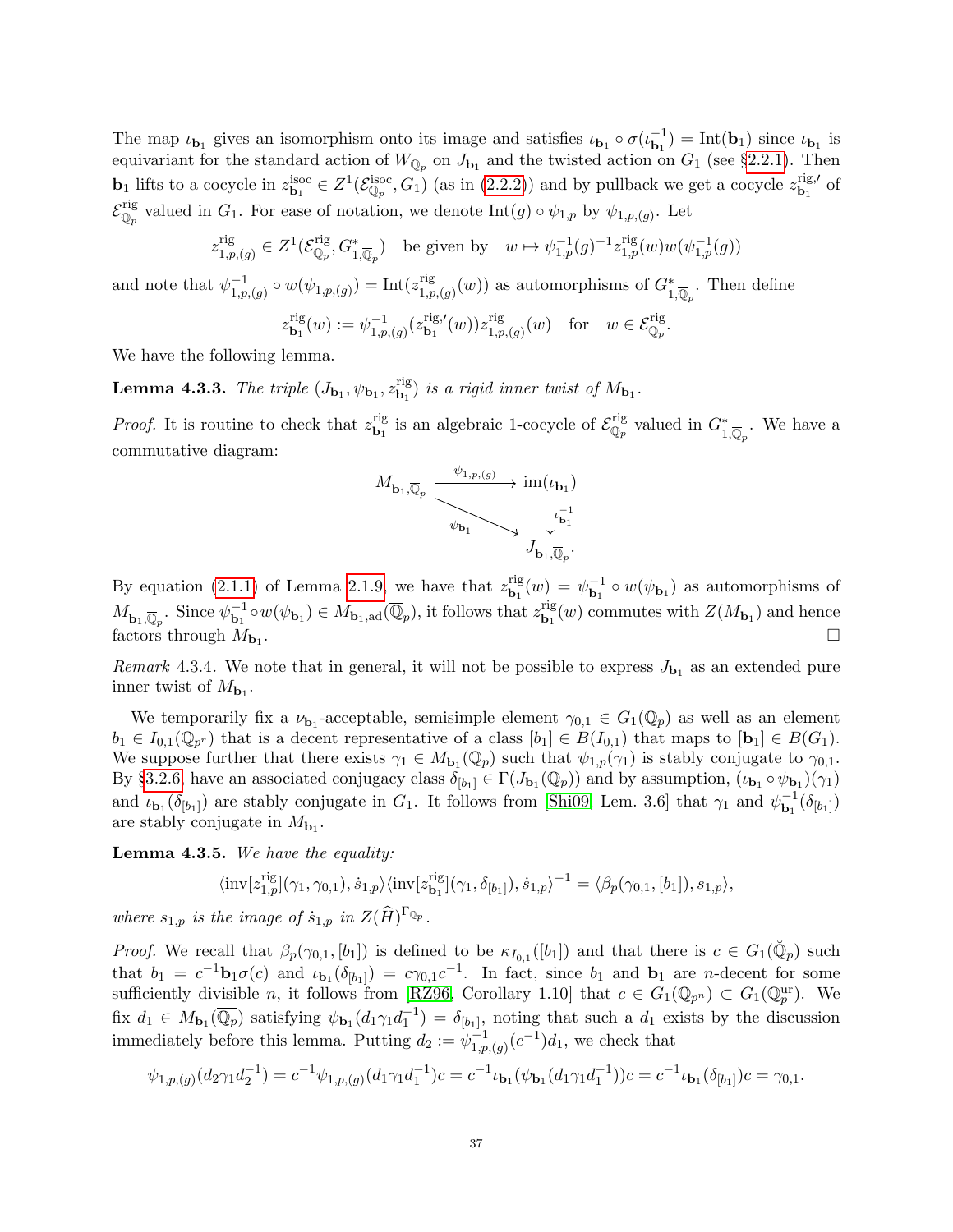The element  $\mathbf{b}_1$  corresponds to an algebraic 1-cocycle  $z_{\mathbf{b}_1}^{\text{isoc}} \in Z_{\text{alg}}^1(\mathcal{E}_{\mathbb{Q}_p}^{\text{isoc}}, G_1)$  and as in [2.2.1,](#page-9-1) we have  $\kappa_{G_1}(\mathbf{b}_1) = \kappa_{G_1}(z_{\mathbf{b}_1}^{\text{isoc}})$ . Similarly,  $b_1$  corresponds to a  $z_{b_1}^{\text{isoc}} \in Z_{\text{alg}}^1(\mathcal{E}_{\mathbb{Q}_p}^{\text{isoc}}, I_{0,1})$  and this cocycle satisfies  $z_{b_1}^{isoc}(w) = c^{-1}z_{b_1}^{isoc}(w)w(c)$  for each  $w \in \mathcal{E}_{\mathbb{Q}_p}^{isoc}$ . This pulls back to a cocycle  $z_{b_1}^{isoc}$  $b_1^{\text{rig}} \in Z^1(u \to$  $\mathcal{E}_{\mathbb{Q}_p}^{\text{rig}}, Z(I_{0,1}) \to I_{0,1}$ . By, the aforementioned preservation of Kottwitz maps, Lemma [2.4.6,](#page-16-2) and equation [\(2.4.3\)](#page-16-3) we have

$$
\langle \beta_p(\gamma_{0,1}, [b_1]), s_{1,p} \rangle = \langle z_{b_1}^{\text{isoc}}, s_{1,p} \rangle = \langle z_{b_1}^{\text{rig}}, \dot{s}_{1,p} \rangle = \langle \text{inv}[z_{\mathbf{b}_1}^{\text{rig},\prime}] (\gamma_{0,1}, \delta_{[b_1]}), \dot{s}_{1,p} \rangle.
$$

Finally, observe that from  $\nu_{\mathbf{b}_1}$ -acceptability, the various centralizers  $I_{\gamma_1}, I_{0,1}, I_{\delta_1}$  are all inner forms and we have a commutative diagram



By construction, the cocycles  $[z_{1,p}^{rig}]_{\gamma_1,\gamma_{0,1}}, [z_{\mathbf{b}_1}^{rig}]$  $\left. \begin{array}{l} \mathrm{rig} \ \mathbf{b}_1 \end{array} \right\} \gamma_1, \delta_{[b_1]}, \, z_{b_1}^{\mathrm{rig}}$  $b_1^{\text{rig}}$  (notation is as in  $(2.4.3)$ ) are those corresponding to the above maps via  $w \mapsto \psi^{-1} \circ w(\psi)$ , starting from the horizontal map and then counterclockwise. Moreover, we claim the following equality of these cocycles

<span id="page-37-0"></span>
$$
(\psi_{1,p,(g)} \circ \text{Int}(d_2))^{-1} (z_{b_1}^{\text{rig}})[z_{1,p}^{\text{rig}}]_{\gamma_1,\gamma_{0,1}} = [z_{\mathbf{b}_1}^{\text{rig}}]_{\gamma_1,\delta_{[b_1]}}.
$$
\n(4.3.1)

Before verifying this claim, we first note that by definition of  $d_2$ ,

<span id="page-37-1"></span>
$$
\psi_{1,p,(g)} \circ \text{Int}(d_2) = \text{Int}(c^{-1}) \circ \psi_{1,p,(g)} \circ \text{Int}(d_1). \tag{4.3.2}
$$

Now, expanding the right-hand side of [\(4.3.1\)](#page-37-0) gives

$$
[z_{\mathbf{b}_1}^{\text{rig}}]_{\gamma_1, \delta_{[b_1]}}(w) = d_1^{-1} z_{\mathbf{b}_1}^{\text{rig}}(w) w(d_1) = d_1^{-1} \psi_{1, p, (g)}^{-1} (z_{\mathbf{b}_1}^{\text{rig}, \prime}(w)) z_{1, p, (g)}^{\text{rig}}(w) w(d_1).
$$

We then apply  $\psi_{1,p,(q)} \circ \text{Int}(d_2)$  using  $(4.3.2)$  to get

$$
c^{-1} z_{\mathbf{b}_1}^{\mathrm{rig},\prime}(w) \psi_{1,p,(g)}(z_{1,p,(g)}^{\mathrm{rig}}(w) w(d_1) d_1^{-1}) c.
$$

On the other hand, expanding the left-hand side of  $(4.3.1)$  and applying  $\psi_{1,p,(g)} \circ \text{Int}(d_2)$  gives

<span id="page-37-2"></span>
$$
z_{b_1}^{\text{rig}}(w)(\psi_{1,p,(g)} \circ \text{Int}(d_2))([z_{1,p}^{\text{rig}}]_{\gamma_1,\gamma_{0,1}}(w)) = c^{-1} z_{b_1}^{\text{rig},\prime}(w) w(c) \psi_{1,p,(g)}(z_{1,p,(g)}^{\text{rig}}(w) w(d_2) d_2^{-1}). \tag{4.3.3}
$$
 Observe that we have

Observe that we have

$$
\psi_{1,p,(g)}(d_2^{-1}) = \psi_{1,p,(g)}(d_1^{-1})c,
$$

and

$$
\psi_{1,p,(g)}(w(d_2)) = (\psi_{1,p,(g)} \circ w(\psi_{1,p,(g)}^{-1})) (w(c^{-1})) \psi_{1,p,(g)}(w(d_1))
$$
  

$$
= \psi_{1,p,(g)}(z_{1,p,(g)}^{\text{rig}}(w))^{-1} w(c^{-1}) \psi_{1,p,(g)}(z_{1,p}^{\text{rig},(g)}(w)) \psi_{1,p,(g)}(w(d_1))
$$

so that after cancellation, the right-hand side of [\(4.3.3\)](#page-37-2) equals

 $c^{-1}z_{\mathbf{b}_1}^{\text{rig},\prime}$  $\lim_{{\mathbf{b}}_1}^{\mathop{\text{\rm rig}}\nolimits, \prime}(w) \psi_{1,p,(g)}(z_{1,p}^{\mathop{\text{\rm rig}}\nolimits}$  $\lim_{(1,p,(g)}(w)w(d_1)d_1^{-1})c.$ 

Hence [\(4.3.1\)](#page-37-0) is proved.

From equations  $(4.3.1)$  and  $(2.4.3)$ , it follows that

$$
(\psi_{1,p,(g)} \circ \text{Int}(d_2))^{-1}(\text{inv}[z_{\mathbf{b}_1}^{\text{rig}}, \mathbf{b}_1])\text{inv}[z_{1,p}^{\text{rig}}](\gamma_1, \gamma_{0,1}) = \text{inv}[z_{\mathbf{b}_1}^{\text{rig}}](\gamma_1, \delta_{[b_1]}).
$$
(4.3.4)  
Therefore we obtain the desired equality using Lemma 2.1.10.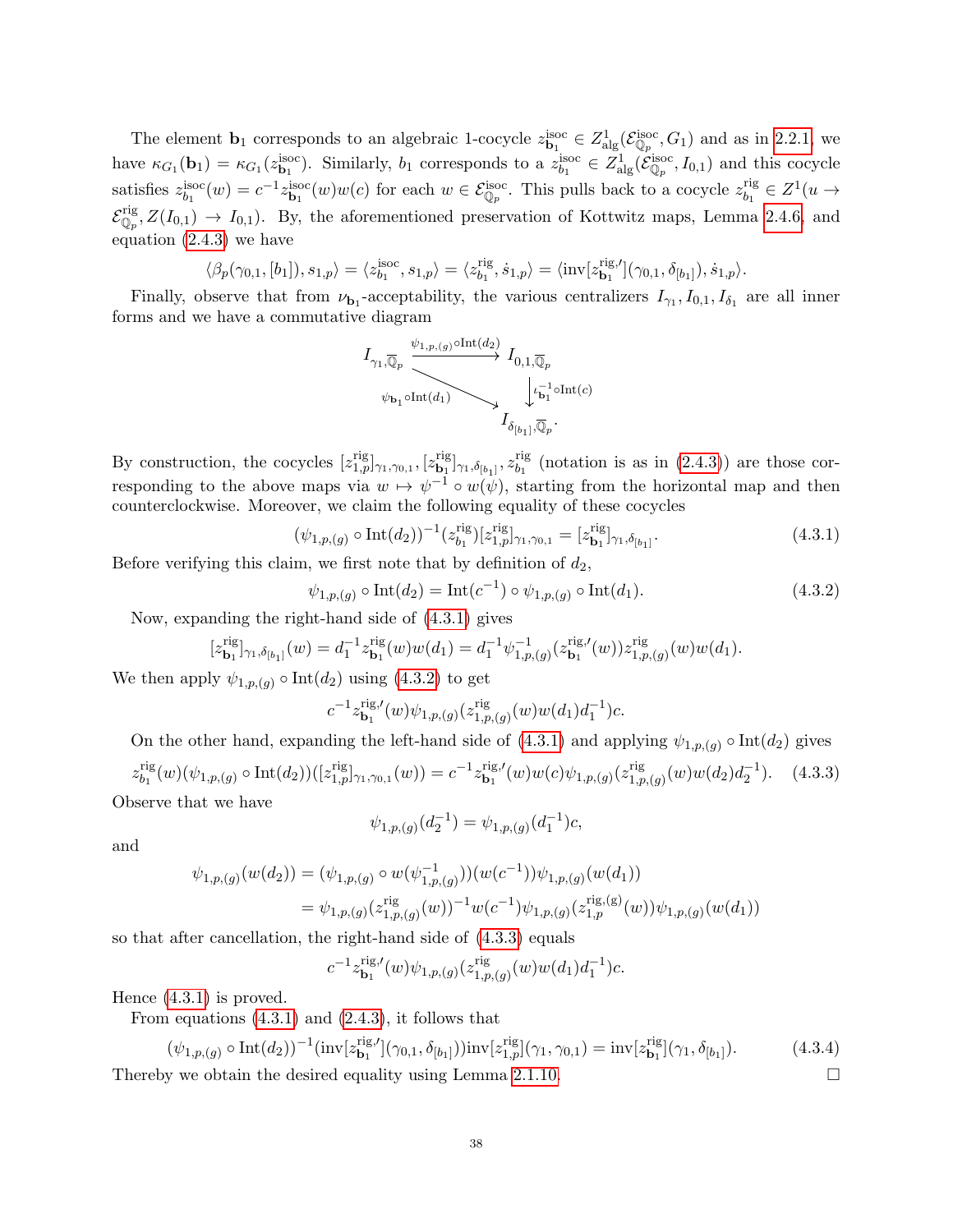<span id="page-38-2"></span>Lemma 4.3.6. Let  $(H_{\mathbf{b}_1}, \mathcal{H}_{\mathbf{b}_1}, H_{1,p}, \mathcal{H}_{1,p}, s_{1,p}, \eta_{\mathbf{b}_1}) \in \mathsf{E}_{\mathbf{b}_1}^{\heartsuit}$  $\mathcal{L}_{\mathbf{b}_1}^{\heartsuit}(H_{1,p})$ . Suppose  $\gamma_{H_{\mathbf{b}_1}} \in H_{\mathbf{b}_1}(\mathbb{Q}_p)$ ss is  $(G_1^*, H_{1,p})$ -regular and  $\gamma_1 \in M_{\mathbf{b}_1}(\mathbb{Q}_p)_{\text{ss}}$ . We have the following equality of transfer factors

$$
|D_{M_{\mathbf{b}_1}}^{G_1^*}(\gamma_1)|_p^{\frac{1}{2}}|D_{H_{\mathbf{b}_1}}^{H_{1,p}}(\gamma_{H_{\mathbf{b}_1}})|_p^{-\frac{1}{2}}\Delta[\mathfrak{w}_{\mathbf{b}_1}](\gamma_{H_{\mathbf{b}_1}},\gamma_1)=\Delta[\mathfrak{w}_1](\gamma_{H_{\mathbf{b}_1}},\gamma_1).
$$

(See §[1.5](#page-4-1) for the definition of Weyl discriminants appearing on the left hand side.)

*Proof.* This is [\[BM,](#page-46-6) Prop. 5.3], cf. [\[Wal97,](#page-48-3) Lem. 6.5].

<span id="page-38-1"></span>Corollary 4.3.7. Let  $(H_{\mathbf{b}_1}, \mathcal{H}_{\mathbf{b}_1}, H_{1,p}, \mathcal{H}_{1,p}, \dot{s}_{1,p}, \eta_{\mathbf{b}_1}) \in \mathsf{E}_{\mathbf{b}_1}^{\heartsuit,\text{rig}}$  $\mathbf{b}_1^{\vee,\mathrm{rig}}(H_{1,p})$ . Using the same notation as Lemma [4.3.5,](#page-36-0) we have the following equality:

$$
\Delta[\mathfrak{w}_1, z_{1,p}^{\text{rig}}](\gamma_{H_{\mathbf{b}_1}}, \gamma_{0,1}) = \langle \beta_p(\gamma_{0,1}, [b_1]), s_{1,p} \rangle | D_{M_{\mathbf{b}_1}}^{G_1^*}(\gamma_1)|_p^{\frac{1}{2}} | D_{H_{\mathbf{b}_1}}^{H_{1,p}}(\gamma_{H_{\mathbf{b}_1}}) |_p^{-\frac{1}{2}} \Delta[\mathfrak{w}_{\mathbf{b}_1}, z_{\mathbf{b}_1}^{\text{rig}}](\gamma_{H_{\mathbf{b}_1}}, \delta_{[b_1]}).
$$

*Proof.* This follows from Lemmas [4.3.5](#page-36-0) and [4.3.6](#page-38-2) and equation  $(2.4.1)$ .

<span id="page-38-0"></span>4.3.8. Stabilization at p. We now return to the notation of §[4.1.](#page-31-1) For each datum  $(H, H, s, \eta) \in$  $E_{\text{ell}}^{\heartsuit}(G)$  we can localize at p to get a standard endoscopic datum in  $\mathsf{E}(G_{\mathbb{Q}_p})$ . We denote the set of data produced in this way by  $\mathsf{E}_p^{\heartsuit}(G)$ . We then define the set  $\mathscr{E}\Sigma_p^{\heartsuit}(G)$  as  $\{(\mathfrak{e},\gamma_{H_p}):\mathfrak{e}\in\mathsf{E}_p^{\heartsuit}(G),\gamma_{H_p}\in\mathbb{C}\}$  $\Sigma(H_p)_{(G,H_p)\text{-reg}}\$ . Following [\(2.3.3\)](#page-14-0) (cf. [\[Kot86,](#page-47-11) Lem. 9.7]), we get a map  $\mathscr{E}\Sigma_p^{\heartsuit}(G_{\mathbb{Q}_p}) \to \mathscr{E}\mathfrak{K}(G_{\mathbb{Q}_p})$ .

Remark 4.3.9. To orient the reader, we compare the set  $\mathscr{E}\Sigma_p^{\heartsuit}(G_{\mathbb{Q}_p})$  to the sets appearing in §[4.3.1](#page-35-1) such as  $E_{\mathbf{b}}^{\heartsuit}$  $\mathcal{L}_{\mathbf{b}_1}(H_{1,p})$ . The point is that given a standard endoscopic datum  $(H, \mathcal{H}, s, \eta)$  of G over  $\mathbb{Q},$ we can get a local endoscopic datum at p in two ways. One way is to simply base-change to  $\mathbb{Q}_p$ as we have done in this subsection. This produces a standard endoscopic datum over  $\mathbb{Q}_p$  that may not be refined since s need not lie in  $Z(\widehat{H})^{\Gamma_{\mathbb{Q}_p}}$ . This endoscopic datum is the one mostly closely related to the "p-part" of [\(4.1.4\)](#page-33-3) since our s will yield a  $\kappa \in \mathfrak{K}(I_0/\mathbb{Q})$ .

On the other hand, one can localize  $(H, \mathcal{H}, s, \eta)$  as in [2.5.1](#page-17-2) to produce a rigid endoscopic datum  $(H_p, \mathcal{H}_p, \dot{s}_p, \eta_p)$  over  $\mathbb{Q}_p$ . This rigid endoscopic datum yields a refined endoscopic datum by projection of  $\dot{s}_p$  to  $Z(\widehat{H_p})^{\Gamma_{\mathbb{Q}_p}}$ . This is essentially the approach followed in §[4.3.1](#page-35-1) and is the one that yields an appropriately normalized local transfer factor from the perspective of endoscopy for rigid inner forms.

The goal is then to compare these two notions of local endoscopy. This is accomplished by combining Corollary [4.3.7](#page-38-1) with equation [4.3.6.](#page-39-1) (This is reminiscent of the stabilization at  $p$  for Shimura varieties in [\[Kot90,](#page-47-27) §7]. The stabilization there is carried out at first when  $s \in Z(\widehat{H_p})^{\Gamma_{\mathbb{Q}_p}}$ ; the general case is reduced to this case by translating s by an element of  $Z(\widehat{G})$ , which introduces a factor analogous to our  $\mu_{h_1}(y_{1,p}g^{-1})$  showing up below.)

We now fix a datum  $\mathfrak{e}_p^* = (H_p, \mathcal{H}_p, s_p^*, \eta_p) \in \mathsf{E}_p^{\heartsuit}(G)$  and  $\gamma_{H_p} \in \Sigma(H_p)_{(G,H_p)\text{-reg}}$ . We use the \* superscript to distinguish  $s_p^*$  from the elements  $s_{1,p}$  of §[4.3.1.](#page-35-1) The image under this map is to be denoted by  $(\gamma_0, \kappa) \in \mathscr{E} \mathfrak{K}(G_{\mathbb{Q}_p})$ . Our fixed datum  $\mathfrak{e}_p^*$  yields a lift of  $\kappa$  denoted  $\widetilde{\kappa} \in Z(\widehat{I}_0)$ corresponding to  $s_p^*$  via the construction of [\[Kot86,](#page-47-11) Lem. 9.7]. Choose a lift  $\gamma_{0,1} \in G_1(\mathbb{Q}_p)$  of  $\gamma_0$ . We also have an endoscopic datum  $(H_{1,p}, \mathcal{H}_{1,p}, s_{1,p}^*, \eta_{1,p})$  of  $G_{1,\mathbb{Q}_p}$ , corresponding to  $\mathfrak{e}_p^*$  via the construction in §[2.8.2.](#page-23-3) This yields an element  $\tilde{\kappa}_1 \in Z(\widehat{I_{0,1}})$  which equals the image of  $\tilde{\kappa}$  under the map  $Z(\tilde{I}_0) \rightarrow Z(\tilde{I}_{0,1}).$ 

Our goal in this subsection is to rewrite the expression

<span id="page-38-3"></span>
$$
\Delta_p(\gamma_{H_{1,p}}, \gamma_{0,1}) \sum_{[b] \in \mathfrak{D}(I_0, G, \mathbf{b})} \langle \widetilde{\beta}_p(\gamma_0, [b]), \widetilde{\kappa} \rangle^{-1} e_p(\gamma_0, [b]) O_{\delta_{[b]}}^{J_{\mathbf{b}}}(\phi_p^{(j)}), \tag{4.3.5}
$$

$$
\overline{a}
$$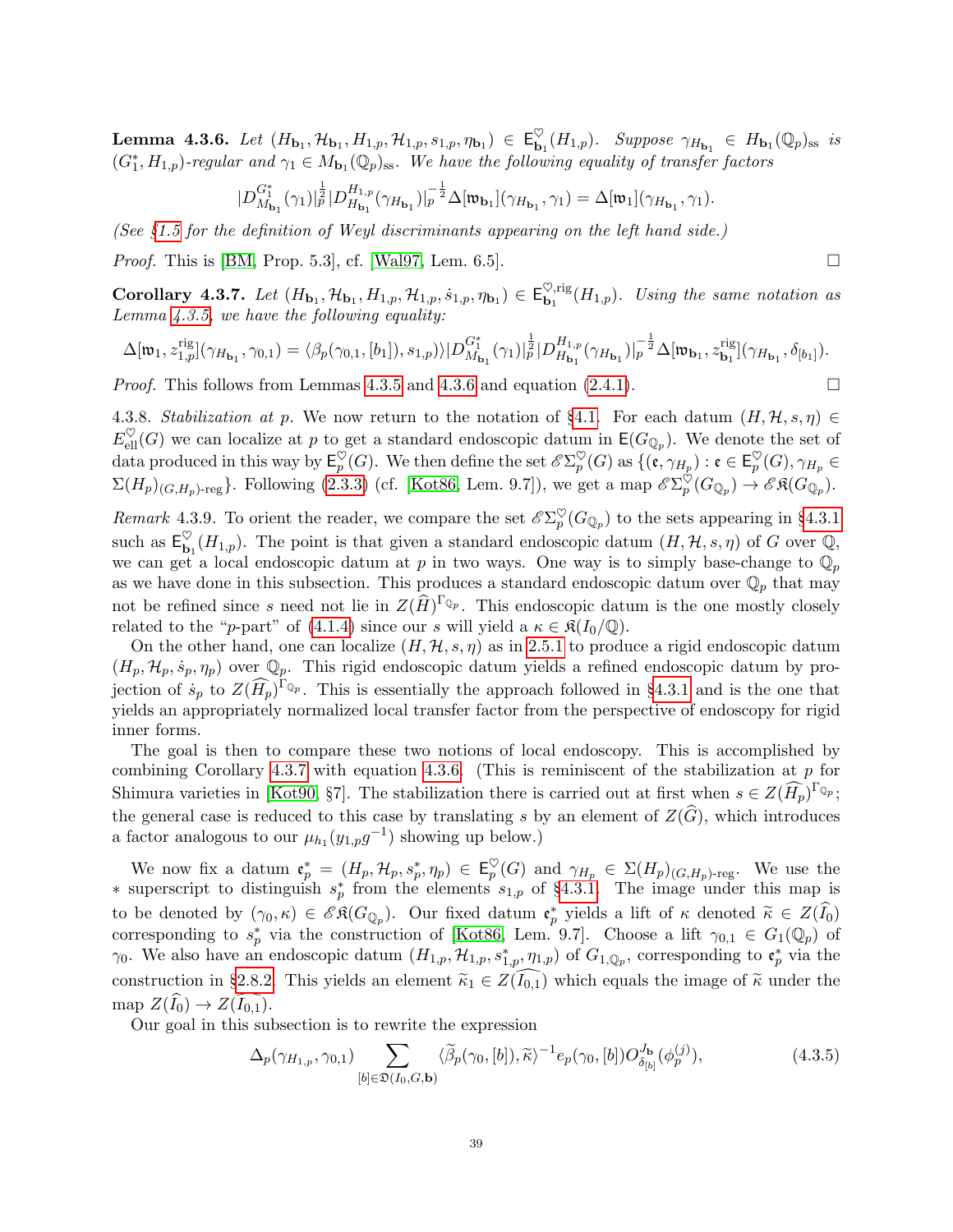where  $\Delta_p = \Delta[\mathfrak{w}_1, z_{1,p}^{\text{rig}}]$ , in terms of stable orbital integrals on endoscopic groups of  $G_{1,p}$ . Henceforth, we simplify the notation by dropping the superscript (j) from  $\phi_p$  and assume that  $\phi_p \in \mathcal{H}_{\text{acc}}(J_{\mathbf{b}}(\mathbb{Q}_p)).$  Our first task is to lift  $(4.3.5)$  from G to  $G_1$ .

<span id="page-39-0"></span>Lemma 4.3.10. We have a canonical bijection

$$
\mathfrak{D}(I_{0,1}, G_1, \mathbf{b}_1) = \mathfrak{D}(I_0, G, \mathbf{b}),
$$

as well as a row-exact commutative diagram

$$
\begin{array}{ccccccc}\n1 & \xrightarrow{\hspace{1cm}} & \pi_1(Z_1) & \xrightarrow{\hspace{1cm}} & \pi_1(I_{0,1}) & \xrightarrow{\hspace{1cm}} & \pi_1(I_0) & \xrightarrow{\hspace{1cm}} & 1 \\
& & & & & & & \\
& & & & & & & \\
\downarrow & & & & & & & \\
\pi_1(Z_1)_{\Gamma_{\mathbb{Q}_p}} & \xrightarrow{\overline{\epsilon}} & \pi_1(I_{0,1})_{\Gamma_{\mathbb{Q}_p}} & \xrightarrow{\hspace{1cm}} & \pi_1(I_0)_{\Gamma_{\mathbb{Q}_p}} & \xrightarrow{\hspace{1cm}} & 1\n\end{array}
$$

induced by the exact sequence  $1 \rightarrow Z_1 \rightarrow I_{0,1} \rightarrow I_0 \rightarrow 1$ .

*Proof.* The second fact is standard and follows from  $[Kot84, (1.8.1)]$ . We now prove that the natural map  $\mathfrak{D}(I_{0,1}, G_1, \mathbf{b}_1) \to \mathfrak{D}(I_0, G, \mathbf{b})$  is a bijection. By [\[Kot97,](#page-47-7) §4.5] and [\[Kot14,](#page-47-10) Prop. 10.4],  $B(Z_1)$  acts transitively on each fiber of the maps  $B(I_{0,1}) \rightarrow B(I_0)$  and  $B(G_1) \rightarrow B(G)$ . The action is equivariant for the map  $B(I_{0,1}) \rightarrow B(G)$ . Moreover, the stabilizer of each fiber is given by ker $(H^1(\mathbb{Q}_p, I_{0,1}) \to H^1(\mathbb{Q}_p, I_0))$  and ker $(H^1(\mathbb{Q}_p, G_1) \to H^1(\mathbb{Q}_p, G))$  respectively. Since  $H^1(\mathbb{Q}_p, Z_1) = \{1\}$ , these stabilizers are trivial. This implies the desired result.

Each  $[b] \in \mathfrak{D}(I_0, G, \mathbf{b})$  gives an element  $[b_1] \in \mathfrak{D}(I_{0,1}, G_1, \mathbf{b}_1)$  by Lemma [4.3.10.](#page-39-0) Define  $\beta_{1,p} =$  $\kappa_{I_{0,1}}([b_1]) \in \pi_1(I_{0,1})_{\Gamma_{\mathbb{Q}_p}}$ . It follows from the diagram in Lemma [4.3.10](#page-39-0) that  $\beta_{1,p} \in \pi_1(I_{0,1})_{\Gamma_{\mathbb{Q}_p}}$  lifts to an element  $\widetilde{\beta}_{1,p} \in \pi_1(I_{0,1})$  which projects to  $\widetilde{\beta}_p \in \pi_1(I_0)$ . By construction, we have  $\langle \widetilde{\beta}_{1,p}, \widetilde{\kappa}_1 \rangle =$  $\langle \widetilde{\beta}_p, \widetilde{\kappa} \rangle$ . Since  $I_p$  and  $I_{1,p}$  have the same adjoint group, the Kottwitz signs match:  $e_p(\gamma_0, [b]) =$  $e_p(\gamma_{0,1}, [b_1])$  (see [\[Kot83\]](#page-47-29)). Moreover  $O_{\delta u}^{J_{\mathbf{b}}}$  $\frac{J_\mathbf{b}}{\delta_{[b]}}(\phi_p) = O^{J_\mathbf{b_1}}_{\delta_{[b_1]}}$  $\delta_{\mathfrak{b}_{1}}^{S_{\mathbf{b}_{1}}}(\phi_{1,p}),$  where  $\phi_{1,p} \in \mathcal{H}_{\text{acc}}(J_{\mathbf{b}_{1}}, \mathbf{1}_{\mathfrak{X}_{1,p}})$  is the pullback of  $\phi_p$  under the map  $J_{\mathbf{b}_1}(\mathbb{Q}_p) \to J_{\mathbf{b}}(\mathbb{Q}_p)$ . Since  $\phi_p$  is invariant under  $\mathfrak{X}_p$ , the function  $\phi_{1,p}$ is invariant under its preimage  $\mathfrak{X}_{1,p}$  in  $J_{\mathbf{b}_1}(\mathbb{Q}_p)$ .

Hence, by the equalities of the previous paragraph, the expression in [\(4.3.5\)](#page-38-3) becomes

$$
\Delta_p(\gamma_{H_{1,p}},\gamma_{0,1})\sum_{[b_1]\in \mathfrak{D}(I_{0,1},G_1,\mathbf{b}_1)}\langle \widetilde{\beta}_{1,p},\widetilde{\kappa}_1\rangle^{-1}e_p(\gamma_{0,1},[b_1])O^{J_{\mathbf{b}_1}}_{\delta_{[b_1]}}(\phi_{1,p}).
$$

Recall from §[4.1.3](#page-31-3) that we had  $s_{1,\text{der}} \in \hat{G}_{1,\text{der}}$  and chose  $y'_{1,p} = 1$  so that  $y_{1,p} = y''_{1,p}$  in the definition of  $\dot{s}_{1,p}$  as in §[2.5.](#page-17-0) Let  $g \in Z(\widehat{G}_1)$  be such that  $\widetilde{\kappa}_1 = s_{1,\text{der}}g$ . Recall that  $s_{1,p}$  is defined as the projection of  $s_{1,p}$  to  $Z(\widehat{H_1})^{\Gamma_{\mathbb{Q}_p}}$  and that  $\bar{\eta}_1(s_{1,p}) = (s_{\rm sc}, \dot{y}_{1,p}),$  where  $\bar{\eta}_1 : \bar{H_1} \to \bar{G_1}$  is as in Definition [2.3.4.](#page-12-0) It follows that we have  $\eta_1(s_{1,p}) = s_{1,\text{der}} y_{1,p} = \tilde{\kappa}_1 g^{-1} y_{1,p}$ . Moreover  $g^{-1} y_{1,p} \in Z(\widehat{G_1})$ , so

<span id="page-39-1"></span>
$$
\langle \widetilde{\beta}_{1,p}, \widetilde{\kappa}_1 \rangle = \langle \beta_{1,p}, \eta_1(s_{1,p}) \rangle \mu_{h_1}(y_{1,p}^{-1}g). \tag{4.3.6}
$$

Now suppose that there exists  $\mathfrak{e}_{\mathbf{b}_1} = (H_{\mathbf{b}_1}, \mathcal{H}_{\mathbf{b}_1}, H_{1,p}, \mathcal{H}_{1,p}, \dot{s}_{1,p}, \eta_{\mathbf{b}_1}) \in \mathsf{E}_{\mathbf{b}_1}^{\heartsuit,\text{rig}}$  $\mathbf{b}_1^{\vee,\text{rig}}(H_{1,p})$  as well as  $\gamma_{H_{\mathbf{b}_1}} \in \Sigma(H_{\mathbf{b}_1}(\mathbb{Q}_p))$  that transfers to  $\delta_1 \in \Sigma(J_{\mathbf{b}_1}(\mathbb{Q}_p))$  and whose image in  $\Sigma(H_{1,p}(\mathbb{Q}_p))$  is  $\gamma_{H_{1,p}}$ . Write  $\Delta_{\mathbf{b}_1}$  for the transfer factor  $\Delta[\mathfrak{w}_{\mathbf{b}_1}, z_{\mathbf{b}_1}^{\text{rig}}]$ <sup>rig</sup><sub>b<sub>1</sub></sub>. (This is different from  $\Delta_p$ .) Then substituting the above equality and applying Corollary [4.3.7,](#page-38-1) the preceding formula for [\(4.3.5\)](#page-38-3) becomes

$$
\sum_{[b_1]\in \mathfrak{D}(I_{0,1},G_1,\mathbf{b}_1)}\mu_{h_1}(y_{1,p}g^{-1})\Delta_{\mathbf{b}_1}(\gamma_{H_{\mathbf{b}_1}},\delta_1)|D^{H_{1,p}}_{H_{\mathbf{b}_1}}(\gamma_{H_{\mathbf{b}_1}})|_p^{-\frac{1}{2}}|D^{G_1^*}_{M_{\mathbf{b}_1}}(\gamma_1)|_p^{\frac{1}{2}}e_p(\gamma_{0,1},[b_1])O^{J_{\mathbf{b}_1}}_{\delta_{[b_1]}}(\phi_{1,p}).
$$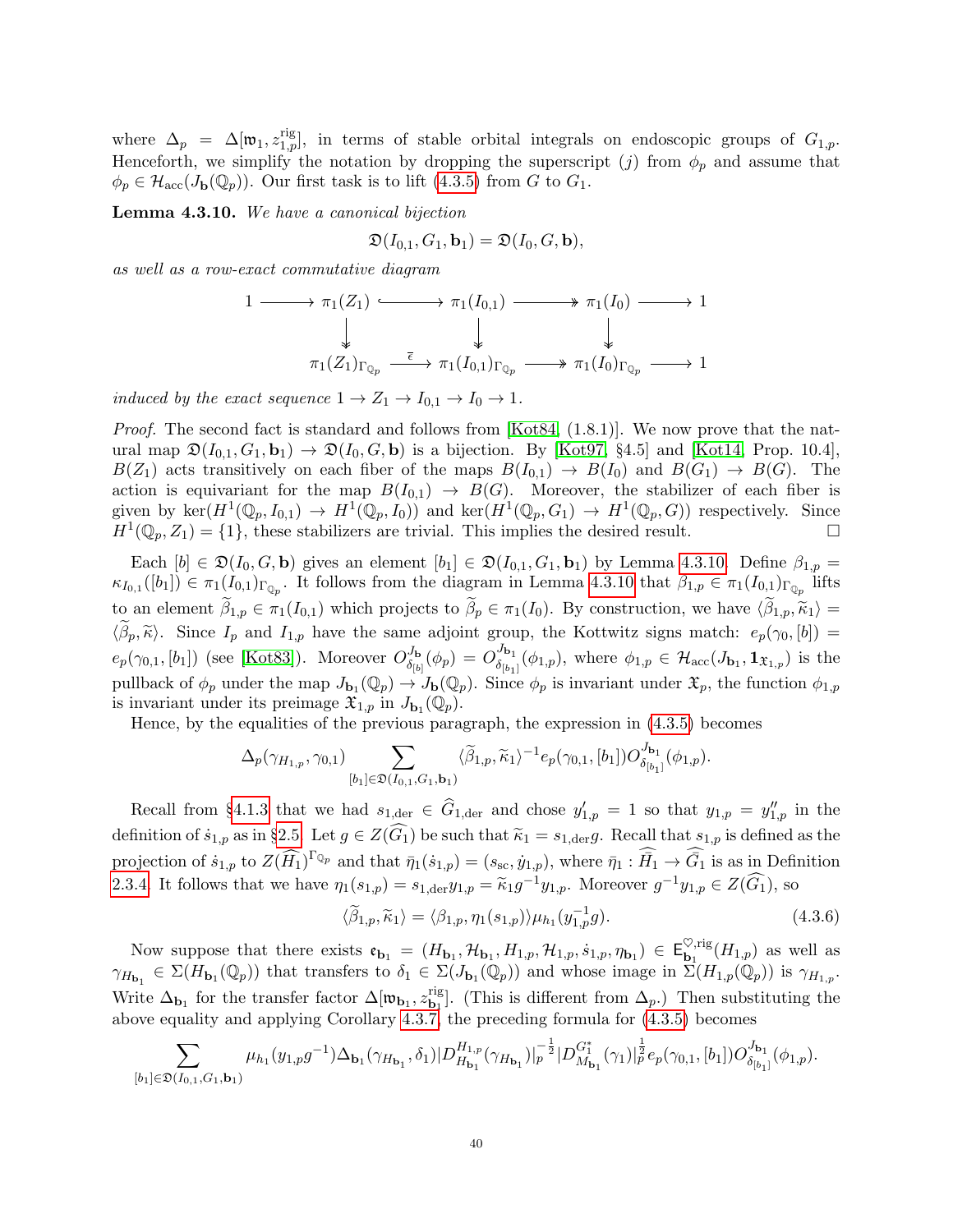Following [\[Shi10,](#page-48-2) §6.3], we define a character  $\bar{\delta}_{P(\bar{\nu}_{b_1})}: J_{b_1}(\mathbb{Q}_p) \to \mathbb{C}^\times$  such that  $\bar{\delta}_{P(\bar{\nu}_{b_1})}(\delta_1') =$  $\delta_{P(\bar{\nu}_{\mathbf{b}_1})}(\gamma'_1)$ , where  $\delta_{P(\bar{\nu}_{\mathbf{b}_1})}: M_{\mathbf{b}_1}(\mathbb{Q}_p) \to \mathbb{C}^\times$  is the modulus character for  $P(\bar{\nu}_{\mathbf{b}_1})$  and  $\delta'_1 \in J_{\mathbf{b}_1}(\mathbb{Q}_p)$ and  $\gamma_1' \in M_{\mathbf{b}_1}(\mathbb{Q}_p)$  are semi-simple elements with matching stable conjugacy class. We then define

$$
\phi_{1,p}^0:=\phi_{1,p}\cdot \bar{\delta}^{\frac{1}{2}}_{P(\bar{\nu}_{\mathbf{b}_1})}\in \mathcal{H}_{\rm acc}(J_{\mathbf{b}_1}(\mathbb{Q}_p), \mathbf{1}_{\mathfrak{X}_{1,p}}).
$$

Let  $\phi_p^{H_{\mathbf{b}_1}} \in \mathcal{H}(H_{\mathbf{b}_1}(\mathbb{Q}_p), \chi^{-1}_{H_{\mathbf{b}_1}})$  be a  $\Delta_{\mathbf{b}_1}$ -transfer of  $\phi_{1,p}^0$  to  $H_{\mathbf{b}_1}$  as in Proposition [2.6.6.](#page-19-2) In fact, since the set of  $\nu$ -acceptable elements is open, closed, and invariant under stable conjugacy, we can and do choose  $\phi_p^{H_{\mathbf{b}_1}} \in \mathcal{H}_{\text{acc}}(H_{\mathbf{b}_1}(\mathbb{Q}_p), \chi_{H_{\mathbf{b}_1}}^{-1})$  by multiplying with the characteristic function on the set of  $\nu$ -acceptable elements. We have

$$
\sum_{[b_1]}\mu_{h_1}(y_{1,p}g^{-1})\Delta_{\mathbf{b}_1}(\gamma_{H_{\mathbf{b}_1}},\delta_1)|D_{H_{\mathbf{b}_1}}^{H_{1,p}}(\gamma_{H_{\mathbf{b}_1}})|_p^{-\frac{1}{2}}|D_{M_{\mathbf{b}_1}}^{G_1^*}(\gamma_1)|_p^{\frac{1}{2}}e_p(\gamma_{0,1},[b_1])O_{\delta_{[b_1]}}^{J_{\mathbf{b}_1}}(\phi_{1,p})
$$
  
\n
$$
=\sum_{[b_1]}\mu_{h_1}(y_{1,p}g^{-1})\Delta_{\mathbf{b}_1}(\gamma_{H_{\mathbf{b}_1}},\delta_1)|D_{H_{\mathbf{b}_1}}^{H_{1,p}}(\gamma_{H_{\mathbf{b}_1}})|_p^{-\frac{1}{2}}e_p(\gamma_{0,1},[b_1])O_{\delta_{[b_1]}}^{J_{\mathbf{b}_1}}(\phi_{1,p}^0)
$$
  
\n
$$
=\mu_{h_1}(y_{1,p}g^{-1})|D_{H_{\mathbf{b}_1}}^{H_{1,p}}(\gamma_{H_{\mathbf{b}_1}})|_p^{-\frac{1}{2}}SO_{\gamma_{H_{\mathbf{b}_1}}}^{H_{\mathbf{b}_1}}(\phi_p^{H_{\mathbf{b}_1}}),
$$

where the sums run over  $[b_1] \in \mathfrak{D}(I_{0,1}, G_1, \mathbf{b}_1)$ . The first equality above holds because either  $\delta_{[b_1]}$ is not  $\overline{\nu}_{\mathbf{b}_1}$ -acceptable (in which case  $O_{\delta_{\mathrm{th}}}^{J_{\mathbf{b}_1}}$  $\frac{J_{\mathbf{b}_1}}{\delta_{[b_1]}}(\phi_{1,p})=0=O^{J_{\mathbf{b}_1}}_{\delta_{[b_1]}}$  $\begin{pmatrix} \partial \mathbf{b}_1 \\ \delta_{[b_1]} (\phi_{1,p}^0) \end{pmatrix}$ , or it is acceptable and then so is  $\gamma_1$ , which implies  $|D_{M_{\mathbf{b}_1}}^{G_1^*}(\gamma_1)| = \delta_{P(\overline{\nu}_{\mathbf{b}_1})}(\gamma_1)$  by [\[Shi10,](#page-48-2) Lem. 3.4].

Finally, we need to rewrite this expression in terms of stable orbital integrals of  $H_{1,p}$ . By Lemma [2.7.7](#page-21-5) generalized to the central character setting as in [\[KS,](#page-47-1) §3.5], there exists a  $\nu$ -ascent  $f_{\mathbf{b}_1}^{\mathfrak{e}_{\mathbf{b}_1}}$  $\mathbf{E}_{\mathbf{b}_1}^{\mathbf{c}_{\mathbf{b}_1}} \in \mathcal{H}(H_{1,p}(\mathbb{Q}_p), \chi_{H_{1,p}}^{-1})$  of  $\phi_p^{H_{\mathbf{b}_1}}$ . (We are inserting the superscript to emphasize the dependence on  $\mathfrak{e}_{\mathbf{b}_1}$ .) The central character should indeed be  $\chi_{H_1}^{-1}$  $\frac{-1}{H_{1,p}}$  as one can see from comparing Lemmas [4.3.6](#page-38-2) and [2.4.3.](#page-16-0) We then have

$$
|D_{H_{\mathbf{b}_1}}^{H_{1,p}}(\gamma_{H_{\mathbf{b}_1}})|_p^{-\frac{1}{2}}SO_{\gamma_{H_{\mathbf{b}_1}}}^{\gamma_{\mathbf{b}_1}}(\phi_p^{H_{\mathbf{b}_1}})=SO_{\gamma_{H_{1,p}}}^{H_{1,p}}(f_{\mathbf{b}_1}^{\mathfrak{e}_{\mathbf{b}_1}}).
$$

In conclusion, we have proven that

<span id="page-40-0"></span>
$$
\mu_{h_1}(y_{1,p}g^{-1})SO^{H_{1,p}}_{\gamma_{H_{1,p}}}(f_{\mathbf{b}_1}^{\mathbf{c}_{\mathbf{b}_1}}) = \Delta_{\mathbf{b}_1}(\gamma_{H_{1,p}},\gamma_{0,1})\sum_{[b]\in\mathfrak{D}(I_0,G,\mathbf{b})}\langle\widetilde{\beta}_p(\gamma_0,[b]),\widetilde{\kappa}\rangle^{-1}e_p([b])O^{J_{\mathbf{b}}}_{\delta_{[b]}}(\phi_p). \tag{4.3.7}
$$

We repeat the construction of  $f_{\mathbf{h}_1}^{\epsilon_{\mathbf{h}_1}}$  $\mathfrak{e}_{\mathbf{b}_1}^{\mathfrak{e}_{\mathbf{b}_1}}$  for each  $\mathfrak{e}_{\mathbf{b}_1} \in \mathsf{E}^{\heartsuit,\mathrm{rig}}_{\mathbf{b}_1}$  $\mathbf{b}_1^{\vee,\text{rig}}(H_{1,p})$  and define

$$
h_{1,p}:=\sum_{\mathfrak{e}_{\mathbf{b}_1} \in \mathsf{E}^{\bigcirc,\mathrm{rig}}_{\mathbf{b}_1}(H_{1,p})} \mu_{h_1}(y_{1,p}g^{-1})f^{\mathfrak{e}_{\mathbf{b}_1}}_{\mathbf{b}_1} \ \in \ \mathcal{H}(H_{1,p}(\mathbb{Q}_p),\lambda_{H_{1,p}}).
$$

<span id="page-40-1"></span>**Proposition 4.3.11.** For each  $(G_1, H_1)$ -regular  $\gamma_{H_{1,p}} \in \Sigma(H_{1,p}(\mathbb{Q}_p))$ , we have

$$
SO_{\gamma_{H_{1,p}}}(h_{1,p})=\Delta_p(\gamma_{H_{1,p}},\gamma_{0,1})\sum_{[b]\in\mathfrak{D}(I_0,G,\mathbf{b})}\langle\widetilde{\beta}_p(\gamma_0,[b]),\widetilde{\kappa}\rangle^{-1}e_p([b])O_{\delta_{[b]}}^{J_{\mathbf{b}}}(\phi_p),
$$

if  $(H_1, \mathcal{H}_1, s_1, \eta_1, \gamma_{H_{1,p}}) \in \mathscr{E}\Sigma_{\text{eff}}^{\text{isoc}}(G_1)$  and otherwise,

$$
SO_{\gamma_{H_{1,p}}}(h_{1,p})=0.
$$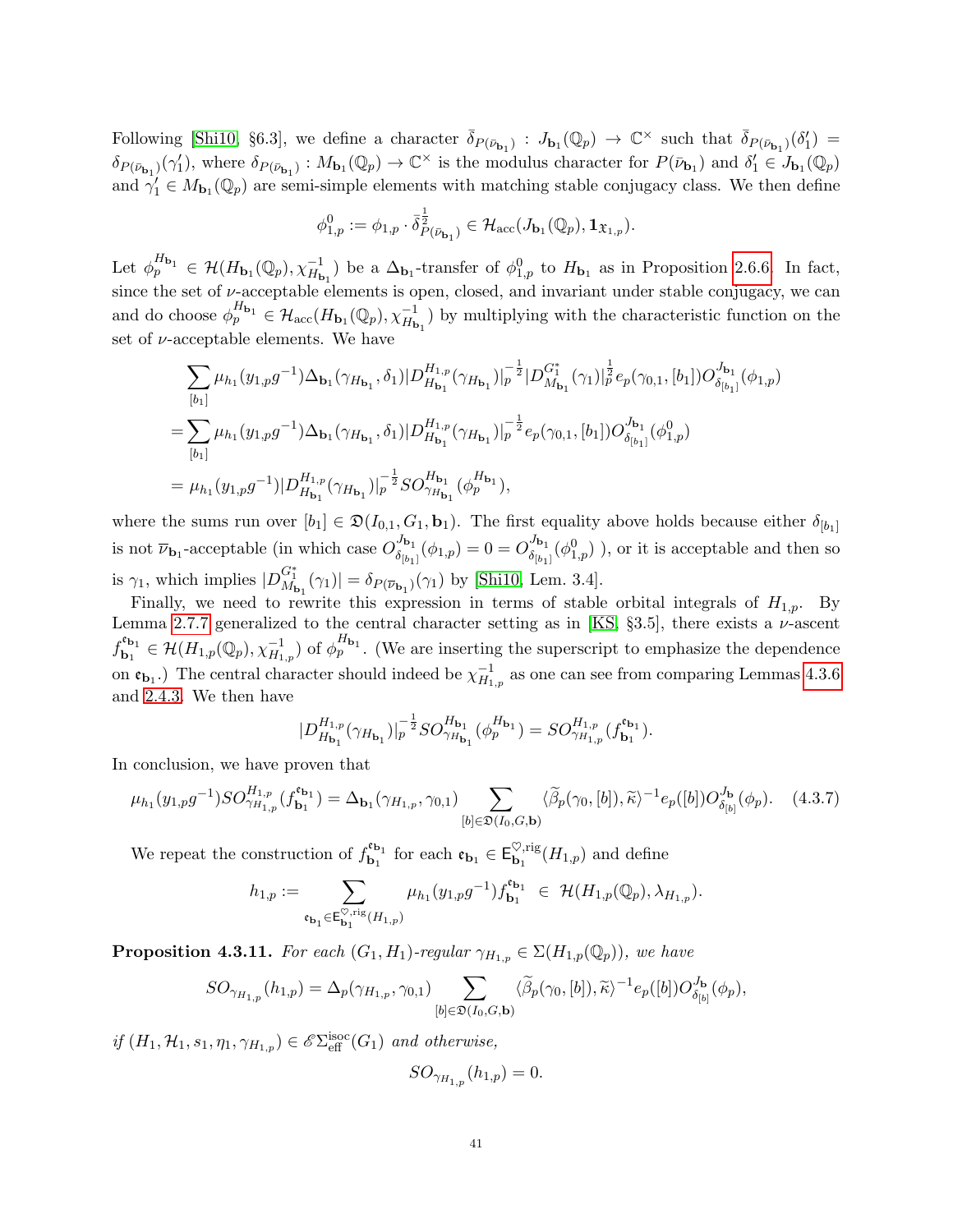*Proof.* We suppose first that  $(H_1, H_1, s_1, \eta_1, \gamma_{H_{1,p}}) \notin \mathscr{E}^{\text{2}}_{\text{eff}}(G_1)$  and suppose for contradiction that  $SO_{\gamma_{H_{1,p}}} (f^{\mathfrak{e}_{\mathbf{b}_{1}}}_{\mathbf{b}_{1}}$  $\binom{\mathfrak{e}_{\mathbf{b}_1}}{\mathbf{b}_1}$   $\neq 0$  for some  $f_{\mathbf{b}_1}^{\mathfrak{e}_{\mathbf{b}_1}}$  $\mathbf{b}_1^{\mathfrak{e}_{\mathbf{b}_1}}$  corresponding to an element of  $\mathsf{E}_{\mathbf{b}_1}^{\heartsuit,\mathrm{rig}}$  $\mathbf{b}_1^{\vee,\text{rig}}(H_{1,p})$ . Then by the definition of  $f_{\mathbf{b}_1}^{\mathfrak{e}_{\mathbf{b}_1}}$  $\mathbf{b}_1$  (Definition [2.7.6\)](#page-21-1) we must have that  $\gamma_{H_{1,p}}$  is stably conjugate in  $H_{1,p}$  to some *v*-acceptable  $\gamma_{H_{\mathbf{b}_1}} \in H_{\mathbf{b}_1}$ . The class of

$$
(H_{\mathbf{b}_1},\mathcal{H}_{\mathbf{b}_1},H_{1,p},\mathcal{H}_{1,p},s_{1,p},\eta_{\mathbf{b}_1},\gamma_{H_{\mathbf{b}_1}}) \quad \text{in} \quad \mathscr{E}\Sigma^{\text{emb}}(M_{\mathbf{b}_1},G_1)
$$

cannot lie in  $\mathscr{E}^{\text{emb}}_{\text{eff}}(J_{\mathbf{b}_1}, G_1)$ , since otherwise the image in  $\mathscr{E}^{\text{isoc}}(G_1)$  would lie in  $\mathscr{E}^{\text{isoc}}_{\text{eff}}(G_1)$ . This means (see the paragraph below Definition [2.7.10\)](#page-22-1) that the corresponding class of  $\mathscr{E}\mathfrak{K}^{\rm isoc}(M_{\mathbf{b}_1}, G_1)$ does not lie in  $\mathscr{E} \mathfrak{K}_{\text{eff}}^{\text{isoc}}(J_{\mathbf{b}_1}, G_1)$ . Let  $(\gamma, \lambda)$  be a representative of this class in  $\mathscr{E} \mathfrak{K}^{\text{isoc}}(M_{\mathbf{b}_1}, G_1)$ . Then either the stable conjugacy class of  $\gamma$  does not transfer to  $J_{\mathbf{b}_1}$  or it transfers to an element that is not  $\overline{\nu}_{b_1}$ -acceptable. Either way, we have  $SO_{\gamma_{H_{1,p}}}(\overline{f}_{b_1}^{\epsilon_{b_1}})$  $b_1^{\mathfrak{e}_{\mathbf{b}_1}}$  = 0 since  $f_{\mathbf{b}_1}^{\mathfrak{e}_{\mathbf{b}_1}}$  $\mathbf{b}_1^{\mathbf{b}_1}$  is the transfer of a function on  $J_{\mathbf{b}_1}$  supported on acceptable elements.

We now consider the case that  $(H_1, H_1, s_1, \eta_1, \gamma_{H_{1,p}}) \in \mathscr{E}\Sigma_{\text{eff}}^{\text{isoc}}(G_1)$ . By Equation [\(4.3.7\)](#page-40-0), it suffices to show that

$$
SO_{\gamma_{H_{1,p}}}^{H_{1,p}}(f_{\mathbf{b}_1}^{\mathfrak{e}_{\mathbf{b}_1}})\neq 0 \quad \text{for a unique } \mathfrak{e}_{\mathbf{b}_1}\in \mathsf{E}_{\mathbf{b}_1}^{\heartsuit,\mathrm{rig}}(H_{1,p}),
$$

and that for each  $\mathfrak{e}_{\mathbf{b}_1}$ , there is a unique  $\nu_{\mathbf{b}_1}$ -acceptable  $\gamma_{H_{\mathbf{b}_1}} \in \Sigma(H_{\mathbf{b}_1}(\mathbb{Q}_p))$  that is stably conjugate to  $\gamma_{H_{1,p}}$  in  $H_{1,p}(\mathbb{Q}_p)$ . To this end, suppose

- $\bullet\;\epsilon_{{\mathbf{b}}_1},\epsilon'_{{\mathbf{b}}_1}\in\mathsf{E}_{\mathbf{b}_1}^{\heartsuit,\mathrm{rig}}$  $\mathbf{b}_1^{\vee,\mathrm{rig}}(H_{1,p}),$
- $\bullet \ \gamma_{H_{\mathbf{b}_1}} \in \Sigma(\tilde{H}_{\mathbf{b}_1}(\mathbb{Q}_p))$  (resp.  $\gamma_{H'_{\mathbf{b}_1}} \in \Sigma(H'_{\mathbf{b}_1}(\mathbb{Q}_p)))$  is *v*-acceptable relative to  $\mathfrak{e}_{\mathbf{b}_1}$  (resp.  $\mathfrak{e}'_{\mathbf{b}_1}$ ),
- $\gamma_{H_{\mathbf{b}_1}}$  and  $\gamma_{H'_{\mathbf{b}_1}}$  are both stably conjugate to  $\gamma_{H_{1,p}}$  in  $H_{1,p}$ .

The tuple underlying  $\mathfrak{e}'_{\mathbf{b}_1}$  is labeled in the obvious way as for  $\mathfrak{e}_{\mathbf{b}_1}$ . Then the tuples

<span id="page-41-1"></span>
$$
(H_{\mathbf{b}_1}, \mathcal{H}_{\mathbf{b}_1}, H_{1,p}, \mathcal{H}_{1,p}, s_{1,p}, \eta_{1,p}) \text{ and } (H'_{\mathbf{b}_1}, \mathcal{H}'_{\mathbf{b}_1}, H_{1,p}, \mathcal{H}_{1,p}, s_{1,p}, \eta'_{1,p})
$$
(4.3.8)

must project to elements of  $\mathscr{E}\Sigma_{\text{eff}}^{\text{emb}}(J_{\mathbf{b}_1}, G_1)$  or otherwise the contributions to the integral  $SO^{H_{1,p}}_{\gamma_{H_{1,p}}} (f^{\mathfrak{e}_{\mathbf{b}_1}}_{\mathbf{b}_1}$  $\mathbf{b}_1$  are zero by the previous part of the proof. Now consider the two classes in  $\mathscr{E}\mathfrak{K}^{\mathrm{isoc}}(M_{\mathbf{b}_1})$  that we get via the maps

$$
\mathscr{E}\Sigma_{\mathrm{eff}}^{\mathrm{emb}}(J_{\mathbf{b}_{1}},G_{1})\rightarrow \mathscr{E}\Sigma^{\mathrm{isoc}}(M_{\mathbf{b}_{1}})\rightarrow \mathscr{E}\mathfrak{K}^{\mathrm{isoc}}(M_{\mathbf{b}_{1}})
$$

and let  $(\gamma, \lambda)$  and  $(\gamma', \lambda')$  be representatives of these classes. Since both  $\gamma_{H_{\mathbf{b}_1}}$  and  $\gamma'_{H'_{\mathbf{b}_1}}$  are conjugate to  $\gamma_{H_{1,p}}$  in  $H_{1,p}(\mathbb{Q}_p)$ , we have that  $\gamma$  and  $\gamma'$  are stably conjugate in  $G_1(\mathbb{Q}_p)$  by  $(2.\overline{3}.5)$ . Then, by [\[Shi10,](#page-48-2) Lem. 3.5] (since  $\gamma$ ,  $\gamma'$  are  $\bar{\nu}_{\mathbf{b}_1}$ -acceptable), we have that  $\gamma$  and  $\gamma'$  are stably conjugate in  $M_{\mathbf{b}_1}$ . This implies that  $(\gamma, \lambda)$  and  $(\gamma', \lambda')$  are in the same class in  $\mathscr{E} \mathfrak{K}^{\text{isoc}}(M_{\mathbf{b}_1}, G_1)$  and hence that the classes of the two tuples [\(4.3.8\)](#page-41-1) in  $\mathscr{E}\Sigma_{\text{eff}}^{\text{emb}}(J_{\mathbf{b}_1}, G_1)$  are equal. Then by Lemma [2.7.13,](#page-23-5) we must have that  $H'_{\mathbf{b}_1} = H_{\mathbf{b}_1}$  and that  $\gamma_{H'_{\mathbf{b}_1}}$  and  $\gamma'_{H'_{\mathbf{b}_1}}$  are stably conjugate in  $H_{\mathbf{b}_1}$ . This completes the proof.  $\square$ 

<span id="page-41-0"></span>4.4. Final steps. For each  $\mathfrak{e} = (H, \mathcal{H}, s, \eta) \in \mathsf{E}^{\heartsuit}_{\text{ell}}(G)$ , we have  $\mathfrak{e}_1 = (H_1, {}^L H_1, s_1, \eta_1) \in \mathsf{E}^{\heartsuit}_{\text{ell}}(G_1)$ . In the last subsection, we constructed the functions  $h_1^{\infty, p}$  $_1^{\infty,p}, h_{1,\infty}$ , and  $h_{1,p}$ . Take

$$
h_1 := h_1^{\infty, p} h_{1, \infty} h_{1, p} \in \mathcal{H}(H_1(\mathbb{A}), \chi_{H_1}^{-1}).
$$

For each  $\gamma_{H_1} \in H_1(\mathbb{Q})$ , write  $\text{Stab}_{\mathfrak{X}_{H_1}}(\gamma_{H_1})$  for the group of  $x \in \mathfrak{X}_{H_1,\mathbb{Q}}$  such that  $x\gamma_{H_1}$  is stably conjugate to  $\gamma_{H_1}$ . This has an obvious analogue with H in place of  $H_1$ . For  $h'_1 \in \mathcal{H}(H_1(\mathbb{A}), \chi_{H_1}^{-1})$ ,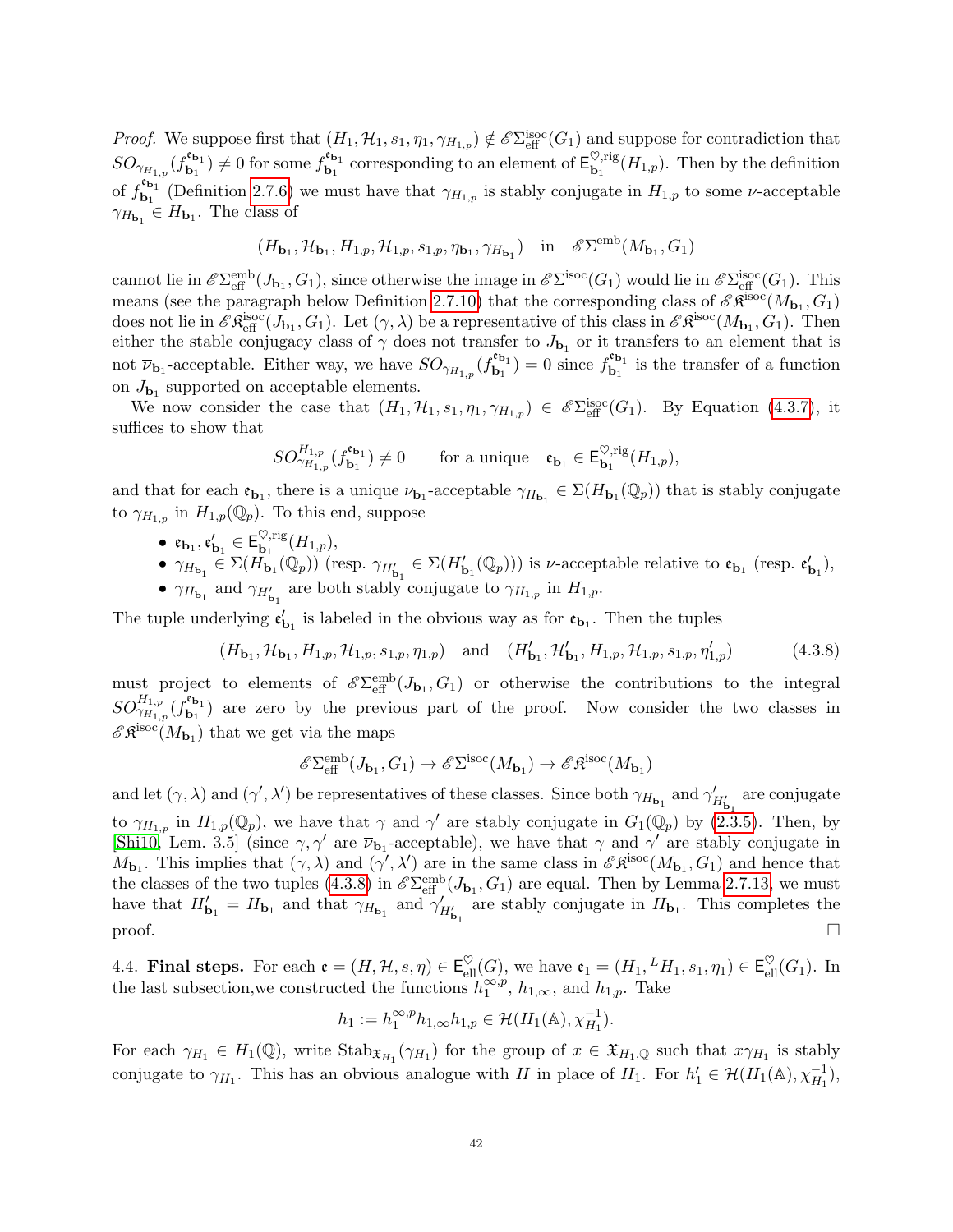we define

<span id="page-42-2"></span>
$$
ST_{ell,\chi_{H_1}}^{H_1}(h) := \tau_{\mathfrak{X}_{H_1}}(H_1) \sum_{\gamma_{H_1}} |\text{Stab}_{\mathfrak{X}_{H_1}}(\gamma_{H_1})|^{-1} SO_{\gamma_{H_1}}(h_1'),\tag{4.4.1}
$$

where the sum runs over  $\Sigma_{ell, \mathfrak{X}_{H_1}}(H_1)$ . We recall from [\[KSZ,](#page-47-4) Lem. 8.3.8] that for every  $\gamma_{H_1} \in$  $H_1(\mathbb{Q})_{(G_1,H_1)\text{-reg}}$ , if we write  $\gamma_H \in H(\mathbb{Q})$  for the image of  $\gamma_{H_1}$  then

<span id="page-42-4"></span>
$$
|\text{Stab}_{\mathfrak{X}_{H_1}}(\gamma_{H_1})| = |\text{Stab}_{\mathfrak{X}_H}(\gamma_H)| \overline{\iota}_H(\gamma_H), \tag{4.4.2}
$$

where  $\overline{\iota}_{H}(\gamma_{H})$  is as in §[3.3.4.](#page-29-1) Put  $\lambda(\mathfrak{e}) := |\text{Out}(\mathfrak{e})| \in \mathbb{Z}_{>0}$  and define the coefficient

<span id="page-42-3"></span>
$$
\iota(\mathfrak{e}) := \tau(G)\tau(H)^{-1}\lambda(\mathfrak{e})^{-1} = \tau_{\mathfrak{X}}(G)\tau_{\mathfrak{X}}(H)^{-1}\lambda(\mathfrak{e})^{-1} \in \mathbb{Q}_{>0}.
$$
 (4.4.3)

Recalling the notation from §[2.3](#page-11-0) (with  $F = \mathbb{Q}$ ), we have a composite map

<span id="page-42-1"></span>
$$
\mathcal{E}^{\text{2}}(G_1) \stackrel{(2.3.3)}{\longrightarrow} \mathcal{E}^{\text{2}}(G_1) \to \mathcal{E}^{\text{2}}(G), \tag{4.4.4}
$$

where the second map is induced by the projection  $G_1 \to G$ . By  $\mathscr{E} \mathfrak{K}^{\text{isoc}}(G)_{\mathcal{KP}_{\bf b}}$  we denote the subset of  $(\gamma_0, \lambda) \in \mathscr{E}$   $\mathfrak{K}^{\text{isoc}}(G)$  such that there exists an *acceptable* Kottwitz parameter  $(\gamma_0, [a], b) \in \mathcal{KP}_b$ (see Definition [3.2.4\)](#page-26-0).

<span id="page-42-0"></span>**Lemma 4.4.1.** Let  $\gamma_{H_1} \in H_1(\mathbb{Q})_{ss}$  and assume that  $\gamma_{H_1}$  is elliptic in  $H_1(\mathbb{Q})$ . If either

- (i)  $(\mathfrak{e}_1, \gamma_{H_1}) \notin \mathscr{E}^{\text{isoc}}(G_1)$  (namely  $\gamma_{H_1} \notin H_1(\mathbb{Q})_{(G_1, H_1) \text{-reg}}, \text{ or } \gamma_{H_1} \in H_1(\mathbb{Q})_{(G_1, H_1) \text{-reg}}$  but does not transfer to  $G_1(\mathbb{Q})$ , or
- (ii) the image of  $(\mathfrak{e}_1, \gamma_{H_1})$  under [\(4.4.4\)](#page-42-1) lies outside  $\mathscr{E} \mathfrak{K}^{\text{isoc}}(G)_{\mathcal{KP}_{\mathbf{b}}},$  then

$$
SO_{\gamma_{H_1}}(h_1)=0.
$$

If  $(\mathfrak{e}_1, \gamma_{H_1})$  belongs to  $\mathscr{E}^{\text{isoc}}(G_1)$  and has image  $(\gamma_0, \kappa) \in \mathscr{E}^{\text{asoc}}(G)_{\mathcal{KP}_{\mathbf{b}}},$  then

$$
SO_{\gamma_{H_1}}(h_1) = \sum_{(a,[b])} N(\gamma_0, \kappa, a, [b], j),
$$

where the sum runs over  $\mathfrak{D}(I_0, G; \mathbb{A}^{\infty, p}) \times \mathfrak{D}_p(I_0, G; \mathbf{b}).$ 

Proof. We begin with proving the second assertion. In that case,  $(\mathfrak{e}_1, \gamma_{H_1})$  transfers to  $(\gamma_{0,1}, \tilde{\kappa}_1) \in$ <br>  $\mathcal{L}^{g}$  gisoc( $C$ ). Moreover  $(\mathfrak{e}_1, \gamma_{H_1}) \subset \mathcal{L}^{g}$  visc( $C$ ) by definition and  $\gamma_{L}$  are  $\mathscr{E}\mathfrak{K}^{\rm isoc}(G_1)$ . Moreover  $(\mathfrak{e}_1, \gamma_{H_{1,p}}) \in \mathscr{E}\mathfrak{L}^{\rm isoc}_{\rm eff}(G_1)$  by definition, and  $\gamma_{0,1}, \gamma_0$  are elliptic in  $G_1(\mathbb{R}), G(\mathbb{R}),$ respectively. The formula for  $SO_{\gamma_{H_1}}(h_1)$  then follows from the defining formula [\(4.1.3\)](#page-33-4) and the equality  $\langle \alpha(\gamma_0, a, [b]), \kappa \rangle = \langle \beta(\gamma_0, a, [b]), \tilde{\kappa} \rangle$  as well as the local formulas: Lemmas [4.2.2,](#page-33-5) [4.2.4,](#page-34-2) and Proposition [4.3.11.](#page-40-1)

To check the first assertion, we may assume that  $\gamma_{H_1} \in H_1(\mathbb{Q})$  is  $(G_1, H_1)$ -regular and transfers over  $\mathbb R$  to an element of  $G_1(\mathbb R)_{\text{ell}}$  by Lemma [4.2.4.](#page-34-2) In light of Lemma [4.2.2,](#page-33-5) we may also assume that  $\gamma_{H_1}$  transfers over  $\mathbb{A}^{\infty,p}$  to an element of  $G_1(\mathbb{A}^{\infty,p})$ , as we already see that  $SO_{\gamma_{H_1}}(h_1) = 0$  otherwise. By Hypothesis [3.2.1,](#page-25-4)  $\gamma_{H_1}$  transfers to an element of  $G_1(\mathbb{Q}_p)$  as well. Now that  $\gamma_{H_1}$  transfers locally everywhere to an element of  $G_1(\mathbb{A})$ , the argument of [\[Kot90,](#page-47-27) p.188] (using R-ellipticity) shows that  $\gamma_{H_1}$  transfers to an element  $\gamma_{0,1} \in G_1(\mathbb{Q})$ . In particular,  $(\mathfrak{e}_1, \gamma_{H_1}) \notin \mathscr{E}^{\text{Isoc}}(G_1)$ , and its image in  $\mathscr{E} \mathfrak{K}^{\text{isoc}}(G_1)$  is  $(\gamma_{0,1}, \lambda_1)$  for some  $\lambda_1$ . Write  $(\gamma_0, \lambda) \in \mathscr{E} \mathfrak{K}^{\text{isoc}}(G)$  for the image of  $(\gamma_{0,1}, \lambda_1)$ .

It remains to show that, assuming  $SO_{\gamma_{H_1}}(h_1) \neq 0$ , the element  $\gamma_0$  can be extended to an acceptable parameter in  $\mathcal{KP}_{\mathbf{b}}$ . It suffices to verify that  $\gamma_{0,1}$  can be extended to an acceptable parameter  $(\gamma_{0,1}, [a_1], b_1) \in \mathcal{KP}_{\mathbf{b}_1}$ . We have already seen that  $\gamma_{0,1}$  is R-elliptic. We can take  $[a_1]$  to be trivial. Finally, let us find  $b_1$  as desired from Proposition [4.3.11.](#page-40-1) Since  $SO_{\gamma_{H_1}}(h_{1,p}) \neq 0$ , the proposition tells us that there exists  $(\delta_1, \lambda'_1) \in \mathscr{E}$   $\mathscr{R}_{\text{eff}}^{\text{isoc}}(J_{\mathbf{b}_1}, G_1)$  corresponding to  $(\mathfrak{e}_1, \gamma_{H_1})$ . Indeed, we can find  $b_1 \in \mathfrak{D}_p(I_{0,1}, G_1; \mathbf{b}_1)$  from  $\delta_1 \in J_{\mathbf{b}_1}(\mathbb{Q}_p)$  using the bijection from  $\mathfrak{D}_p(I_{0,1}, G_1; \mathbf{b}_1)$  to the set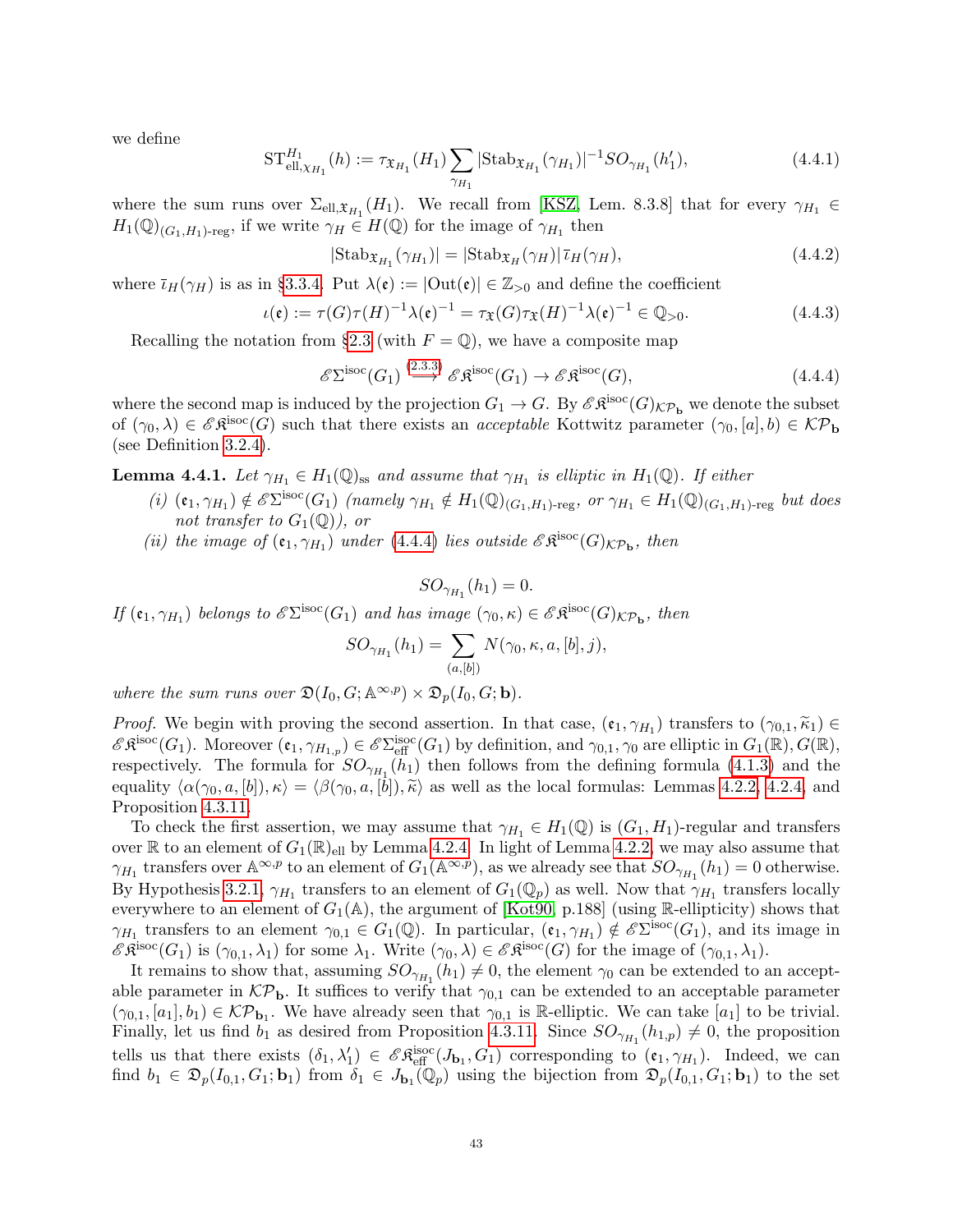of conjugacy classes in  $J_{\mathbf{b}_1}(\mathbb{Q}_p)$  which become stably conjugate to  $\gamma_{0,1}$  in  $G(\overline{\mathbb{Q}}_p)$ . (This bijection uses  $G_{1,\text{sc}} = G_{1,\text{der}}$ . See the proof of [\[KSZ,](#page-47-4) Prop. 7.4.16].) The proof of the first assertion is complete.

<span id="page-43-0"></span>**Theorem 4.4.2.** Assume that Conjecture [3.3.5](#page-30-1) is true. Then  $(3.3.3)$  may be rewritten as

$$
\operatorname{tr}\left(\phi^{\infty,p}\phi_p^{(j)}\middle|\iota H_c(\operatorname{Ig}_{\mathbf{b}},\mathcal{L}_{\xi})\right)=\sum_{\mathfrak{e}\in \mathsf{E}_{\operatorname{ell}}^{\heartsuit}(G)}\iota(\mathfrak{e})\mathrm{ST}_{\operatorname{ell},\chi_1^{\epsilon}}^{H_1}(h_1).
$$

Proof. This last step in the stabilization is nearly identical to the proof of [\[KSZ,](#page-47-4) Thm. 8.3.10] but we provide some details for completeness. We define the set

$$
\mathscr{E}\Sigma_{\text{ell}}^{\sim}(G) := \{(\mathfrak{e}, \gamma_H) : \mathfrak{e} \in E_{\text{ell}}^{\heartsuit}(G), \gamma_H \in \Sigma(H(F))_{\text{ell}, (G, H) \text{-reg}}\},
$$

on which  $x \in \mathfrak{X}_{\mathbb{Q}} = \mathfrak{X} \cap Z(\mathbb{Q})$  acts by  $(\mathfrak{e}, \gamma_H) \mapsto (\mathfrak{e}, x\gamma_H)$ . Write  $\mathscr{E}\Sigma_{\text{ell},\mathfrak{X}}^{\sim}(G)$  for the quotient set by this action. Similarly,  $\Sigma \mathfrak{K}_{ell,\mathfrak{X}}(G)$  is the quotient of  $\Sigma \mathfrak{K}_{ell}(G)$  by the multiplication action of  $\mathfrak{X}_{\mathbb{Q}}$ . The natural map  $\widetilde{\mathfrak{E}}$  :  $\mathscr{E}\Sigma_{\text{ell}}^{\sim}(G) \to \Sigma \mathfrak{K}_{\text{ell}}(G)$ , which is constructed in the same way as [\(2.3.3\)](#page-14-0), is  $\mathfrak{X}_{\mathbb{Q}}$ -equivariant, thus induces a map  $\widetilde{\mathfrak{E}}_{\mathfrak{X}} : \mathscr{E}\Sigma_{\text{ell},\mathfrak{X}}^{\sim}(G) \to \Sigma \mathfrak{K}_{\text{ell},\mathfrak{X}}(G)$ . (See also [\[KSZ,](#page-47-4) §8.3.1], where the same maps  $\mathfrak{E}$  and  $\mathfrak{E}_{\mathfrak{X}}$  are defined.)

The right hand side of the theorem is computed as follows. We start by plugging in [\(4.4.1\)](#page-42-2), [\(4.4.3\)](#page-42-3) and [\(4.1.1\)](#page-32-0), where  $\gamma_{H_1} \in H_1(\mathbb{Q})$  denotes an arbitrary lift of  $\gamma_H \in H(\mathbb{Q})$  in the second, third, and fourth lines (each summand is indpendent of the choice of  $\gamma_{H_1}$ ):

$$
\tau_{\mathfrak{X}_{H}}(G) \sum_{\mathfrak{e} \in \mathbb{E}_{\text{ell}}^{\heartsuit}(G)} \lambda(\mathfrak{e})^{-1} \sum_{\gamma_{H_{1}} \in \Sigma_{\text{ell}, \mathfrak{X}_{H_{1}}}(H_{1})} |\text{Stab}_{\mathfrak{X}_{H_{1}}}(\gamma_{H_{1}})|^{-1} SO_{\gamma_{H_{1}}}(h_{1})
$$
\n
$$
\stackrel{(4.4.2)}{=} \tau_{\mathfrak{X}_{H}}(G) \sum_{\mathfrak{e} \in \mathbb{E}_{\text{ell}}^{\heartsuit}(G)} \lambda(\mathfrak{e})^{-1} \sum_{\gamma_{H} \in \Sigma_{\text{ell}, \mathfrak{X}}(H)} \bar{\iota}_{H}(\gamma_{H})^{-1} SO_{\gamma_{H_{1}}}(h_{1})
$$
\n
$$
\text{Lem. } \stackrel{4.4.1}{=} \tau_{\mathfrak{X}}(G) \sum_{(\mathfrak{e}, \gamma_{H}) \in \mathcal{E} \Sigma_{\text{ell}, \mathfrak{X}}^{\heartsuit}(G)} \lambda(\mathfrak{e})^{-1} \bar{\iota}_{H}(\gamma_{H})^{-1} SO_{\gamma_{H_{1}}}(h_{1})
$$
\n
$$
\text{Lem. } \stackrel{4.4.1}{=} \tau_{\mathfrak{X}}(G) \sum_{(\gamma_{0}, \kappa) \in \Sigma \mathfrak{K}_{\text{ell}, \mathfrak{X}}(G)} \sum_{\substack{(\tilde{\iota}, \gamma_{H}) \in \mathcal{E} \Sigma_{\text{ell}, \mathfrak{X}}^{\heartsuit}(G)} \lambda(\mathfrak{e})^{-1} \bar{\iota}_{H}(\gamma_{H})^{-1} SO_{\gamma_{H_{1}}}(h_{1})}
$$
\n
$$
= \tau_{\mathfrak{X}}(G) \sum_{(\gamma_{0}, \kappa) \in \Sigma \mathfrak{K}_{\text{ell}, \mathfrak{X}}(G)} \sum_{\substack{\tilde{\iota}_{\mathfrak{X}} : (\mathfrak{e}, \gamma_{H}) \mapsto (\gamma_{0}, \kappa)}} \bar{\iota}_{G}(\gamma_{0})^{-1} N(\gamma_{0}, \kappa, a, [b], j).
$$

More precisely, the second and third equalities follow from re-parameterizing the sums and imposing additional conditions on  $\gamma_H$  based on the vanishing condition (i) in Lemma [4.4.1.](#page-42-0) The last equality is obtained from Lemma [4.4.1](#page-42-0) (the last assertion and vanishing condition (ii)) as well as [\[KSZ,](#page-47-4) Cor. 8.3.5] (which relates  $\bar{\iota}_G(\gamma_0)^{-1}$  to a sum of  $\lambda(\mathfrak{e})^{-1}\bar{\iota}_H(\gamma_H)^{-1}$ ).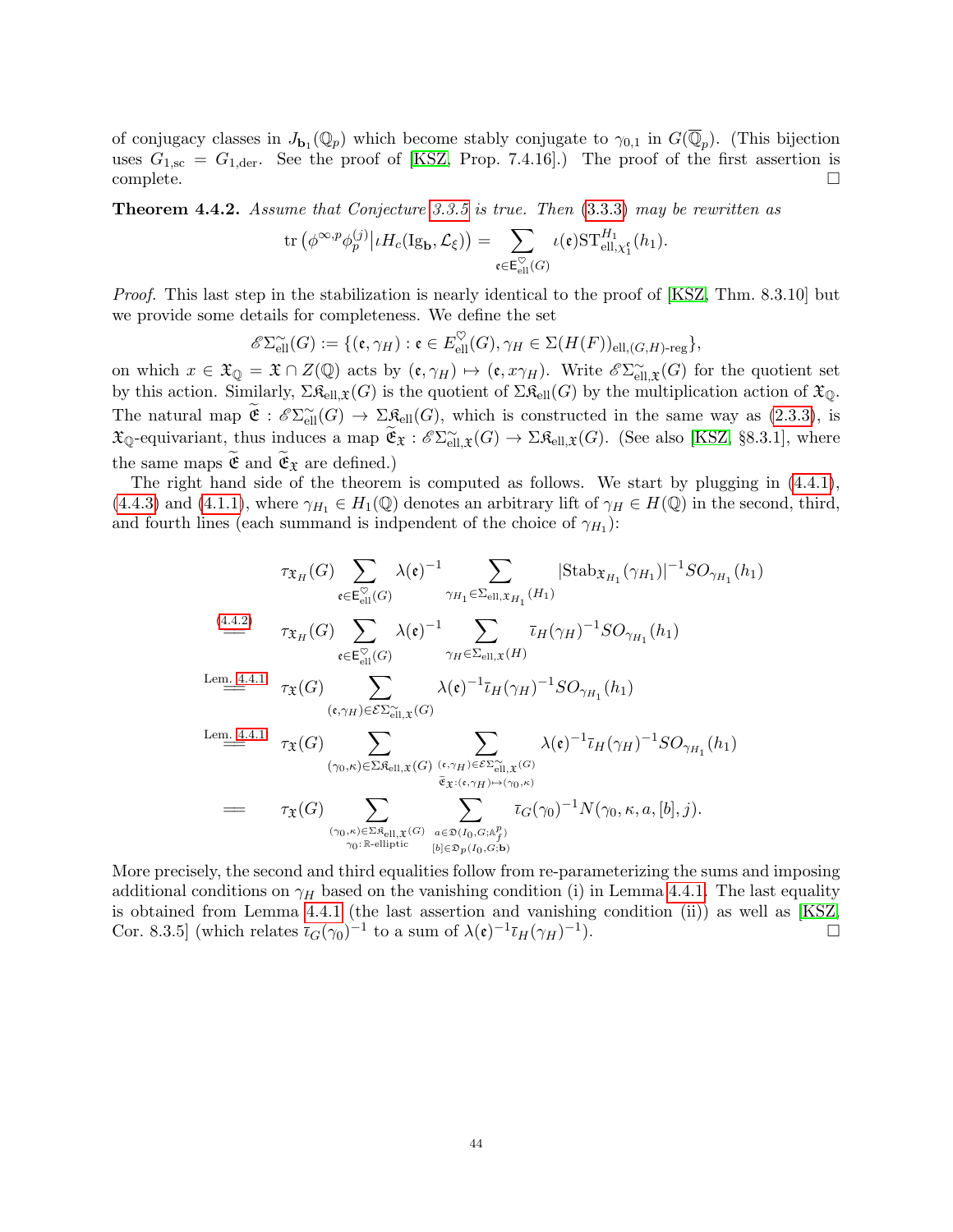# <span id="page-44-0"></span>**GLOSSARY**

<span id="page-44-44"></span><span id="page-44-43"></span><span id="page-44-42"></span><span id="page-44-41"></span><span id="page-44-40"></span><span id="page-44-39"></span><span id="page-44-38"></span><span id="page-44-37"></span><span id="page-44-36"></span><span id="page-44-35"></span><span id="page-44-34"></span><span id="page-44-33"></span><span id="page-44-32"></span><span id="page-44-31"></span><span id="page-44-30"></span><span id="page-44-29"></span><span id="page-44-28"></span><span id="page-44-27"></span><span id="page-44-26"></span><span id="page-44-25"></span><span id="page-44-24"></span><span id="page-44-23"></span><span id="page-44-22"></span><span id="page-44-21"></span><span id="page-44-20"></span><span id="page-44-19"></span><span id="page-44-18"></span><span id="page-44-17"></span><span id="page-44-16"></span><span id="page-44-15"></span><span id="page-44-14"></span><span id="page-44-13"></span><span id="page-44-12"></span><span id="page-44-11"></span><span id="page-44-10"></span><span id="page-44-9"></span><span id="page-44-8"></span><span id="page-44-7"></span><span id="page-44-6"></span><span id="page-44-5"></span><span id="page-44-4"></span><span id="page-44-3"></span><span id="page-44-2"></span><span id="page-44-1"></span>

| $\alpha(\mathfrak{c})$                                                                                                                                                                                                                                                                                                                                                                                            | Kottwitz invariant associated to <b>b</b> -admissible Kottwitz parameter $\mathfrak{c}$ 28                                     |
|-------------------------------------------------------------------------------------------------------------------------------------------------------------------------------------------------------------------------------------------------------------------------------------------------------------------------------------------------------------------------------------------------------------------|--------------------------------------------------------------------------------------------------------------------------------|
| $\beta_v(\mathfrak{c})$                                                                                                                                                                                                                                                                                                                                                                                           | term in construction of Kottwitz invariant $\alpha(\mathfrak{c})$ 29                                                           |
| $\beta_v(\mathfrak{c})$                                                                                                                                                                                                                                                                                                                                                                                           | term in construction of Kottwitz invariant $\alpha(\mathfrak{c})$ 28                                                           |
| B(G)                                                                                                                                                                                                                                                                                                                                                                                                              | Kottwitz set of Frobenius conjugacy classes of $G(\bar{\mathbb{Q}}_p)$ 10                                                      |
| $\mathfrak{c}$                                                                                                                                                                                                                                                                                                                                                                                                    | <b>b</b> -admissible Kottwitz parameter 27                                                                                     |
| $c_1(\mathfrak{c})$                                                                                                                                                                                                                                                                                                                                                                                               | $\text{vol}(I_{\mathfrak{c}}(\mathbb{Q})\backslash I_{\mathfrak{c}}(\mathbb{A}^{\infty})/\mathfrak{X}^{\infty})$ 30            |
| $c_2(\gamma_0)$                                                                                                                                                                                                                                                                                                                                                                                                   | $ \ker(\ker^1(\mathbb{Q},I_0)\to \ker^1(\mathbb{Q},G)) \in \mathbb{Z}_{>0}$ 30                                                 |
| $\mathcal{CKP}_{\mathbf{b}}$                                                                                                                                                                                                                                                                                                                                                                                      | set of <b>b</b> -classical Kottwitz parameters 28                                                                              |
| $\overline{C}_\mathbb{Q}$                                                                                                                                                                                                                                                                                                                                                                                         | closed dominant Weyl chamber 11                                                                                                |
| $\mathbb{D}%$                                                                                                                                                                                                                                                                                                                                                                                                     | pro-torus with character group $\mathbb Q$ 11                                                                                  |
| $\Delta_0$                                                                                                                                                                                                                                                                                                                                                                                                        | canonical local transfer factor for $G^*$ 21                                                                                   |
| $\Delta_{\mathbb{A}}$                                                                                                                                                                                                                                                                                                                                                                                             | canonical adelic transfer factor 33                                                                                            |
| $\delta_{P_{\nu}}(m)$                                                                                                                                                                                                                                                                                                                                                                                             | modulus character 22                                                                                                           |
| $\Delta[\mathfrak{w}]$                                                                                                                                                                                                                                                                                                                                                                                            | Whittaker normalized transfer factor for $G^*$ 16                                                                              |
| $\Delta[\mathfrak{w},z^{\text{rig}}]$                                                                                                                                                                                                                                                                                                                                                                             | local transfer factor for $G$ with rigid normalization 16                                                                      |
| $\mathfrak{D}(I,G;\mathbb{A}^S)$                                                                                                                                                                                                                                                                                                                                                                                  | $\ker(H^1(\mathbb{A}^S, I) \to H^1(\mathbb{A}^S, G))$ 27                                                                       |
| $\mathfrak{D}_p(I,G;\mathbf{h})\ \mathfrak{S}_p(I,G;\mathbf{b})\ \mathfrak{E}^{\heartsuit}_{\mathbf{b}^1}(H_{1,p})\ \mathfrak{E}^{\heartsuit}_{\mathrm{ell}}(G)\ \mathscr{E}^{\mathrm{emb}}_{\mathrm{eff}}(J_\mathbf{b},G;H)\ \mathscr{E}^{\mathrm{emb}}_{\mathrm{eff}}(M,G)\ \mathfrak{E}^{\mathrm{emb}}(M,G)\ \mathfrak{E}^{\mathrm{emb}}(M,G)\ \mathscr{E}^{\mathrm{emb}}(M,G;H)\ \mathscr{E}^{\mathrm{c}}(G)$ | pre-image of [b] under $B(I) \to B(G)$ 27                                                                                      |
|                                                                                                                                                                                                                                                                                                                                                                                                                   | representatives of $\mathcal{E}_{\text{eff}}^{\text{emb}}(J_{\mathbf{b}_1}, G_{1,p}^*; H_{1,p})$ 36                            |
|                                                                                                                                                                                                                                                                                                                                                                                                                   | set of representatives of $\mathcal{E}_{ell}(G)$ 32                                                                            |
|                                                                                                                                                                                                                                                                                                                                                                                                                   | 23                                                                                                                             |
|                                                                                                                                                                                                                                                                                                                                                                                                                   | 23                                                                                                                             |
|                                                                                                                                                                                                                                                                                                                                                                                                                   | set of isomorphism classes of embedded endoscopic data 14                                                                      |
|                                                                                                                                                                                                                                                                                                                                                                                                                   | set of embedded endoscopic data 14                                                                                             |
|                                                                                                                                                                                                                                                                                                                                                                                                                   | isomorphism classes of embedded endoscopic data relative to $(H, \mathcal{H}, s, \eta)$ 14                                     |
| $\mathscr{E}(G)$                                                                                                                                                                                                                                                                                                                                                                                                  | set of isomorphism classes of standard endoscopic data 13                                                                      |
| E(G)<br>$\mathfrak{E}(I,G;\mathbb{A}^S)$                                                                                                                                                                                                                                                                                                                                                                          | set of standard endoscopic data 13                                                                                             |
|                                                                                                                                                                                                                                                                                                                                                                                                                   | $\ker(H^1_{ab}(\mathbb{A}^S, I) \to H^1_{ab}(\mathbb{A}^S, G))$ 27<br>inner isomorphism classes of embedded endoscopic data 14 |
|                                                                                                                                                                                                                                                                                                                                                                                                                   | local Kottwitz gerbe 11                                                                                                        |
| $\begin{array}{c} \mathscr{E}i(M,G;H) \ \mathcal{E}^{\rm isoc}_{F} \ \mathscr{E}^{\rm isoc}_{\rm eff}(J_{\mathbf{b}},G) \end{array}$                                                                                                                                                                                                                                                                              | 23                                                                                                                             |
|                                                                                                                                                                                                                                                                                                                                                                                                                   | 23                                                                                                                             |
| $\overset{\circ}{\mathscr{E}^{\rm isoc}_{\rm eff}}(J_{\mathbf{b}},G;H)\\ \overset{\circ}{\mathscr{E}}\overset{\circ}{\mathfrak{K}^{\rm isoc}_{\rm eff}}(J_{\mathbf{b}},G)\\ \overset{\circ}{\mathscr{E}}\overset{\circ}{\mathfrak{K}^{\rm isoc}}(G)$                                                                                                                                                              | 23                                                                                                                             |
|                                                                                                                                                                                                                                                                                                                                                                                                                   | 15                                                                                                                             |
| $\mathscr{E}\mathfrak{K}^{\rm isoc}(M,G)$                                                                                                                                                                                                                                                                                                                                                                         | 15                                                                                                                             |
|                                                                                                                                                                                                                                                                                                                                                                                                                   | local rigid gerbe 7                                                                                                            |
|                                                                                                                                                                                                                                                                                                                                                                                                                   | localizations of $\mathsf{E}_{\text{ell}}^{\heartsuit}(G_1)$ using rigid inner twists 33                                       |
| $\mathcal{E}_{F}^{\text{rig}}$<br>$\mathcal{E}_{v}^{\text{rig}}$<br>$\mathcal{E}_{v}^{\text{rig}}$<br>$\mathcal{E}_{\text{eff}}^{\text{rig}}$<br>$\mathcal{E}_{\text{Eff}}^{\text{reg}}(J_{\mathbf{b}}, G)$<br>$\mathcal{E}_{\text{S}}^{\text{remb}}(M, G)$                                                                                                                                                       | global rigid gerbe 8                                                                                                           |
|                                                                                                                                                                                                                                                                                                                                                                                                                   | 23                                                                                                                             |
|                                                                                                                                                                                                                                                                                                                                                                                                                   | 15                                                                                                                             |
|                                                                                                                                                                                                                                                                                                                                                                                                                   | 23                                                                                                                             |
|                                                                                                                                                                                                                                                                                                                                                                                                                   | 23                                                                                                                             |
|                                                                                                                                                                                                                                                                                                                                                                                                                   | 15                                                                                                                             |
| $\begin{array}{l} \mathscr{E}\Sigma \in \mathcal{N}(M,\mathrm{G})\ \mathscr{E}\Sigma_{\mathrm{eff}}^{\mathrm{isoc}}(G) \ \mathscr{E}\Sigma_{\mathrm{eff}}^{\mathrm{isoc}}(J_{\mathbf{b}},G) \ \mathscr{E}\Sigma^{\mathrm{isoc}}(M,G) \ \mathring{\mathcal{G}} \ \bar{\tilde{G}} \end{array}$                                                                                                                      | averaged Lefschetz function 21                                                                                                 |
|                                                                                                                                                                                                                                                                                                                                                                                                                   | inverse limit of $\widehat{G_n}$ 7                                                                                             |
|                                                                                                                                                                                                                                                                                                                                                                                                                   |                                                                                                                                |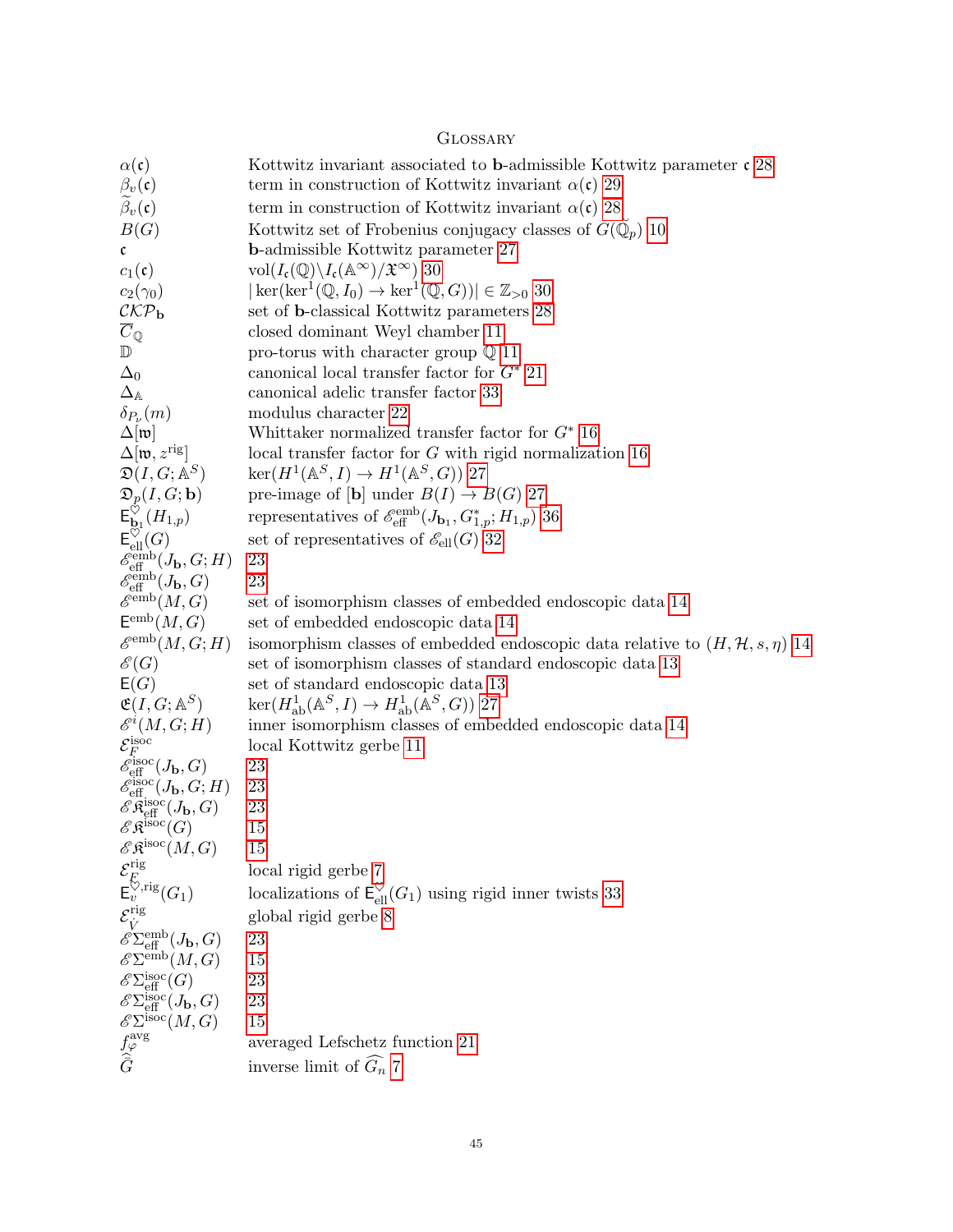<span id="page-45-41"></span><span id="page-45-40"></span><span id="page-45-39"></span><span id="page-45-38"></span><span id="page-45-37"></span><span id="page-45-36"></span><span id="page-45-35"></span><span id="page-45-34"></span><span id="page-45-33"></span><span id="page-45-32"></span><span id="page-45-31"></span><span id="page-45-30"></span><span id="page-45-29"></span><span id="page-45-28"></span><span id="page-45-27"></span><span id="page-45-26"></span><span id="page-45-25"></span><span id="page-45-24"></span><span id="page-45-23"></span><span id="page-45-22"></span><span id="page-45-21"></span><span id="page-45-20"></span><span id="page-45-19"></span><span id="page-45-18"></span><span id="page-45-17"></span><span id="page-45-16"></span><span id="page-45-15"></span><span id="page-45-14"></span><span id="page-45-13"></span><span id="page-45-12"></span><span id="page-45-11"></span><span id="page-45-10"></span><span id="page-45-9"></span><span id="page-45-8"></span><span id="page-45-7"></span><span id="page-45-6"></span><span id="page-45-5"></span><span id="page-45-4"></span><span id="page-45-3"></span><span id="page-45-2"></span><span id="page-45-1"></span><span id="page-45-0"></span>

| $\Gamma_{E/F}$                                                                                                                                                                                                                                                                                                                                                                                     | Galois group of the extension $E/F$ 5                                                                            |
|----------------------------------------------------------------------------------------------------------------------------------------------------------------------------------------------------------------------------------------------------------------------------------------------------------------------------------------------------------------------------------------------------|------------------------------------------------------------------------------------------------------------------|
| $\Gamma_F$                                                                                                                                                                                                                                                                                                                                                                                         | absolute Galois group of $F_5$                                                                                   |
| $\Gamma(G(F))$<br>$G_n$<br>$\hat{\overline{H}}$                                                                                                                                                                                                                                                                                                                                                    | set of conjugacy classes in $G(F)$ 6                                                                             |
|                                                                                                                                                                                                                                                                                                                                                                                                    | $G/Z_n$ 7                                                                                                        |
|                                                                                                                                                                                                                                                                                                                                                                                                    | inverse limit of $\widehat{H}_n$ , where $H_n = H/Z_n$ and $Z_n \subset Z(G)$ 13                                 |
| $\mathcal{H}_{\rm acc}(M_{\nu},\chi^{-1})$                                                                                                                                                                                                                                                                                                                                                         | subspace of Hecke algebra supported on $\nu$ -acceptable elements 22                                             |
| $H(F)_{(G,H)\text{-reg}}$                                                                                                                                                                                                                                                                                                                                                                          | $(G, H)$ -regular elements of $H(F)$ 15                                                                          |
| $H(F)_{G\text{-sr}}$                                                                                                                                                                                                                                                                                                                                                                               | G-strongly regular elements of $H(F)$ 15                                                                         |
| $H(F)_{\text{ss}}$                                                                                                                                                                                                                                                                                                                                                                                 | semi-simple elements of $H(F)$ 15                                                                                |
| $\mathcal{H}^{\mathrm{ur}}(G,\chi^{-1})$                                                                                                                                                                                                                                                                                                                                                           | unramified Hecke algebra relative to $(\mathfrak{X}, \chi)$ 20                                                   |
| $\mathfrak{I} \mathfrak{g}_{\bf b}$                                                                                                                                                                                                                                                                                                                                                                | Igusa variety 26                                                                                                 |
| $\mathrm{inv}[z^{\mathrm{isoc}}]$                                                                                                                                                                                                                                                                                                                                                                  | invariant used in isocrystal normalization of local transfer factors 17                                          |
| $inv[z^{rig}]$                                                                                                                                                                                                                                                                                                                                                                                     | invariant used in rigid normalization of local transfer factors 16                                               |
| $J_b$                                                                                                                                                                                                                                                                                                                                                                                              | connected reductive group associated to $b \in G(\overline{F})$ 11                                               |
| $J_{P_{\nu}^{\rm op}}(\pi)$                                                                                                                                                                                                                                                                                                                                                                        | Jacquet module 22                                                                                                |
| $\kappa$                                                                                                                                                                                                                                                                                                                                                                                           | Kottwitz map from $B(G)$ to $\pi_1(G)_{\Gamma_F}$ 10                                                             |
| $\begin{array}{l} \mathfrak{K}(I/\mathbb{Q}) \\ \mathcal{KP}_{\mathbf{b}} \end{array}$                                                                                                                                                                                                                                                                                                             | Kottwitz group 27                                                                                                |
|                                                                                                                                                                                                                                                                                                                                                                                                    | set of <b>b</b> -admissible Kottwitz parameters 27                                                               |
| $\lambda_H$                                                                                                                                                                                                                                                                                                                                                                                        | character arising interaction of transfer factors and $Z(G)$ 17                                                  |
| $M_b$                                                                                                                                                                                                                                                                                                                                                                                              | Levi subgroup of $G^*$ associated to $b \in G(\check{F})$ 11                                                     |
| $M_{\nu}$                                                                                                                                                                                                                                                                                                                                                                                          | centralizer of cocharacter $\nu$ in $G$ 22                                                                       |
|                                                                                                                                                                                                                                                                                                                                                                                                    | finite Galois module associated to global rigid gerbe 7                                                          |
| $M_{E_i, S_i}^{\text{rig}}$<br>$M_{E, N}^{\text{rig}}$                                                                                                                                                                                                                                                                                                                                             | finite Galois module associated to local rigid gerbe 7                                                           |
| $[\nu] % \centering \includegraphics[width=0.9\columnwidth]{figures/fig_10.pdf} \caption{The graph $\Sigma_{t}$ for $t=0.1$ and $t=0.1$ and $t=0.1$ and $t=0.1$ and $t=0.1$ and $t=0.1$ and $t=0.1$ and $t=0.1$ and $t=0.1$ and $t=0.1$ and $t=0.1$ and $t=0.1$ and $t=0.1$ and $t=0.1$ and $t=0.1$ and $t=0.1$ and $t=0.1$ and $t=0.1$ and $t=0.1$ and $t=0.1$ and $t=0.1$ and $t=0.1$ and $t=0.$ | slope morphism from $B(G)$ to $(\text{Hom}_{\breve{F}}(\mathbb{D}, G)/G(\breve{F}))^{\langle \sigma \rangle}$ 10 |
| $\overline{\nu}$                                                                                                                                                                                                                                                                                                                                                                                   | Newton map from $B(G)$ to $C_{\mathbb{Q}}$ 11                                                                    |
| $\nu_b$                                                                                                                                                                                                                                                                                                                                                                                            | slope cocharacter attached to $b \in G(\check{F})$ 10                                                            |
|                                                                                                                                                                                                                                                                                                                                                                                                    | orbital integral 19                                                                                              |
|                                                                                                                                                                                                                                                                                                                                                                                                    | translate of $\phi$ 22                                                                                           |
|                                                                                                                                                                                                                                                                                                                                                                                                    | multiplicative group with character group $M_{F_a, \dot{S}_a}^{\text{rig}}$ 8                                    |
| $\begin{matrix} O_Q^G(f)\ \phi^{(j)} \end{matrix} \ \begin{matrix} P^{\text{rig}}_{E, \dot{S}_i} \ P^{\text{rig}}_{E, \dot{V}} \end{matrix}$                                                                                                                                                                                                                                                       | inverse limit of $P_{E, \dot{S}_i}^{\text{rig}}$ 8                                                               |
|                                                                                                                                                                                                                                                                                                                                                                                                    |                                                                                                                  |
| $\rho_G$                                                                                                                                                                                                                                                                                                                                                                                           | Map $\rho_G: W_F \to \mathrm{Out}(\widehat{G})$ induced by action of $W_F$ on $\widehat{G}$ 6                    |
| $\mathrm{Sh}_{K_p}$                                                                                                                                                                                                                                                                                                                                                                                | Shimura variety with parahoric level structure at $p$ 25                                                         |
|                                                                                                                                                                                                                                                                                                                                                                                                    | map from $\mathfrak{I}_{\mathfrak{g}_b}$ to $\mathscr{S}_{K_p,\overline{k}}$ 26                                  |
|                                                                                                                                                                                                                                                                                                                                                                                                    | set of stable conjugacy classes in $G(F)$ 6                                                                      |
|                                                                                                                                                                                                                                                                                                                                                                                                    | lisse $\ell$ -adic sheaf on $\mathscr{S}_{K_p}$ 26                                                               |
| $\Sigma(G(F))$<br>$\mathcal{L}_{\xi}$<br>$\mathscr{S}_{K_p}$<br>$SO_{\gamma}^G(f)$                                                                                                                                                                                                                                                                                                                 | integral model of $\text{Sh}_{K_p}$ 25<br>stable orbital integral 20                                             |
|                                                                                                                                                                                                                                                                                                                                                                                                    | element arising in compatible normalization $\Delta[\mathfrak{w}_v, z_v^{\text{rig}}]$ at each place v 18        |
| $\frac{\dot{s}_v}{\tau_{\mathfrak{X}'}(G')}$                                                                                                                                                                                                                                                                                                                                                       | $vol(G'(\mathbb{Q})\backslash G'(\mathbb{A})/\mathfrak{X}')$ 32                                                  |
| TN                                                                                                                                                                                                                                                                                                                                                                                                 | Tate–Nakayama morphism for $H^1$ of local or global rigid gerbes 7                                               |
| $\boldsymbol{\mathit{u}}$                                                                                                                                                                                                                                                                                                                                                                          | pro-finite group associated with local rigid gerbe 7                                                             |
| $u_{E/F,N}$                                                                                                                                                                                                                                                                                                                                                                                        | multiplicative group with character group $M_{E,N}^{rig}$ 7                                                      |
|                                                                                                                                                                                                                                                                                                                                                                                                    |                                                                                                                  |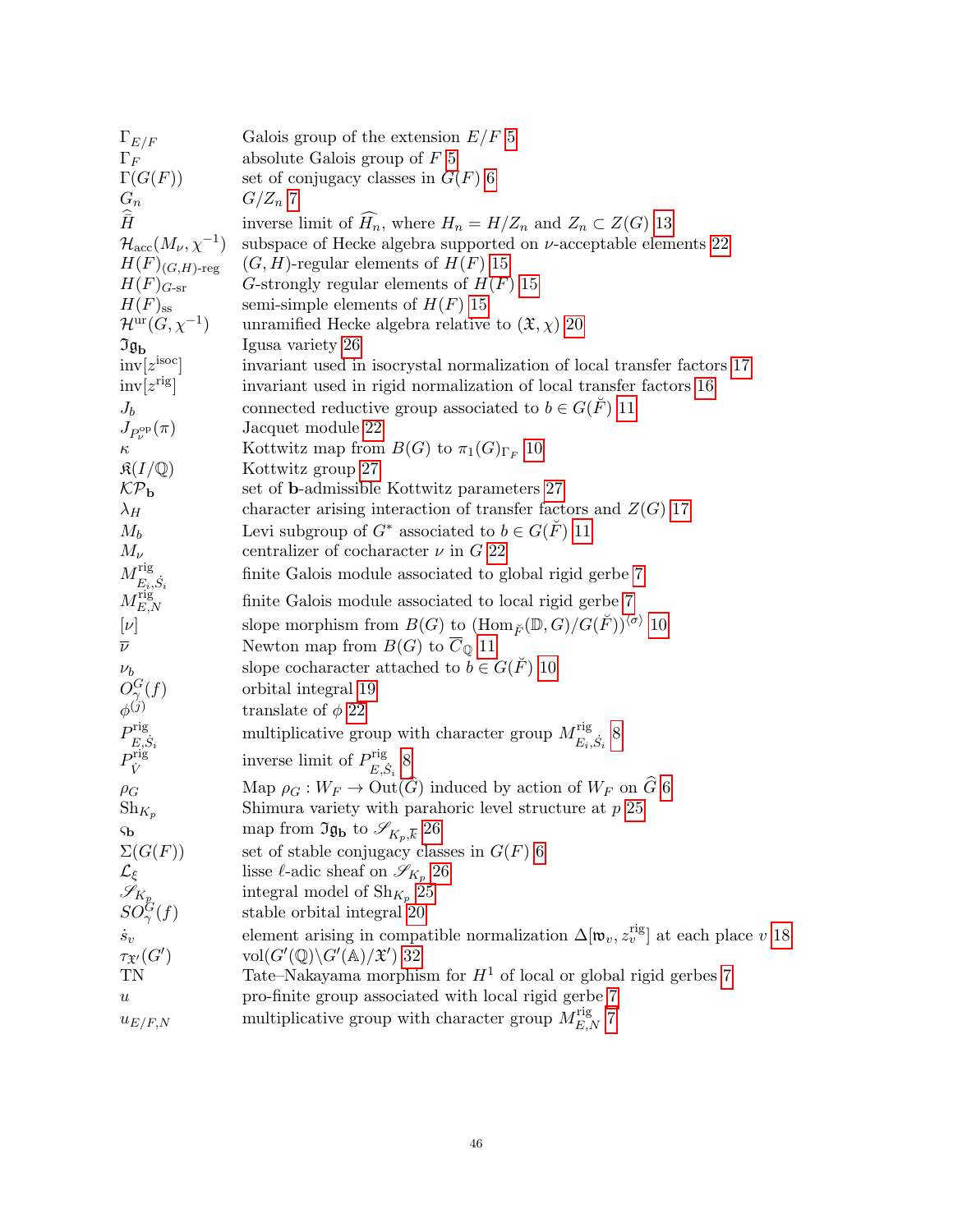<span id="page-46-20"></span> $(\mathfrak{X}, \chi)$  central character datum [19](#page-18-4)

<span id="page-46-18"></span> $\dot{y}'_v$ element arising in compatible normalization of  $\Delta[\mathfrak{w}_v, z_v^{\text{rig}}]$  at each place v [18](#page-17-3)  $Z_{\text{ac}}$  anti-cuspidal part of  $Z_G^{\circ}$  [26](#page-25-6)

<span id="page-46-26"></span><span id="page-46-10"></span> $Z(\widehat{\bar{G}})^+$ + pre-image in  $Z(\widehat{\tilde{G}})$  of  $Z(\widehat{G})^{\Gamma_F}$  [7](#page-6-1)

<span id="page-46-15"></span> $Z(\tilde{H})^+$ + pre-image of  $Z(\widehat{H})^{\Gamma_F}$  in  $Z(\widehat{H})$  [13](#page-12-1)

<span id="page-46-17"></span> $\chi$ isoc algebraic 1-cocycle of local Kottwitz gerbe [17](#page-16-4)

- <span id="page-46-14"></span> $Z_n$  pre-image in  $Z(G)$  of  $(Z(G)/Z(G_{\text{der}}))[n]$  [13](#page-12-1)
- <span id="page-46-13"></span> $\chi$ <sup>rig</sup> algebraic 1-cocycle of rigid gerbe [12](#page-11-3)

### <span id="page-46-0"></span>**REFERENCES**

- <span id="page-46-19"></span>[Art01] James Arthur, A stable trace formula. II. Global descent, Invent. Math. 143 (2001), no. 1, 157–220. MR 1802795
- <span id="page-46-6"></span>[BM] Alexander Bertoloni Meli, An averaging formula for the cohomology of PEL-type Rapoport–Zink spaces, <https://arxiv.org/abs/2103.11538>.
- <span id="page-46-16"></span>[BM21]  $\qquad \qquad$ , Global B(G) with adelic coefficients and transfer factors at non-regular elements, 2021, [https:](https://arxiv.org/abs/2103.11570) [//arxiv.org/abs/2103.11570](https://arxiv.org/abs/2103.11570).
- <span id="page-46-23"></span>[BMN21] Alexander Bertoloni Meli and Kieu Hieu Nguyen, The Kottwitz conjecture for unitary PEL-type Rapoport– Zink spaces, 2021, <https://arxiv.org/abs/2104.05912>.
- <span id="page-46-24"></span>[CD90] Laurent Clozel and Patrick Delorme, Le théorème de Paley-Wiener invariant pour les groupes de Lie réductifs. II, Ann. Sci. École Norm. Sup. (4)  $23$  (1990), no. 2, 193–228. MR 1046496
- <span id="page-46-21"></span>[CL10] Raf Cluckers and François Loeser, Constructible exponential functions, motivic Fourier transform and transfer principle, Ann. of Math. (2) 171 (2010), no. 2, 1011–1065. MR 2630060 (2011g:14036)
- <span id="page-46-27"></span>[CS] Ana Caraiani and Peter Scholze, On the generic part of the cohomology of non-compact unitary Shimura varieties, <https://arxiv.org/abs/1909.01898>.
- <span id="page-46-4"></span>[CS17] , On the generic part of the cohomology of compact unitary Shimura varieties, Ann. of Math. (2) 186 (2017), no. 3, 649–766. MR 3702677
- <span id="page-46-25"></span>[Del79] P. Deligne, Variétés de Shimura: interprétation modulaire, et techniques de construction de modèles canoniques, Automorphic forms, representations and L-functions (Proc. Sympos. Pure Math., Oregon State Univ., Corvallis, Ore., 1977), Part 2, Proc. Sympos. Pure Math., XXXIII, Amer. Math. Soc., Providence, R.I., 1979, pp. 247–289. MR 546620 (81i:10032)
- <span id="page-46-22"></span>[Hal95] Thomas C. Hales, On the fundamental lemma for standard endoscopy: reduction to unit elements, Canad. J. Math. 47 (1995), no. 5, 974–994. MR 1350645
- <span id="page-46-3"></span>[Hid04] Haruzo Hida, p-adic automorphic forms on Shimura varieties, Springer Monographs in Mathematics, Springer-Verlag, New York, 2004. MR 2055355
- <span id="page-46-5"></span>[HK19] P. Hamacher and W. Kim, *l*-adic étale cohomology of Shimura varieties of Hodge type with non-trivial coefficients, Math. Ann. 375 (2019), no. 3-4, 973–1044. MR 4023369
- <span id="page-46-2"></span>[HT01] M. Harris and R. Taylor, The geometry and cohomology of some simple Shimura varieties, Annals of Mathematics Studies, vol. 151, Princeton University Press, Princeton, NJ, 2001, With an appendix by V. G. Berkovich. MR 1876802 (2002m:11050)
- <span id="page-46-1"></span>[Igu68] J.-i. Igusa, On the algebraic theory of elliptic modular functions, J. Math. Soc. Japan 20 (1968), 96–106. MR 240103
- <span id="page-46-8"></span>[Kal16] T. Kaletha, Rigid inner forms of real and p-adic groups, Ann. of Math. (2) 184 (2016), no. 2, 559–632. MR 3548533
- <span id="page-46-9"></span>[Kal18a] , Global rigid inner forms and multiplicities of discrete automorphic representations, Invent. Math. 213 (2018), no. 1, 271–369. MR 3815567
- <span id="page-46-11"></span>[Kal18b] , Rigid inner forms vs isocrystals, J. Eur. Math. Soc. (JEMS) 20 (2018), no. 1, 61–101. MR 3743236
- <span id="page-46-12"></span>[KHW] T. Kaletha, D. Hansen, and J. Weinstein, On the Kottwitz conjecture for local shtuka spaces, [https:](https://arxiv.org/abs/1709.06651) [//arxiv.org/abs/1709.06651](https://arxiv.org/abs/1709.06651).
- <span id="page-46-28"></span>[Kis10] M. Kisin, Integral models for Shimura varieties of abelian type, J. Amer. Math. Soc. 23 (2010), no. 4, 967–1012. MR 2669706 (2011j:11109)
- <span id="page-46-7"></span>[Kis17] , mod p points on Shimura varieties of abelian type, J. Amer. Math. Soc. 30 (2017), no. 3, 819–914. MR 3630089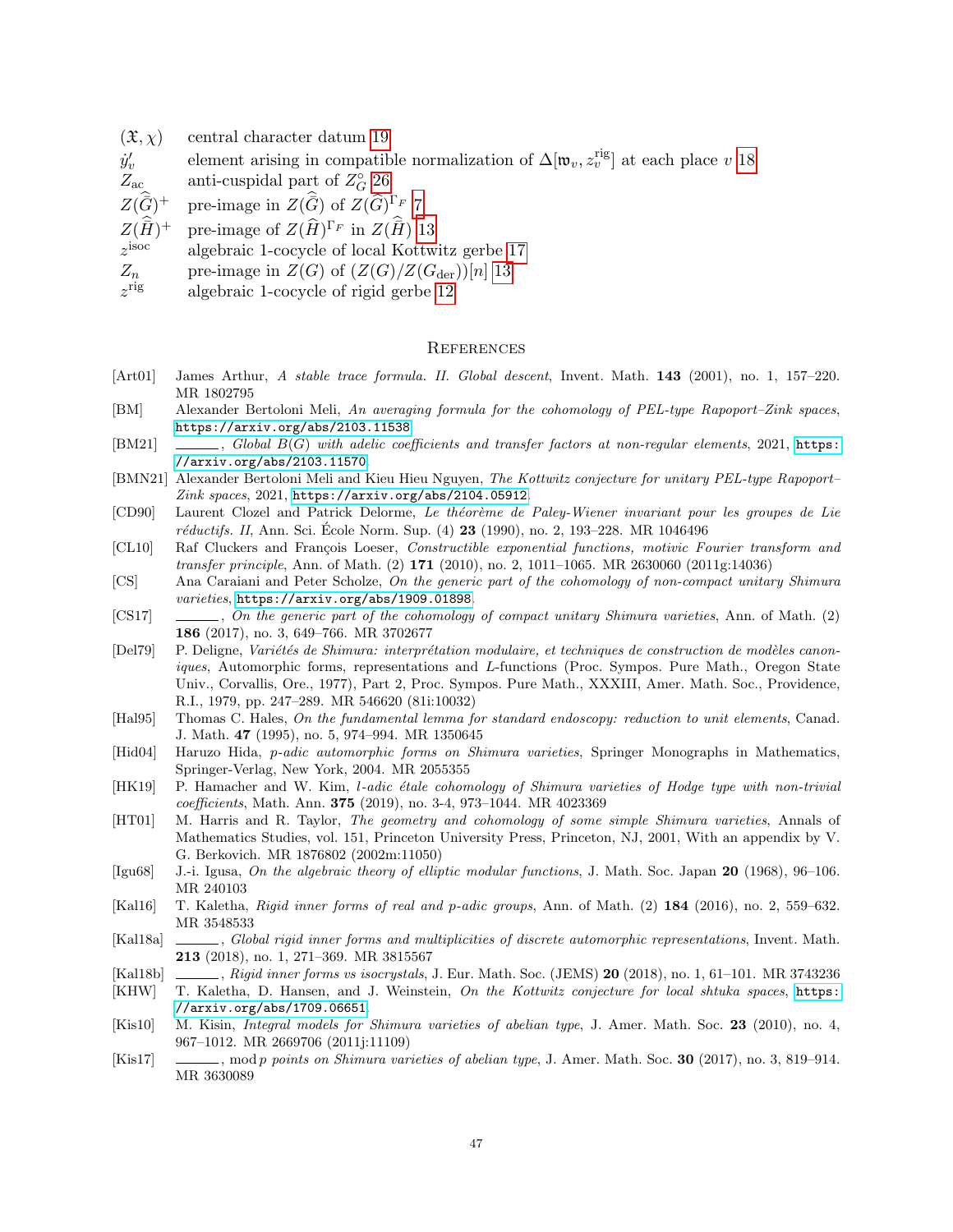- <span id="page-47-22"></span>[KMP16] W. Kim and K. Madapusi Pera, 2-adic integral canonical models, Forum Math. Sigma 4 (2016), e28, 34. MR 3569319
- <span id="page-47-29"></span>[Kot83] R. E. Kottwitz, Sign changes in harmonic analysis on reductive groups, Trans. Amer. Math. Soc. 278 (1983), no. 1, 289–297. MR 697075 (84i:22012)
- <span id="page-47-28"></span>[Kot84] , Stable trace formula: cuspidal tempered terms, Duke Math. J. 51 (1984), no. 3, 611–650. MR 757954 (85m:11080)
- <span id="page-47-9"></span>[Kot85] , Isocrystals with additional structure, Compositio Math. 56 (1985), no. 2, 201–220. MR 809866
- <span id="page-47-11"></span>[Kot86] , Stable trace formula: elliptic singular terms, Math. Ann. 275 (1986), no. 3, 365–399. MR 858284 (88d:22027)
- <span id="page-47-16"></span>[Kot88] , Tamagawa numbers, Ann. of Math. (2) 127 (1988), no. 3, 629–646. MR 942522 (90e:11075)
- <span id="page-47-27"></span>[Kot90] , Shimura varieties and λ-adic representations, Automorphic forms, Shimura varieties, and Lfunctions, Vol. I (Ann Arbor, MI, 1988), Perspect. Math., vol. 10, Academic Press, Boston, MA, 1990, pp. 161–209. MR 1044820 (92b:11038)
- <span id="page-47-10"></span><span id="page-47-7"></span>[Kot97] , Isocrystals with additional structure. II, Compositio Math. 109 (1997), no. 3, 255–339. MR 1485921  $[Kot14] \quad \qquad \ldots, B(G)$  for all local and global fields, 2014, <https://arxiv.org/abs/1401.5728>.
- <span id="page-47-23"></span>[KP18] M. Kisin and G. Pappas, Integral models of Shimura varieties with parahoric level structure, Publ. Math. Inst. Hautes Études Sci. 128 (2018), 121–218. MR 3905466
- <span id="page-47-1"></span>[KS] A. Kret and S. W. Shin,  $H^0$  of Igusa varieties via automorphic forms, <https://arxiv.org/abs/2102.10690>.
- <span id="page-47-5"></span>[KS99] R. E. Kottwitz and D. Shelstad, *Foundations of twisted endoscopy*, Astérisque (1999), no. 255, vi+190. MR 1687096 (2000k:22024)
- <span id="page-47-12"></span>[KS12] R. Kottwitz and D. Shelstad, On splitting invariants and sign conventions in endoscopic transfer, 2012.
- <span id="page-47-4"></span>[KSZ] M. Kisin, S. W. Shin, and Y. Zhu, The stable trace formula for Shimura varieties of abelian type, [https:](https://arxiv.org/abs/2110.05381) [//arxiv.org/abs/2110.05381](https://arxiv.org/abs/2110.05381).
- <span id="page-47-6"></span>[KT] T. Kaletha and O. Taïbi, *Global rigid inner forms vs isocrystals*, <https://arxiv.org/abs/1812.11373>.
- <span id="page-47-21"></span>[Lab99] J.-P. Labesse, *Cohomologie, stabilisation et changement de base*, Astérisque (1999), no. 257, vi+161, Appendix A by Laurent Clozel and Labesse, and Appendix B by Lawrence Breen. MR 1695940 (2001k:22040)
- <span id="page-47-19"></span>[Lan89] R. P. Langlands, On the classification of irreducible representations of real algebraic groups, Representation theory and harmonic analysis on semisimple Lie groups, Math. Surveys Monogr., vol. 31, Amer. Math. Soc., Providence, RI, 1989, pp. 101–170. MR 1011897 (91e:22017)
- <span id="page-47-15"></span>[Lan97] , Representations of abelian algebraic groups, no. Special Issue, 1997, Olga Taussky-Todd: in memoriam, pp. 231–250. MR 1610871
- <span id="page-47-14"></span>[LS87] R. P. Langlands and D. Shelstad, On the definition of transfer factors, Math. Ann. 278 (1987), no. 1-4, 219–271. MR 909227
- <span id="page-47-13"></span>[LS90] R. Langlands and D. Shelstad, Descent for transfer factors, The Grothendieck Festschrift, Vol. II, Progr. Math., vol. 87, Birkhäuser Boston, Boston, MA, 1990, pp. 485–563. MR 1106907
- <span id="page-47-0"></span>[Man05] E. Mantovan, On the cohomology of certain PEL-type Shimura varieties, Duke Math. J. 129 (2005), no. 3, 573–610. MR 2169874
- <span id="page-47-3"></span>[MC21] S. Mack-Crane, *Counting points on Igusa varieties of Hodge type*, UC Berkeley PhD thesis (2021), [https:](https://arxiv.org/abs/2203.01448) [//arxiv.org/abs/2203.01448](https://arxiv.org/abs/2203.01448).
- <span id="page-47-18"></span>[Ngô10] B. C. Ngô, Le lemme fondamental pour les algèbres de Lie, Publ. Math. Inst. Hautes Études Sci. (2010), no. 111, 1–169. MR 2653248
- <span id="page-47-26"></span>[Ono66] T. Ono, On Tamagawa numbers, Algebraic Groups and Discontinuous Subgroups (Proc. Sympos. Pure Math., Boulder, Colo., 1965), Amer. Math. Soc., Providence, R.I., 1966, pp. 122–132. MR 0209290
- <span id="page-47-25"></span>[Pap] G. Pappas, On integral models of Shimura varieties, to appear in Math. Ann., [https://arxiv.org/abs/](https://arxiv.org/abs/2003.13040) [2003.13040](https://arxiv.org/abs/2003.13040).
- <span id="page-47-20"></span>[Pap18] , Arithmetic models for Shimura varieties, Proceedings of the International Congress of Mathematicians—Rio de Janeiro 2018. Vol. II. Invited lectures, World Sci. Publ., Hackensack, NJ, 2018, pp. 377–398.
- <span id="page-47-24"></span>[PR] G. Pappas and M. Rapoport, p-adic shtukas and the theory of global and local Shimura varieties, [https:](https://arxiv.org/abs/2106.08270) [//arxiv.org/abs/2106.08270](https://arxiv.org/abs/2106.08270).
- <span id="page-47-8"></span>[RZ96] M. Rapoport and Th. Zink, Period spaces for p-divisible groups, Annals of Mathematics Studies, vol. 141, Princeton University Press, Princeton, NJ, 1996. MR 1393439
- <span id="page-47-17"></span>[She82] D. Shelstad, L-indistinguishability for real groups, Math. Ann. 259 (1982), no. 3, 385–430. MR 661206
- <span id="page-47-2"></span>[Shi09] S. W. Shin, Counting points on Igusa varieties, Duke Math. J. 146 (2009), no. 3, 509–568. MR 2484281